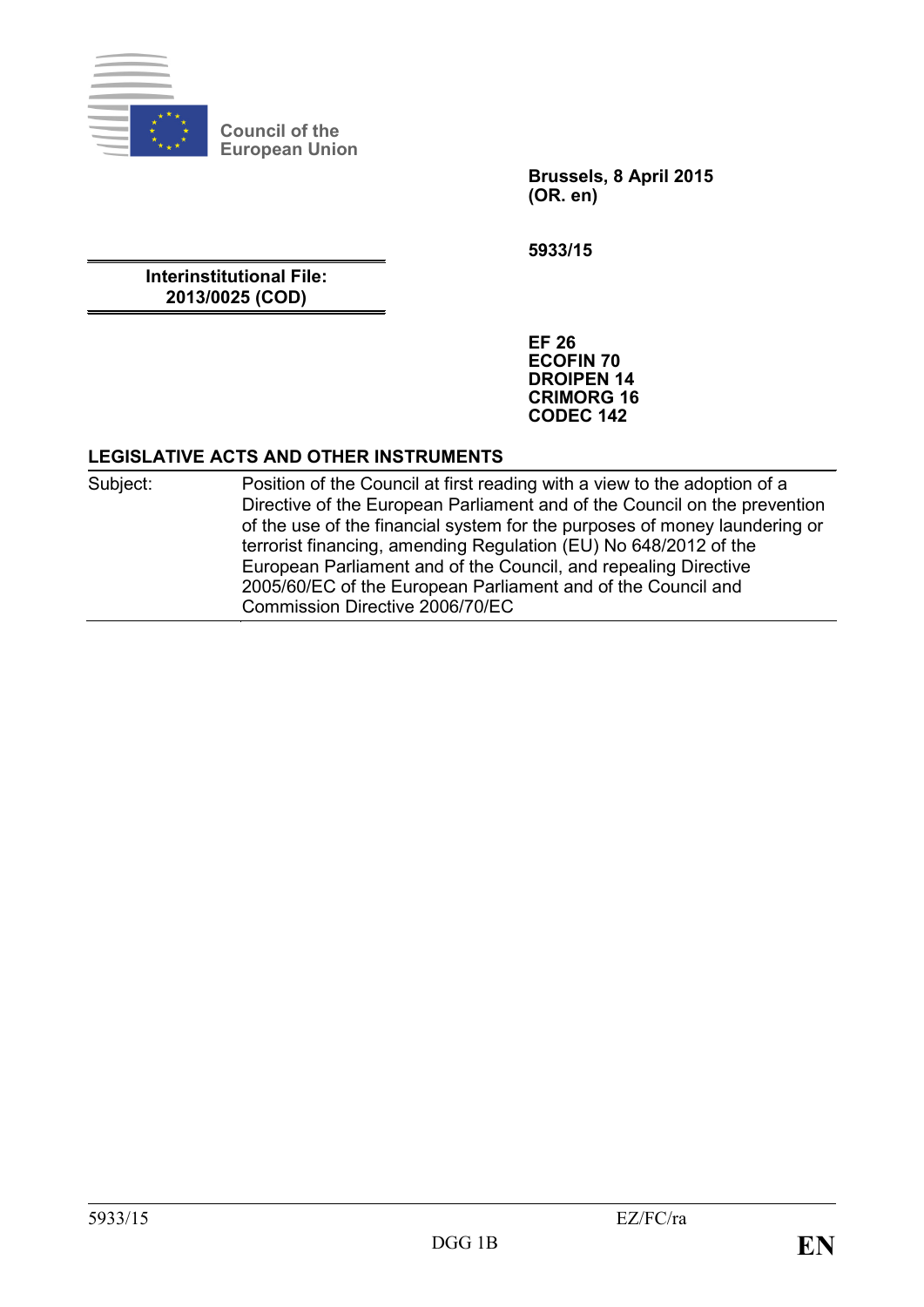## **DIRECTIVE (EU) 2015/… OF THE EUROPEAN PARLIAMENT AND OF THE COUNCIL**

**of …**

**on the prevention of the use of the financial system for the purposes of money laundering or terrorist financing, amending Regulation (EU) No 648/2012 of the European Parliament and of the Council, and repealing Directive 2005/60/EC of the European Parliament and of the Council and Commission Directive 2006/70/EC**

**(Text with EEA relevance)**

THE EUROPEAN PARLIAMENT AND THE COUNCIL OF THE EUROPEAN UNION,

Having regard to the Treaty on the Functioning of the European Union, and in particular Article 114 thereof,

Having regard to the proposal from the European Commission,

After transmission of the draft legislative act to the national parliaments,

Having regard to the opinion of the European Central Bank**[1](#page-1-0)** ,

Having regard to the opinion of the European Economic and Social Committee**[2](#page-1-1)** ,

Acting in accordance with the ordinary legislative procedure**[3](#page-1-2)** ,

<span id="page-1-0"></span> $\mathbf{1}$ 

<span id="page-1-2"></span><span id="page-1-1"></span>

**<sup>1</sup>** OJ C 166, 12.6.2013, p. 2. **<sup>2</sup>** OJ C 271, 19.9.2013, p. 31. **<sup>3</sup>** Position of the European Parliament of ... [(OJ ...)] [(not yet published in the Official Journal)] and position of the Council at first reading of ... [(OJ ...)] [(not yet published in the Official Journal)].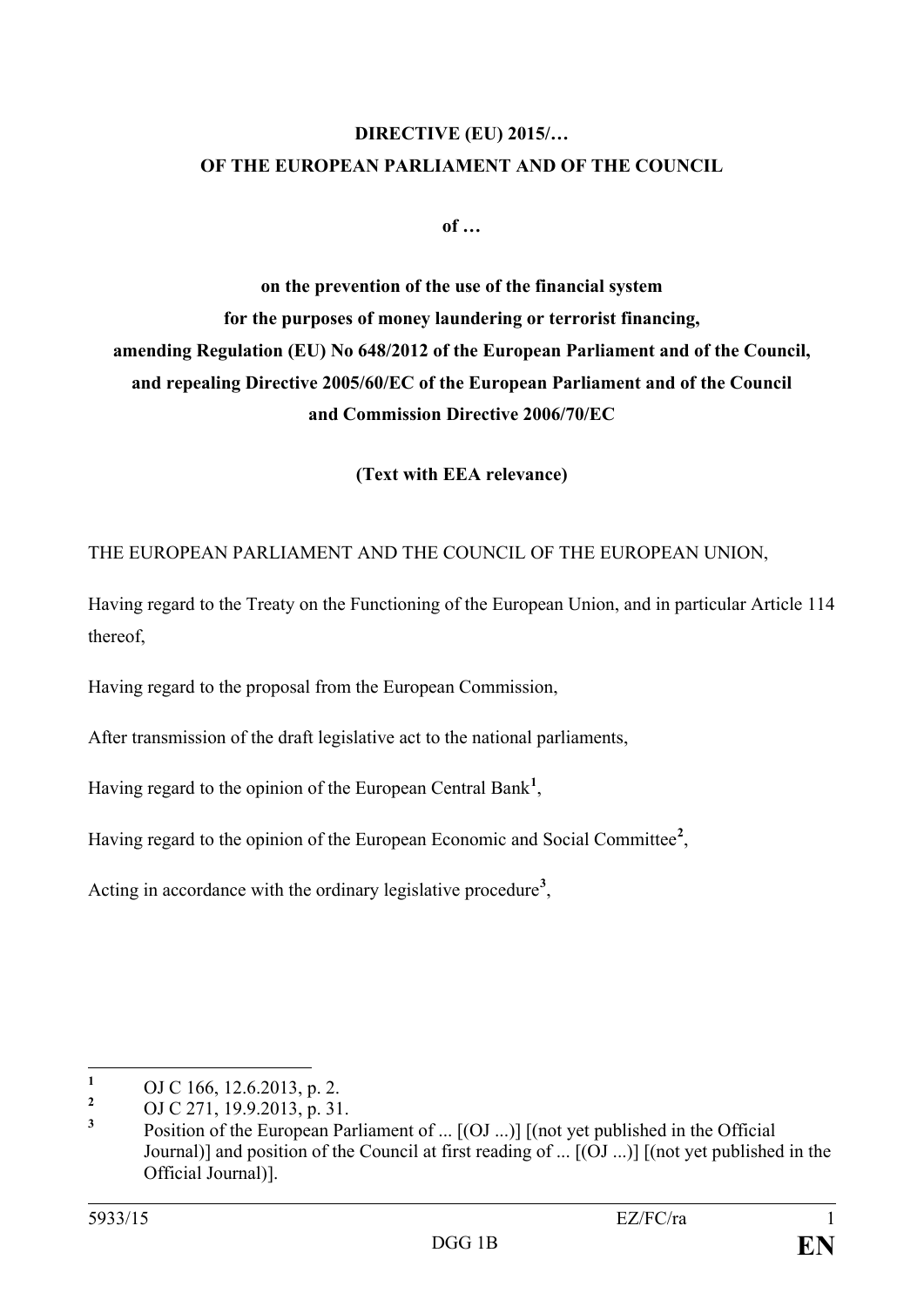### Whereas:

- (1) Flows of illicit money can damage the integrity, stability and reputation of the financial sector, and threaten the internal market of the Union as well as international development. Money laundering, terrorism financing and organised crime remain significant problems which should be addressed at Union level. In addition to further developing the criminal law approach at Union level, targeted and proportionate prevention of the use of the financial system for the purposes of money laundering and terrorist financing is indispensable and can produce complementary results.
- (2) The soundness, integrity and stability of credit institutions and financial institutions, and confidence in the financial system as a whole could be seriously jeopardised by the efforts of criminals and their associates to disguise the origin of criminal proceeds or to channel lawful or illicit money for terrorist purposes. In order to facilitate their criminal activities, money launderers and financers of terrorism could try to take advantage of the freedom of capital movements and the freedom to supply financial services which the Union's integrated financial area entails. Therefore, certain coordinating measures are necessary at Union level. At the same time, the objectives of protecting society from crime and protecting the stability and integrity of the Union's financial system should be balanced against the need to create a regulatory environment that allows companies to grow their businesses without incurring disproportionate compliance costs.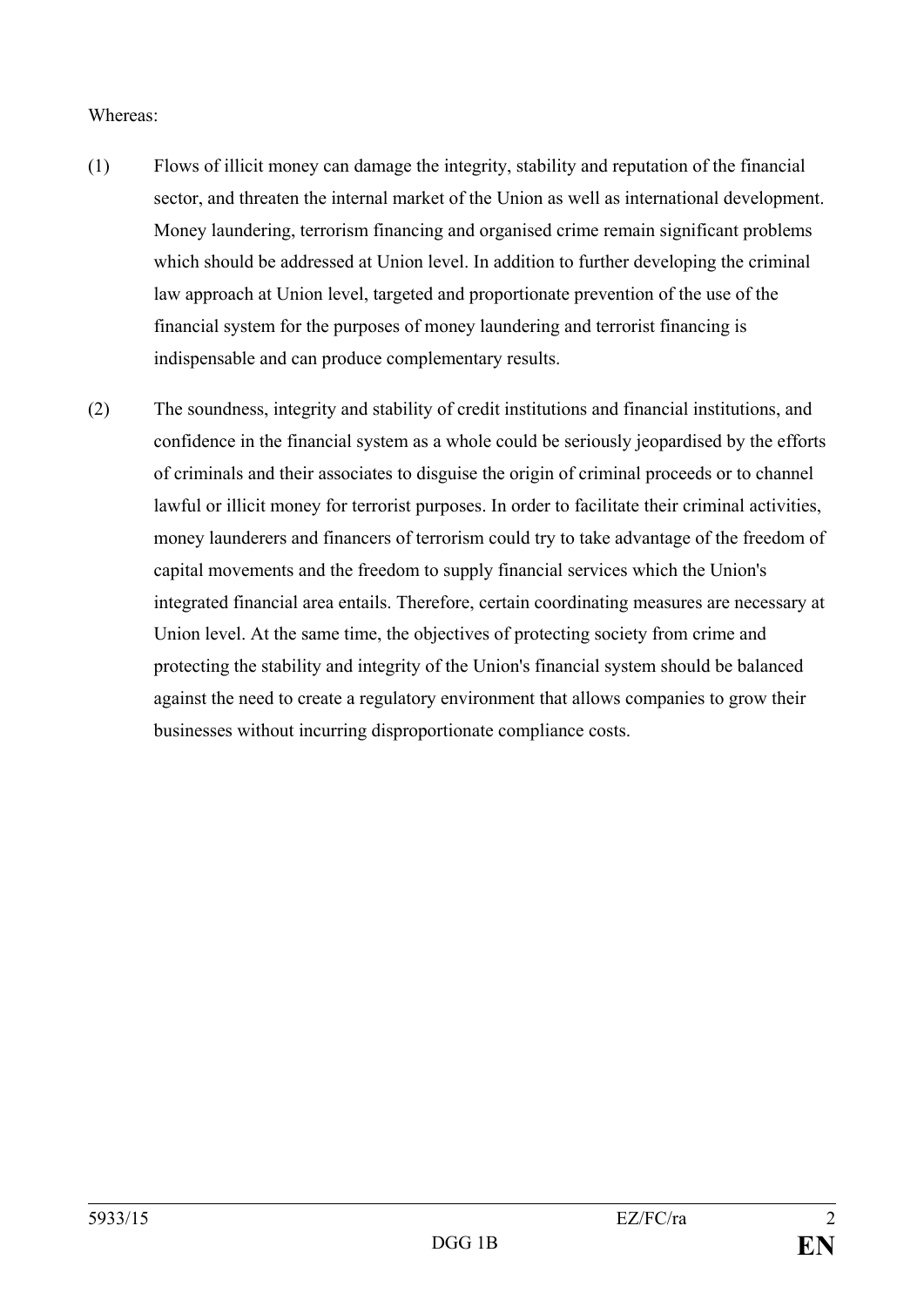(3) This Directive is the fourth directive to address the threat of money laundering. Council Directive 9[1](#page-3-0)/308/EEC<sup>1</sup> defined money laundering in terms of drugs offences and imposed obligations solely on the financial sector. Directive 2001/97/EC of the European Parliament and of the Council<sup>[2](#page-3-1)</sup> extended the scope of Directive 91/308/EEC both in terms of the crimes covered and in terms of the range of professions and activities covered. In June 2003, the Financial Action Task Force (FATF) revised its Recommendations to cover terrorist financing, and provided more detailed requirements in relation to customer identification and verification, the situations where a higher risk of money laundering or terrorist financing may justify enhanced measures and also the situations where a reduced risk may justify less rigorous controls. Those changes were reflected in Directive 2005/60/EC of the European Parliament and of the Council**[3](#page-3-2)** and in Commission Directive 2006/70/EC**[4](#page-3-3)** .

<span id="page-3-0"></span>**<sup>1</sup>** Council Directive 91/308/EEC of 10 June 1991 on prevention of the use of the financial system for the purpose of money laundering (OJ L 166, 28.6.1991, p. 77).  $\mathbf{1}$ 

<span id="page-3-1"></span><sup>&</sup>lt;sup>2</sup> Directive 2001/97/EC of the European Parliament and of the Council of 4 December 2001 amending Council Directive 91/308/EEC on prevention of the use of the financial system for the purpose of money laundering (OJ L 344, 28.12.2001, p. 76).

<span id="page-3-2"></span><sup>&</sup>lt;sup>3</sup> Directive 2005/60/EC of the European Parliament and of the Council of 26 October 2005 on the prevention of the use of the financial system for the purpose of money laundering and terrorist financing (OJ L 309, 25.11.2005, p. 15).

<span id="page-3-3"></span><sup>&</sup>lt;sup>4</sup> Commission Directive 2006/70/EC of 1 August 2006 laying down implementing measures for Directive 2005/60/EC of the European Parliament and of the Council as regards the definition of politically exposed person and the technical criteria for simplified customer due diligence procedures and for exemption on grounds of a financial activity conducted on an occasional or very limited basis (OJ L 214, 4.8.2006, p. 29).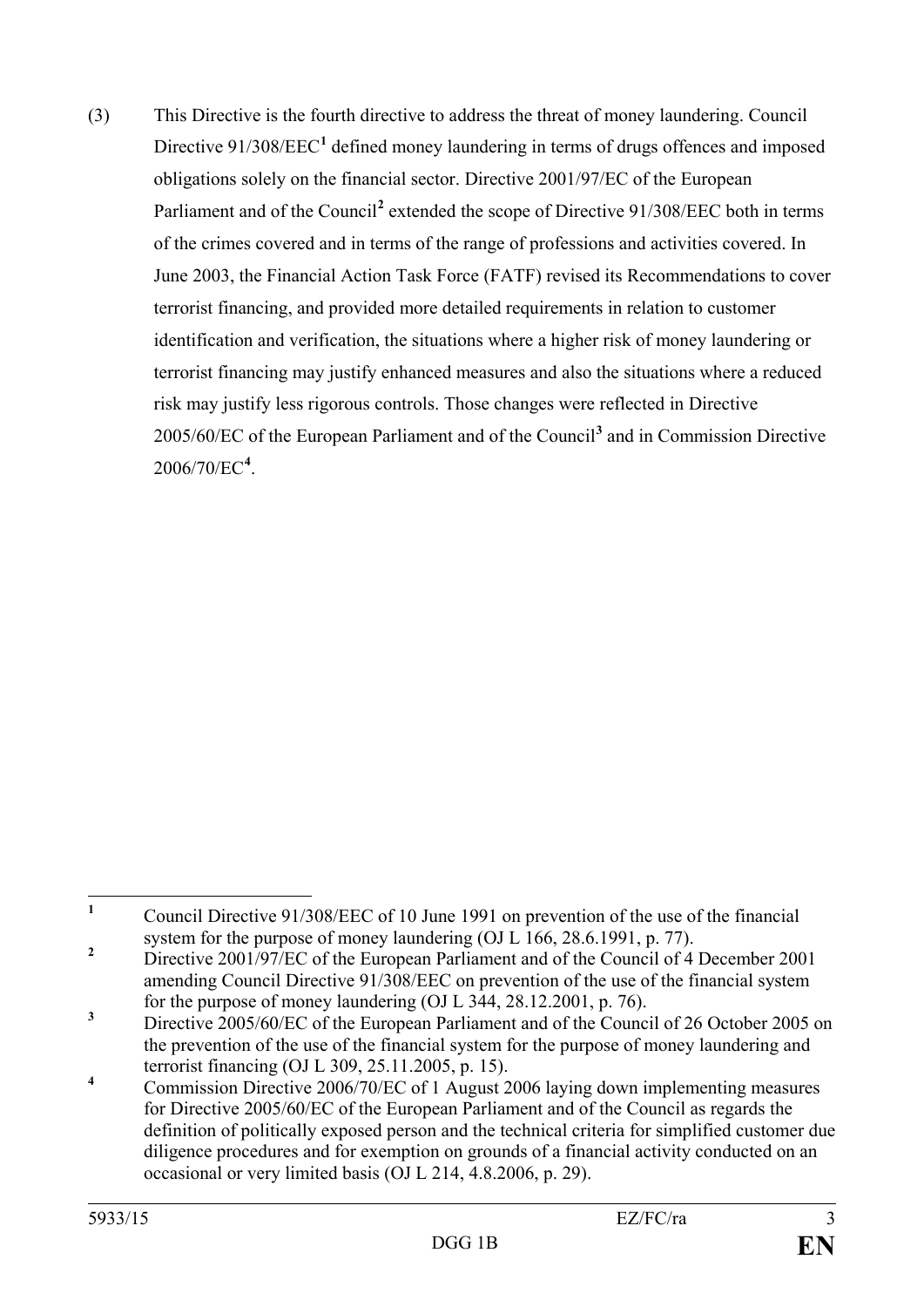- (4) Money laundering and terrorist financing are frequently carried out in an international context. Measures adopted solely at national or even at Union level, without taking into account international coordination and cooperation, would have very limited effect. The measures adopted by the Union in that field should therefore be compatible with, and at least as stringent as, other actions undertaken in international fora. Union action should continue to take particular account of the FATF Recommendations and instruments of other international bodies active in the fight against money laundering and terrorist financing. With a view to reinforcing the efficacy of the fight against money laundering and terrorist financing, the relevant Union legal acts should, where appropriate, be aligned with the International Standards on Combating Money Laundering and the Financing of Terrorism and Proliferation adopted by the FATF in February 2012 (the 'revised FATF Recommendations').
- (5) Furthermore, the misuse of the financial system to channel illicit or even lawful money into terrorist purposes poses a clear risk to the integrity, proper functioning, reputation and stability of the financial system. Accordingly, the preventive measures laid down in this Directive should address the manipulation of money derived from serious crime and the collection of money or property for terrorist purposes.
- (6) The use of large cash payments is highly vulnerable to money laundering and terrorist financing. In order to increase vigilance and mitigate the risks posed by such cash payments, persons trading in goods should be covered by this Directive to the extent that they make or receive cash payments of EUR 10 000 or more. Member States should be able to adopt lower thresholds, additional general limitations to the use of cash and further stricter provisions.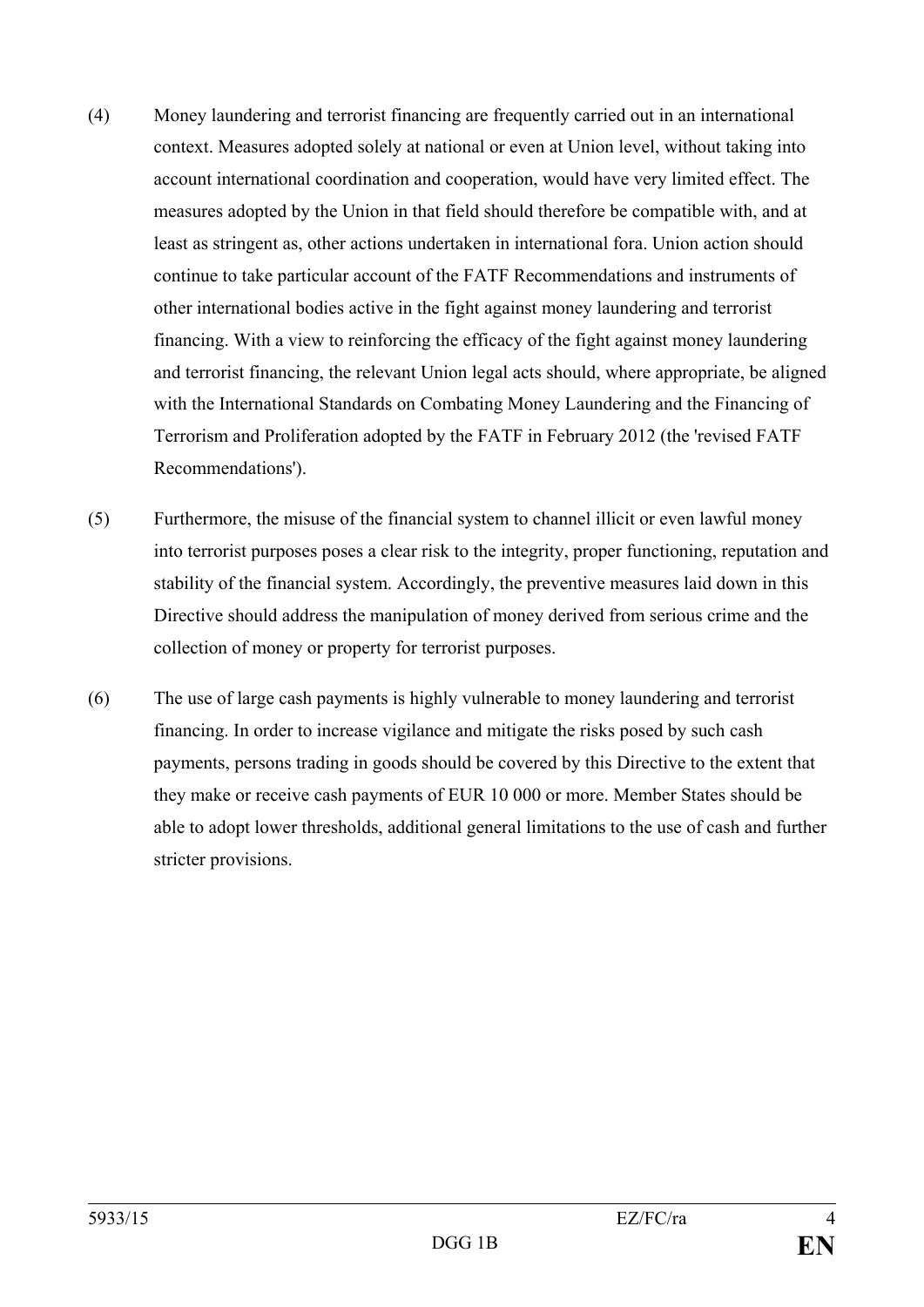- (7) The use of electronic money products is increasingly considered to be a substitute for bank accounts, which, in addition to the measures laid down in Directive 2009/110/EC of the European Parliament and of the Council**[1](#page-5-0)** , justifies subjecting those products to anti-money laundering and countering the financing of terrorism (AML/CFT) obligations. However, in certain proven low-risk circumstances and under strict risk-mitigating conditions, Member States should be allowed to exempt electronic money products from certain customer due diligence measures, such as the identification and verification of the customer and of the beneficial owner, but not from the monitoring of transactions or of business relationships. The risk-mitigating conditions should include a requirement that exempt electronic money products be used exclusively for purchasing goods or services, and that the amount stored electronically be low enough to preclude circumvention of the AML/CFT rules. Such an exemption should be without prejudice to the discretion given to Member States to allow obliged entities to apply simplified customer due diligence measures to other electronic money products posing lower risks, in accordance with Article 15.
- (8) As concerns the obliged entities which are subject to this Directive, estate agents could be understood to include letting agents, where applicable.

<span id="page-5-0"></span>**<sup>1</sup>** Directive 2009/110/EC of the European Parliament and of the Council of 16 September 2009 on the taking up, pursuit and prudential supervision of the business of electronic money institutions amending Directives 2005/60/EC and 2006/48/EC and repealing Directive 2000/46/EC (OJ L 267, 10.10.2009, p. 7).  $\mathbf{1}$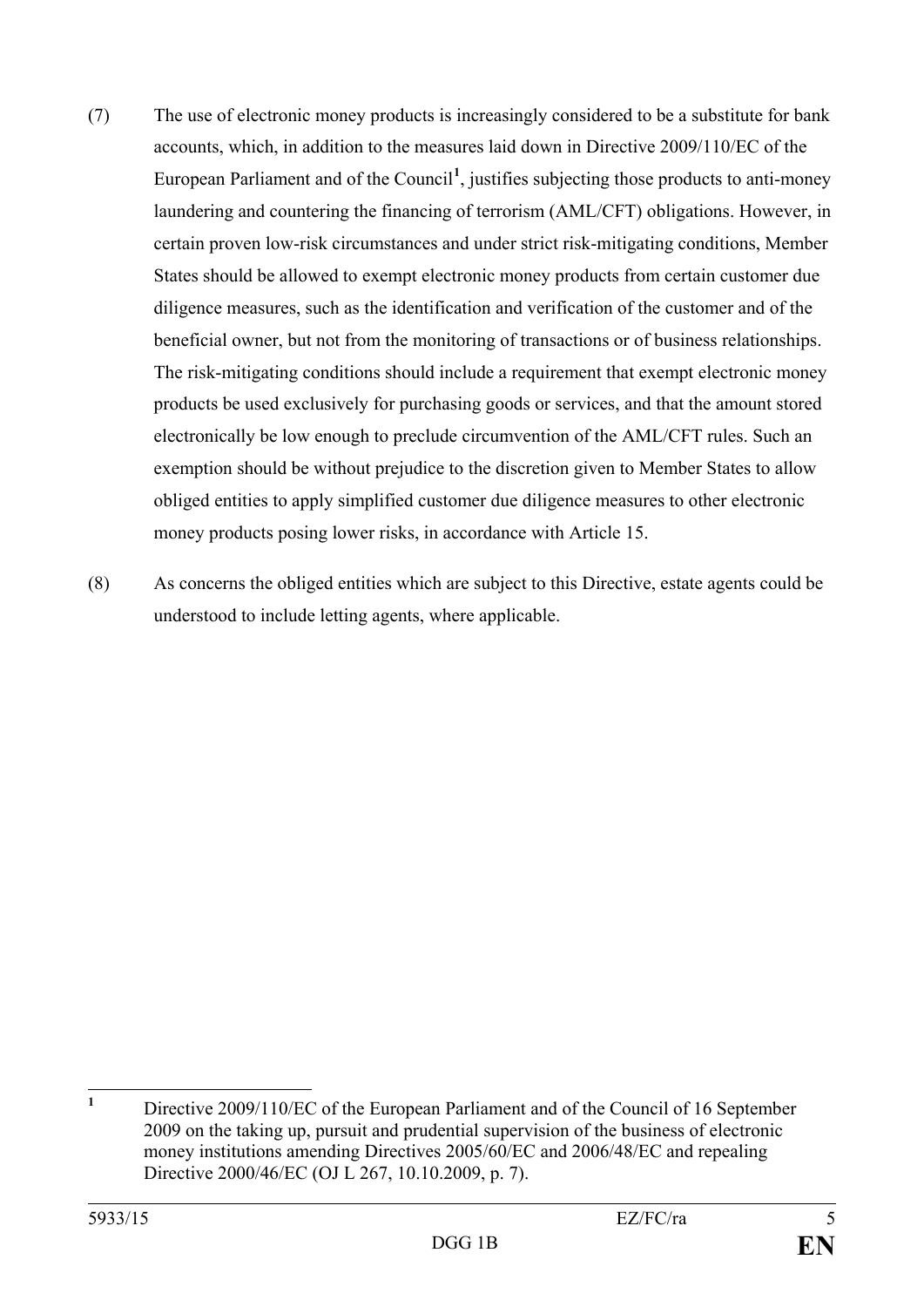- (9) Legal professionals, as defined by the Member States, should be subject to this Directive when participating in financial or corporate transactions, including when providing tax advice, where there is the greatest risk of the services of those legal professionals being misused for the purpose of laundering the proceeds of criminal activity or for the purpose of terrorist financing. There should, however, be exemptions from any obligation to report information obtained before, during or after judicial proceedings, or in the course of ascertaining the legal position of a client. Therefore, legal advice should remain subject to the obligation of professional secrecy, except where the legal professional is taking part in money laundering or terrorist financing, the legal advice is provided for the purposes of money laundering or terrorist financing, or the legal professional knows that the client is seeking legal advice for the purposes of money laundering or terrorist financing.
- (10) Directly comparable services should be treated in the same manner when provided by any of the professionals covered by this Directive. In order to ensure respect for the rights guaranteed by the Charter of Fundamental Rights of the European Union (the 'Charter'), in the case of auditors, external accountants and tax advisors, who, in some Member States, are entitled to defend or represent a client in the context of judicial proceedings or to ascertain a client's legal position, the information they obtain in the performance of those tasks should not be subject to the reporting obligations laid down in this Directive.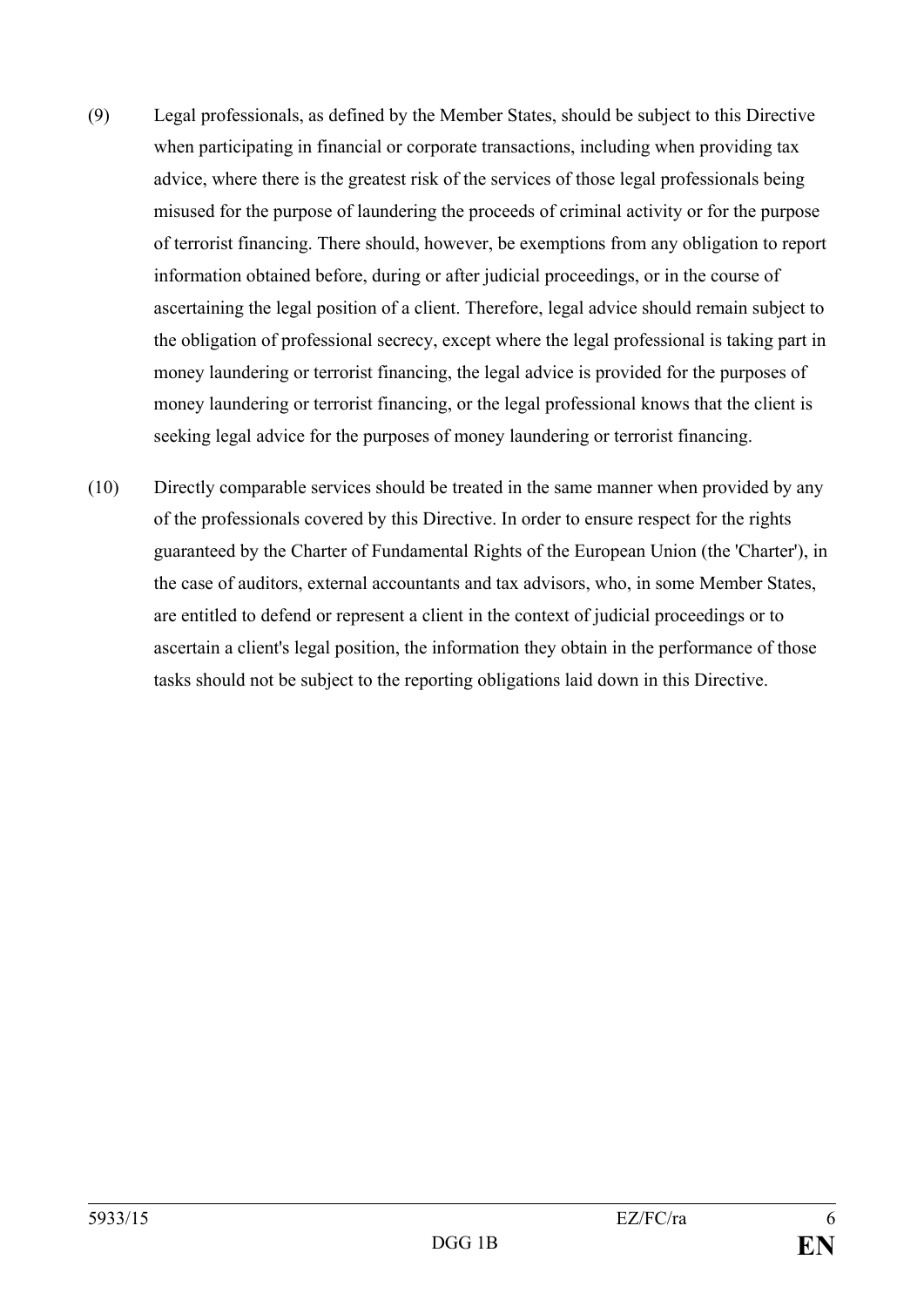- (11) It is important expressly to highlight that "tax crimes" relating to direct and indirect taxes are included in the broad definition of "criminal activity" in this Directive, in line with the revised FATF Recommendations. Given that different tax offences may be designated in each Member State as constituting "criminal activity" punishable by means of the sanctions as referred to in point (4)(f) of Article 3of this Directive, national law definitions of tax crimes may diverge. While no harmonisation of the definitions of tax crimes in Member States' national law is sought, Member States should allow, to the greatest extent possible under their national law, the exchange of information or the provision of assistance between EU Financial Intelligence Units (FIUs).
- (12) There is a need to identify any natural person who exercises ownership or control over a legal entity. In order to ensure effective transparency, Member States should ensure that the widest possible range of legal entities incorporated or created by any other mechanism in their territory is covered. While finding a specified percentage shareholding or ownership interest does not automatically result in finding the beneficial owner, it should be one evidential factor among others to be taken into account. Member States should be able, however, to decide that a lower percentage may be an indication of ownership or control.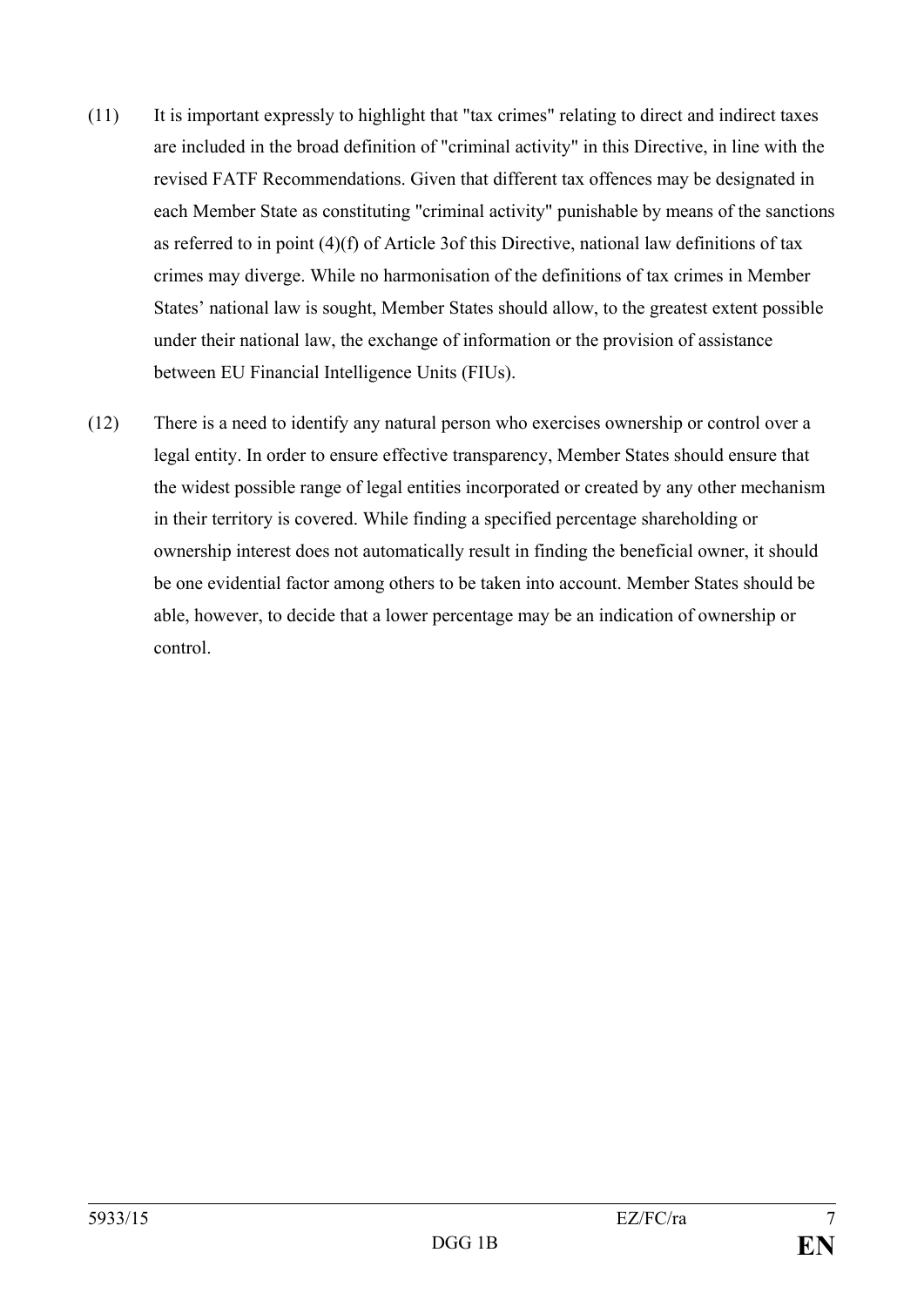(13) Identification and verification of beneficial owners should, where relevant, extend to legal entities that own other legal entities, and obliged entities should look for the natural person(s) who ultimately exercises control through ownership or through other means of the legal entity that is the customer. Control through other means may, inter alia, include the criteria of control used for the purpose of preparing consolidated financial statements, such as through a shareholders' agreement, the exercise of dominant influence or the power to appoint senior management. There may be cases where no natural person is identifiable who ultimately owns or exerts control over a legal entity. In such exceptional cases, obliged entities, having exhausted all other means of identification, and provided there are no grounds for suspicion, may consider the senior managing official(s) to be the beneficial owner(s).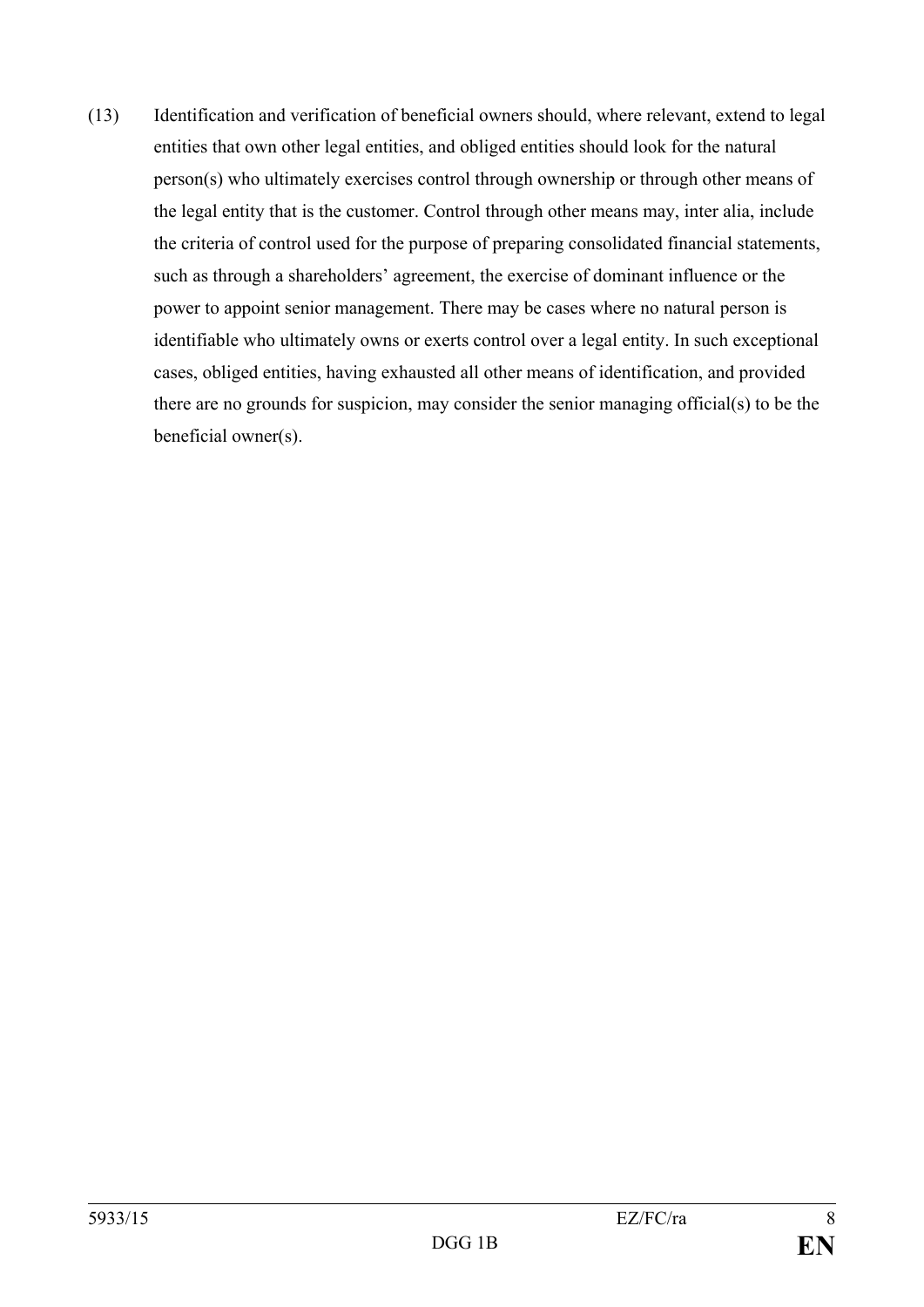- (14) The need for accurate and up-to-date information on the beneficial owner is a key factor in tracing criminals who might otherwise hide their identity behind a corporate structure. Member States should therefore ensure that entities incorporated within their territory in accordance with national law obtain and hold adequate, accurate and current information on their beneficial ownership, in addition to basic information such as the company name and address and proof of incorporation and legal ownership. With a view to enhancing transparency in order to combat the misuse of legal entities, Member States should ensure that beneficial ownership information is stored in a central register located outside the company, in full compliance with Union law. Member States can, for that purpose, use a central database which collects beneficial ownership information, or the business register, or another central register. Member States may decide that obliged entities are responsible for filling in the register. Member States should make sure that in all cases that information is made available to competent authorities and FIUs and is provided to obliged entities when the latter take customer due diligence measures. Member States should also ensure that other persons who are able to demonstrate a legitimate interest with respect to money laundering, terrorist financing, and the associated predicate offences, such as corruption, tax crimes and fraud, are granted access to beneficial ownership information, in accordance with data protection rules. The persons who are able to demonstrate a legitimate interest should have access to information on the nature and extent of the beneficial interest held consisting of its approximate weight.
- (15) For that purpose, Member States should be able, under national law, to allow for access that is wider than the access provided for under this Directive.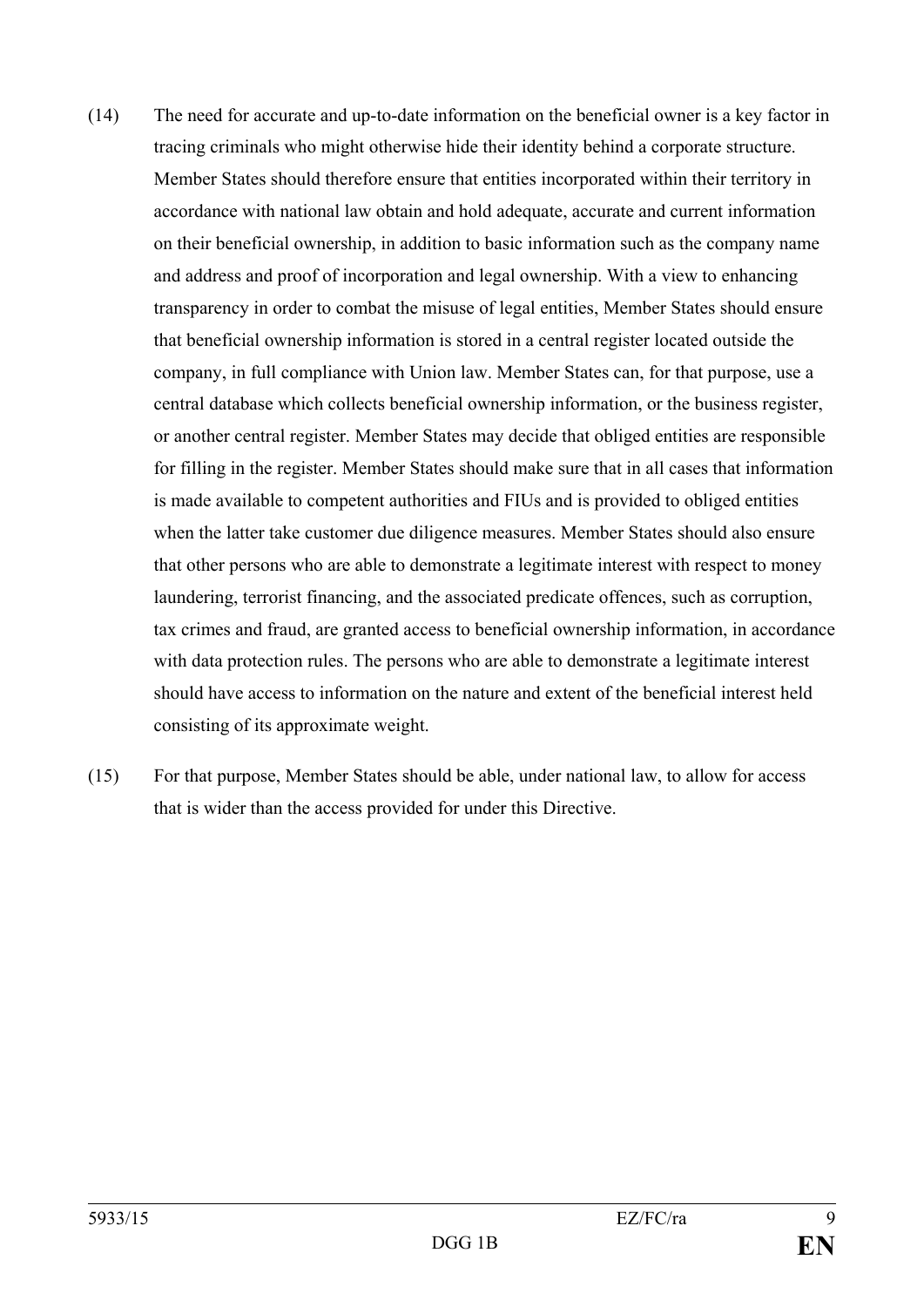- (16) Timely access to information on beneficial ownership should be ensured in ways which avoid any risk of tipping off the company concerned.
- (17) In order to ensure a level playing field among the different types of legal forms, trustees should also be required to obtain, hold and provide beneficial ownership information to obliged entities taking customer due diligence measures and to communicate that information to a central register or a central database and they should disclose their status to obliged entities. Legal entities such as foundations and legal arrangements similar to trusts should be subject to equivalent requirements.
- (18) This Directive should also apply to activities of obliged entities which are performed on the internet.
- (19) New technologies provide time-effective and cost-effective solutions to businesses and to customers and should therefore be taken into account when evaluating risk. The competent authorities and obliged entities should be proactive in combating new and innovative ways of money laundering.
- (20) The representatives of the Union in the governing bodies of the European Bank for Reconstruction and Development are encouraged to implement this Directive and to publish on its website AML/CFT policies, containing detailed procedures that would give effect to this Directive.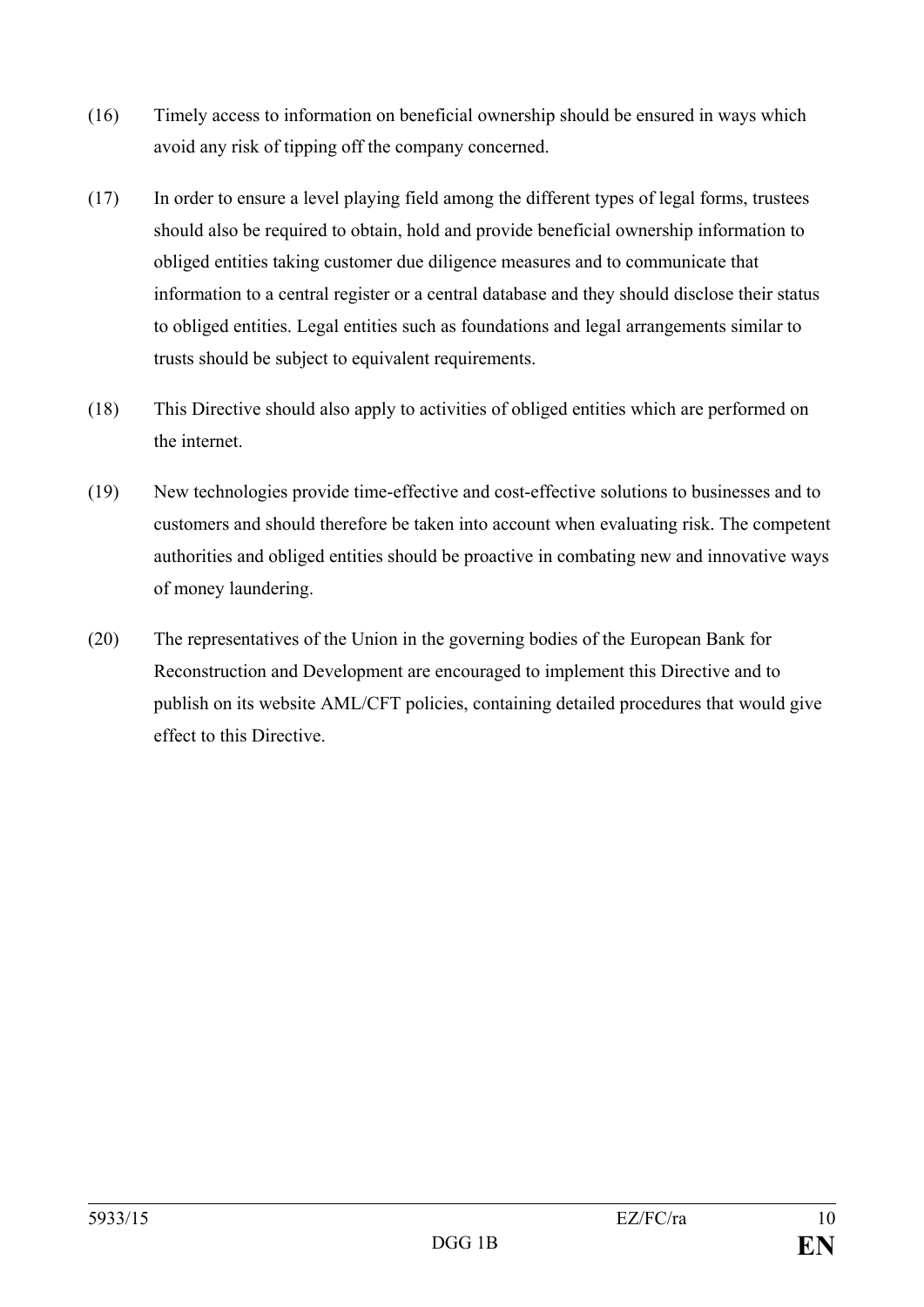- (21) The use of gambling sector services to launder the proceeds of criminal activity is of concern. In order to mitigate the risks relating to gambling services, this Directive should provide for an obligation for providers of gambling services posing higher risks to apply customer due diligence measures for single transactions amounting to EUR 2 000 or more. Member States should ensure that obliged entities apply the same threshold to the collection of winnings, wagering a stake, including by the purchase and exchange of gambling chips, or both. Providers of gambling services with physical premises, such as casinos and gaming houses, should ensure that customer due diligence, if it is taken at the point of entry to the premises, can be linked to the transactions conducted by the customer on those premises. However, in proven low-risk circumstances, Member States should be allowed to exempt certain gambling services from some or all of the requirements laid down in this Directive. The use of an exemption by a Member State should be considered only in strictly limited and justified circumstances, and where the risks of money laundering or terrorist financing are low. Such exemptions should be subject to a specific risk assessment which also considers the degree of vulnerability of the applicable transactions. They should be notified to the Commission. In the risk assessment, Member States should indicate how they have taken into account any relevant findings in the reports issued by the Commission in the framework of the supranational risk assessment.
- (22) The risk of money laundering and terrorist financing is not the same in every case. Accordingly, a holistic, risk-based approach should be used. The risk-based approach is not an unduly permissive option for Member States and obliged entities. It involves the use of evidence-based decision-making in order to target the risks of money laundering and terrorist financing facing the Union and those operating within it more effectively.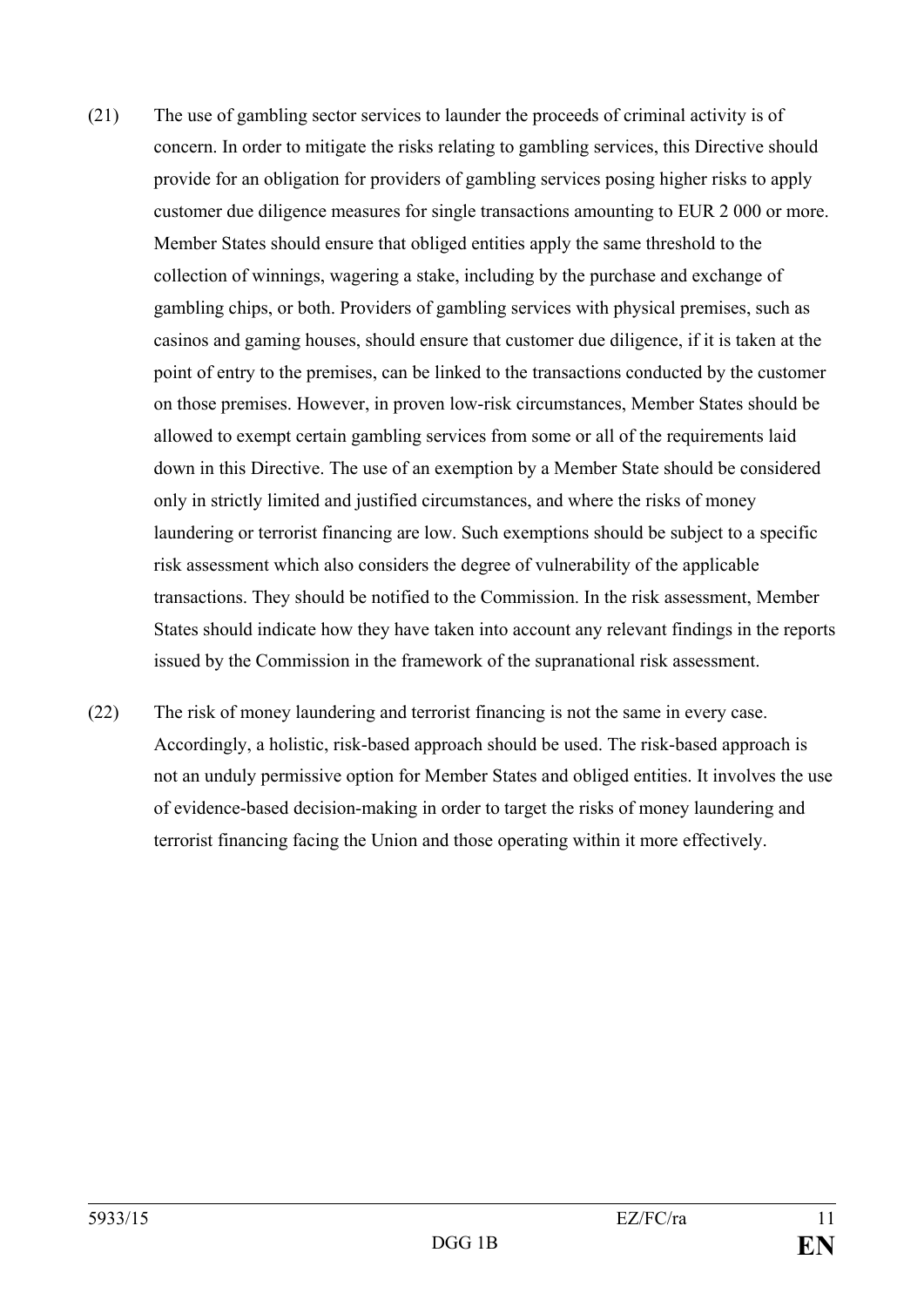(23) Underpinning the risk-based approach is the need for Member States and the Union to identify, understand and mitigate the risks of money laundering and terrorist financing that they face. The importance of a supranational approach to risk identification has been recognised at international level, and the European Supervisory Authority (European Banking Authority) (EBA), established by Regulation (EU) No 1093/2010 of the European Parliament and of the Council<sup>[1](#page-12-0)</sup>, the European Supervisory Authority (European Insurance and Occupational Pensions Authority) (EIOPA), established by Regulation (EU) No 1094/2010 of the European Parliament and of the Council**[2](#page-12-1)** , and the European Supervisory Authority (European Securities and Markets Authority) (ESMA), established by Regulation (EU) No 1095/2010 of the European Parliament and of the Council<sup>[3](#page-12-2)</sup>, should be tasked with issuing an opinion, through their Joint Committee, on the risks affecting the Union financial sector.

<span id="page-12-0"></span>**<sup>1</sup>** Regulation (EU) No 1093/2010 of the European Parliament and of the Council of 24 November 2010 establishing a European Supervisory Authority (European Banking Authority), amending Decision No 716/2009/EC and repealing Commission Decision 2009/78/EC (OJ L 331, 15.12.2010, p. 12).<br>**2** Regulation (EU) No 1094/2010 of the European Parliament and of the Council of  $\mathbf{1}$ 

<span id="page-12-1"></span><sup>24</sup> November 2010 establishing a European Supervisory Authority (European Insurance and Occupational Pensions Authority), amending Decision No 716/2009/EC and repealing

<span id="page-12-2"></span><sup>&</sup>lt;sup>3</sup> Commission Decision 2009/79/EC (OJ L 331, 15.12.2010, p. 48).<br><sup>3</sup> Regulation (EU) No 1095/2010 of the European Parliament and of the Council of 24 November 2010 establishing a European Supervisory Authority (European Securities and Markets Authority), amending Decision No 716/2009/EC and repealing Commission Decision 2009/77/EC (OJ L 331, 15.12.2010, p. 84).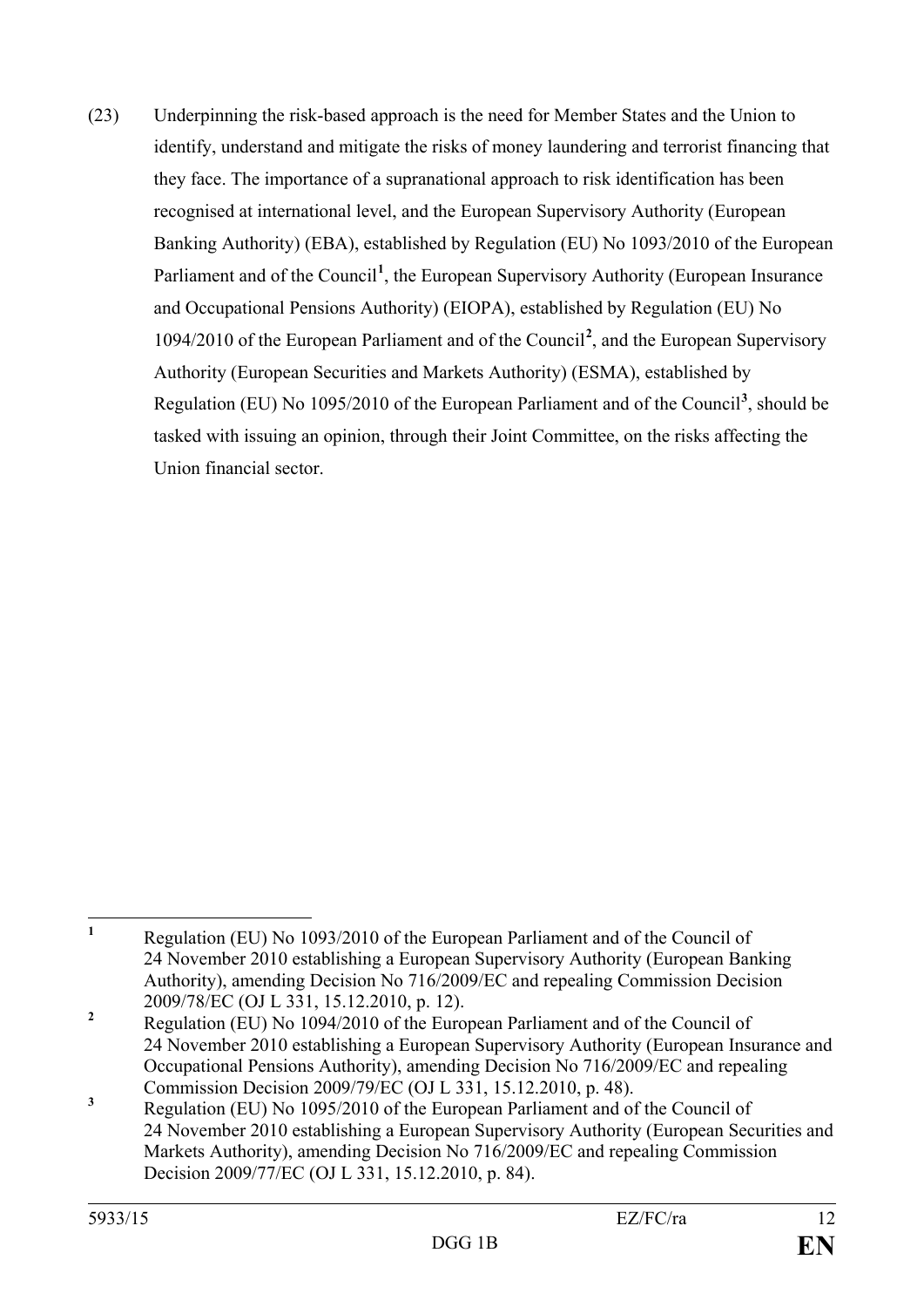- (24) The Commission is well placed to review specific cross-border threats that could affect the internal market and that cannot be identified and effectively combatted by individual Member States. It should therefore be entrusted with the responsibility for coordinating the assessment of risks relating to cross-border activities. Involvement of the relevant experts, such as the Expert Group on Money Laundering and Terrorist Financing and the representatives from the FIUs, as well as, where appropriate, from other Union-level bodies, is essential for the effectiveness of that process. National risk assessments and experience are also an important source of information for the process. Such assessment of the cross-border risks by the Commission should not involve the processing of personal data. In any event, data should be fully anonymised. National and Union data protection supervisory authorities should be involved only if the assessment of the risk of money laundering and terrorist financing has an impact on the privacy and data protection of individuals.
- (25) The results of risk assessments should, where appropriate, be made available to obliged entities in a timely manner to enable them to identify, understand, manage and mitigate their own risks.
- (26) In addition, to identify, understand, manage and mitigate risks at Union level to an even greater degree, Member States should make available the results of their risk assessments to each other, to the Commission and to EBA, EIOPA and ESMA (the 'ESAs').
- (27) When applying this Directive, it is appropriate to take account of the characteristics and needs of smaller obliged entities which fall under its scope, and to ensure treatment which is appropriate to their specific needs, and the nature of the business.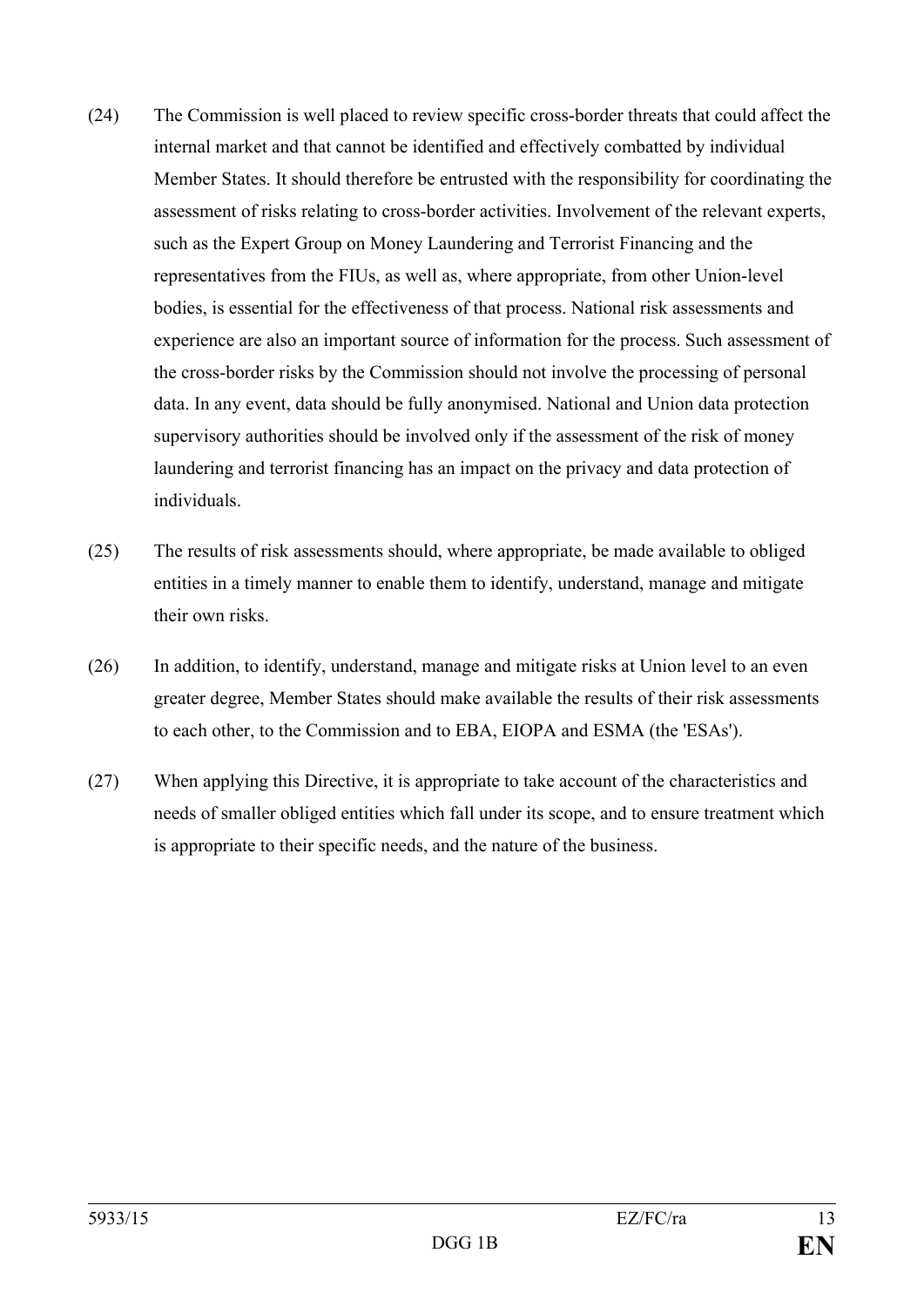- (28) In order to protect the proper functioning of the Union financial system and of the internal market from money laundering and terrorist financing, the power to adopt acts in accordance with Article 290 of the Treaty on the Functioning of the European Union (TFEU) should be delegated to the Commission in order to identify third-country jurisdictions which have strategic deficiencies in their national AML/CFT regimes ('high-risk third countries'). The changing nature of money laundering and terrorist financing threats, facilitated by a constant evolution of technology and of the means at the disposal of criminals, requires that quick and continuous adaptations of the legal framework as regards high-risk third countries be made in order to address efficiently existing risks and prevent new ones from arising. The Commission should take into account information from international organisations and standard setters in the field of AML/CFT, such as FATF public statements, mutual evaluation or detailed assessment reports or published follow-up reports, and adapt its assessments to the changes therein, where appropriate.
- (29) Member States should at least provide for enhanced customer due diligence measures to be applied by the obliged entities when dealing with natural persons or legal entities established in high-risk third countries identified by the Commission. Reliance on third parties established in such high-risk third countries should also be prohibited. Countries not included in the list should not be automatically considered to have effective AML/CFT systems and natural persons or legal entities established in such countries should be assessed on a risk-sensitive basis.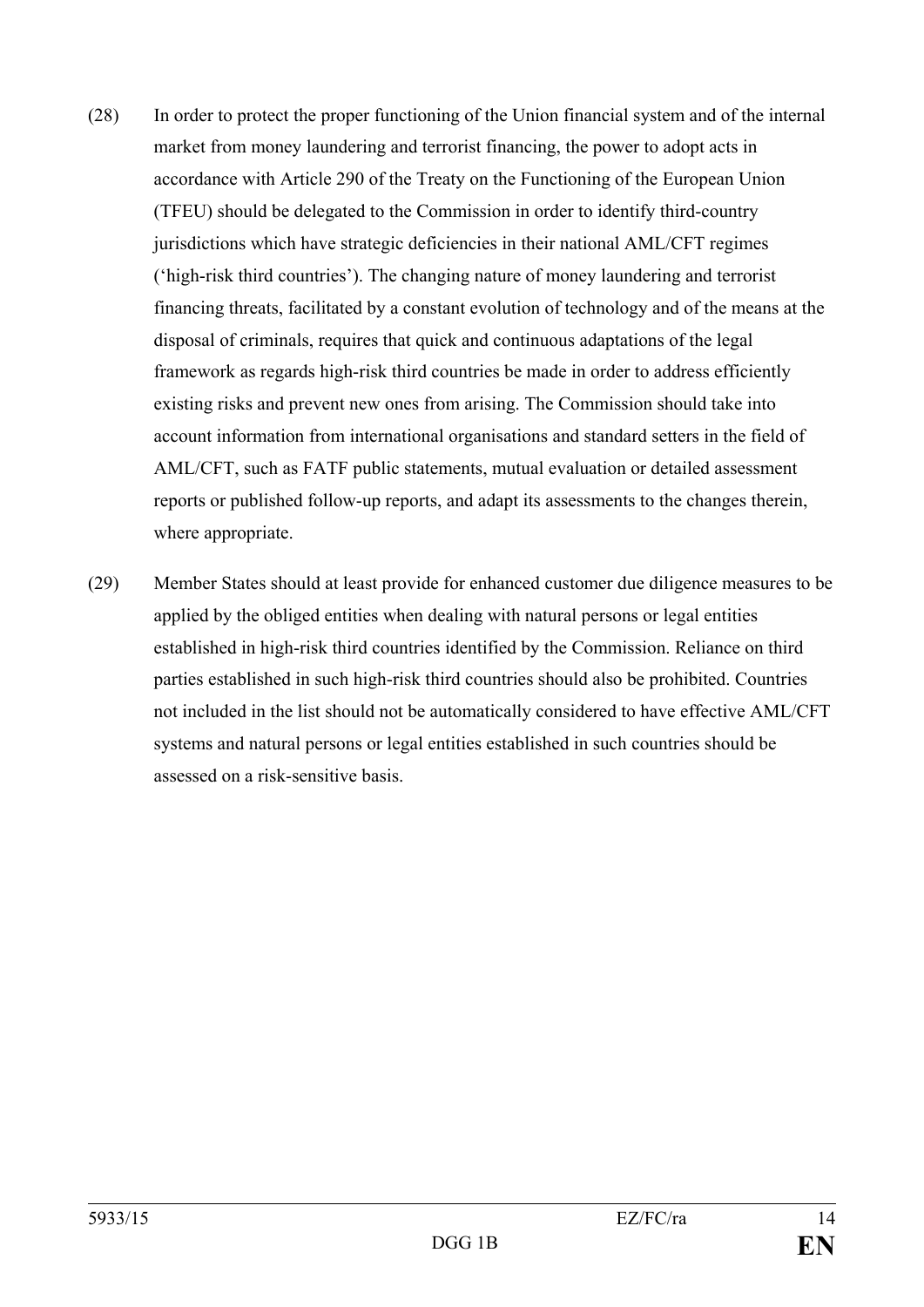- (30) Risk itself is variable in nature, and the variables, on their own or in combination, may increase or decrease the potential risk posed, thus having an impact on the appropriate level of preventative measures, such as customer due diligence measures. Therefore, there are circumstances in which enhanced due diligence should be applied and others in which simplified due diligence may be appropriate.
- (31) It should be recognised that certain situations present a greater risk of money laundering or terrorist financing. Although the identity and business profile of all customers should be established, there are cases in which particularly rigorous customer identification and verification procedures are required.
- (32) This is particularly true of relationships with individuals who hold or who have held important public functions, within the Union or internationally, and particularly individuals from countries where corruption is widespread. Such relationships may expose the financial sector in particular to significant reputational and legal risks. The international effort to combat corruption also justifies the need to pay particular attention to such persons and to apply appropriate enhanced customer due diligence measures with respect to persons who are or who have been entrusted with prominent public functions domestically or abroad and with respect to senior figures in international organisations.
- (33) The requirements relating to politically exposed persons are of a preventive and not criminal nature, and should not be interpreted as stigmatising politically exposed persons as being involved in criminal activity. Refusing a business relationship with a person simply on the basis of the determination that he or she is a politically exposed person is contrary to the letter and spirit of this Directive and of the revised FATF Recommendations.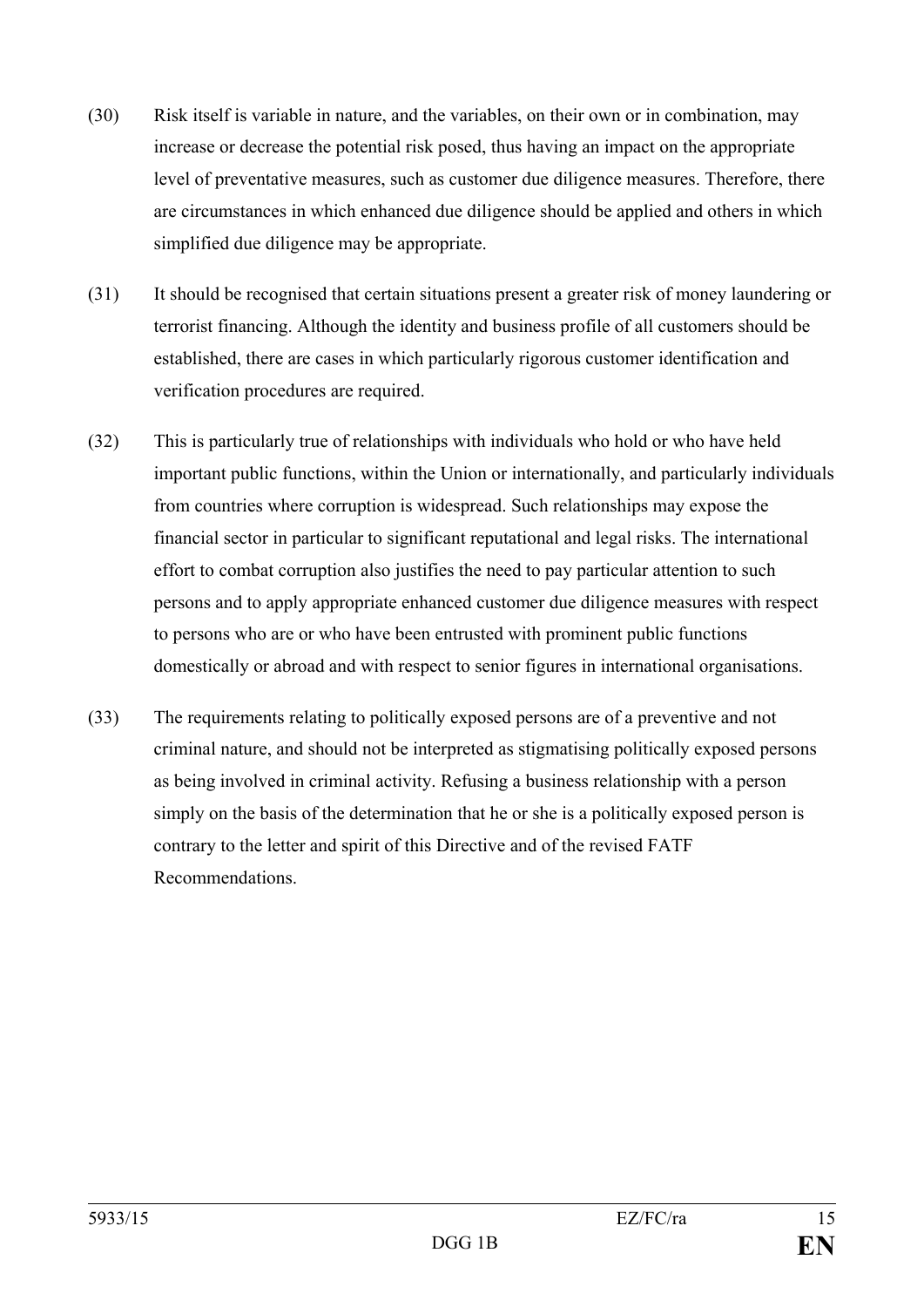- (34) Obtaining approval from senior management for establishing business relationships does not need to imply, in all cases, obtaining approval from the board of directors. It should be possible for such approval to be granted by someone with sufficient knowledge of the institution's money laundering and terrorist financing risk exposure and of sufficient seniority to take decisions affecting its risk exposure.
- (35) In order to avoid repeated customer identification procedures, leading to delays and inefficiency in business, it is appropriate, subject to suitable safeguards, to allow customers whose identification has been carried out elsewhere to be introduced to the obliged entities. Where an obliged entity relies on a third party, the ultimate responsibility for customer due diligence should remain with the obliged entity to which the customer is introduced. The third party, or the person that has introduced the customer, should also retain its own responsibility for compliance with this Directive, including the requirement to report suspicious transactions and maintain records, to the extent that it has a relationship with the customer that is covered by this Directive.
- (36) In the case of agency or outsourcing relationships on a contractual basis between obliged entities and external persons not covered by this Directive, any AML/CFT obligations upon those agents or outsourcing service providers as part of the obliged entities could arise only from the contract between the parties and not from this Directive. Therefore the responsibility for complying with this Directive should remain primarily with the obliged entity.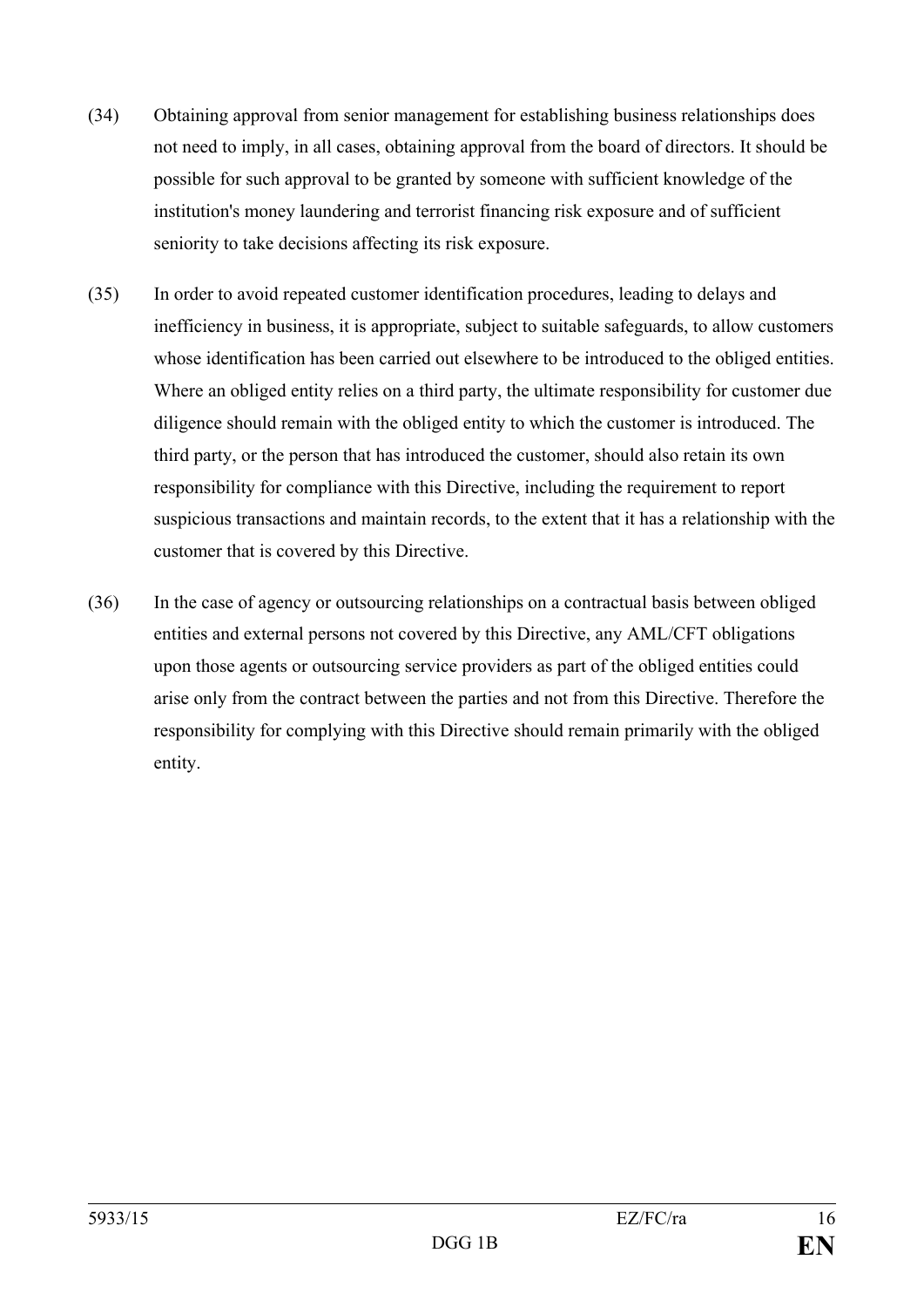- (37) All Member States have, or should, set up operationally independent and autonomous FIUs to collect and analyse the information which they receive with the aim of establishing links between suspicious transactions and underlying criminal activity in order to prevent and combat money laundering and terrorist financing. An operationally independent and autonomous FIU should mean that the FIU has the authority and capacity to carry out its functions freely, including the autonomous decision to analyse, request and disseminate specific information. Suspicious transactions and other information relevant to money laundering, associated predicate offences and terrorist financing should be reported to the FIU, which should serve as a central national unit for receiving, analysing and disseminating to the competent authorities the results of its analyses. All suspicious transactions, including attempted transactions, should be reported, regardless of the amount of the transaction. Reported information could also include threshold-based information.
- (38) By way of derogation from the general prohibition against carrying out suspicious transactions, obliged entities should be able to carry out suspicious transactions before informing the competent authorities where refraining from such carrying out is impossible or likely to frustrate efforts to pursue the beneficiaries of a suspected money laundering or terrorist financing operation. This, however, should be without prejudice to the international obligations accepted by the Member States to freeze without delay funds or other assets of terrorists, terrorist organisations or those who finance terrorism, in accordance with the relevant United Nations Security Council resolutions.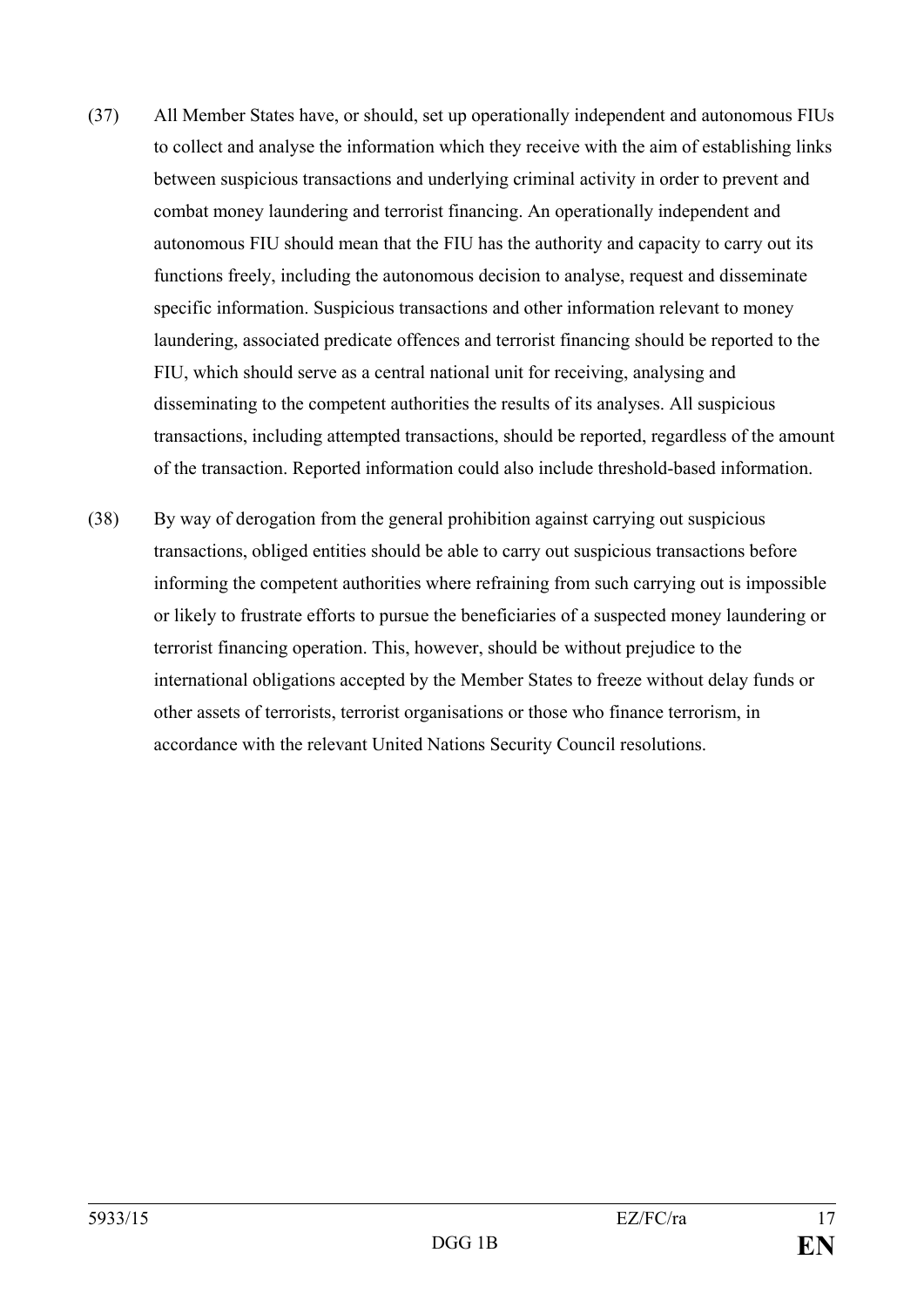- (39) For certain obliged entities, Member States should have the possibility to designate an appropriate self-regulatory body as the authority to be informed in the first instance instead of the FIU. In accordance with the case-law of the European Court of Human Rights, a system of first instance reporting to a self-regulatory body constitutes an important safeguard for upholding the protection of fundamental rights as concerns the reporting obligations applicable to lawyers. Member States should provide for the means and manner by which to achieve the protection of professional secrecy, confidentiality and privacy.
- (40) Where a Member State decides to designate such a self-regulatory body, it may allow or require that body not to transmit to the FIU any information obtained from persons represented by that body where such information has been received from, or obtained on, one of their clients, in the course of ascertaining the legal position of their client, or in performing their task of defending or representing that client in, or concerning, judicial proceedings, including providing advice on instituting or avoiding such proceedings, whether such information is received or obtained before, during or after such proceedings.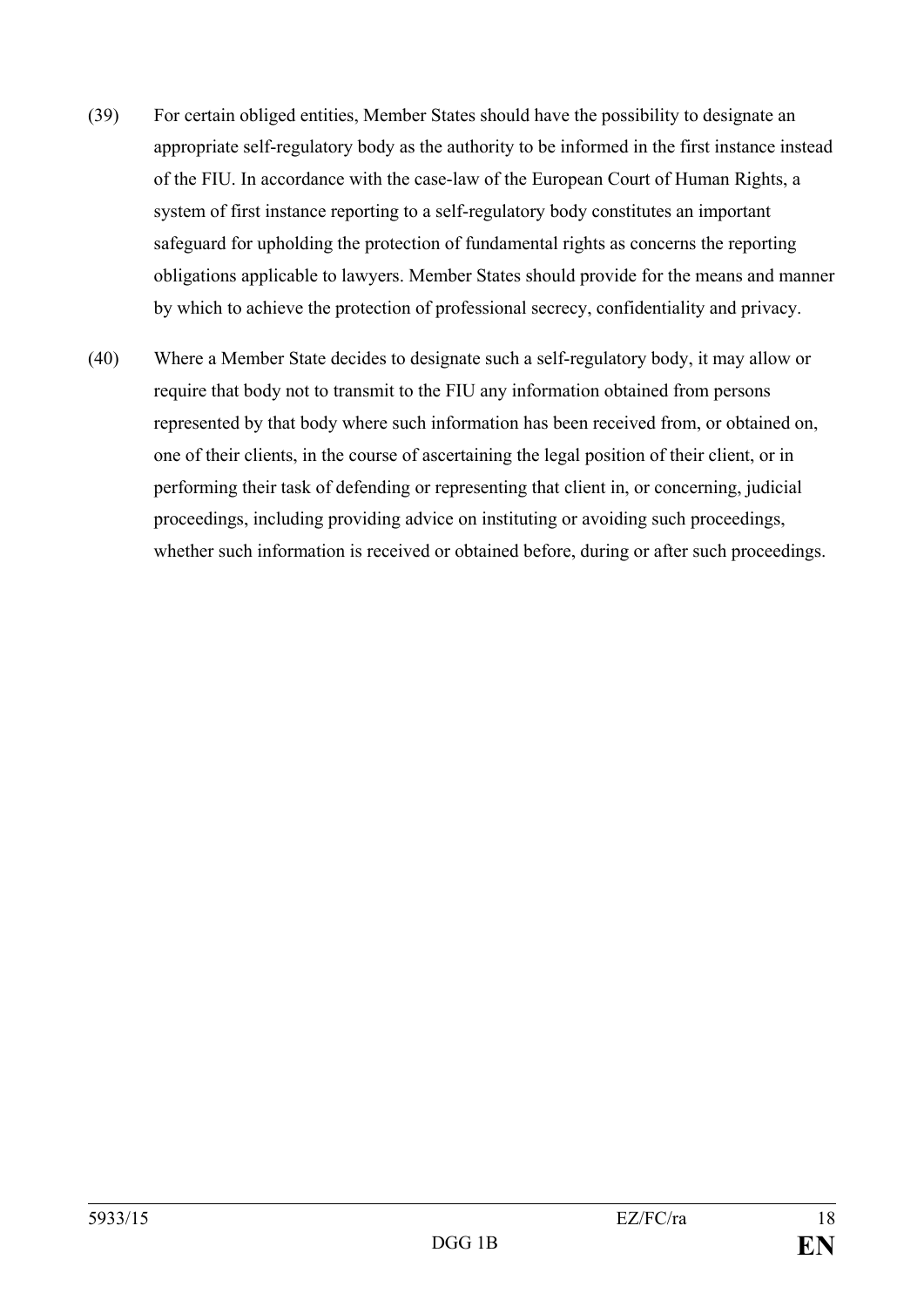- (41) There have been a number of cases where employees who have reported their suspicions of money laundering have been subjected to threats or hostile action. Although this Directive cannot interfere with Member States' judicial procedures, it is crucial that this issue be addressed to ensure effectiveness of the AML/CFT system. Member States should be aware of this problem and should do whatever they can to protect individuals, including employees and representatives of the obliged entity, from such threats or hostile action, and to provide, in accordance with national law, appropriate protection to such persons, particularly with regard to their right to the protection of their personal data and their rights to effective judicial protection and representation.
- (42) Directive 95/46/EC of the European Parliament and of the Council**[1](#page-19-0)** , as transposed into national law, applies to the processing of personal data for the purposes of this Directive. Regulation (EC) No 45/2001 of the European Parliament and of the Council**[2](#page-19-1)** applies to the processing of personal data by the Union institutions and bodies for the purposes of this Directive. The fight against money laundering and terrorist financing is recognised as an important public interest ground by all Member States. This Directive is without prejudice to the protection of personal data processed in the framework of police and judicial cooperation in criminal matters, including Council Framework Decision 2008/977/JHA**[3](#page-19-2)** , as implemented in national law.

<span id="page-19-0"></span>**<sup>1</sup>** Directive 95/46/EC of the European Parliament and of the Council of 24 October 1995 on the protection of individuals with regard to the processing of personal data and on the free  $\mathbf{1}$ 

<span id="page-19-1"></span>movement of such data (OJ L 281, 23.11.1995, p. 31).<br><sup>2</sup> Regulation (EC) No 45/2001 of the European Parliament and of the Council of 18 December 2000 on the protection of individuals with regard to the processing of personal data by the Community institutions and bodies and on the free movement of such data (OJ L 8, 12.1.2001, p. 1).

<span id="page-19-2"></span>**<sup>3</sup>** Council Framework Decision 2008/977/JHA of 27 November 2008 on the protection of personal data processed in the framework of police and judicial cooperation in criminal matters (OJ L 350, 30.12.2008, p. 60).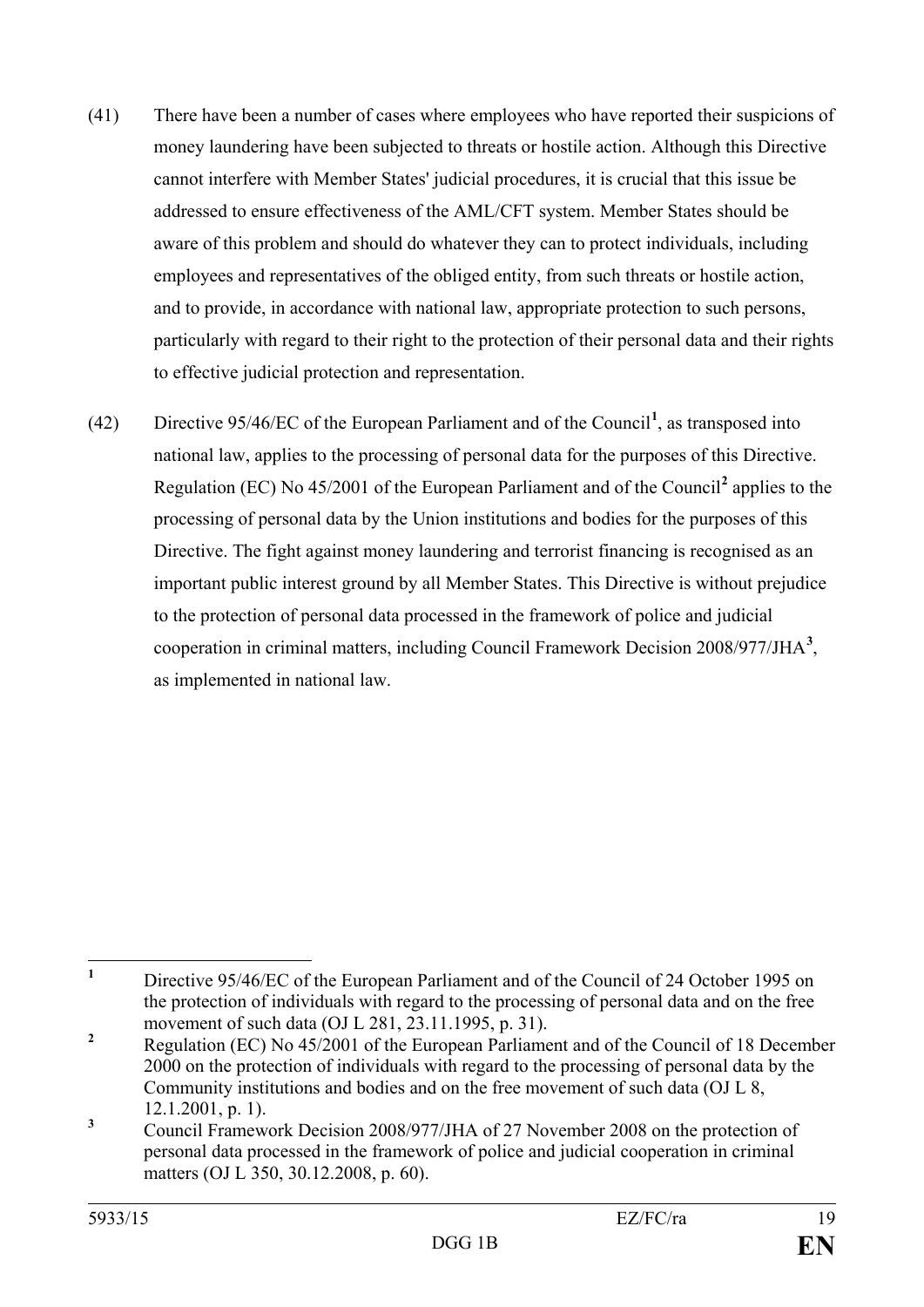(43) It is essential that the alignment of this Directive with the revised FATF Recommendations is carried out in full compliance with Union law, in particular as regards Union data protection law and the protection of fundamental rights as enshrined in the Charter. Certain aspects of the implementation of this Directive involve the collection, analysis, storage and sharing of data. Such processing of personal data should be permitted, while fully respecting fundamental rights, only for the purposes laid down in this Directive, and for the activities required under this Directive such as carrying out customer due diligence, ongoing monitoring, investigation and reporting of unusual and suspicious transactions, identification of the beneficial owner of a legal person or legal arrangement, identification of a politically exposed person, sharing of information by competent authorities and sharing of information by credit institutions and financial institutions and other obliged entities. The collection and subsequent processing of personal data by obliged entities should be limited to what is necessary for the purpose of complying with the requirements of this Directive and personal data should not be further processed in a way that is incompatible with that purpose. In particular, further processing of personal data for commercial purposes should be strictly prohibited.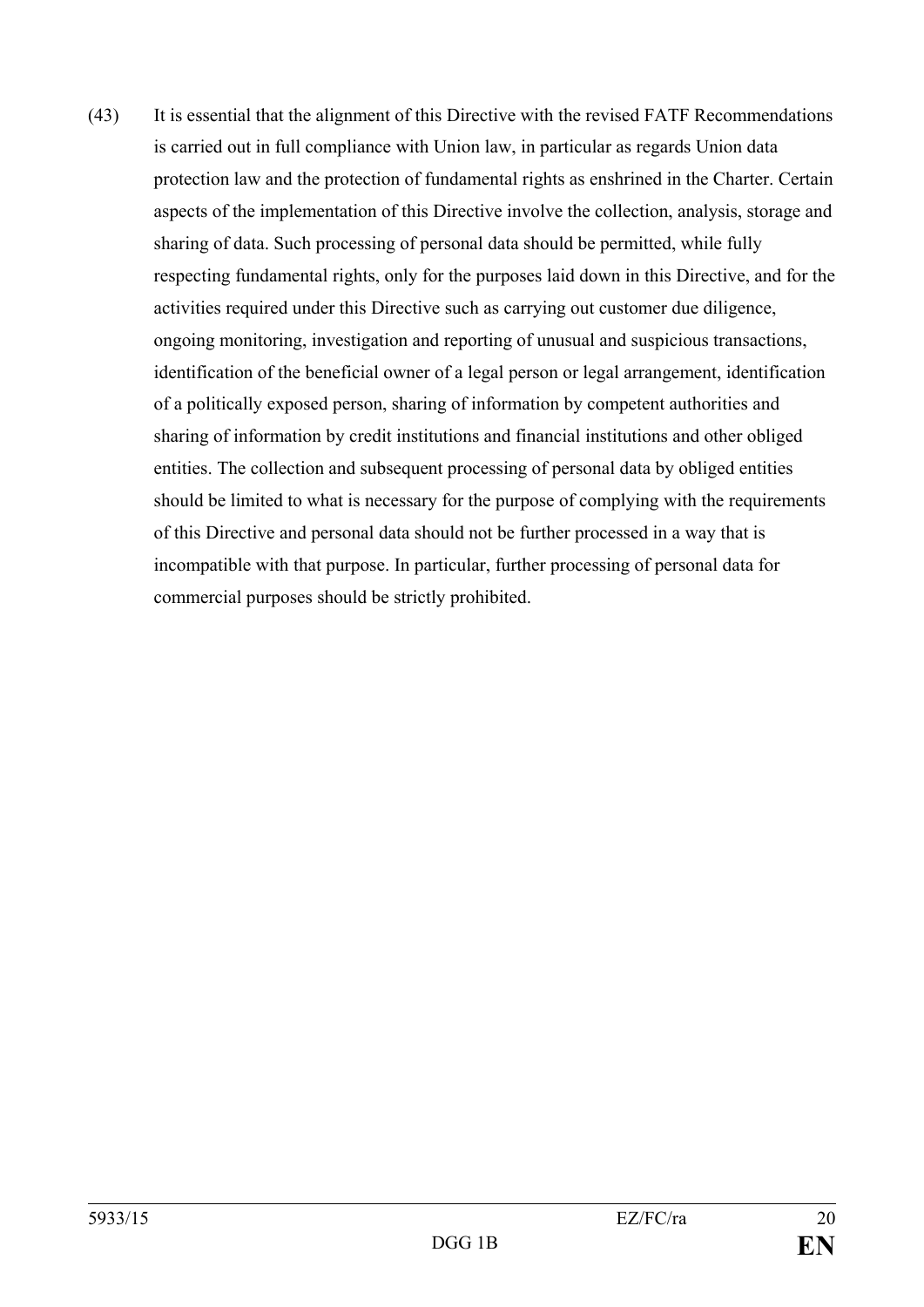- (44) The revised FATF Recommendations demonstrate that, in order to be able to cooperate fully and comply swiftly with information requests from competent authorities for the purposes of the prevention, detection or investigation of money laundering and terrorist financing, obliged entities should maintain, for at least five years, the necessary information obtained through customer due diligence measures and the records on transactions. In order to avoid different approaches and in order to fulfil the requirements relating to the protection of personal data and legal certainty, that retention period should be fixed at five years after the end of a business relationship or of an occasional transaction. However, if necessary for the purposes of prevention, detection or investigation of money laundering and terrorist financing, and after carrying out an assessment of the necessity and proportionality, Member States should be able to allow or require the further retention of records for a period not exceeding an additional five years, without prejudice to the national criminal law on evidence applicable to ongoing criminal investigations and legal proceedings. Member States should require that specific safeguards be put in place to ensure the security of data and should determine which persons, categories of persons or authorities should have exclusive access to the data retained.
- (45) For the purpose of ensuring the appropriate and efficient administration of justice during the period for transposition of this Directive into the Member States' national legal orders, and in order to allow for its smooth interaction with national procedural law, information and documents pertinent to ongoing legal proceedings for the purpose of the prevention, detection or investigation of possible money laundering or terrorist financing, which have been pending in the Member States on the date of entry into force of this Directive, should be retained for a period of five years after that date, and it should be possible to extend that period for a further five years.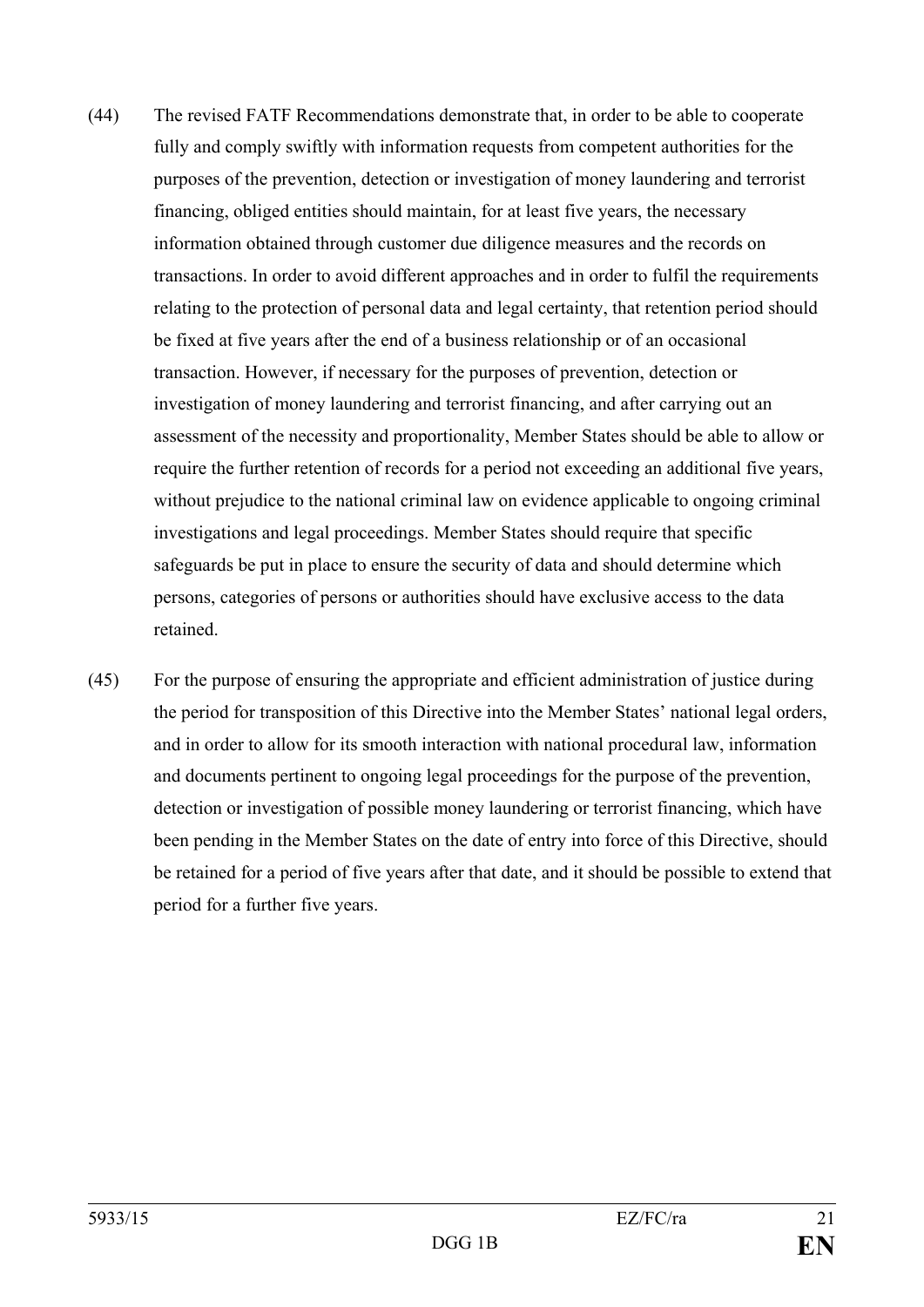- (46) The rights of access to data by the data subject are applicable to the personal data processed for the purpose of this Directive. However, access by the data subject to any information related to a suspicious transaction report would seriously undermine the effectiveness of the fight against money laundering and terrorist financing. Exceptions to and restrictions of that right in accordance with Article 13 of Directive 95/46/EC and, where relevant, Article 20 of Regulation (EC) No 45/2001, may therefore be justified. The data subject has the right to request that a supervisory authority referred to in Article 28 of Directive 95/46/EC or, where applicable, the European Data Protection Supervisor, check the lawfulness of the processing and has the right to seek a judicial remedy referred to in Article 22 of that Directive. The supervisory authority referred to in Article 28 of Directive 95/46/EC may also act on an *ex-officio* basis. Without prejudice to the restrictions to the right to access, the supervisory authority should be able to inform the data subject that all necessary verifications by the supervisory authority have taken place, and of the result as regards the lawfulness of the processing in question.
- (47) Persons that merely convert paper documents into electronic data and are acting under a contract with a credit institution or a financial institution and persons that provide credit institutions or financial institutions solely with messaging or other support systems for transmitting funds or with clearing and settlement systems do not fall within the scope of this Directive.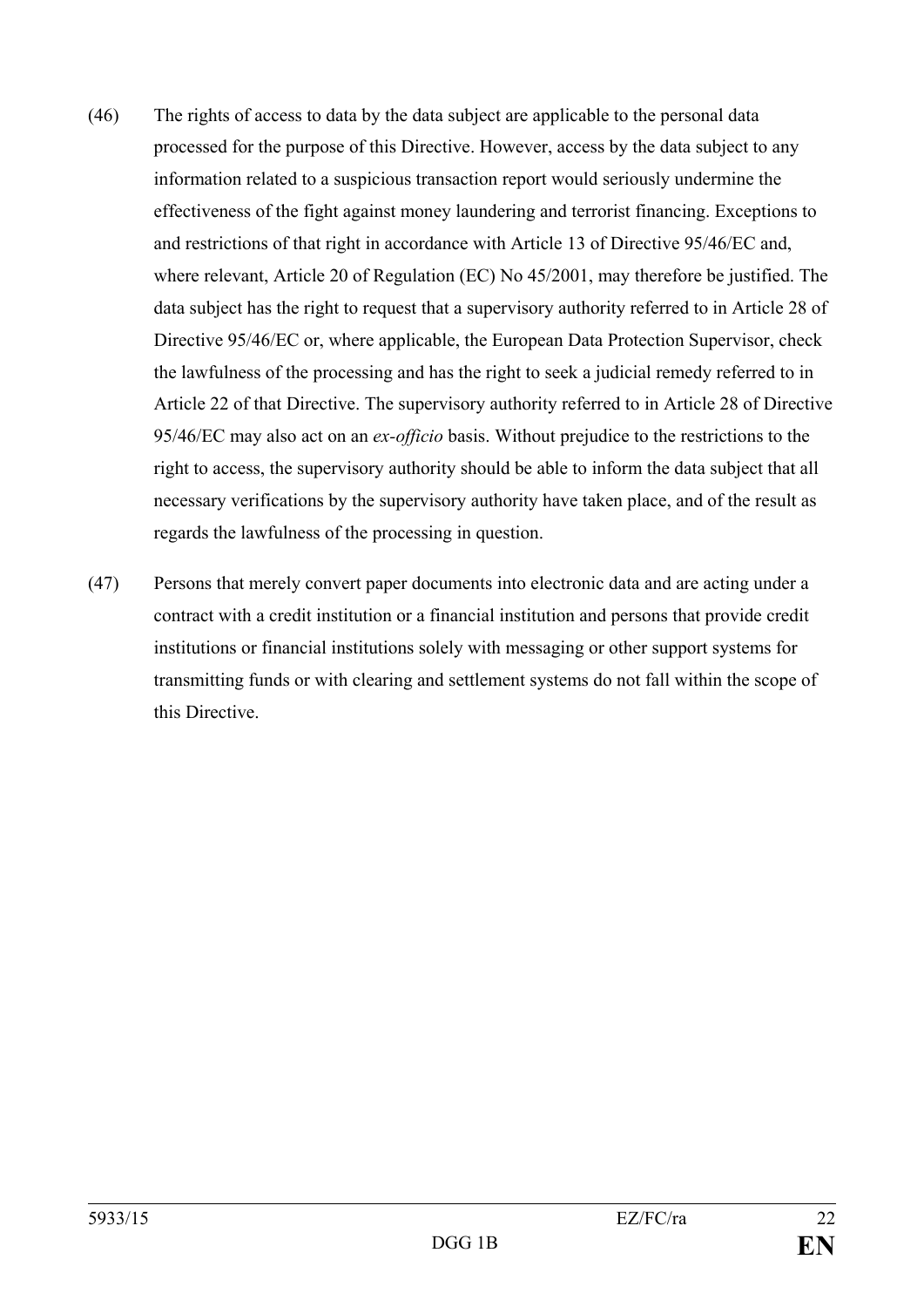- (48) Money laundering and terrorist financing are international problems and the effort to combat them should be global. Where Union credit institutions and financial institutions have branches and subsidiaries located in third countries in which the requirements in that area are less strict than those of the Member State, they should, in order to avoid the application of very different standards within the institution or group of institutions, apply to those branches and subsidiaries Union standards or notify the competent authorities of the home Member State if the application of such standards is not possible.
- (49) Feedback on the usefulness and follow-up of the suspicious transactions reports they present should, where practicable, be made available to obliged entities. To make this possible, and to be able to review the effectiveness of their systems for combating money laundering and terrorist financing, Member States should maintain, and improve the quality of, relevant statistics. To further enhance the quality and consistency of the statistical data collected at Union level, the Commission should keep track of the Unionwide situation with respect to the fight against money laundering and terrorist financing and should publish regular overviews.
- (50) Where Member States require issuers of electronic money and payment service providers which are established in their territory in forms other than a branch and the head office of which is situated in another Member State, to appoint a central contact point in their territory, they should be able to require that such a central contact point, acting on behalf of the appointing institution, ensure the establishments' compliance with AML/CFT rules. They should also ensure that that requirement is proportionate and does not go beyond what is necessary to achieve the aim of compliance with AML/CFT rules, including by facilitating the respective supervision.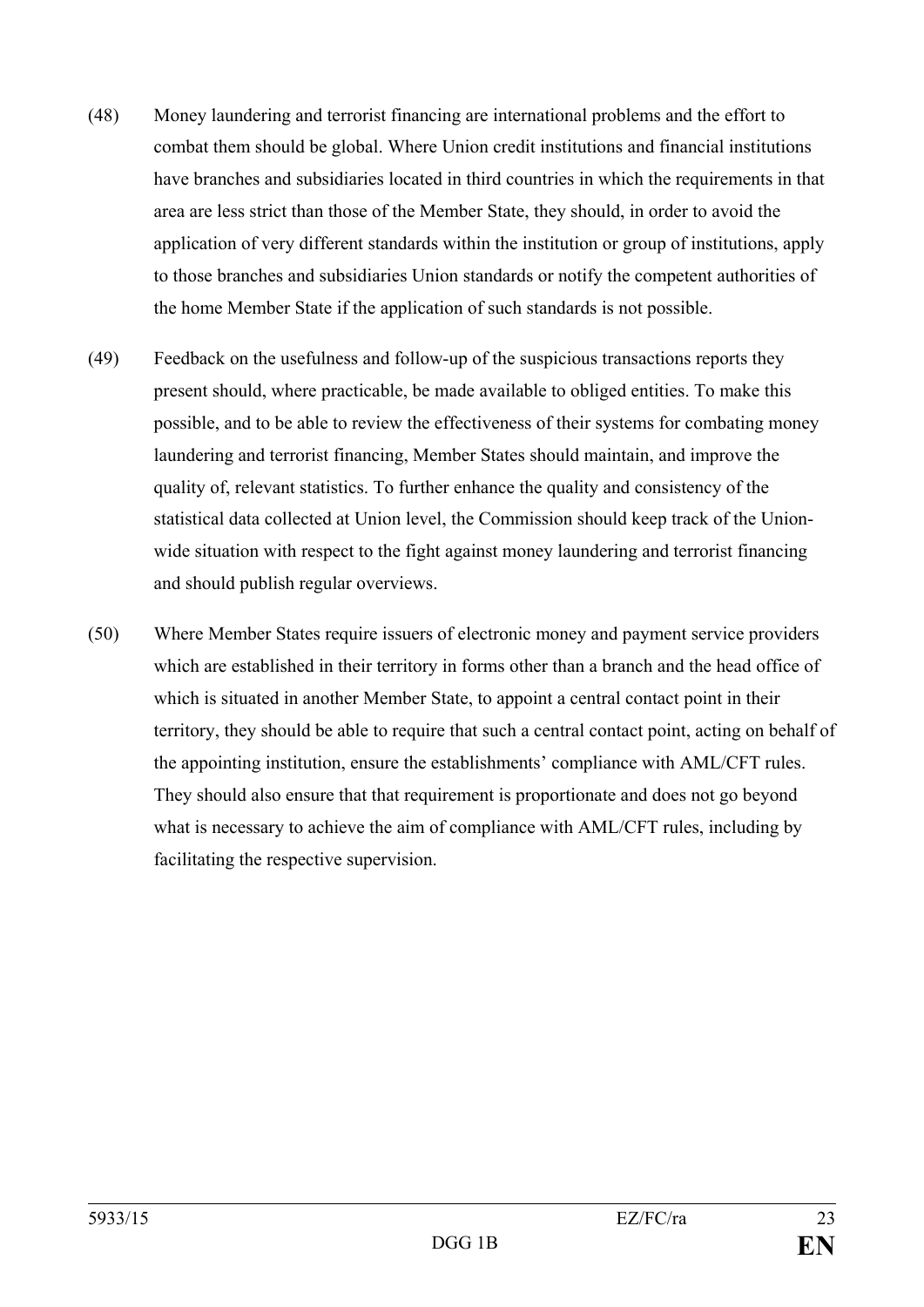- (51) Competent authorities should ensure that, with regard to currency exchange offices, cheque cashing offices, trust or company service providers or gambling service providers, the persons who effectively direct the business of such entities and the beneficial owners of such entities are fit and proper. The criteria for determining whether or not a person is fit and proper should, as a minimum, reflect the need to protect such entities from being misused by their managers or beneficial owners for criminal purposes.
- (52) Where an obliged entity operates establishments in another Member State, including through a network of agents, the competent authority of the home Member State should be responsible for supervising the obliged entity's application of group-wide AML/CFT policies and procedures. This could involve on-site visits in establishments based in another Member State. The competent authority of the home Member State should cooperate closely with the competent authority of the host Member State and should inform the latter of any issues that could affect their assessment of the establishment's compliance with the host AML/CFT rules.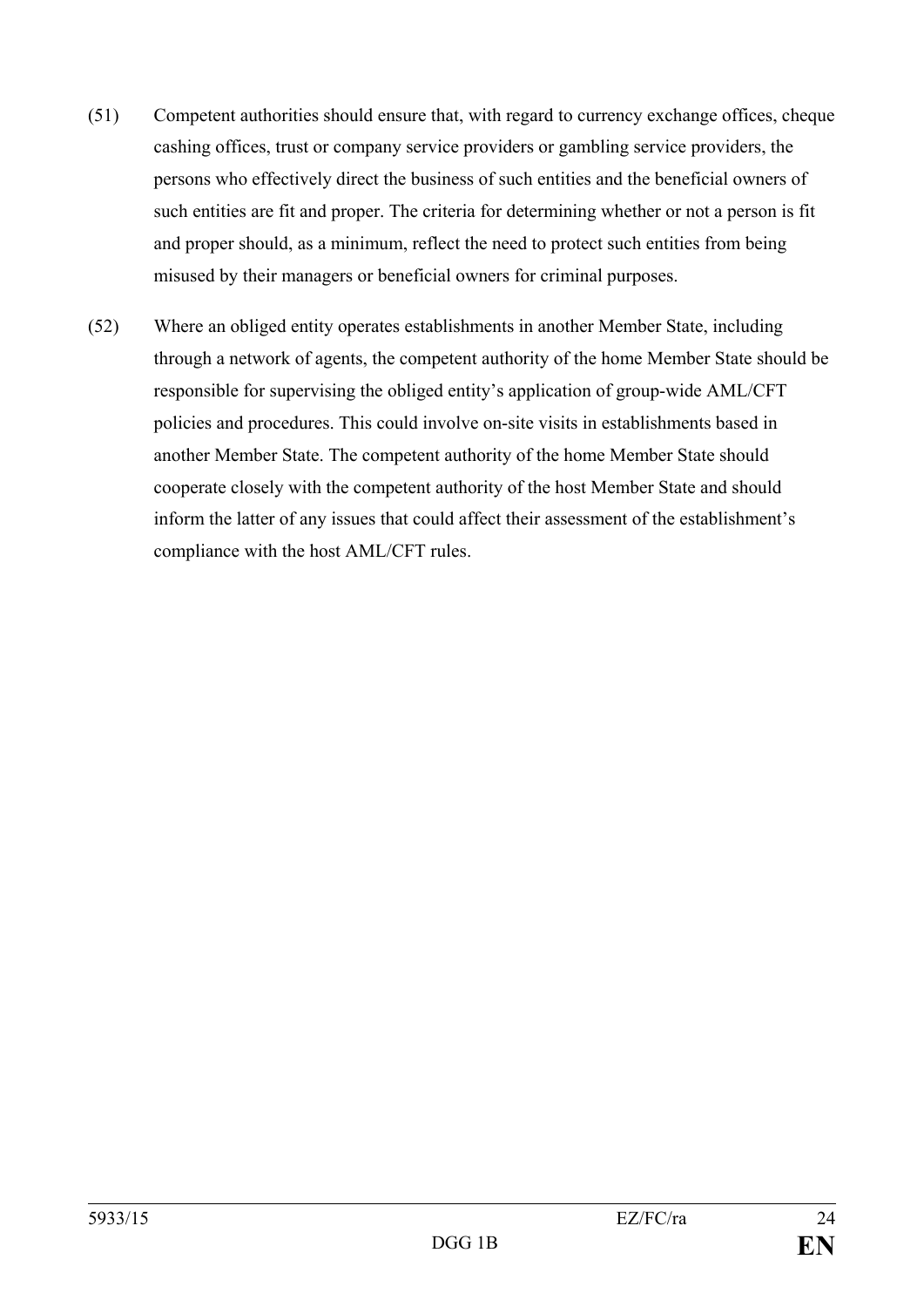- (53) Where an obliged entity operates establishments in another Member State, including through a network of agents or persons distributing electronic money in accordance with Article 3(4) of Directive 2009/110/EC, the competent authority of the host Member State retains responsibility for enforcing the establishment's compliance with AML/CFT rules, including, where appropriate, by carrying out onsite inspections and offsite monitoring and by taking appropriate and proportionate measures to address serious infringements of those requirements. The competent authority of the host Member State should cooperate closely with the competent authority of the home Member State and should inform the latter of any issues that could affect its assessment of the obliged entity's application of group AML/CFT policies and procedures. In order to remove serious infringements of AML/CFT rules that require immediate remedies, the competent authority of the host Member State should be able to apply appropriate and proportionate temporary remedial measures, applicable under similar circumstances to obliged entities under their competence, to address such serious failings, where appropriate, with the assistance of, or in cooperation with, the competent authority of the home Member State.
- (54) Taking into account the transnational nature of money laundering and terrorist financing, coordination and cooperation between FIUs are extremely important. In order to improve such coordination and cooperation, and, in particular, to ensure that suspicious transaction reports reach the FIU of the Member State where the report would be of most use, detailed rules are laid down in this Directive.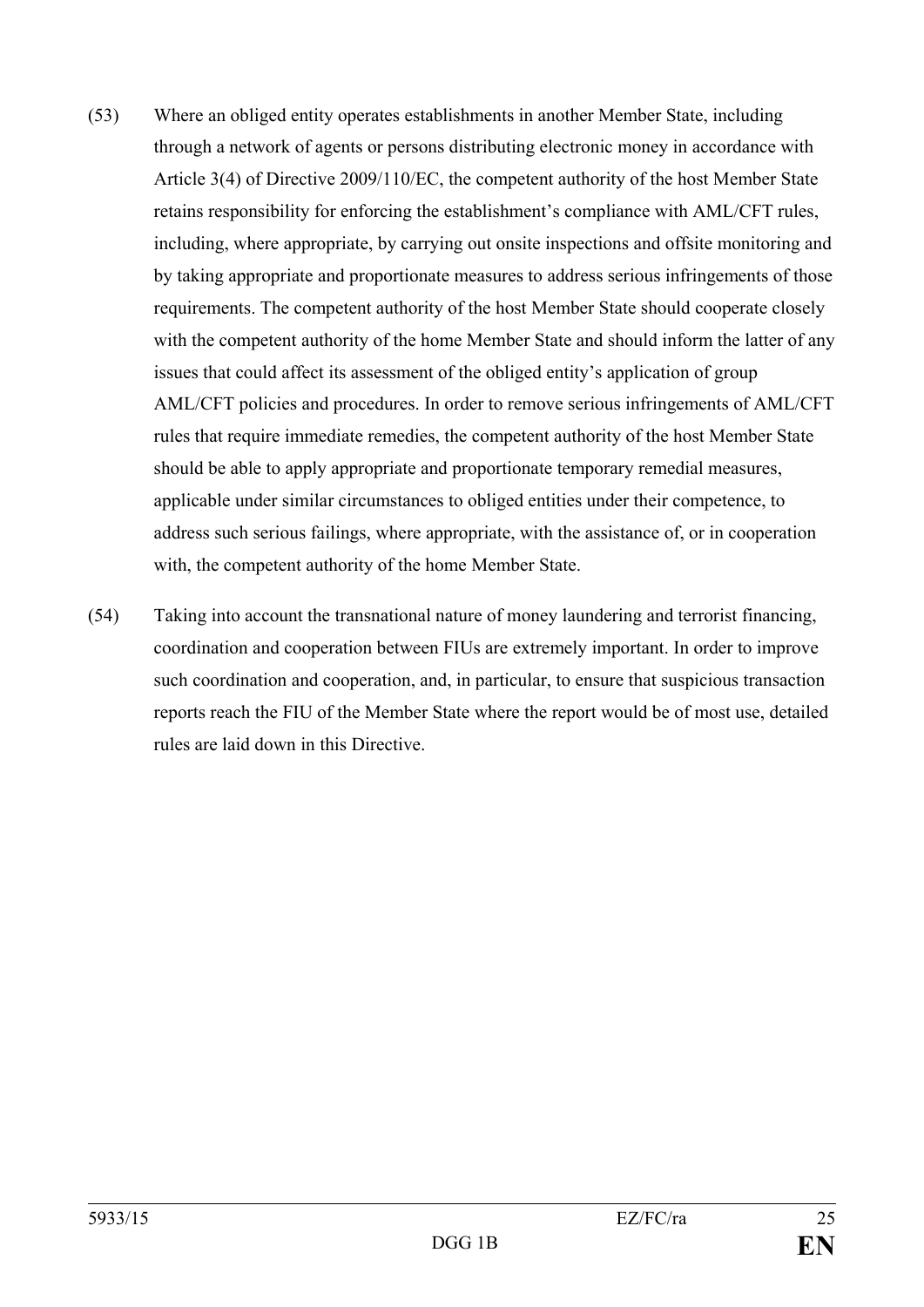- (55) The EU Financial Intelligence Units' Platform (the 'EU FIUs Platform'), an informal group composed of representatives from FIUs and active since 2006, is used to facilitate cooperation among FIUs and exchange views on cooperation-related issues such as effective cooperation among FIUs and between FIUs and third-country financial intelligence units, joint analysis of cross-border cases and trends and factors relevant to assessing the risks of money laundering and terrorist financing at national and supranational level.
- (56) Improving the exchange of information between FIUs within the Union is particularly important in addressing the transnational character of money laundering and terrorist financing. The use of secure facilities for the exchange of information, in particular the decentralised computer network FIU.net (the 'FIU.net') or its successor and the techniques offered by FIU.net, should be encouraged by Member States. The initial exchange of information between FIUs relating to money laundering or terrorist financing for analytical purposes which is not further processed or disseminated should be permitted unless such exchange of information would be contrary to fundamental principles of national law. The exchange of information on cases identified by FIUs as possibly involving tax crimes should be without prejudice to the exchange of information in the field of taxation in accordance with Council Directive 2011/16/EU**[1](#page-26-0)** or in accordance with international standards on the exchange of information and administrative cooperation in tax matters.

<span id="page-26-0"></span>**<sup>1</sup>** Council Directive 2011/16/EU of 15 February 2011 on administrative cooperation in the field of taxation and repealing Directive 77/799/EEC (OJ L 64, 11.3.2011, p. 1).  $\mathbf{1}$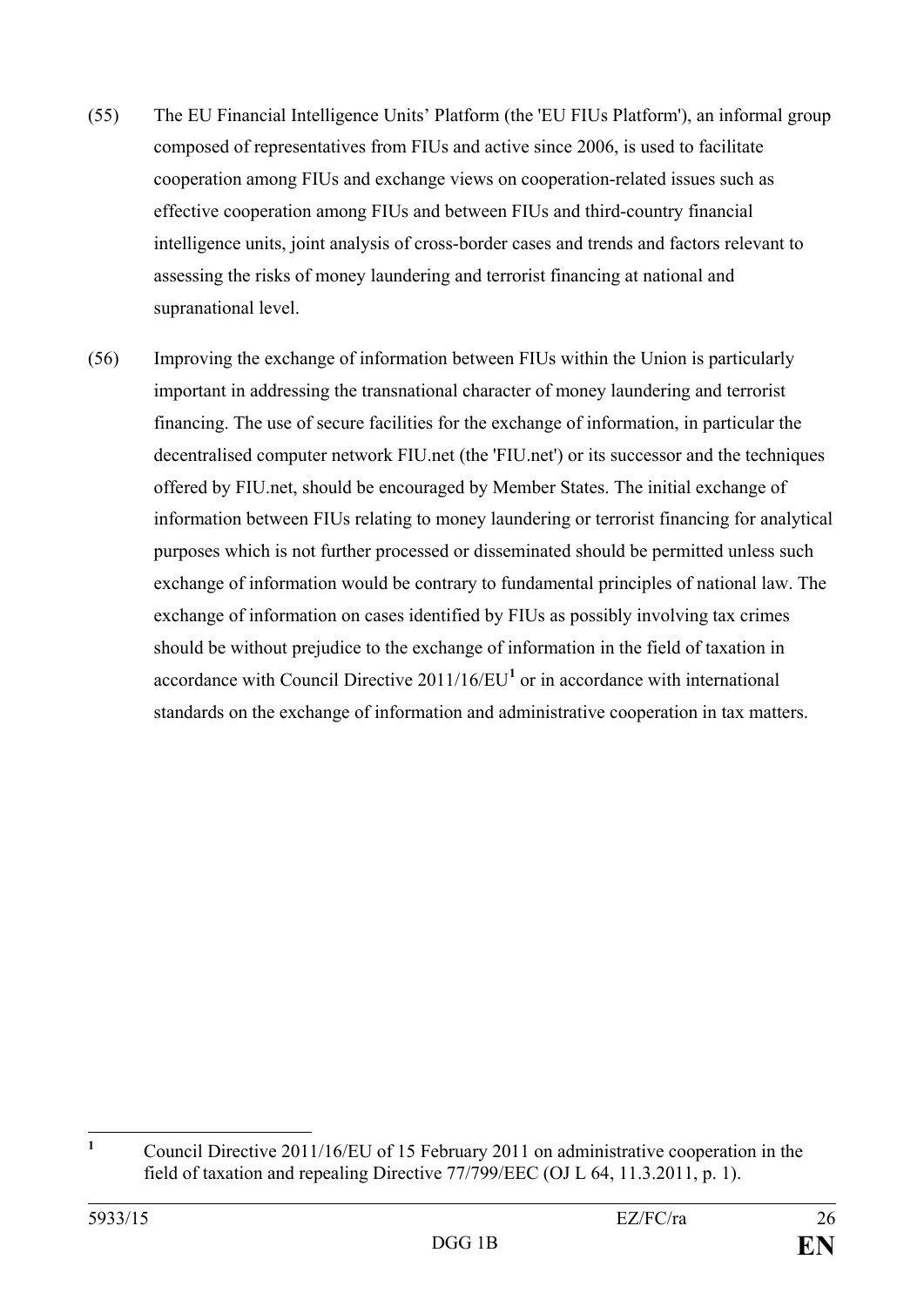- (57) In order to be able to respond fully and rapidly to enquiries from FIUs, obliged entities need to have in place effective systems enabling them to have full and timely access through secure and confidential channels to information about business relationships that they maintain or have maintained with specified persons. In accordance with Union and national law, Member States could, for instance, consider putting in place systems of banking registries or electronic data retrieval systems which would provide FIUs with access to information on bank accounts without prejudice to judicial authorisation where applicable. Member States could also consider establishing mechanisms to ensure that competent authorities have procedures in place to identify assets without prior notification to the owner.
- (58) Member States should encourage their competent authorities to provide rapidly, constructively and effectively the widest range of cross-border cooperation for the purposes of this Directive, without prejudice to any rules or procedures applicable to judicial cooperation in criminal matters. Member States should in particular ensure that their FIUs exchange information freely, spontaneously or upon request, with third-country financial intelligence units, having regard to Union law and to the principles relating to information exchange developed by the Egmont Group of Financial Intelligence Units.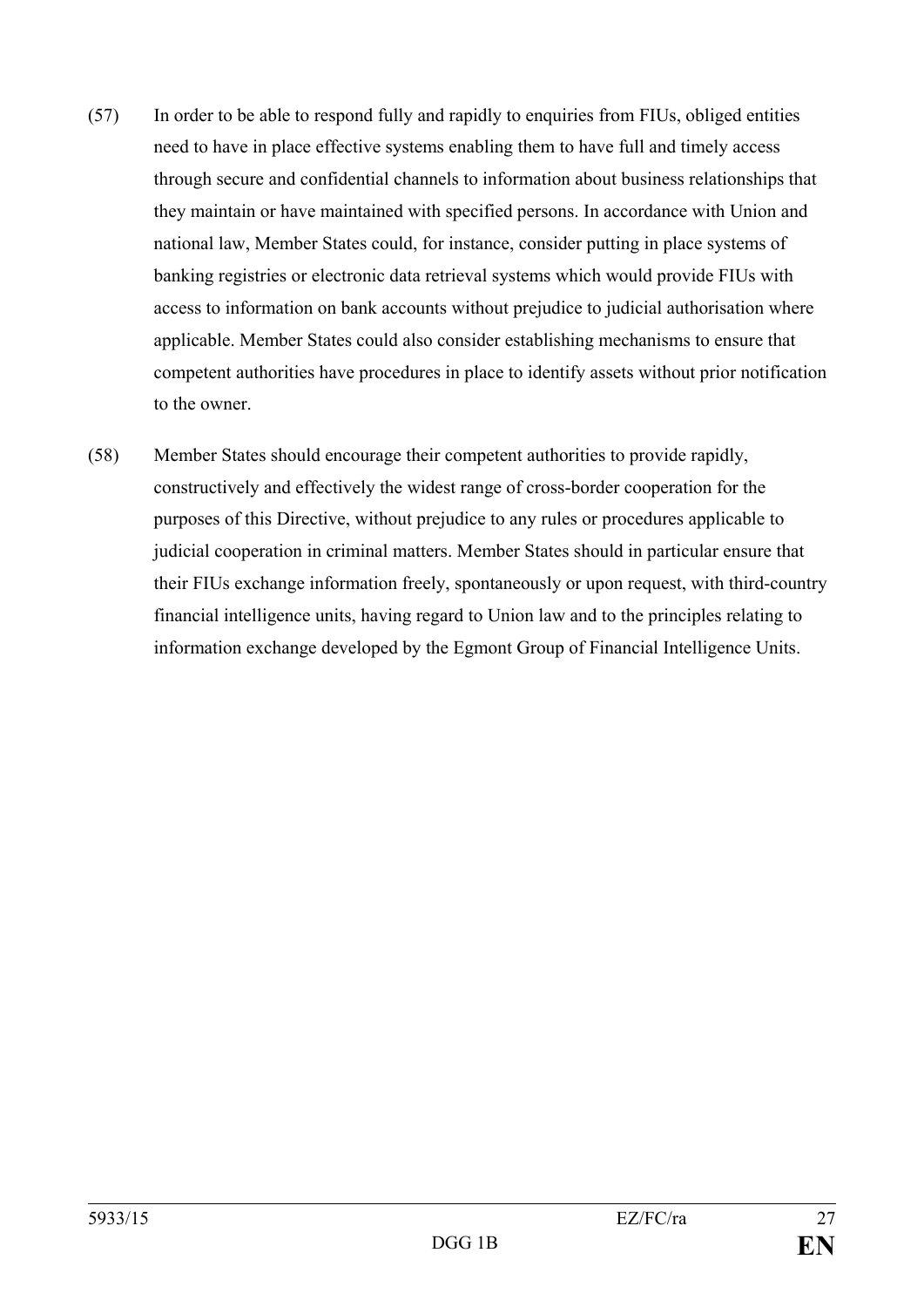(59) The importance of combating money laundering and terrorist financing should result in Member States laying down effective, proportionate and dissuasive administrative sanctions and measures in national law for failure to respect the national provisions transposing this Directive. Member States currently have a diverse range of administrative sanctions and measures for breaches of the key preventative provisions in place. That diversity could be detrimental to the efforts made in combating money laundering and terrorist financing and the Union's response is at risk of being fragmented. This Directive should therefore provide for a range of administrative sanctions and measures by Member States at least for serious, repeated or systematic breaches of the requirements relating to customer due diligence measures, record-keeping, reporting of suspicious transactions and internal controls of obliged entities. The range of sanctions and measures should be sufficiently broad to allow Member States and competent authorities to take account of the differences between obliged entities, in particular between credit institutions and financial institutions and other obliged entities, as regards their size, characteristics and the nature of the business. In transposing this Directive, Member States should ensure that the imposition of administrative sanctions and measures in accordance with this Directive, and of criminal sanctions in accordance with national law, does not breach the principle of *ne bis in idem*.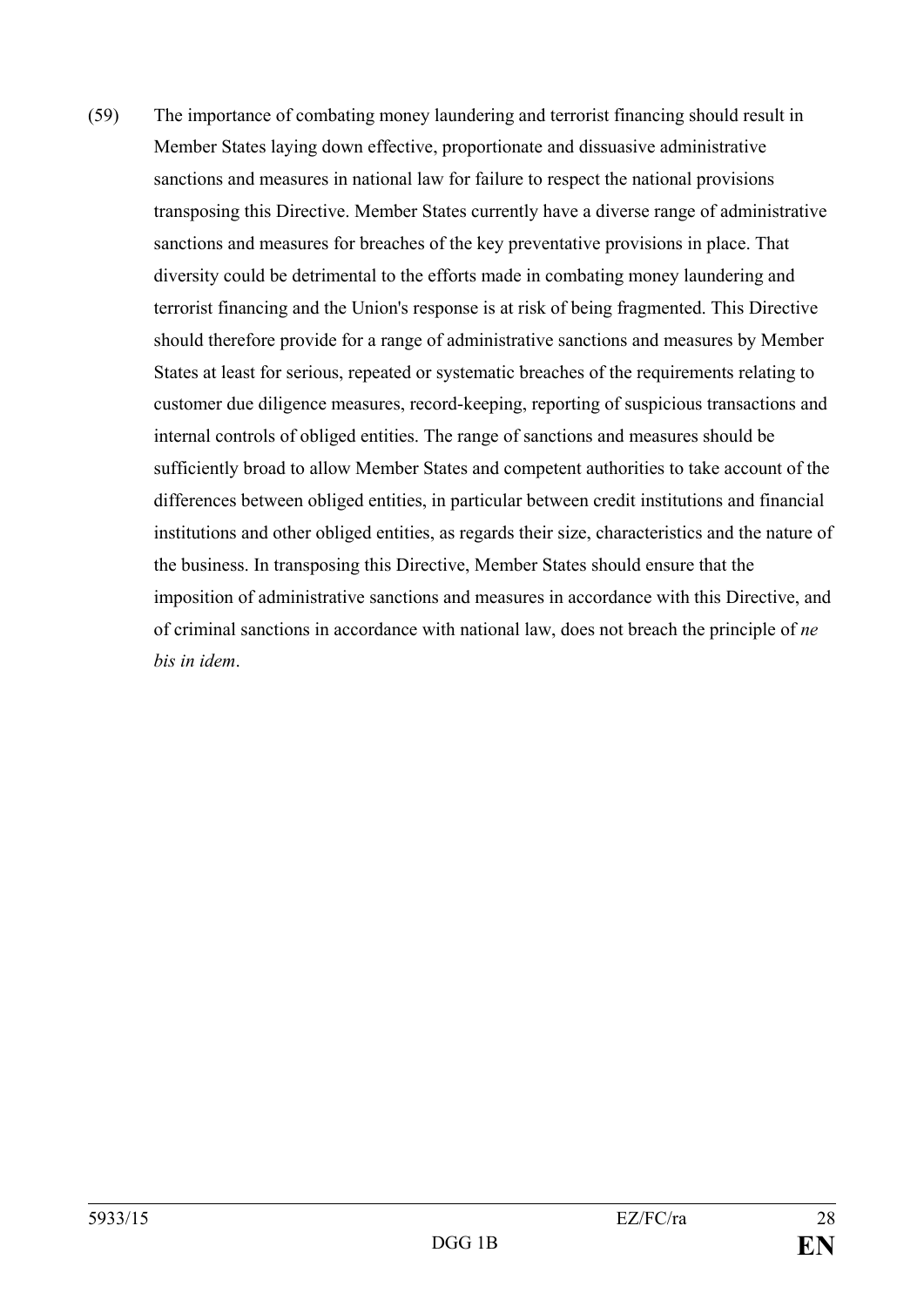- (60) For the purposes of assessing the appropriateness of persons holding a management function in, or otherwise controlling, obliged entities, any exchange of information about criminal convictions should be carried out in accordance with Council Framework Decision 2009/315/JHA**[1](#page-29-0)** and Council Decision 2009/316/JHA**[2](#page-29-1)** , as transposed into national law, and with other relevant provisions of national law.
- (61) Regulatory technical standards in financial services should ensure consistent harmonisation and adequate protection of depositors, investors and consumers across the Union. As bodies with highly specialised expertise, it would be efficient and appropriate to entrust the ESAs with the elaboration, for submission to the Commission, of draft regulatory technical standards which do not involve policy choices.
- (62) The Commission should adopt the draft regulatory technical standards developed by the ESAs pursuant to this Directive by means of delegated acts pursuant to Article 290 TFEU and in accordance with Articles 10 to 14 of Regulations (EU) No 1093/2010, (EU) No 1094/2010 and (EU) No 1095/2010.
- (63) Given the very substantial amendments that would need to be made to Directives 2005/60/EC and 2006/70/EC in light of this Directive, they should be merged and replaced for reasons of clarity and consistency.

<span id="page-29-0"></span>**<sup>1</sup>** Council Framework Decision 2009/315/JHA of 26 February 2009 on the organisation and content of the exchange of information extracted from the criminal record between Member States (OJ L 93, 7.4.2009, p. 23).  $\mathbf{1}$ 

<span id="page-29-1"></span><sup>&</sup>lt;sup>2</sup> Council Decision 2009/316/JHA of 6 April 2009 on the establishment of the European Criminal Records Information System (ECRIS) in application of Article 11 of Framework Decision 2009/315/JHA (OJ L 93, 7.4.2009, p. 33).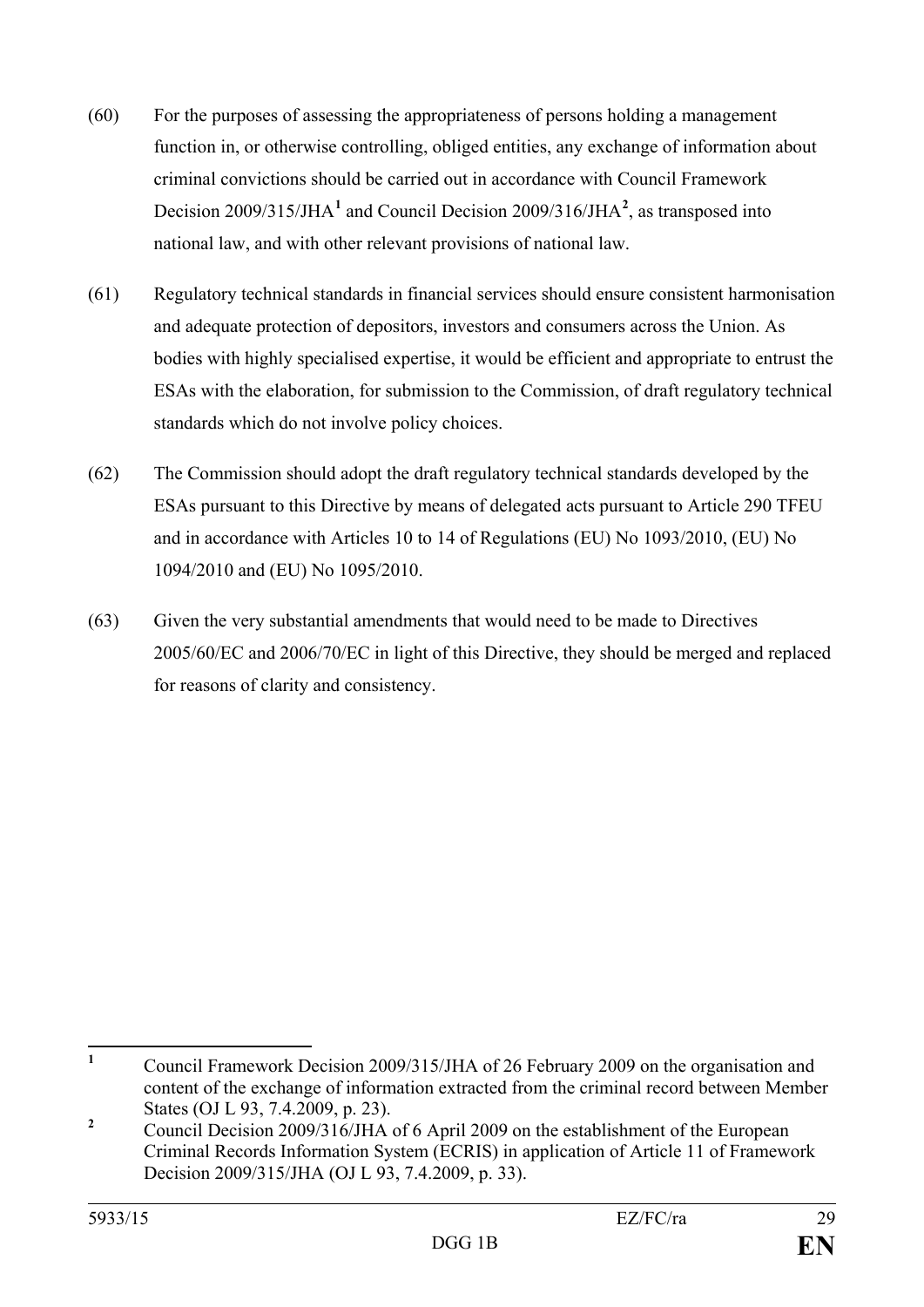- (64) Since the objective of this Directive, namely the protection of the financial system by means of prevention, detection and investigation of money laundering and terrorist financing, cannot be sufficiently achieved by the Member States, as individual measures adopted by Member States to protect their financial systems could be inconsistent with the functioning of the internal market and with the prescriptions of the rule of law and Union public policy, but can rather, by reason of the scale and effects of the action, be better achieved at Union level, the Union may adopt measures, in accordance with the principle of subsidiarity as set out in Article 5 of the Treaty on European Union. In accordance with the principle of proportionality, as set out in that Article, this Directive does not go beyond what is necessary in order to achieve that objective.
- (65) This Directive respects the fundamental rights and observes the principles recognised by the Charter, in particular the right to respect for private and family life, the right to the protection of personal data, the freedom to conduct a business, the prohibition of discrimination, the right to an effective remedy and to a fair trial, the presumption of innocence and the rights of the defence.
- (66) In accordance with Article 21 of the Charter, which prohibits discrimination based on any ground, Member States are to ensure that this Directive is implemented, as regards risk assessments in the context of customer due diligence, without discrimination.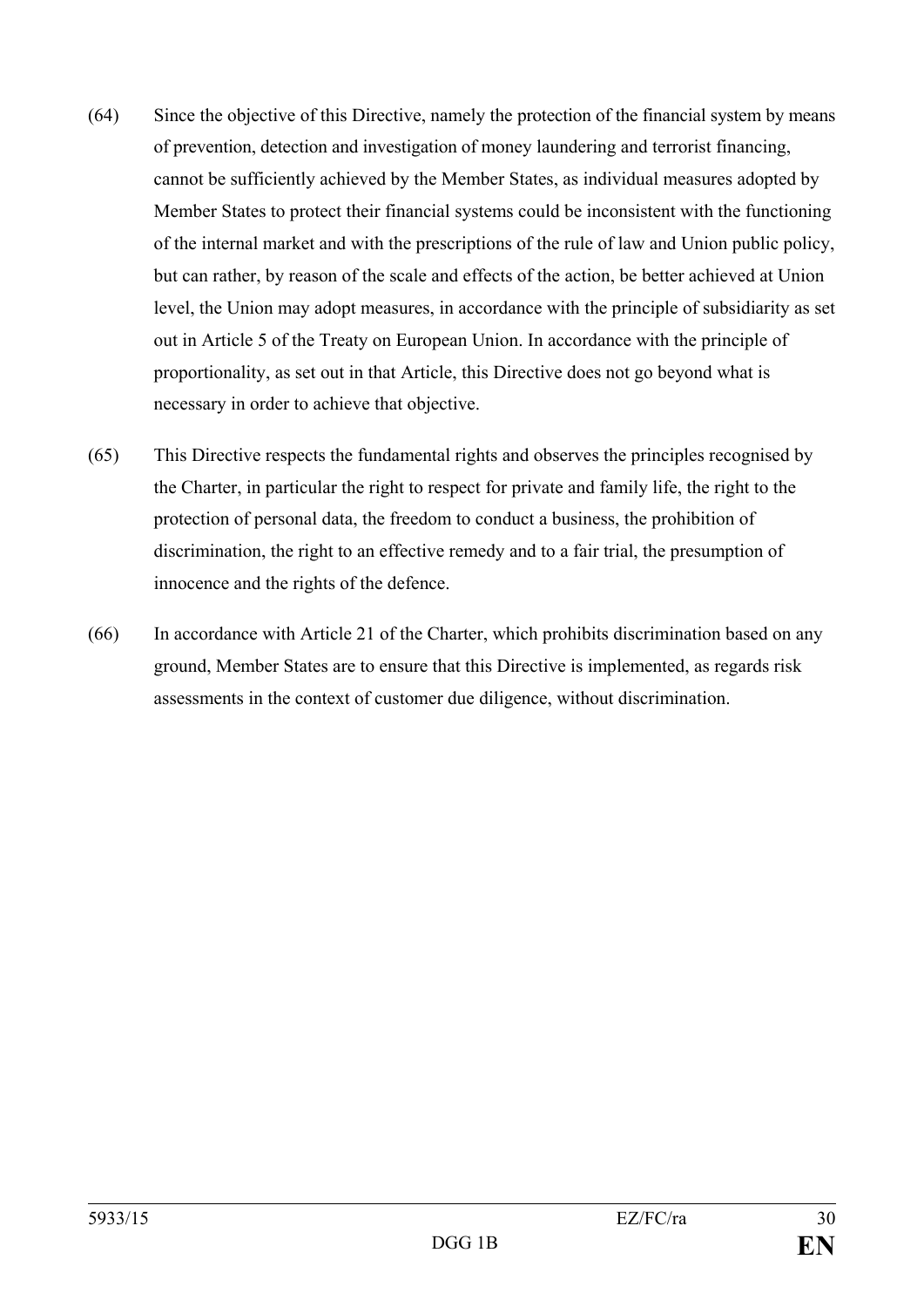- (67) In accordance with the Joint Political Declaration of 28 September 2011 of Member States and the Commission on explanatory documents**[1](#page-31-0)** , Member States have undertaken to accompany, in justified cases, the notification of their transposition measures with one or more documents explaining the relationship between the components of a directive and the corresponding parts of national transposition instruments. With regard to this Directive, the legislator considers the transmission of such documents to be justified.
- (68) The European Data Protection Supervisor was consulted in accordance with Article 28(2) of Regulation (EC) No 45/2001 and delivered an opinion on 4 July 2013**[2](#page-31-1)** ,

HAVE ADOPTED THIS DIRECTIVE:

<span id="page-31-0"></span><sup>&</sup>lt;sup>1</sup> OJ C 369, 17.12.2011, p. 14.  $\mathbf{1}$ 

<span id="page-31-1"></span>**<sup>2</sup>** OJ C 32, 4.2.2014, p. 9.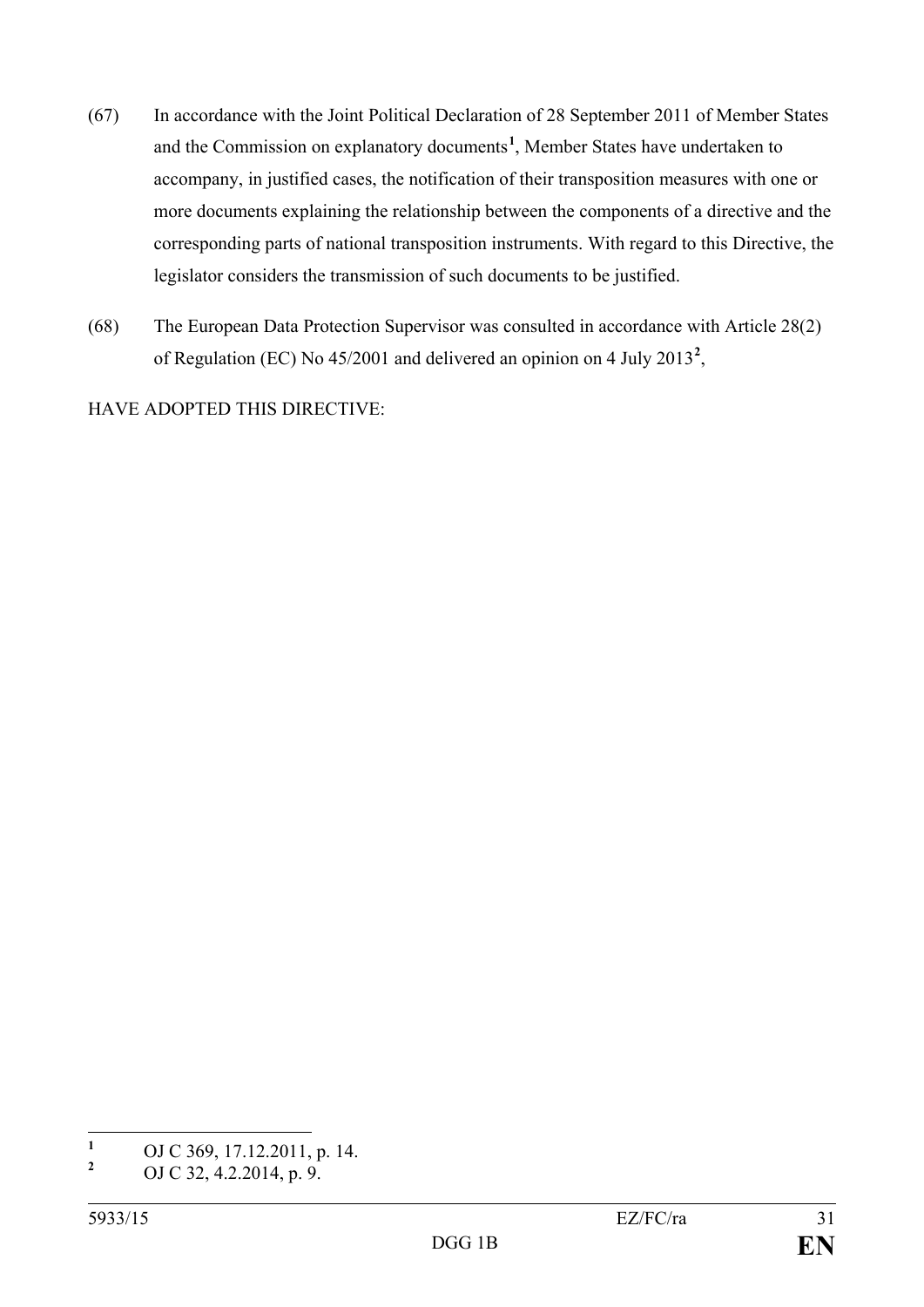# **CHAPTER I GENERAL PROVISIONS**

## **SECTION 1**

### **SUBJECT-MATTER, SCOPE AND DEFINITIONS**

#### *Article 1*

- 1. This Directive aims to prevent the use of the Union's financial system for the purposes of money laundering and terrorist financing.
- 2. Member States shall ensure that money laundering and terrorist financing are prohibited.
- 3. For the purposes of this Directive, the following conduct, when committed intentionally, shall be regarded as money laundering:
	- (a) the conversion or transfer of property, knowing that such property is derived from criminal activity or from an act of participation in such activity, for the purpose of concealing or disguising the illicit origin of the property or of assisting any person who is involved in the commission of such an activity to evade the legal consequences of that person's action;
	- (b) the concealment or disguise of the true nature, source, location, disposition, movement, rights with respect to, or ownership of, property, knowing that such property is derived from criminal activity or from an act of participation in such an activity;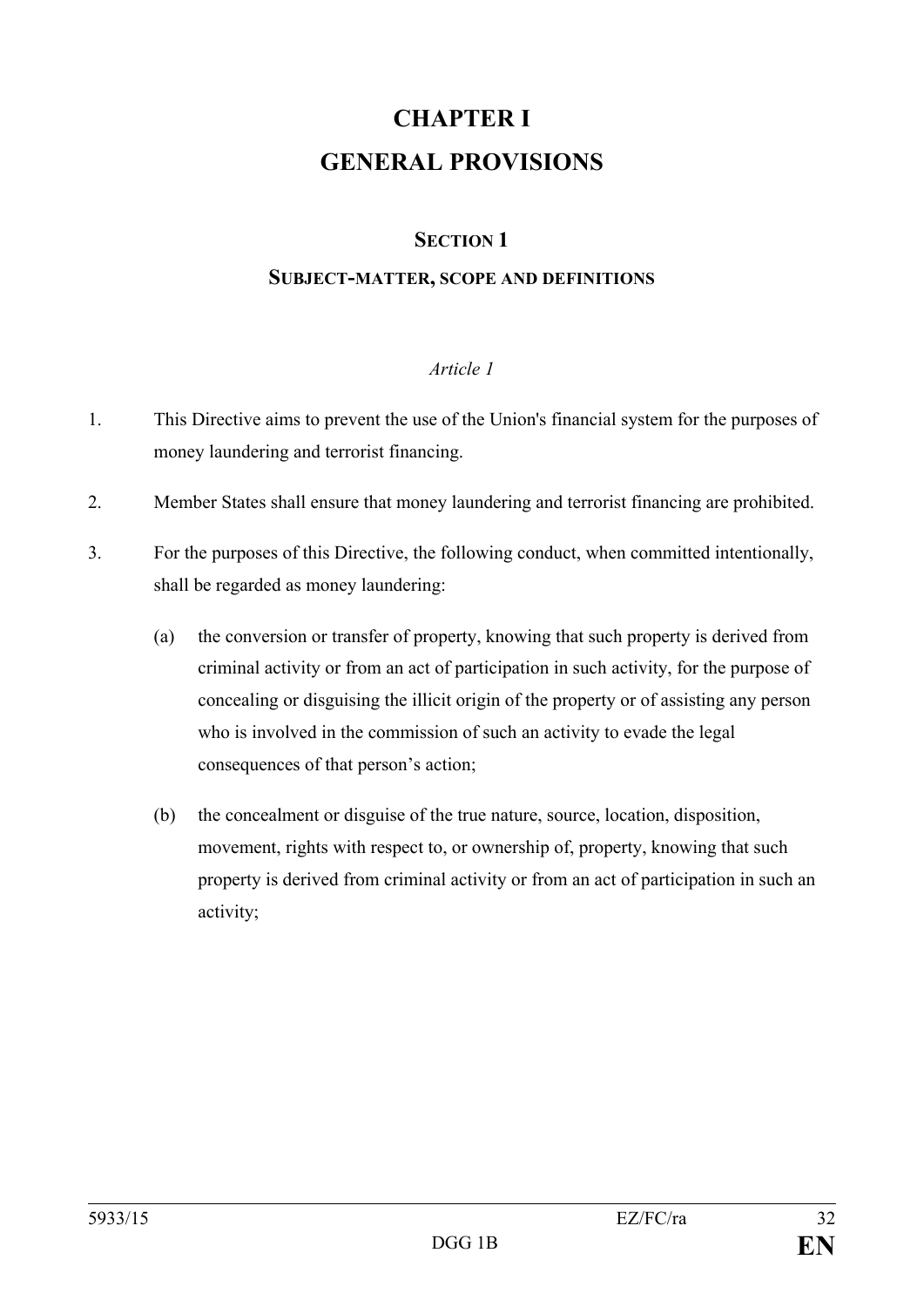- (c) the acquisition, possession or use of property, knowing, at the time of receipt, that such property was derived from criminal activity or from an act of participation in such an activity;
- (d) participation in, association to commit, attempts to commit and aiding, abetting, facilitating and counselling the commission of any of the actions referred to in points (a), (b) and (c).
- 4. Money laundering shall be regarded as such even where the activities which generated the property to be laundered were carried out in the territory of another Member State or in that of a third country.
- 5. For the purposes of this Directive, 'terrorist financing' means the provision or collection of funds, by any means, directly or indirectly, with the intention that they be used or in the knowledge that they are to be used, in full or in part, in order to carry out any of the offences within the meaning of Articles 1 to 4 of Council Framework Decision 2002/475/JHA**[1](#page-33-0)** .
- 6. Knowledge, intent or purpose required as an element of the activities referred to in paragraphs 3 and 5 may be inferred from objective factual circumstances.

## *Article 2*

- 1. This Directive shall apply to the following obliged entities:
	- (1) credit institutions;

<span id="page-33-0"></span>**<sup>1</sup>** Council Framework Decision 2002/475/JHA of 13 June 2002 on combating terrorism (OJ L 164, 22.6.2002, p. 3).  $\mathbf{1}$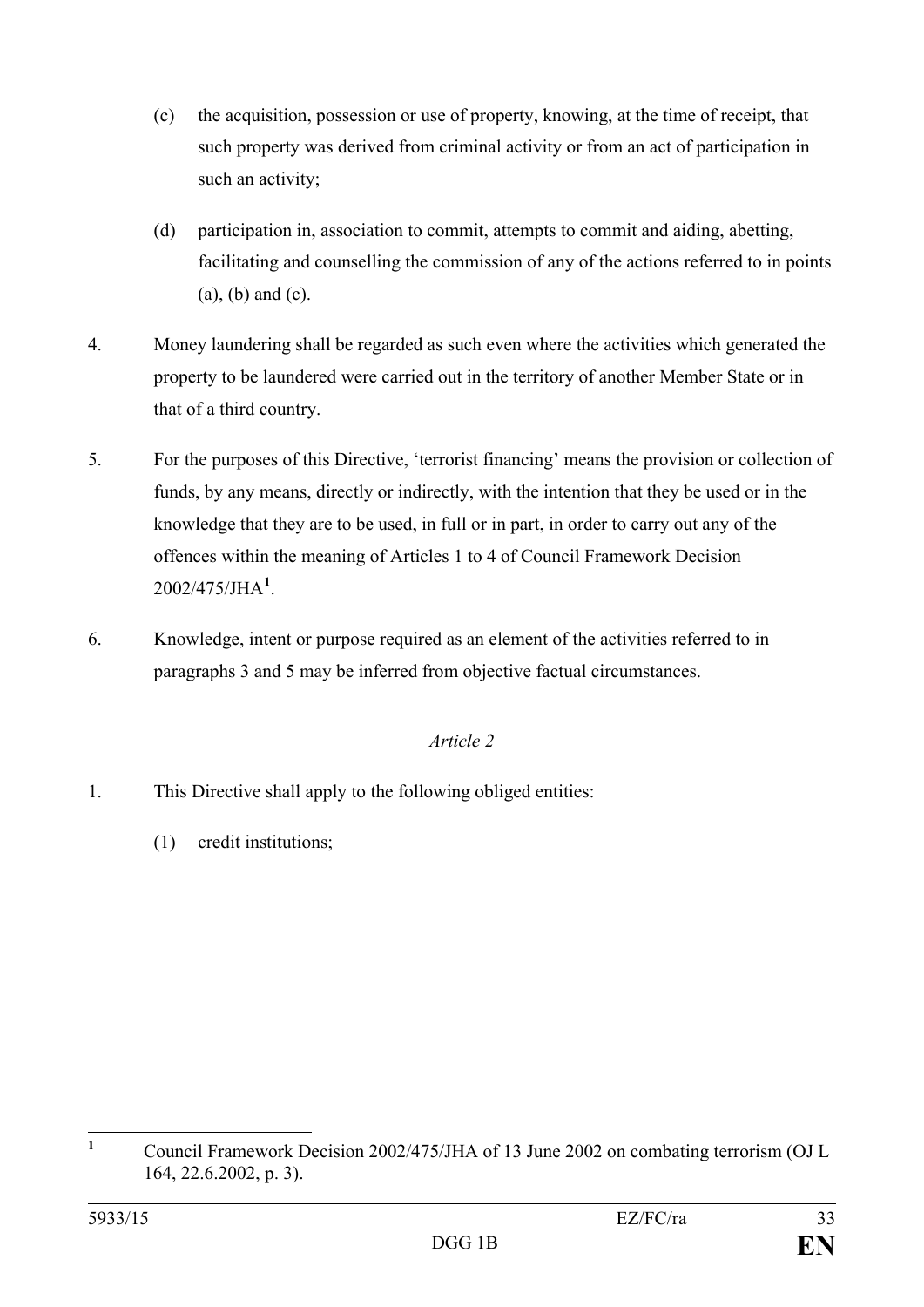- (2) financial institutions;
- (3) the following natural or legal persons acting in the exercise of their professional activities:
	- (a) auditors, external accountants and tax advisors;
	- (b) notaries and other independent legal professionals, where they participate, whether by acting on behalf of and for their client in any financial or real estate transaction, or by assisting in the planning or carrying out of transactions for their client concerning the:
		- (i) buying and selling of real property or business entities;
		- (ii) managing of client money, securities or other assets;
		- (iii) opening or management of bank, savings or securities accounts;
		- (iv) organisation of contributions necessary for the creation, operation or management of companies;
		- (v) creation, operation or management of trusts, companies, foundations, or similar structures;
	- (c) trust or company service providers not already covered under point (a) or (b);
	- (d) estate agents;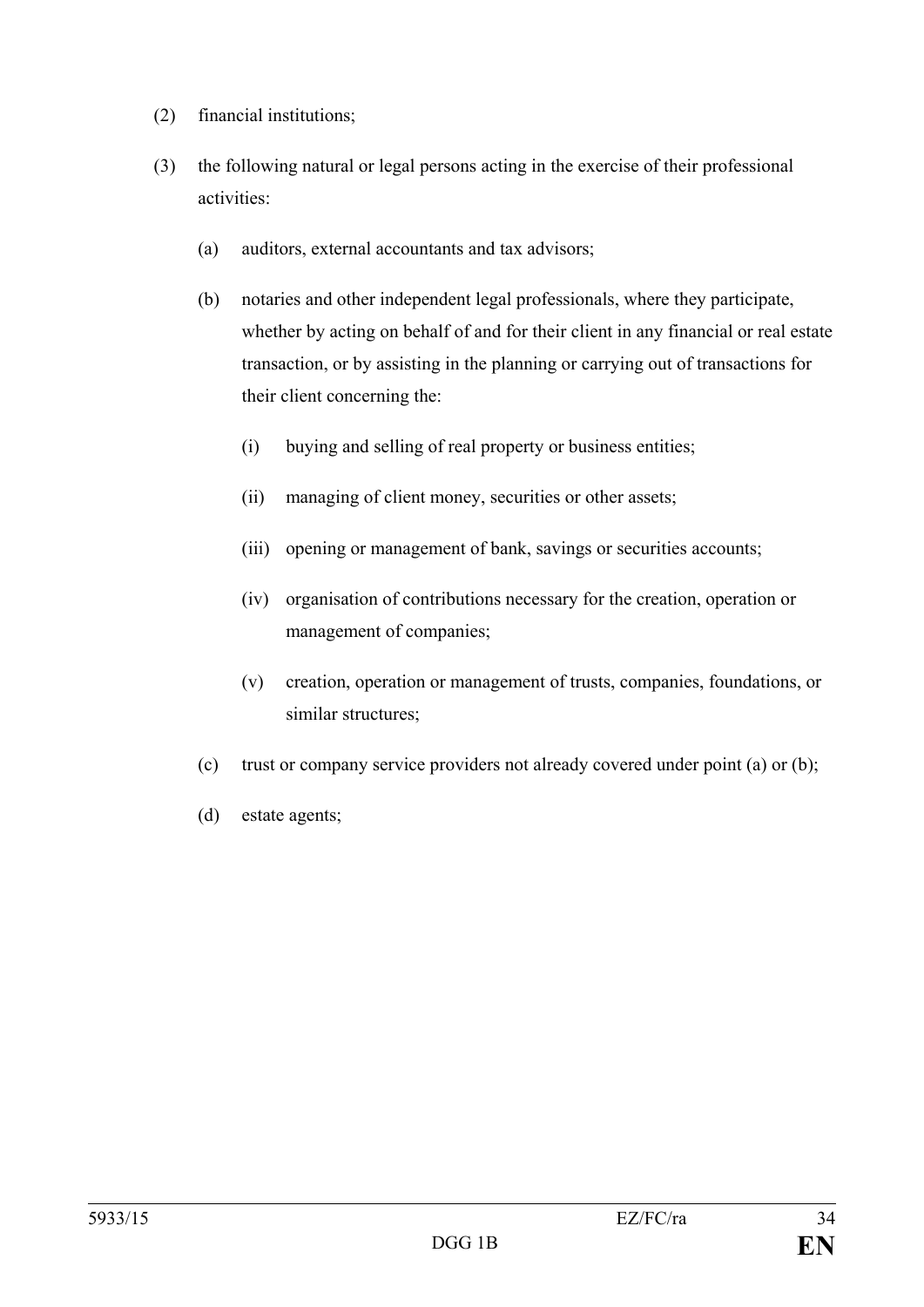- (e) other persons trading in goods to the extent that payments are made or received in cash in an amount of EUR 10 000 or more, whether the transaction is carried out in a single operation or in several operations which appear to be linked;
- (f) providers of gambling services.
- 2. With the exception of casinos, and following an appropriate risk assessment, Member States may decide to exempt, in full or in part, providers of certain gambling services from national provisions transposing this Directive on the basis of the proven low risk posed by the nature and, where appropriate, the scale of operations of such services.

Among the factors considered in their risk assessments, Member States shall assess the degree of vulnerability of the applicable transactions, including with respect to the payment methods used.

In their risk assessments, Member States shall indicate how they have taken into account any relevant findings in the reports issued by the Commission pursuant to Article 6.

Any decision taken by a Member State pursuant to the first subparagraph shall be notified to the Commission, together with a justification based on the specific risk assessment. The Commission shall communicate that decision to the other Member States.

- 3. Member States may decide that persons that engage in a financial activity on an occasional or very limited basis where there is little risk of money laundering or terrorist financing do not fall within the scope of this Directive, provided that all of the following criteria are met:
	- (a) the financial activity is limited in absolute terms;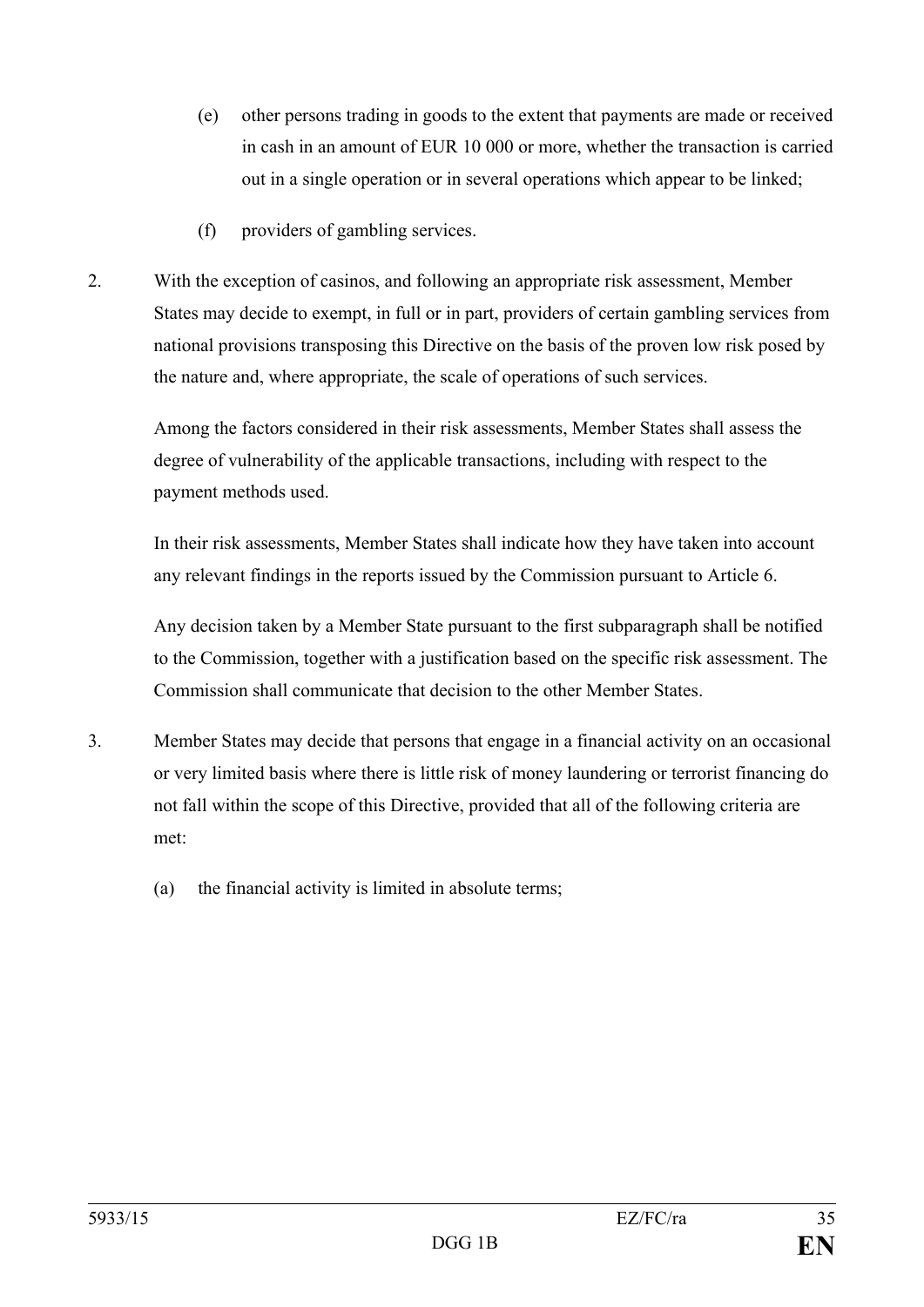- (b) the financial activity is limited on a transaction basis;
- (c) the financial activity is not the main activity of such persons;
- (d) the financial activity is ancillary and directly related to the main activity of such persons;
- (e) the main activity of such persons is not an activity referred to in points (a) to (d) or point (f) of paragraph 1(3);
- (f) the financial activity is provided only to the customers of the main activity of such persons and is not generally offered to the public.

The first subparagraph shall not apply to persons engaged in the activity of money remittance as defined in point (13) of Article 4 of Directive 2007/64/EC of the European Parliament and of the Council<sup>[1](#page-36-0)</sup>.

4. For the purposes of point (a) of paragraph 3, Member States shall require that the total turnover of the financial activity does not exceed a threshold which must be sufficiently low. That threshold shall be established at national level, depending on the type of financial activity.

<span id="page-36-0"></span>**<sup>1</sup>** Directive 2007/64/EC of the European Parliament and of the Council of 13 November 2007 on payment services in the internal market amending Directives 97/7/EC, 2002/65/EC, 2005/60/EC and 2006/48/EC and repealing Directive 97/5/EC (OJ L 319, 5.12.2007, p. 1).  $\mathbf{1}$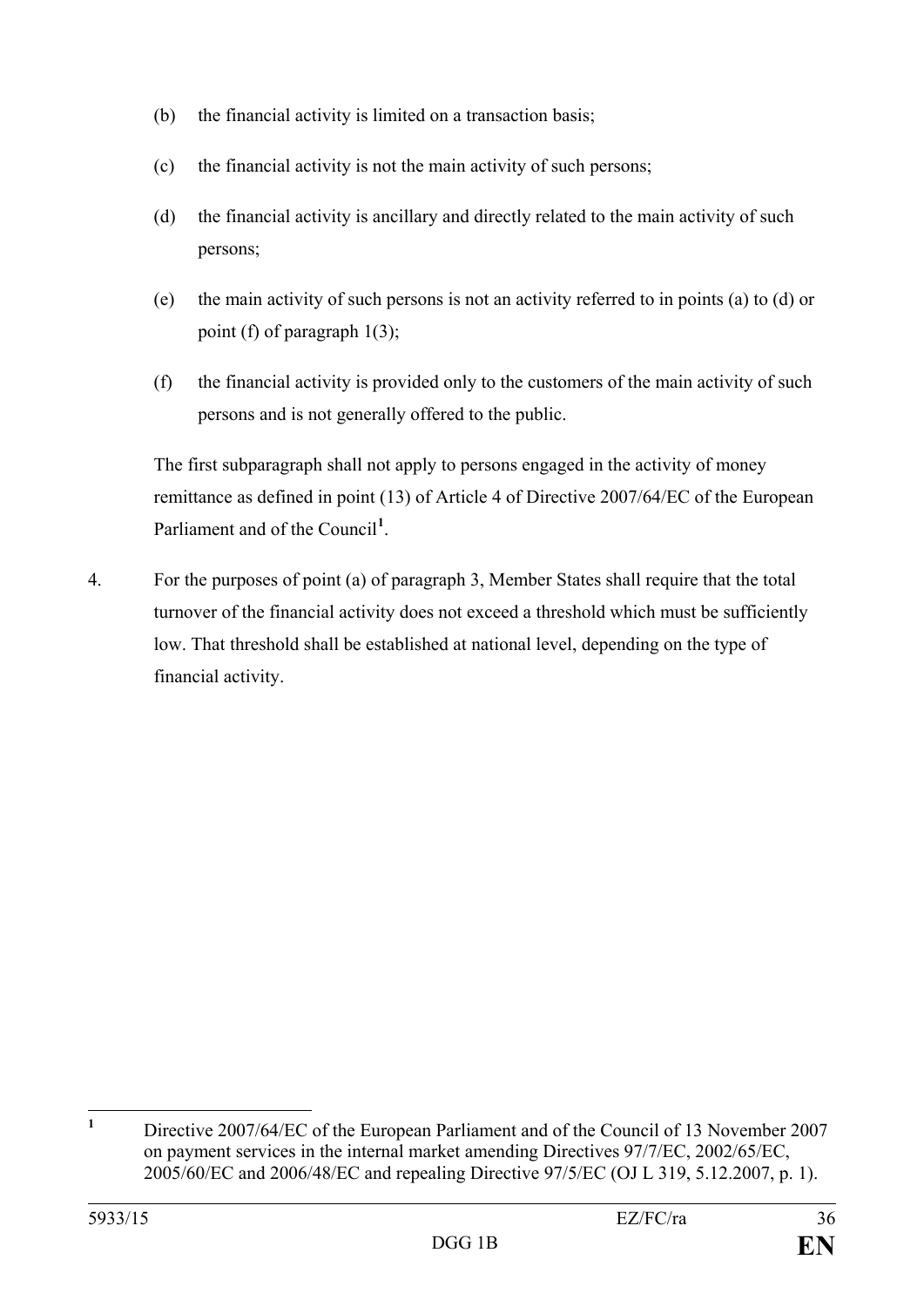- 5. For the purposes of point (b) of paragraph 3, Member States shall apply a maximum threshold per customer and per single transaction, whether the transaction is carried out in a single operation or in several operations which appear to be linked. That maximum threshold shall be established at national level, depending on the type of financial activity. It shall be sufficiently low in order to ensure that the types of transactions in question are an impractical and inefficient method for money laundering or terrorist financing, and shall not exceed EUR 1 000.
- 6. For the purposes of point (c) of paragraph 3, Member States shall require that the turnover of the financial activity does not exceed 5 % of the total turnover of the natural or legal person concerned.
- 7. In assessing the risk of money laundering or terrorist financing for the purposes of this Article, Member States shall pay particular attention to any financial activity which is considered to be particularly likely, by its nature, to be used or abused for the purposes of money laundering or terrorist financing.
- 8. Decisions taken by Member States pursuant to paragraph 3 shall state the reasons on which they are based. Member States may decide to withdraw such decisions where circumstances change. They shall notify such decisions to the Commission. The Commission shall communicate such decisions to the other Member States.
- 9. Member States shall establish risk-based monitoring activities or take other adequate measures to ensure that the exemption granted by decisions pursuant to this Article is not abused.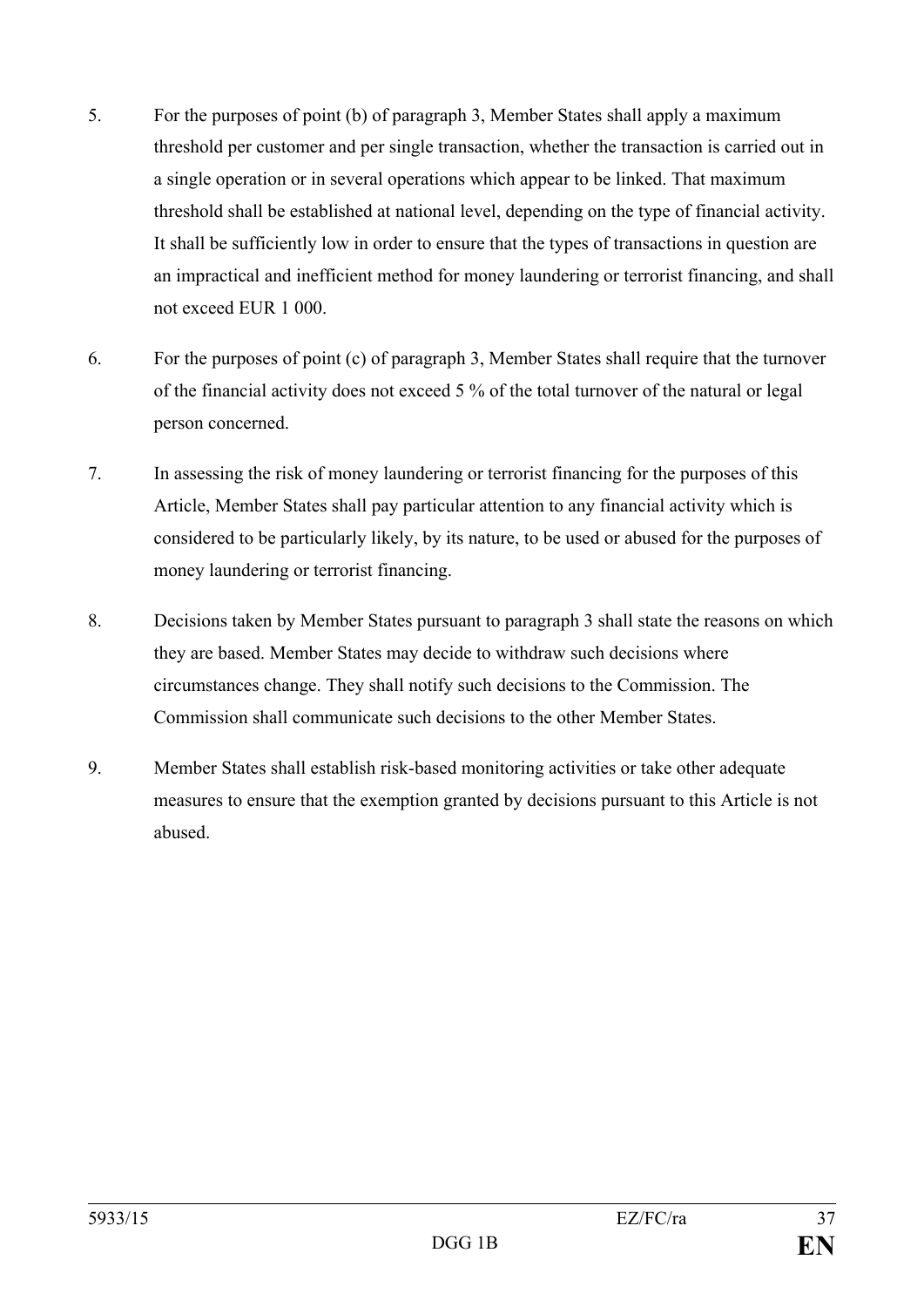For the purposes of this Directive the following definitions apply:

- (1) "credit institution" means a credit institution as defined in point (1) of Article 4(1) of Regulation (EU) No 575/2013 of the European Parliament and of the Council**[1](#page-38-0)** , including branches thereof, as defined in point (17) of Article 4(1) of that Regulation, located in the Union, whether its head office is situated within the Union or in a third country;
- (2) "financial institution" means:
	- (a) an undertaking other than a credit institution, which carries out one or more of the activities listed in points (2) to (12), (14) and (15) of Annex I to Directive 2013/36/EU of the European Parliament and of the Council**[2](#page-38-1)** , including the activities of currency exchange offices (bureaux de change);
	- (b) an insurance undertaking as defined in point (1) of Article 13 of Directive 2009/138/EC of the European Parliament and of the Council**[3](#page-38-2)** , insofar as it carries out life assurance activities covered by that Directive;

<span id="page-38-0"></span>**<sup>1</sup>** Regulation (EU) No 575/2013 of the European Parliament and of the Council of 26 June 2013 on prudential requirements for credit institutions and investment firms and amending Regulation (EU) No 648/2012 (OJ L 176, 27.6.2013, p. 1).  $\mathbf{1}$ 

<span id="page-38-1"></span><sup>&</sup>lt;sup>2</sup> Directive 2013/36/EU of the European Parliament and of the Council of 26 June 2013 on access to the activity of credit institutions and the prudential supervision of credit institutions and investment firms, amending Directive 2002/87/EC and repealing Directives 2006/48/EC and 2006/49/EC (OJ L 176, 27.6.2013, p. 338).

<span id="page-38-2"></span><sup>&</sup>lt;sup>3</sup> Directive 2009/138/EC of the European Parliament and of the Council of 25 November 2009 on the taking-up and pursuit of the business of Insurance and Reinsurance (Solvency II) (OJ L 335, 17.12.2009, p. 1).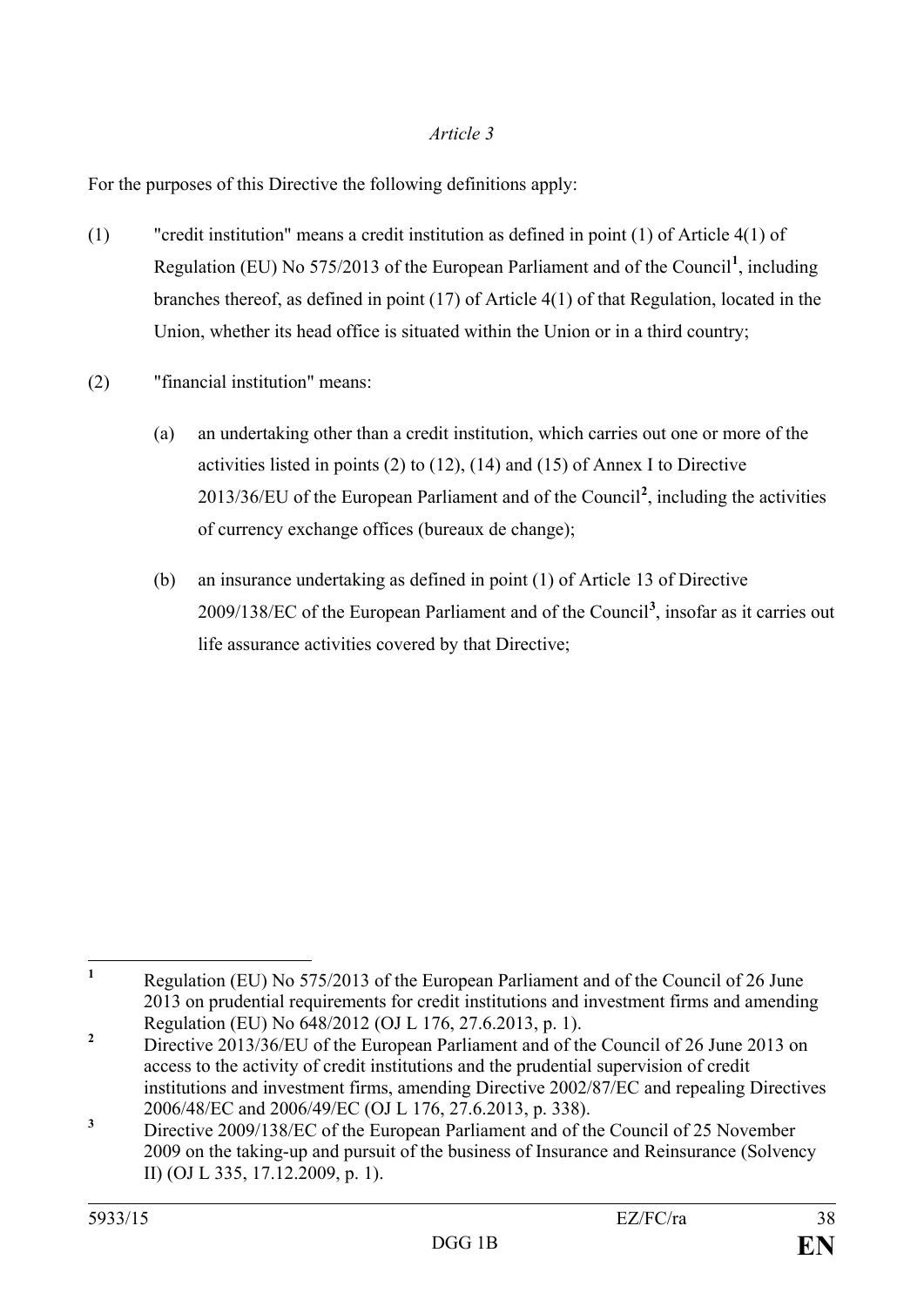- (c) an investment firm as defined in point (1) of Article 4(1) of Directive 2004/39/EC of the European Parliament and of the Council**[1](#page-39-0)** ;
- (d) a collective investment undertaking marketing its units or shares;
- (e) an insurance intermediary as defined in point (5) of Article 2 of Directive 2002/92/EC of the European Parliament and of the Council**[2](#page-39-1)** where it acts with respect to life insurance and other investment-related services, with the exception of a tied insurance intermediary as defined in point (7) of that Article;
- (f) branches, when located in the Union, of financial institutions as referred to in points (a) to (e), whether their head office is situated in a Member State or in a third country;
- (3) "property" means assets of any kind, whether corporeal or incorporeal, movable or immovable, tangible or intangible, and legal documents or instruments in any form including electronic or digital, evidencing title to or an interest in such assets;
- (4) "criminal activity" means any kind of criminal involvement in the commission of the following serious crimes:
	- (a) acts set out in Articles 1 to 4 of Framework Decision 2002/475/JHA;

<span id="page-39-0"></span>**<sup>1</sup>** Directive 2004/39/EC of the European Parliament and of the Council of 21 April 2004 on markets in financial instruments amending Council Directives 85/611/EEC and 93/6/EEC and Directive 2000/12/EC of the European Parliament and of the Council and repealing Council Directive 93/22/EEC (OJ L 145, 30.4.2004, p. 1).  $\mathbf{1}$ 

<span id="page-39-1"></span><sup>&</sup>lt;sup>2</sup> Directive 2002/92/EC of the European Parliament and of the Council of 9 December 2002 on insurance mediation (OJ L 9, 15.1.2003, p. 3).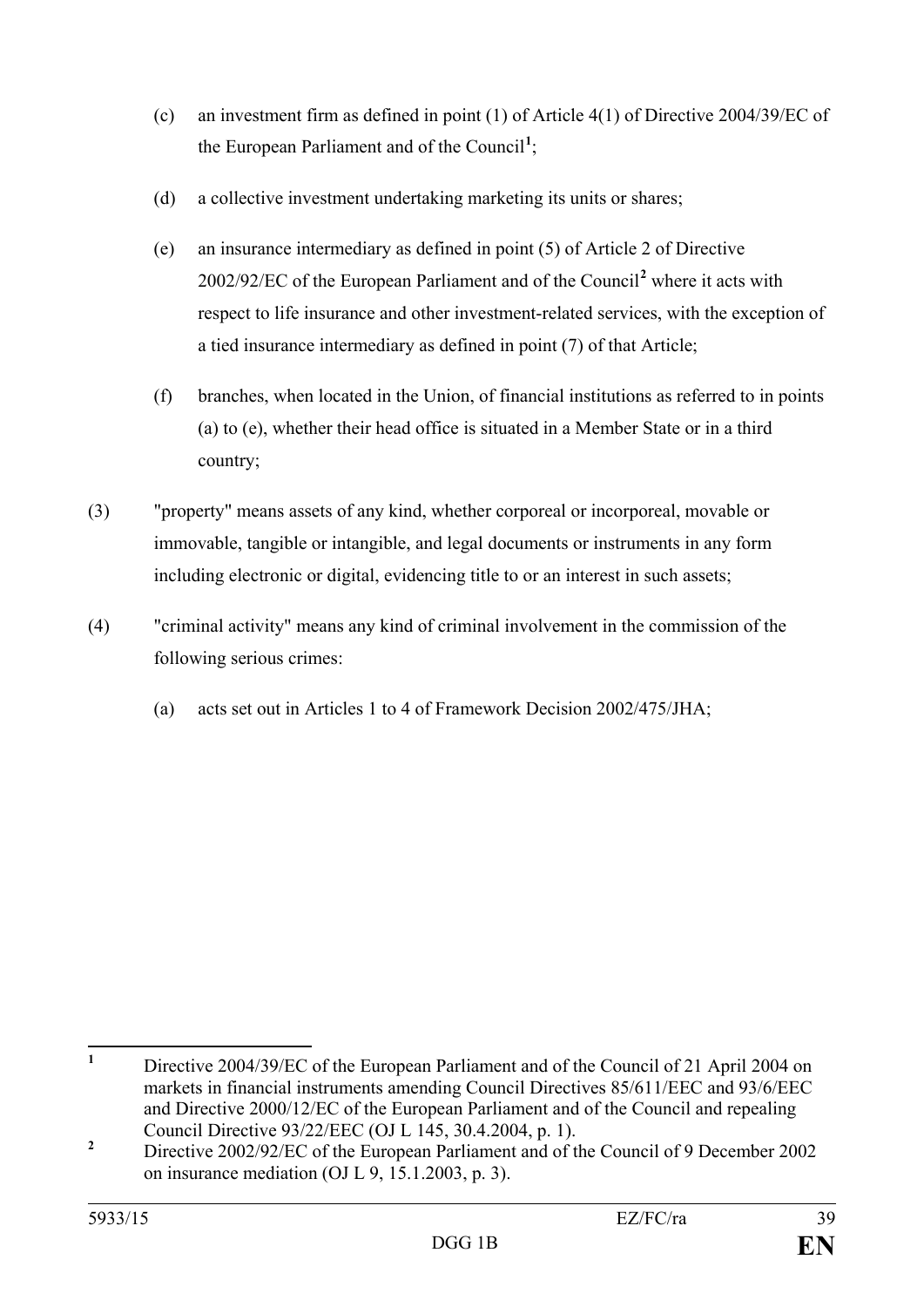- (b) any of the offences referred in Article 3(1)(a) of the 1988 United Nations Convention against Illicit Traffic in Narcotic Drugs and Psychotropic Substances;
- (c) the activities of criminal organisations as defined in Article 1 of Council Joint Action 98/733/JHA**[1](#page-40-0)** ;
- (d) fraud affecting the Union's financial interests, where it is at least serious, as defined in Article 1(1) and Article 2(1) of the Convention on the protection of the European Communities' financial interests<sup>[2](#page-40-1)</sup>;
- (e) corruption;
- (f) all offences, including tax crimes relating to direct taxes and indirect taxes and as defined in the national law of the Member States, which are punishable by deprivation of liberty or a detention order for a maximum of more than one year or, as regards Member States that have a minimum threshold for offences in their legal system, all offences punishable by deprivation of liberty or a detention order for a minimum of more than six months;
- (5) "self-regulatory body" means a body that represents members of a profession and has a role in regulating them, in performing certain supervisory or monitoring type functions and in ensuring the enforcement of the rules relating to them;

<span id="page-40-0"></span>**<sup>1</sup>** Joint Action 98/733/JHA of 21 December 1998 adopted by the Council on the basis of Article K.3 of the Treaty on European Union, on making it a criminal offence to participate in a criminal organisation in the Member States of the European Union (OJ L 351, 29.12.1998, p. 1).  $\mathbf{1}$ 

<span id="page-40-1"></span>**<sup>2</sup>** OJ C 316, 27.11.1995, p. 49.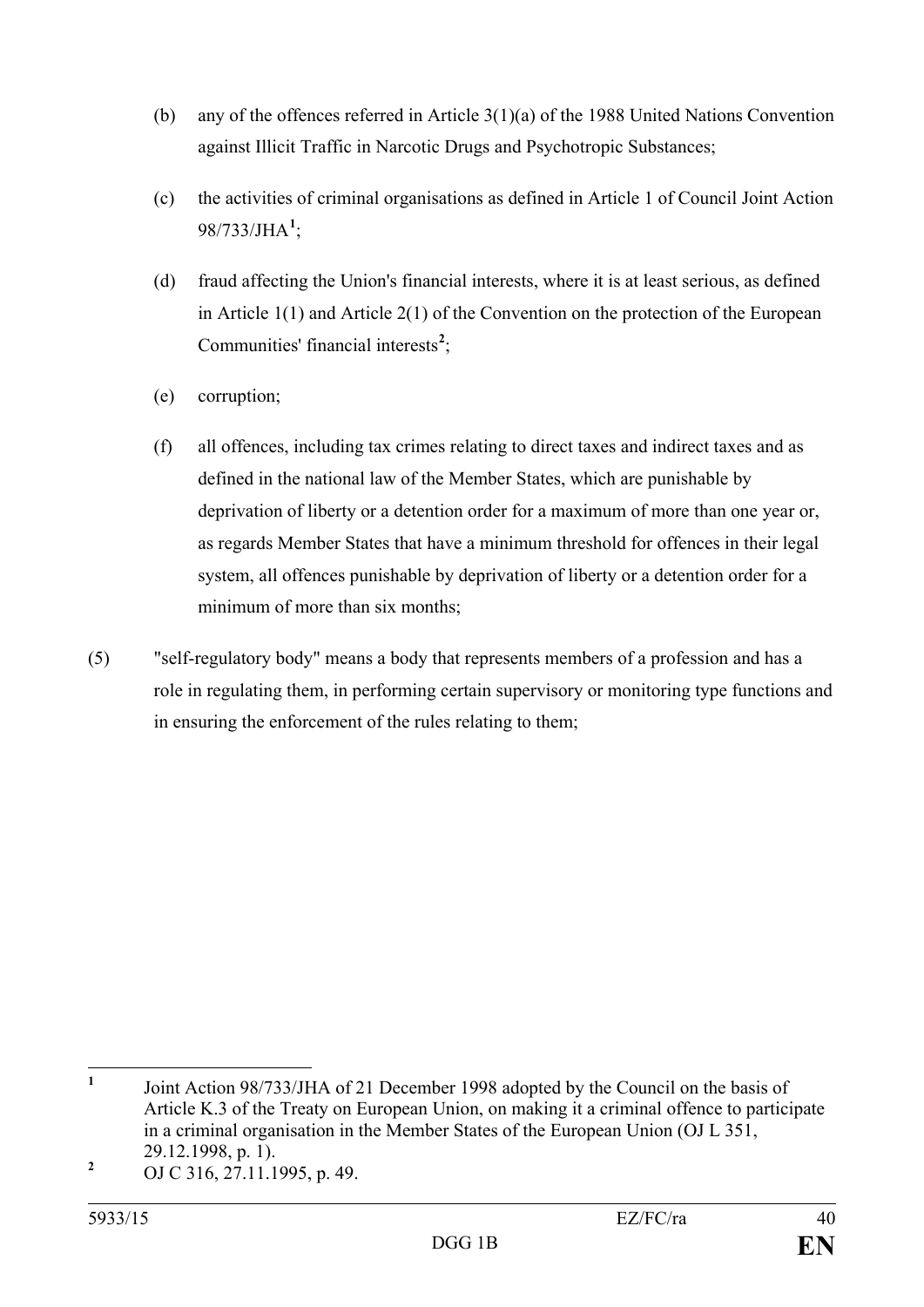- (6) "beneficial owner" means any natural person(s) who ultimately owns or controls the customer and/or the natural person(s) on whose behalf a transaction or activity is being conducted and includes at least:
	- (a) in the case of corporate entities:
		- (i) the natural person(s) who ultimately owns or controls a legal entity through direct or indirect ownership of a sufficient percentage of the shares or voting rights or ownership interest in that entity, including through bearer shareholdings, or through control via other means, other than a company listed on a regulated market that is subject to disclosure requirements consistent with Union law or subject to equivalent international standards which ensure adequate transparency of ownership information.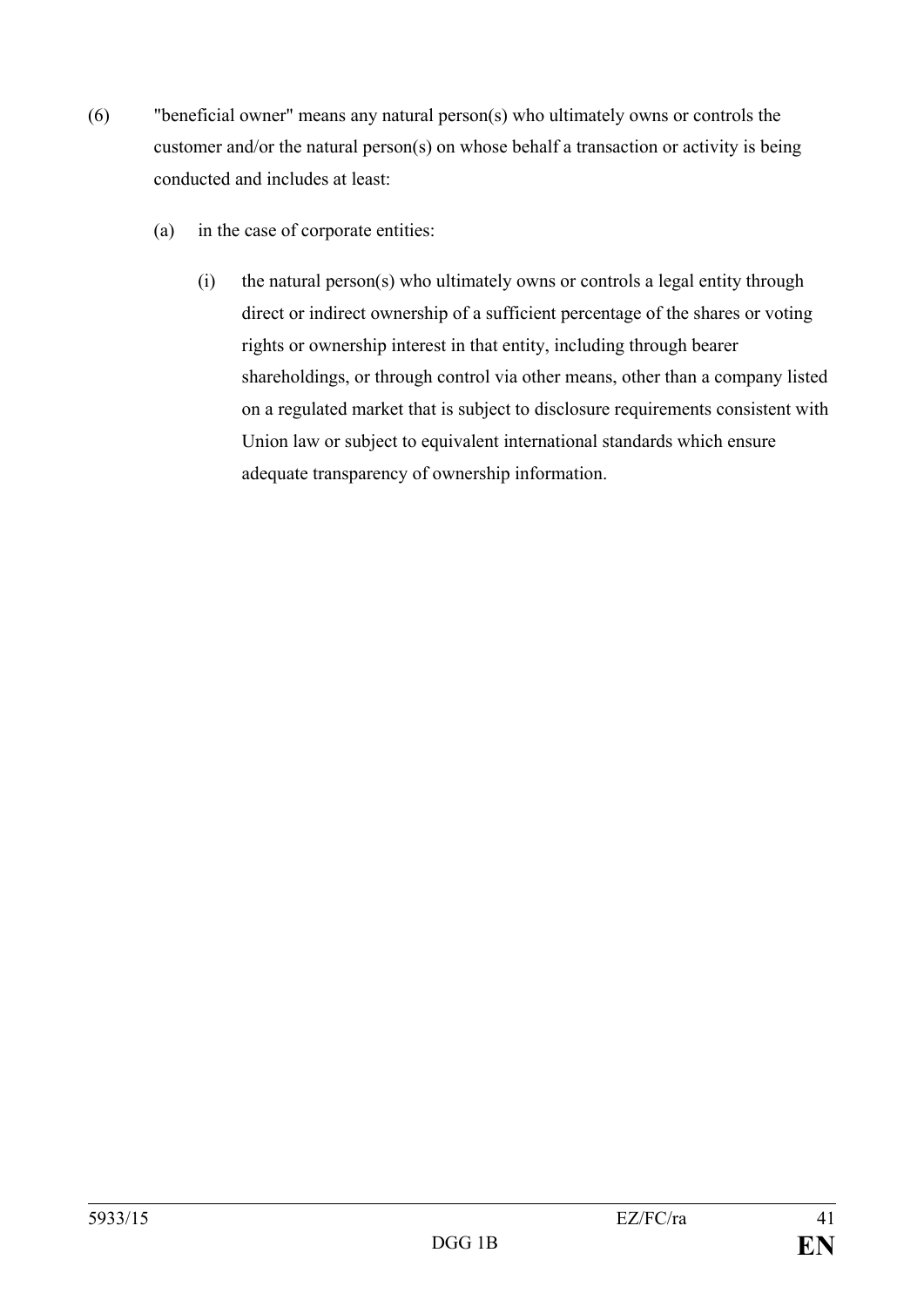A shareholding of 25 % plus one share or an ownership interest of more than 25 % in the customer held by a natural person shall be an indication of direct ownership. A shareholding of 25 % plus one share or an ownership interest of more than 25 % in the customer held by a corporate entity, which is under the control of a natural person(s), or by multiple corporate entities, which are under the control of the same natural person(s), shall be an indication of indirect ownership. This applies without prejudice to the right of Member States to decide that a lower percentage may be an indication of ownership or control. Control through other means may be determined, inter alia, in accordance with the criteria in Article 22(1) to (5) of Directive 2013/34/EU of the European Parliament and of the Council<sup>[1](#page-42-0)</sup>;

(ii) if, after having exhausted all possible means and provided there are no grounds for suspicion, no person under point (i) is identified, or if there is any doubt that the person(s) identified are the beneficial owner(s), the natural person(s) who hold the position of senior managing official(s); the obliged entities shall keep records of the actions taken in order to identify the beneficial ownership under point (i) and this point;

<span id="page-42-0"></span>**<sup>1</sup>** Directive 2013/34/EU of the European Parliament and of the Council of 26 June 2013 on the annual financial statements, consolidated financial statements and related reports of certain types of undertakings, amending Directive 2006/43/EC of the European Parliament and of the Council and repealing Council Directives 78/660/EEC and 83/349/EEC (OJ L 182, 29.6.2013, p.19).  $\mathbf{1}$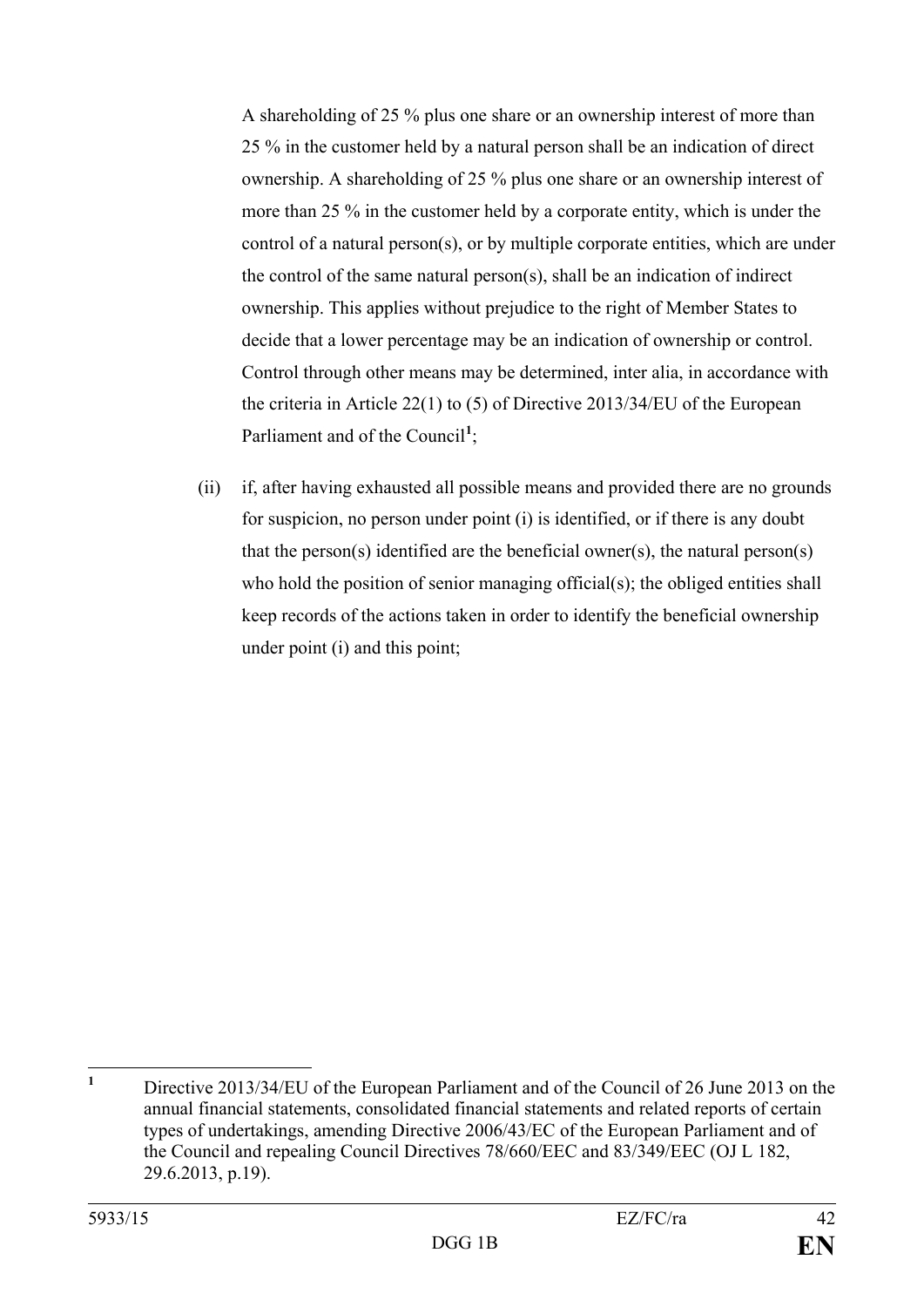- (b) in the case of trusts:
	- (i) the settlor;
	- $(ii)$  the trustee $(s)$ :
	- (iii) the protector, if any;
	- (iv) the beneficiaries, or where the individuals benefiting from the legal arrangement or entity have yet to be determined, the class of persons in whose main interest the legal arrangement or entity is set up or operates;
	- (v) any other natural person exercising ultimate control over the trust by means of direct or indirect ownership or by other means;
- (c) in the case of legal entities such as foundations, and legal arrangements similar to trusts, the natural person(s) holding equivalent or similar positions to those referred to in point (b);
- (7) "trust or company service provider" means any person that, by way of its business, provides any of the following services to third parties:
	- (a) the formation of companies or other legal persons;
	- (b) acting as, or arranging for another person to act as, a director or secretary of a company, a partner of a partnership, or a similar position in relation to other legal persons;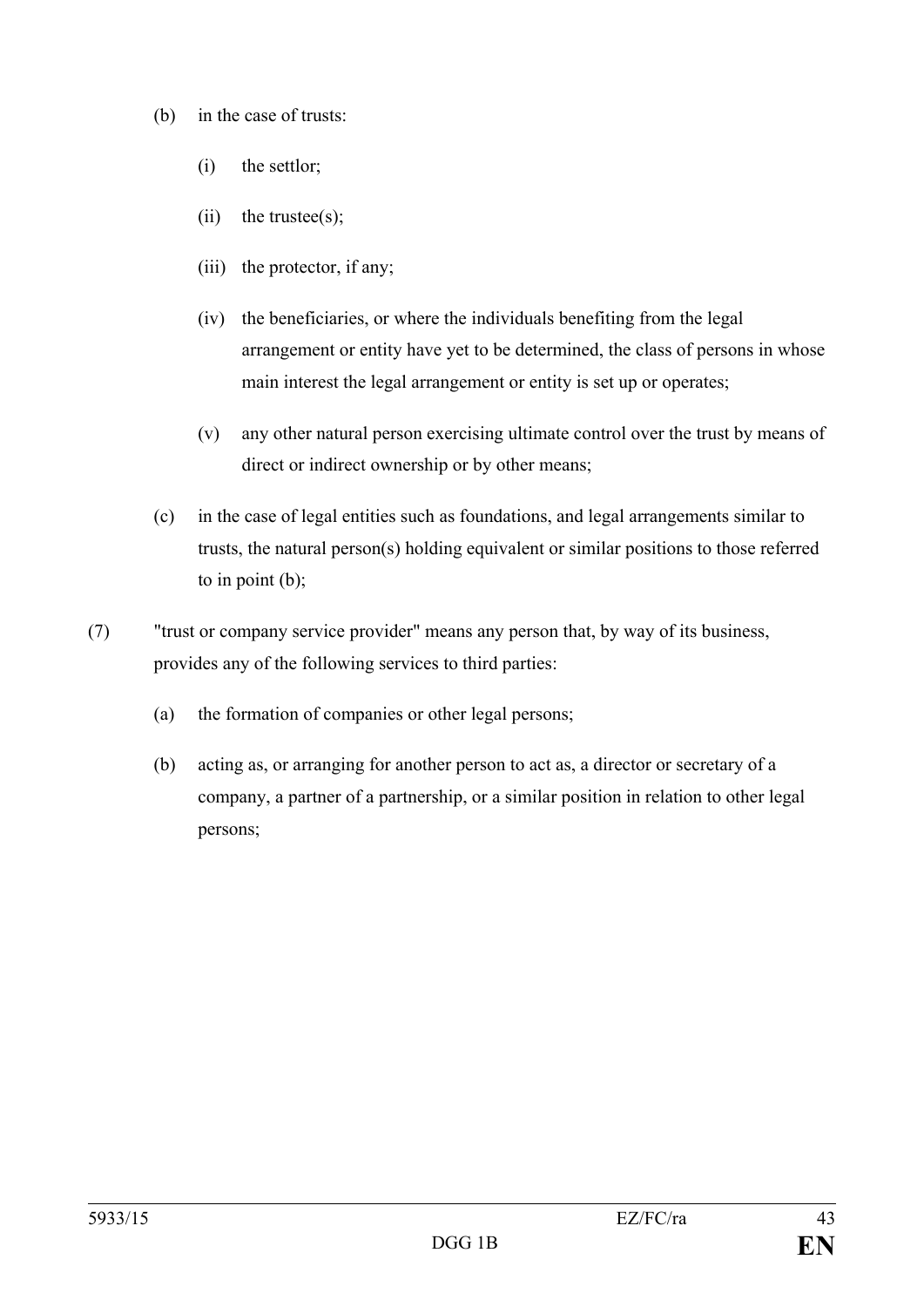- (c) providing a registered office, business address, correspondence or administrative address and other related services for a company, a partnership or any other legal person or arrangement;
- (d) acting as, or arranging for another person to act as, a trustee of an express trust or a similar legal arrangement;
- (e) acting as, or arranging for another person to act as, a nominee shareholder for another person other than a company listed on a regulated market that is subject to disclosure requirements in accordance with Union law or subject to equivalent international standards;
- (8) "correspondent relationship" means:
	- (a) the provision of banking services by one bank as the correspondent to another bank as the respondent, including providing a current or other liability account and related services, such as cash management, international funds transfers, cheque clearing, payable-through accounts and foreign exchange services;
	- (b) the relationships between and among credit institutions and financial institutions including where similar services are provided by a correspondent institution to a respondent institution, and including relationships established for securities transactions or funds transfers;
- (9) "politically exposed person" means a natural person who is or who has been entrusted with prominent public functions and includes the following:
	- (a) heads of State, heads of government, ministers and deputy or assistant ministers;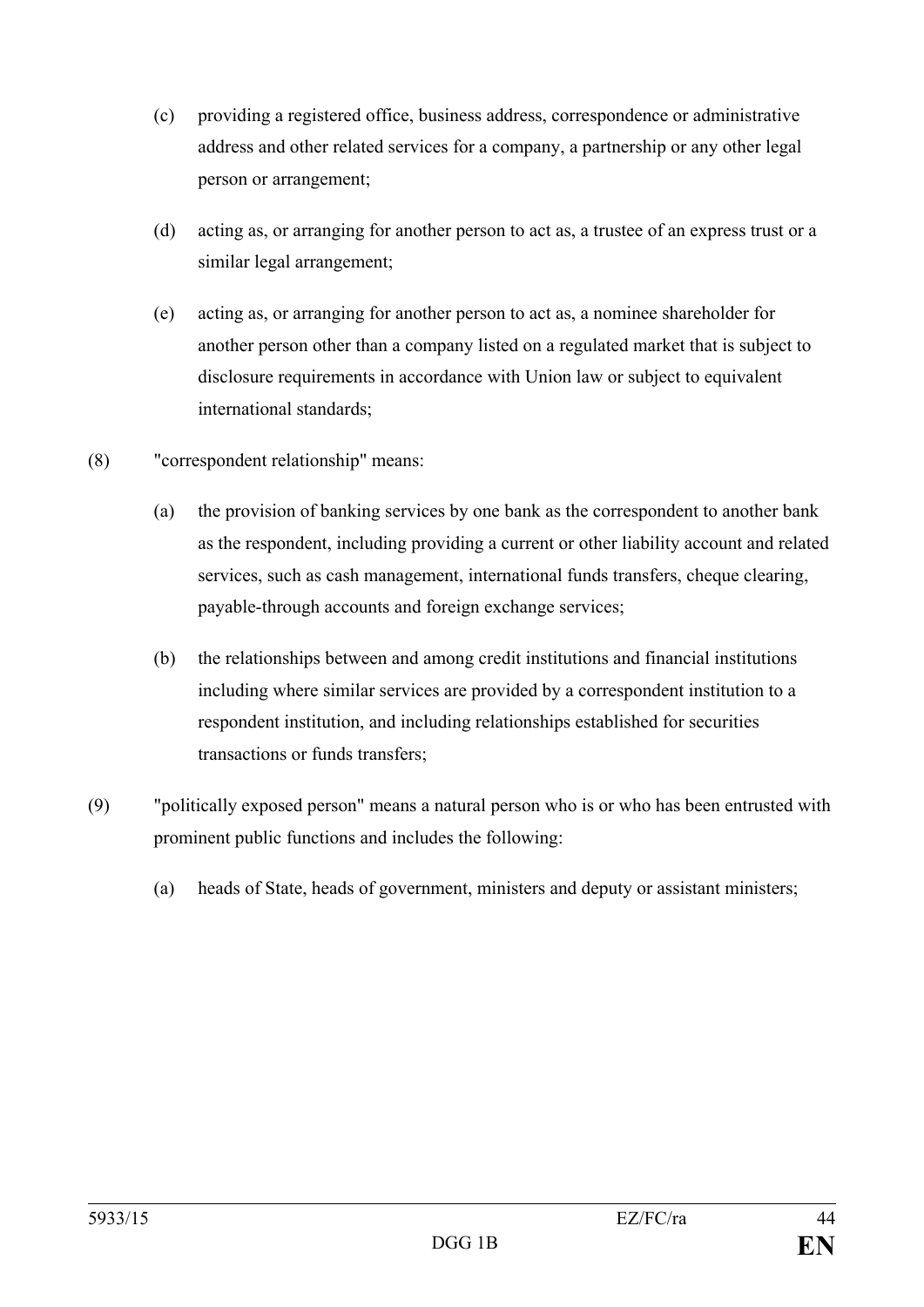- (b) members of parliament or of similar legislative bodies;
- (c) members of the governing bodies of political parties;
- (d) members of supreme courts, of constitutional courts or of other high-level judicial bodies, the decisions of which are not subject to further appeal, except in exceptional circumstances;
- (e) members of courts of auditors or of the boards of central banks;
- (f) ambassadors, chargés d'affaires and high-ranking officers in the armed forces;
- (g) members of the administrative, management or supervisory bodies of State-owned enterprises;
- (h) directors, deputy directors and members of the board or equivalent function of an international organisation.

No public function referred to in points (a) to (h) shall be understood as covering middleranking or more junior officials;

- (10) "family members" includes the following:
	- (a) the spouse, or a person considered to be equivalent to a spouse, of a politically exposed person;
	- (b) the children and their spouses, or persons considered to be equivalent to a spouse, of a politically exposed person;
	- (c) the parents of a politically exposed person;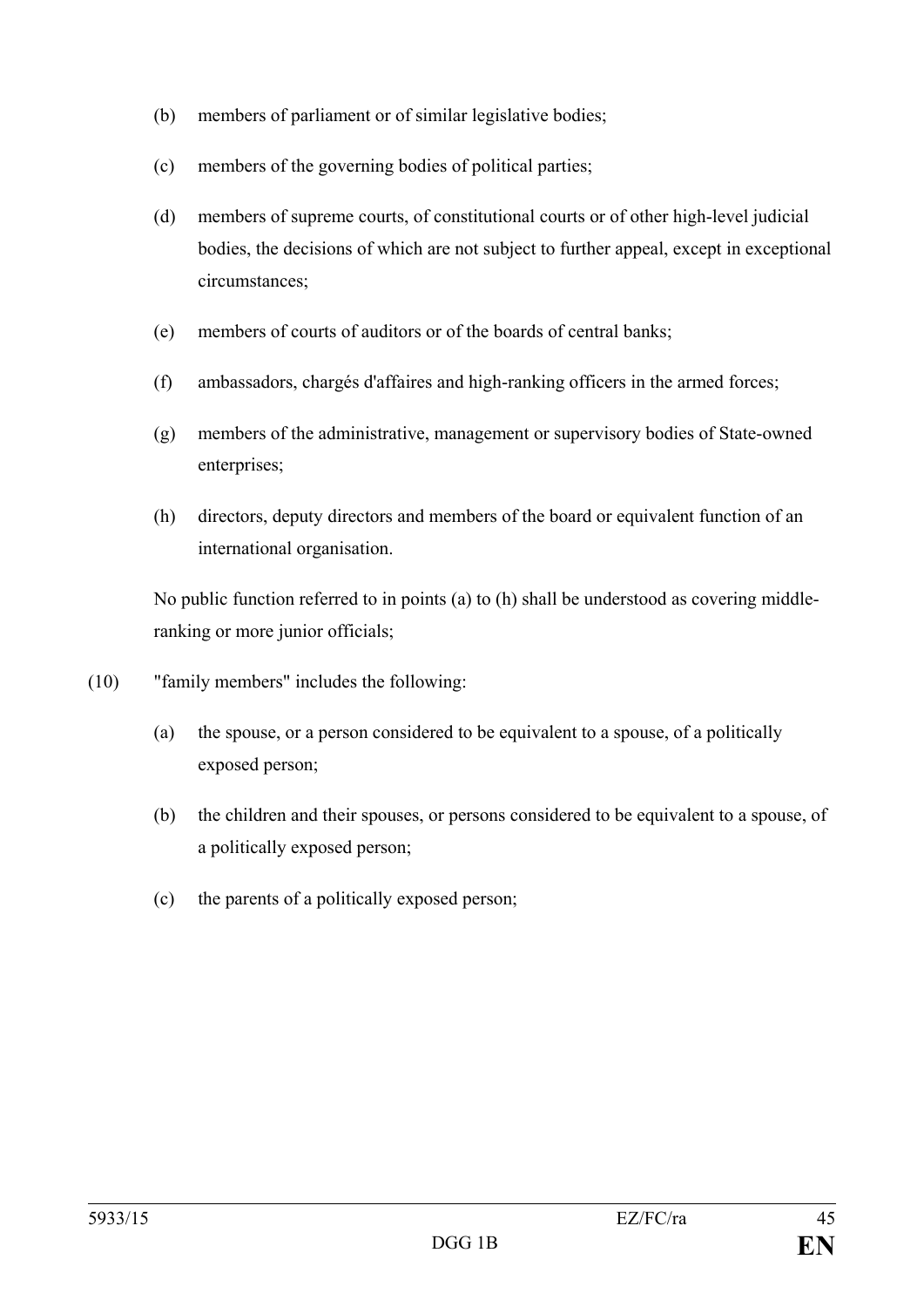- (11) "persons known to be close associates" means:
	- (a) natural persons who are known to have joint beneficial ownership of legal entities or legal arrangements, or any other close business relations, with a politically exposed person;
	- (b) natural persons who have sole beneficial ownership of a legal entity or legal arrangement which is known to have been set up for the de facto benefit of a politically exposed person.
- (12) "senior management" means an officer or employee with sufficient knowledge of the institution's money laundering and terrorist financing risk exposure and sufficient seniority to take decisions affecting its risk exposure, and need not, in all cases, be a member of the board of directors;
- (13) "business relationship" means a business, professional or commercial relationship which is connected with the professional activities of an obliged entity and which is expected, at the time when the contact is established, to have an element of duration;
- (14) "gambling services" means a service which involves wagering a stake with monetary value in games of chance, including those with an element of skill such as lotteries, casino games, poker games and betting transactions that are provided at a physical location, or by any means at a distance, by electronic means or any other technology for facilitating communication, and at the individual request of a recipient of services;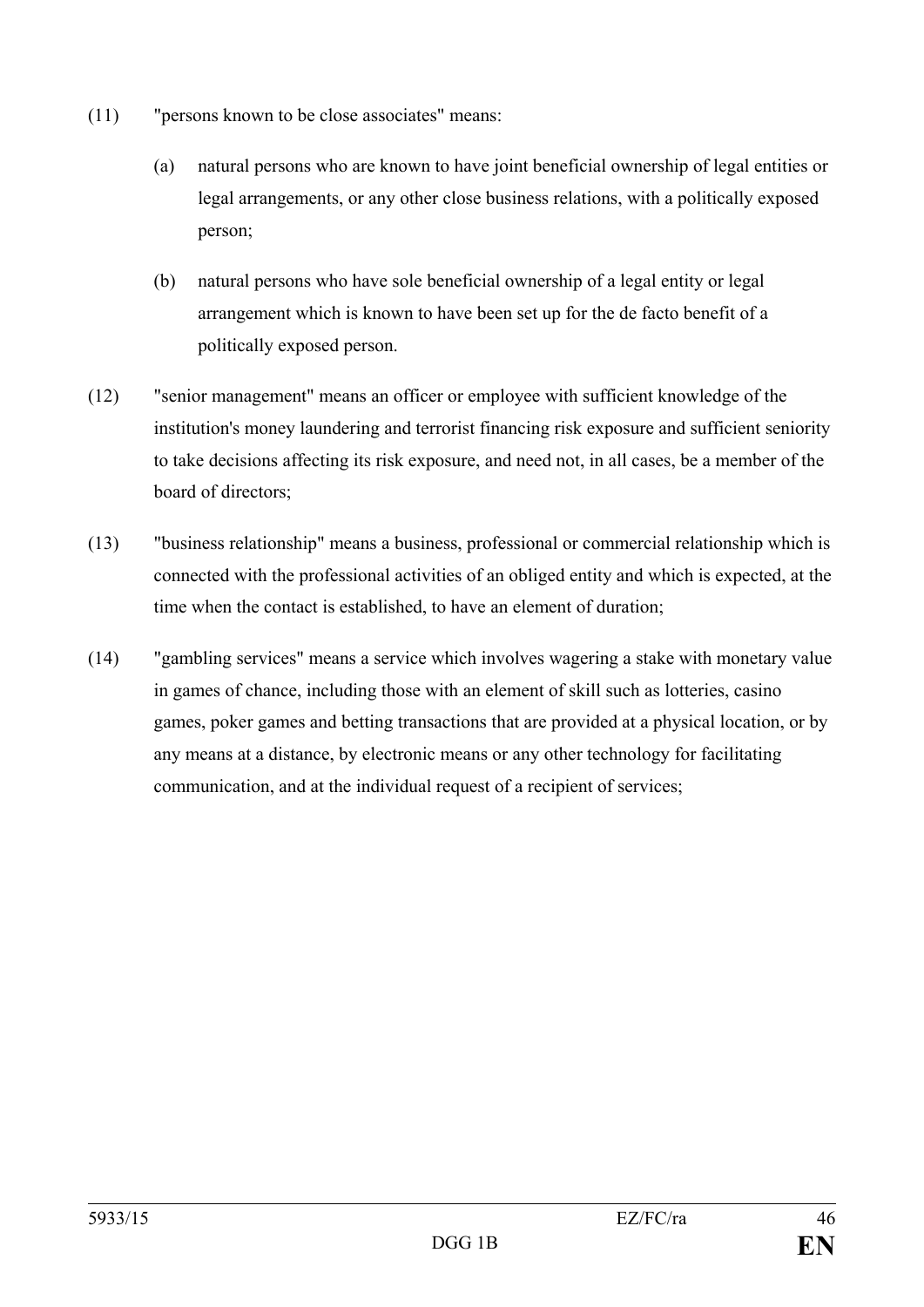- (15) "group" means a group of undertakings which consists of a parent undertaking, its subsidiaries, and the entities in which the parent undertaking or its subsidiaries hold a participation, as well as undertakings linked to each other by a relationship within the meaning of Article 22 of Directive 2013/34/EU;
- (16) "electronic money" means electronic money as defined in point (2) of Article 2 of Directive 2009/110/EC;
- (17) "shell bank" means a credit institution or financial institution, or an institution that carries out activities equivalent to those carried out by credit institutions and financial institutions, incorporated in a jurisdiction in which it has no physical presence, involving meaningful mind and management, and which is unaffiliated with a regulated financial group.

- 1. Member States shall, in accordance with the risk-based approach, ensure that the scope of this Directive is extended in whole or in part to professions and to categories of undertakings, other than the obliged entities referred to in Article 2(1), which engage in activities which are particularly likely to be used for the purposes of money laundering or terrorist financing.
- 2. Where a Member State extends the scope of this Directive to professions or to categories of undertaking other than those referred to in Article 2(1), it shall inform the Commission thereof.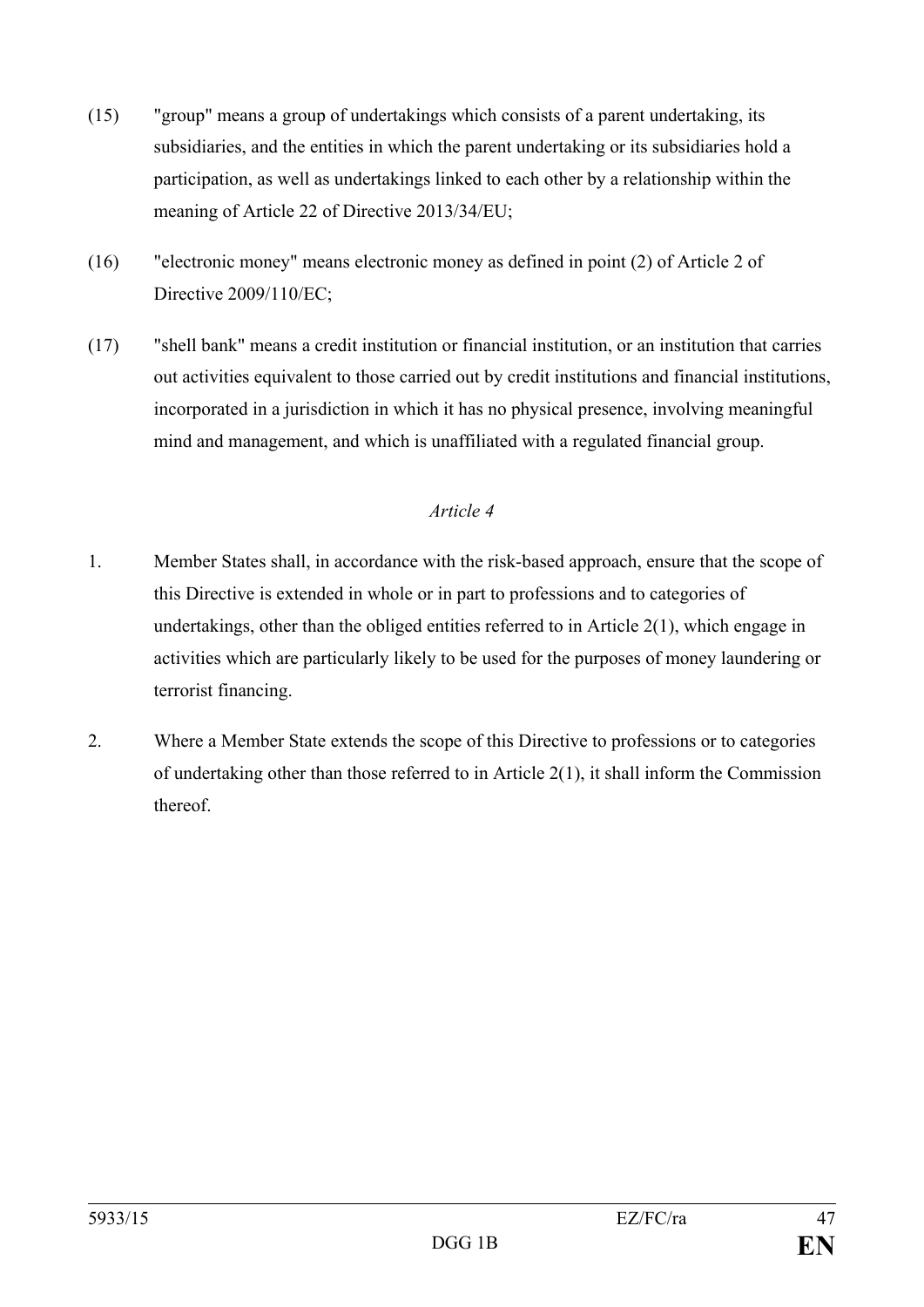Member States may adopt or retain in force stricter provisions in the field covered by this Directive to prevent money laundering and terrorist financing, within the limits of Union law.

#### **SECTION 2**

#### **RISK ASSESSMENT**

#### *Article 6*

1. The Commission shall conduct an assessment of the risks of money laundering and terrorist financing affecting the internal market and relating to cross-border activities.

To that end, the Commission shall, by …**[\\*](#page-48-0)** , draw up a report identifying, analysing and evaluating those risks at Union level. Thereafter, the Commission shall update its report every two years, or more frequently if appropriate.

2. The report referred to in paragraph 1 shall cover at least the following:

- (a) the areas of the internal market that are at greatest risk;
- (b) the risks associated with each relevant sector;
- (c) the most widespread means used by criminals by which to launder illicit proceeds.

<span id="page-48-0"></span> $\overline{a}$ 

**<sup>\*</sup>** OJ : please insert date: 18 months from the date of entry into force of this Directive.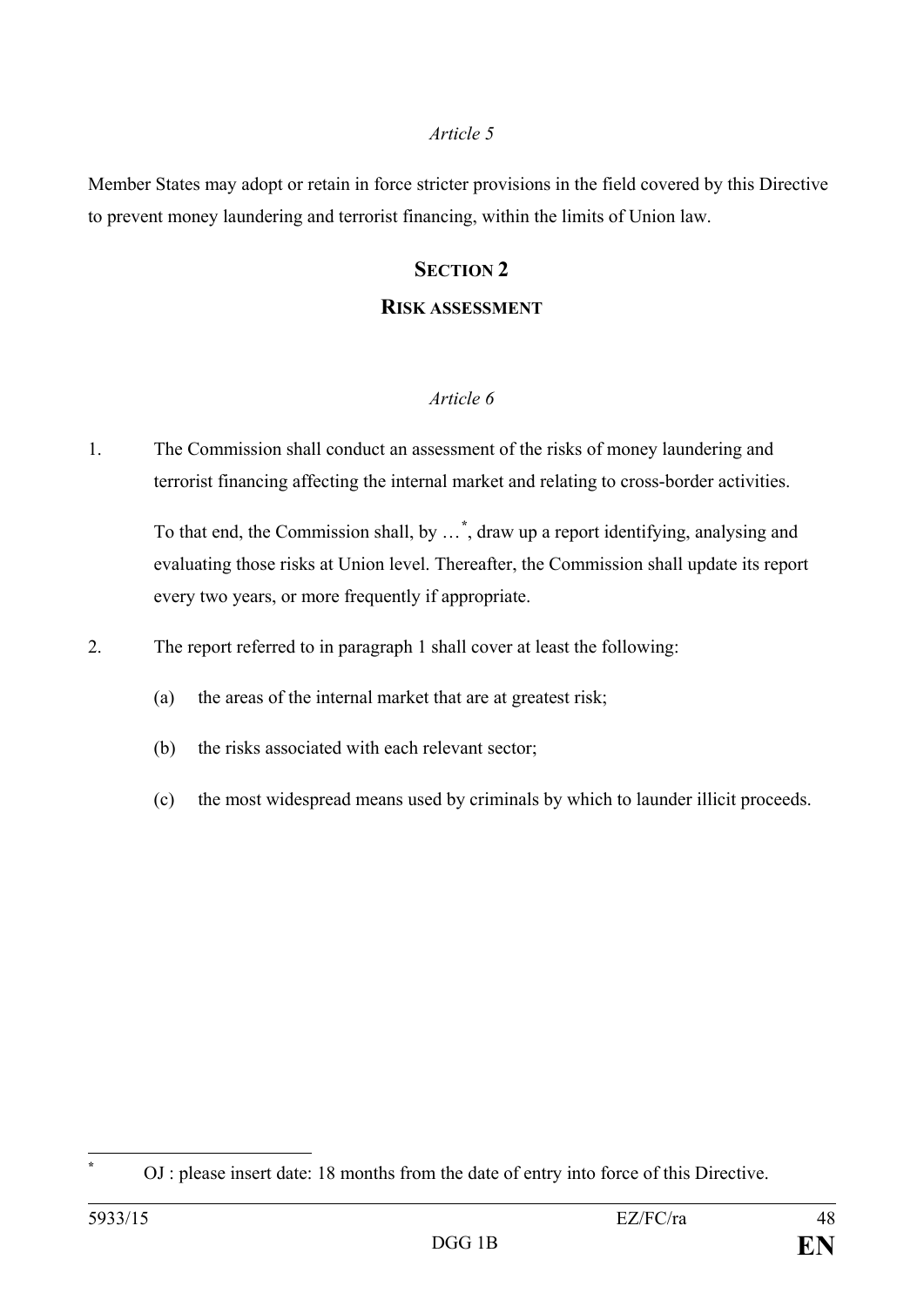- 3. The Commission shall make the report referred to in paragraph 1 available to the Member States and obliged entities in order to assist them to identify, understand, manage and mitigate the risk of money laundering and terrorist financing, and to allow other stakeholders, including national legislators, the European Parliament, the ESAs, and representatives from FIUs to better understand the risks.
- 4. The Commission shall make recommendations to Member States on the measures suitable for addressing the identified risks. In the event that Member States decide not to apply any of the recommendations in their national AML/CFT regimes, they shall notify the Commission thereof and provide a justification for such a decision.
- 5. By …**[\\*](#page-49-0)** , the ESAs, through the Joint Committee, shall issue an opinion on the risks of money laundering and terrorist financing affecting the Union's financial sector (the 'joint opinion'). Thereafter, the ESAs, through the Joint Committee, shall issue an opinion every two years.
- 6. In conducting the assessment referred to in paragraph 1, the Commission shall organise the work at Union level, shall take into account the joint opinions referred to in paragraph 5 and shall involve the Member States' experts in the area of AML/CFT, representatives from FIUs and other Union level bodies where appropriate. The Commission shall make the joint opinions available to the Member States and obliged entities in order to assist them to identify, manage and mitigate the risk of money laundering and terrorist financing.

<span id="page-49-0"></span> $\overline{a}$ 

**<sup>\*</sup>** OJ : please insert date: 18 months from the date of entry into force of this Directive.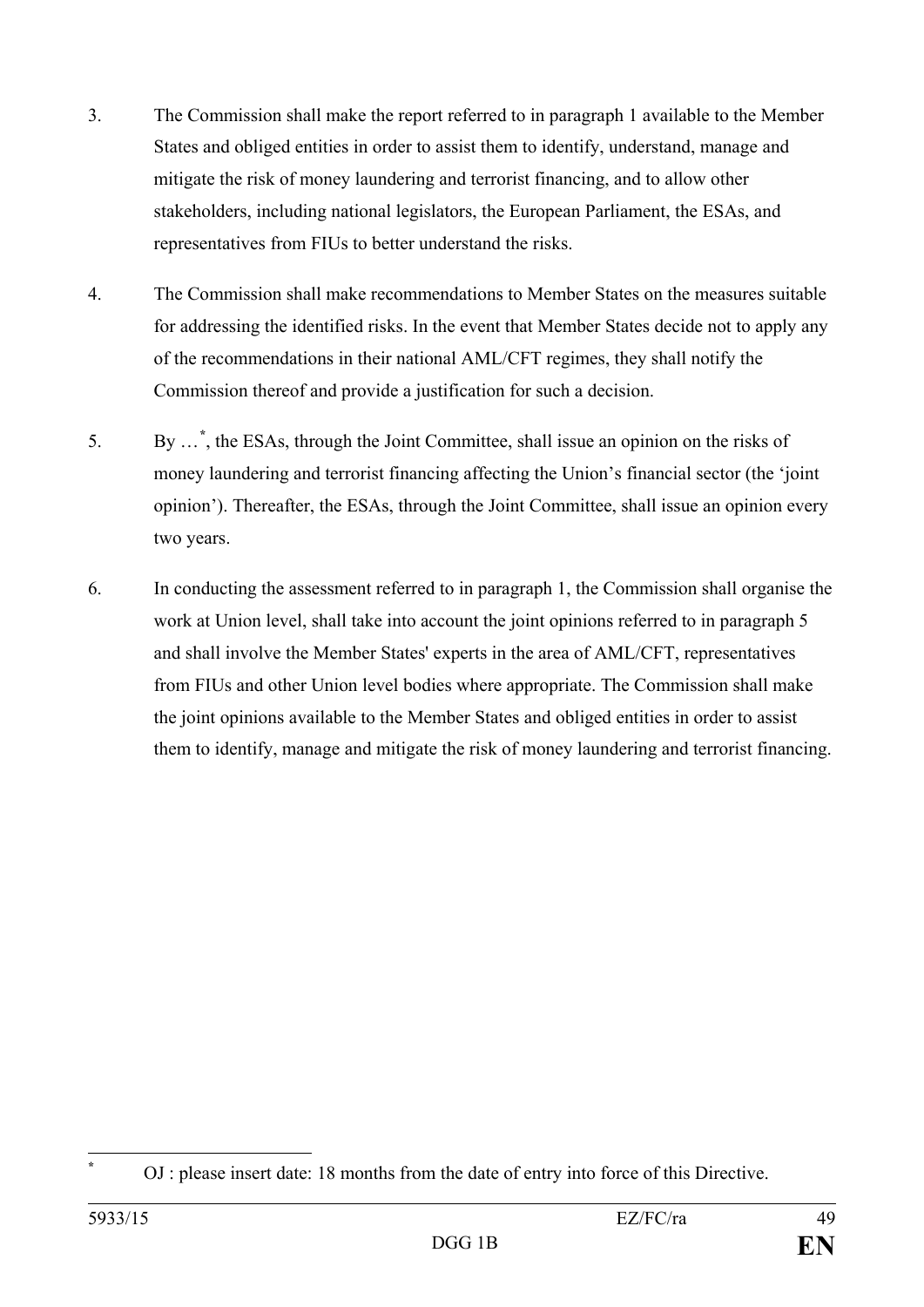7. Every two years, or more frequently if appropriate, the Commission shall submit a report to the European Parliament and to the Council on the findings resulting from the regular risk assessments and the action taken based on those findings.

- 1. Each Member State shall take appropriate steps to identify, assess, understand and mitigate the risks of money laundering and terrorist financing affecting it, as well as any data protection concerns in that regard. It shall keep that risk assessment up to date.
- 2. Each Member State shall designate an authority or establish a mechanism by which to coordinate the national response to the risks referred to in paragraph 1. The identity of that authority or the description of the mechanism shall be notified to the Commission, the ESAs, and other Member States.
- 3. In carrying out the risk assessments referred to in paragraph 1 of this Article, Member States shall make use of the findings of the report referred to in Article 6(1).
- 4. As regards the risk assessment referred to in paragraph 1, each Member State shall:
	- (a) use it to improve its AML/CFT regime, in particular by identifying any areas where obliged entities are to apply enhanced measures and, where appropriate, specifying the measures to be taken;
	- (b) identify, where appropriate, sectors or areas of lower or greater risk of money laundering and terrorist financing;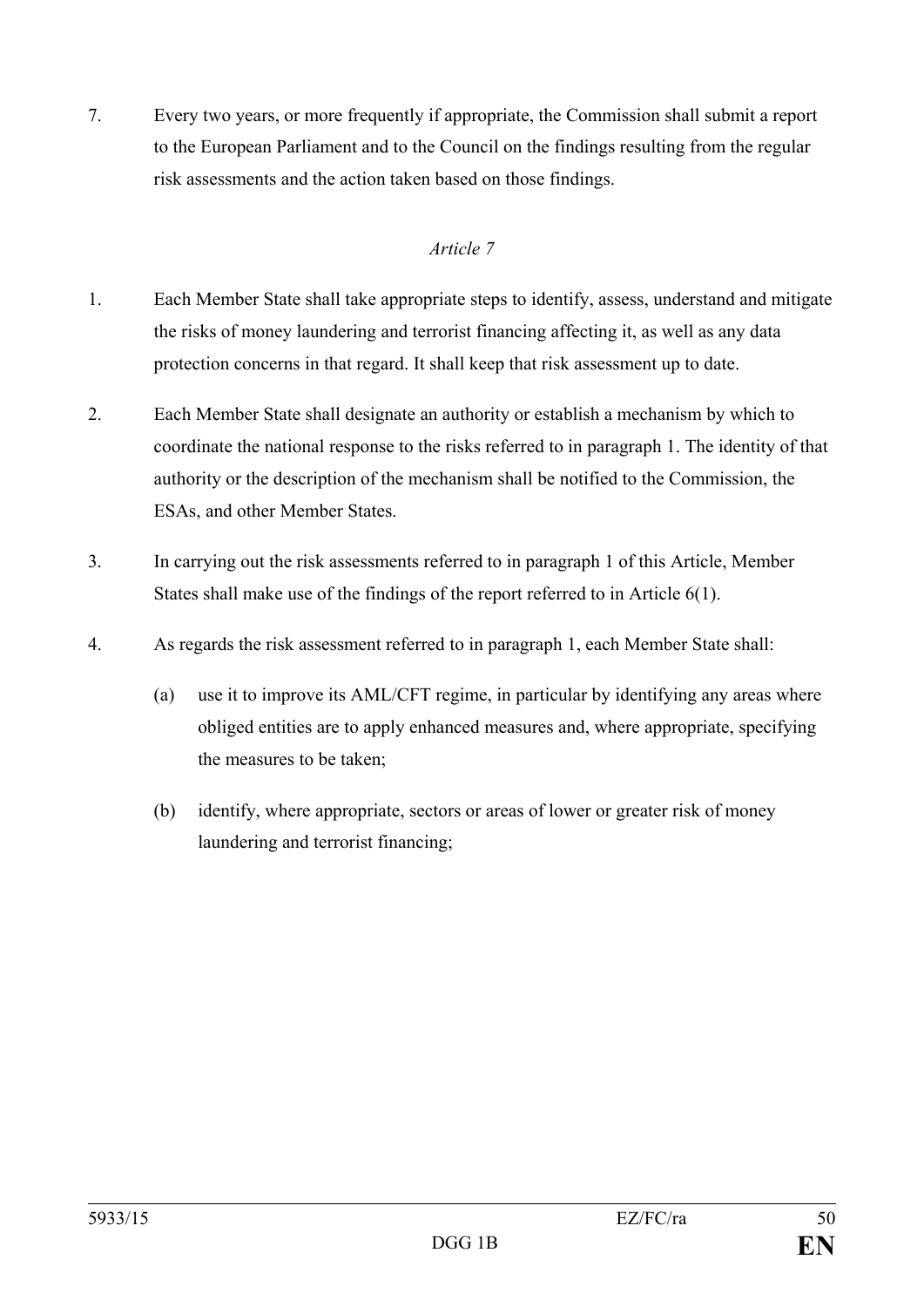- (c) use it to assist it in the allocation and prioritisation of resources to combat money laundering and terrorist financing;
- (d) use it to ensure that appropriate rules are drawn up for each sector or area, in accordance with the risks of money laundering and terrorist financing;
- (e) make appropriate information available promptly to obliged entities to facilitate the carrying out of their own money laundering and terrorist financing risk assessments.
- 5. Member States shall make the results of their risk assessments available to the Commission, the ESAs and the other Member States.

- 1. Member States shall ensure that obliged entities take appropriate steps to identify and assess the risks of money laundering and terrorist financing, taking into account risk factors including those relating to their customers, countries or geographic areas, products, services, transactions or delivery channels. Those steps shall be proportionate to the nature and size of the obliged entities.
- 2. The risk assessments referred to in paragraph 1 shall be documented, kept up-to-date and made available to the relevant competent authorities and self-regulatory bodies concerned. Competent authorities may decide that individual documented risk assessments are not required where the specific risks inherent in the sector are clear and understood.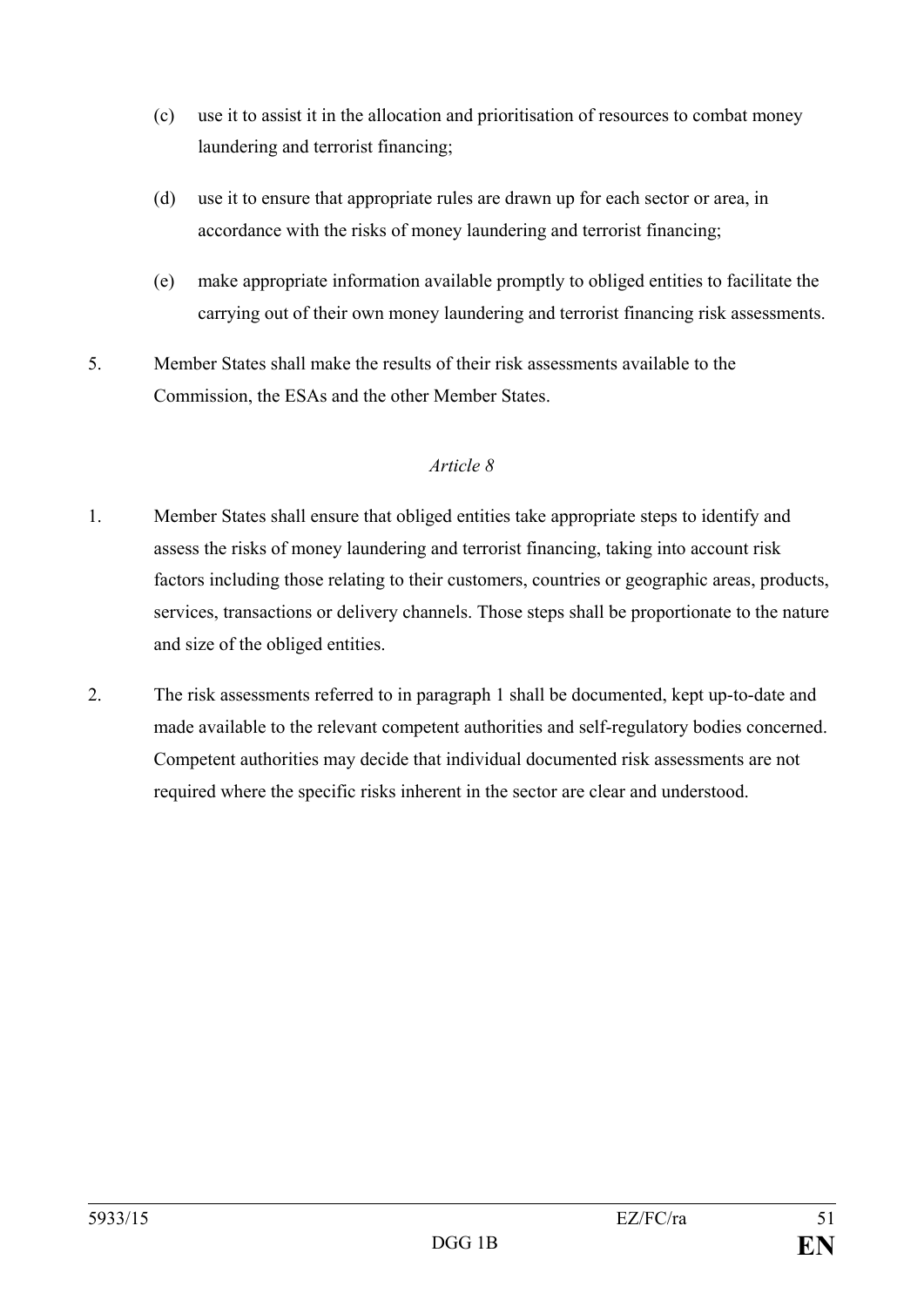- 3. Member States shall ensure that obliged entities have in place policies, controls and procedures to mitigate and manage effectively the risks of money laundering and terrorist financing identified at the level of the Union, the Member State and the obliged entity. Those policies, controls and procedures shall be proportionate to the nature and size of the obliged entities.
- 4. The policies, controls and procedures referred to in paragraph 3 shall include:
	- (a) the development of internal policies, controls and procedures, including model risk management practices, customer due diligence, reporting, record-keeping, internal control, compliance management including, where appropriate with regard to the size and nature of the business, the appointment of a compliance officer at management level, and employee screening;
	- (b) where appropriate with regard to the size and nature of the business, an independent audit function to test the internal policies, controls and procedures referred to in point (a).
- 5. Member States shall require obliged entities to obtain approval from their senior management for the policies, controls and procedures that they put in place and to monitor and enhance the measures taken, where appropriate.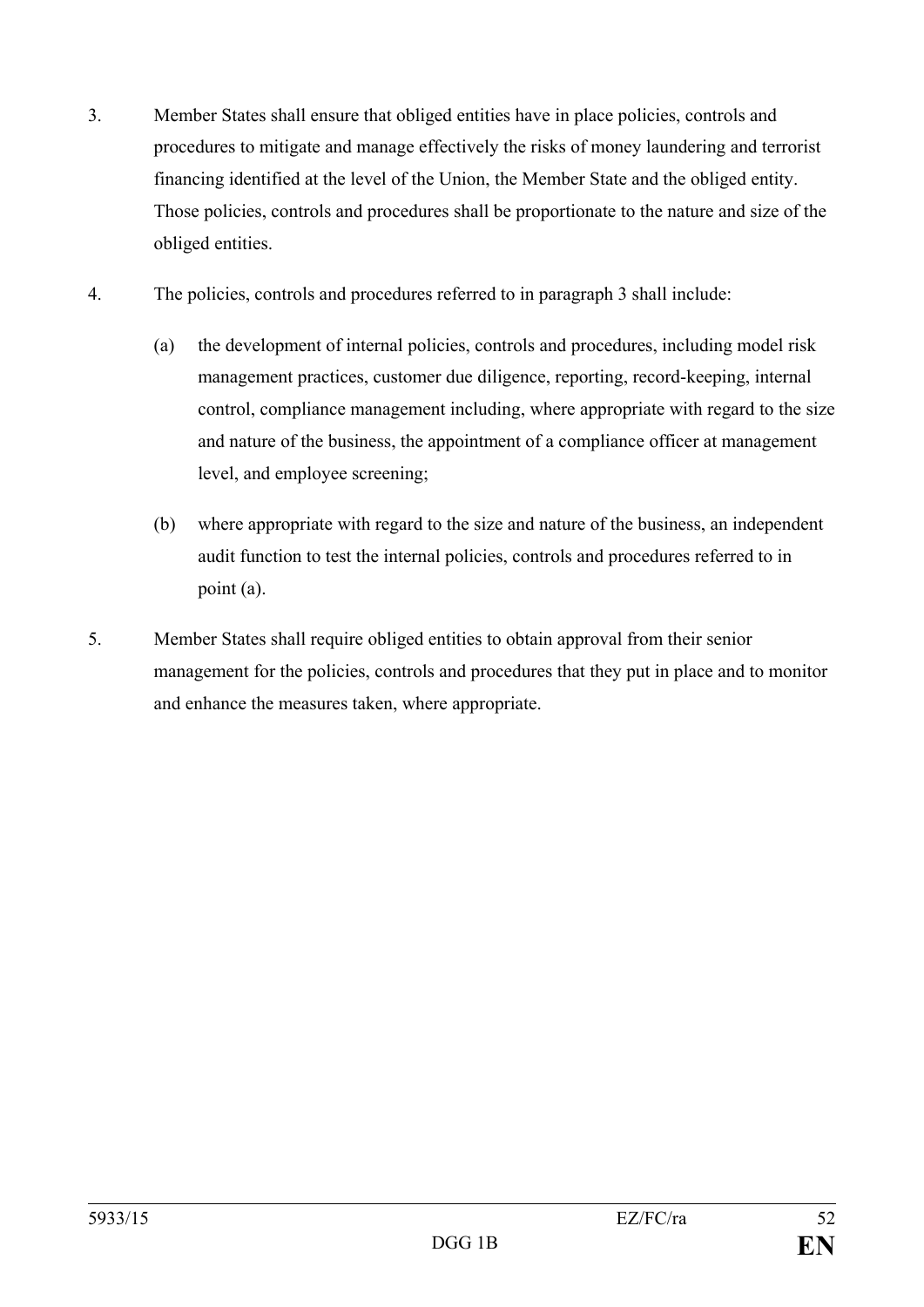# **SECTION 3**

#### **THIRD-COUNTRY POLICY**

- 1. Third-country jurisdictions which have strategic deficiencies in their national AML/CFT regimes that pose significant threats to the financial system of the Union ('high-risk third countries') shall be identified in order to protect the proper functioning of the internal market.
- 2. The Commission shall be empowered to adopt delegated acts in accordance with Article 64 in order to identify high-risk third countries, taking into account strategic deficiencies, in particular in relation to:
	- (a) the legal and institutional AML/CFT framework of the third country, in particular:
		- (i) criminalisation of money laundering and terrorist financing;
		- (ii) measures relating to customer due diligence;
		- (iii) requirements relating to record-keeping; and
		- (iv) requirements to report suspicious transactions;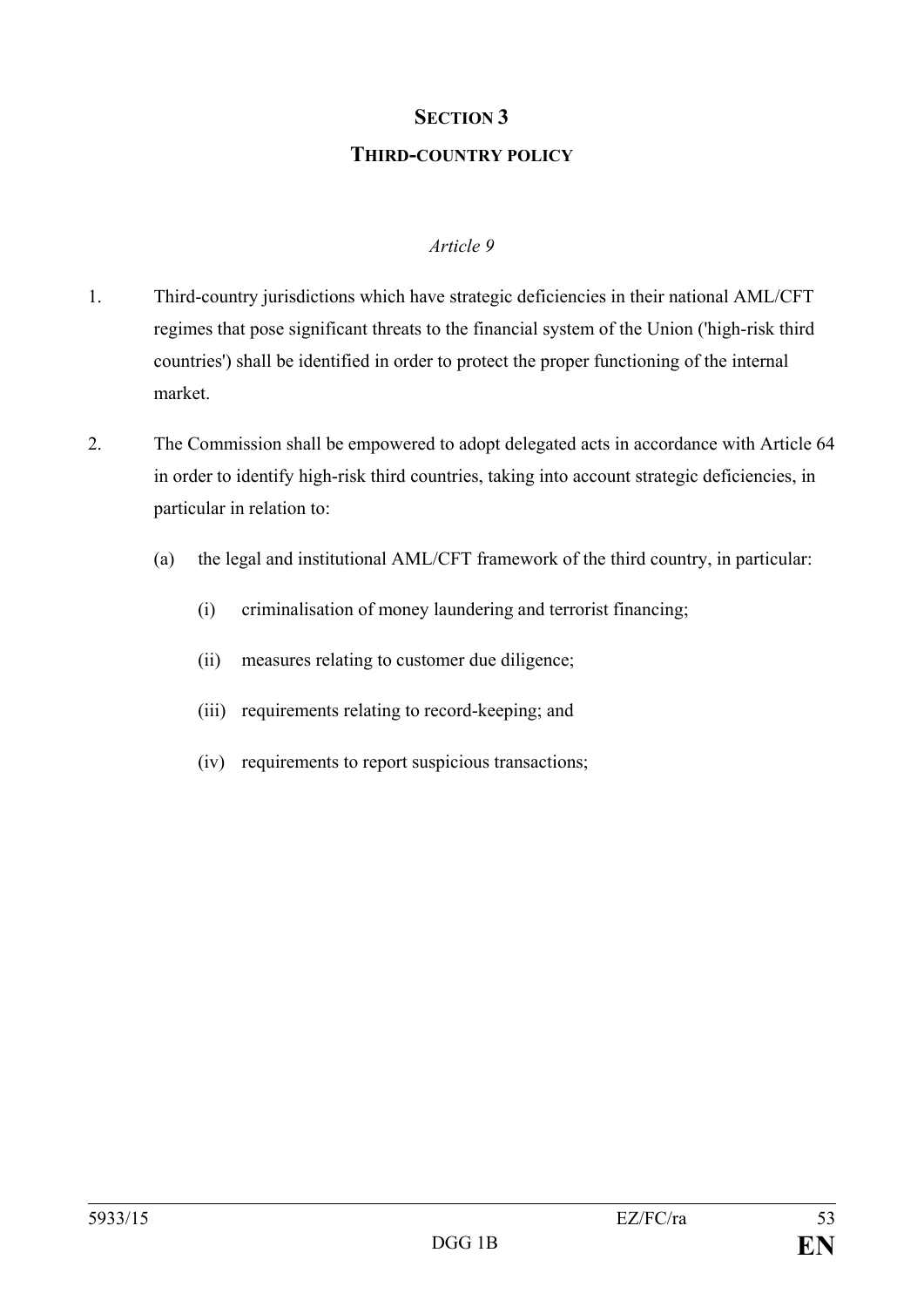- (b) the powers and procedures of the third country's competent authorities for the purposes of combating money laundering and terrorist financing;
- (c) the effectiveness of the AML/CFT system in addressing money laundering or terrorist financing risks of the third country.
- 3. The delegated acts referred to in paragraph 2 shall be adopted within one month after the identification of the strategic deficiencies referred to in that paragraph.
- 4. The Commission shall take into account, as appropriate, when drawing up the delegated acts referred to in paragraph 2, relevant evaluations, assessments or reports drawn up by international organisations and standard setters with competence in the field of preventing money laundering and combating terrorist financing, in relation to the risks posed by individual third countries.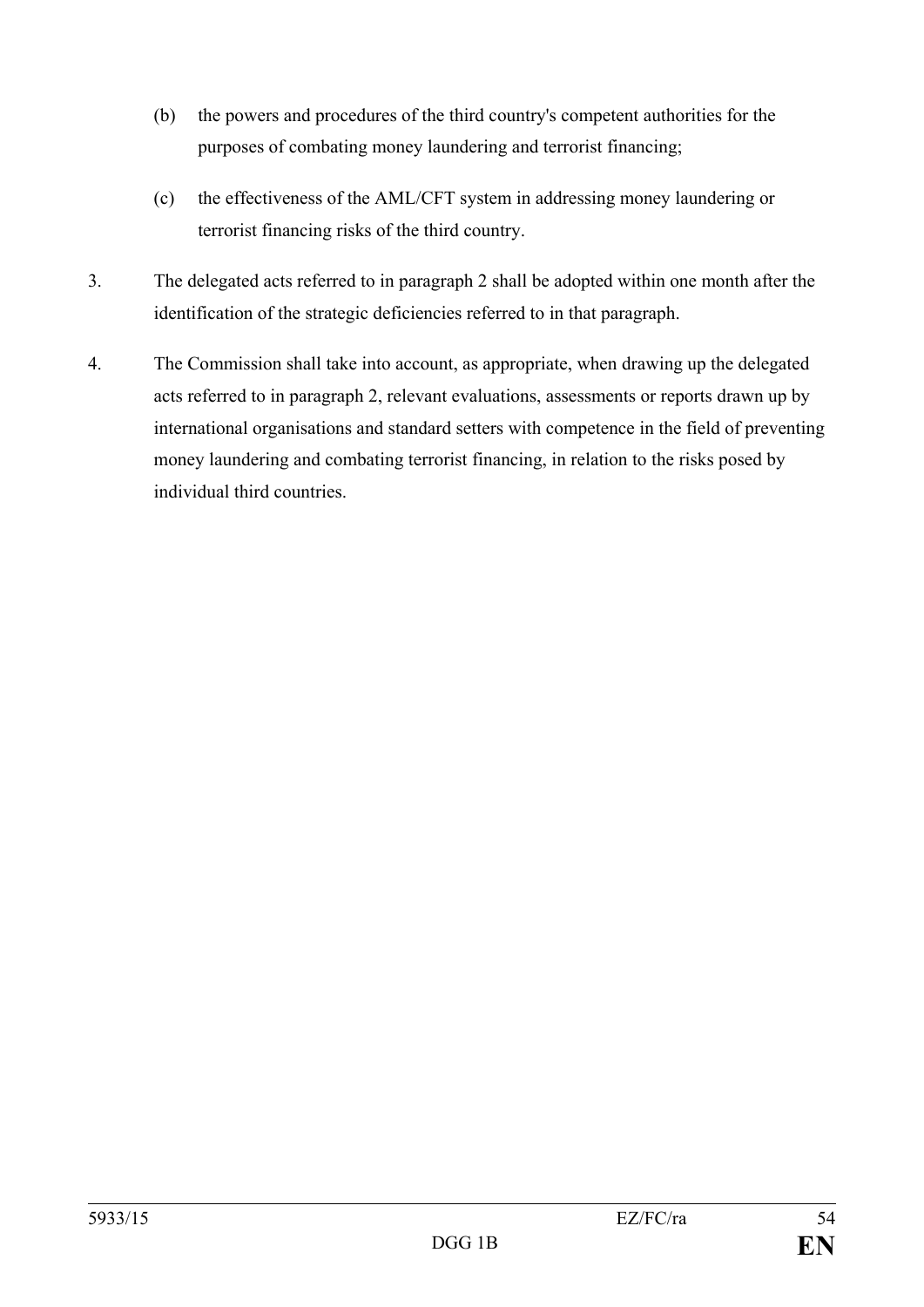## **CHAPTER II CUSTOMER DUE DILIGENCE**

#### **SECTION 1**

#### **GENERAL PROVISIONS**

#### *Article 10*

- 1. Member States shall prohibit their credit institutions and financial institutions from keeping anonymous accounts or anonymous passbooks. Member States shall, in any event, require that the owners and beneficiaries of existing anonymous accounts or anonymous passbooks be subject to customer due diligence measures as soon as possible and in any event before such accounts or passbooks are used in any way.
- 2. Member States shall take measures to prevent misuse of bearer shares and bearer share warrants.

#### *Article 11*

Member States shall ensure that obliged entities apply customer due diligence measures in the following circumstances:

(a) when establishing a business relationship;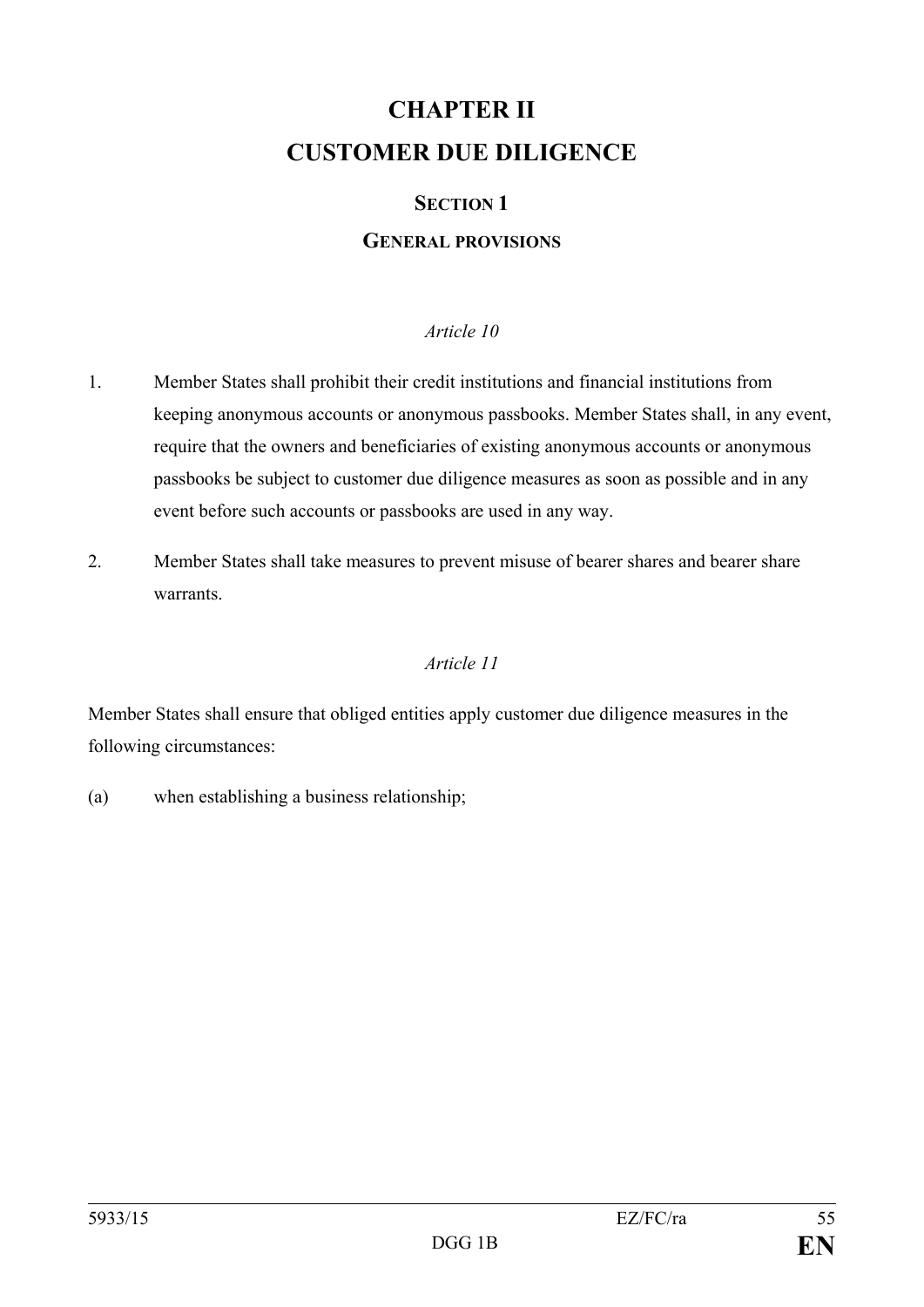- (b) when carrying out an occasional transaction that:
	- (i) amounts to EUR 15 000 or more, whether that transaction is carried out in a single operation or in several operations which appear to be linked; or
	- (ii) constitutes a transfer of funds, as defined in point (9) of Article 3 of Regulation (EU) 2015/… of the European Parliament and of the Council**[1](#page-56-0)[\\*](#page-56-1)** , exceeding EUR 1 000;
- (c) in the case of persons trading in goods, when carrying out occasional transactions in cash amounting to EUR 10 000 or more, whether the transaction is carried out in a single operation or in several operations which appear to be linked;
- (d) for providers of gambling services, upon the collection of winnings, the wagering of a stake, or both, when carrying out transactions amounting to EUR 2 000 or more, whether the transaction is carried out in a single operation or in several operations which appear to be linked;
- (e) when there is a suspicion of money laundering or terrorist financing, regardless of any derogation, exemption or threshold;
- (f) when there are doubts about the veracity or adequacy of previously obtained customer identification data.

<span id="page-56-0"></span>**<sup>1</sup>** Regulation (EU) 2015/… of the European Parliament and of the Council of … on information accompanying transfers of funds and repealing Regulation (EC) No 1781/2006 (JO L …). **\*** OJ please insert number of the Regulation adopted on the basis of COD 2013/0024 and  $\mathbf{1}$ 

<span id="page-56-1"></span>complete the above footnote.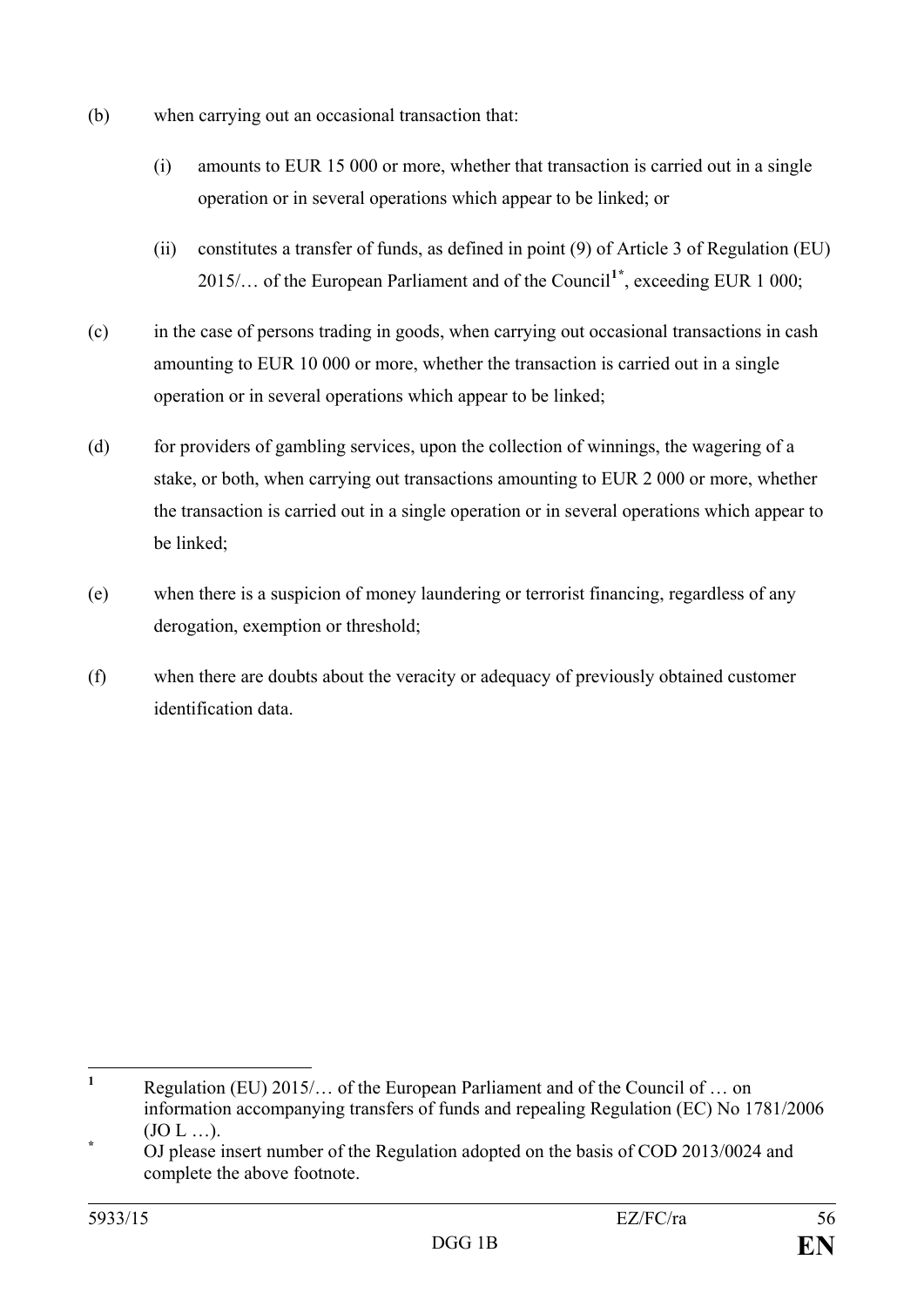- 1. By way of derogation from points (a), (b) and (c) of the first subparagraph of Article 13(1) and Article 14, and based on an appropriate risk assessment which demonstrates a low risk, a Member State may allow obliged entities not to apply certain customer due diligence measures with respect to electronic money, where all of the following risk-mitigating conditions are met:
	- (a) the payment instrument is not reloadable, or has a maximum monthly payment transactions limit of EUR 250 which can be used only in that Member State;
	- (b) the maximum amount stored electronically does not exceed EUR 250;
	- (c) the payment instrument is used exclusively to purchase goods or services;
	- (d) the payment instrument cannot be funded with anonymous electronic money;
	- (e) the issuer carries out sufficient monitoring of the transactions or business relationship to enable the detection of unusual or suspicious transactions.

For the purposes of point (b) of the first subparagraph, a Member State may increase the maximum amount to EUR 500 for payment instruments that can be used only in that Member State.

2. Member States shall ensure that the derogation provided for in paragraph 1 is not applicable in the case of redemption in cash or cash withdrawal of the monetary value of the electronic money where the amount redeemed exceeds EUR 100.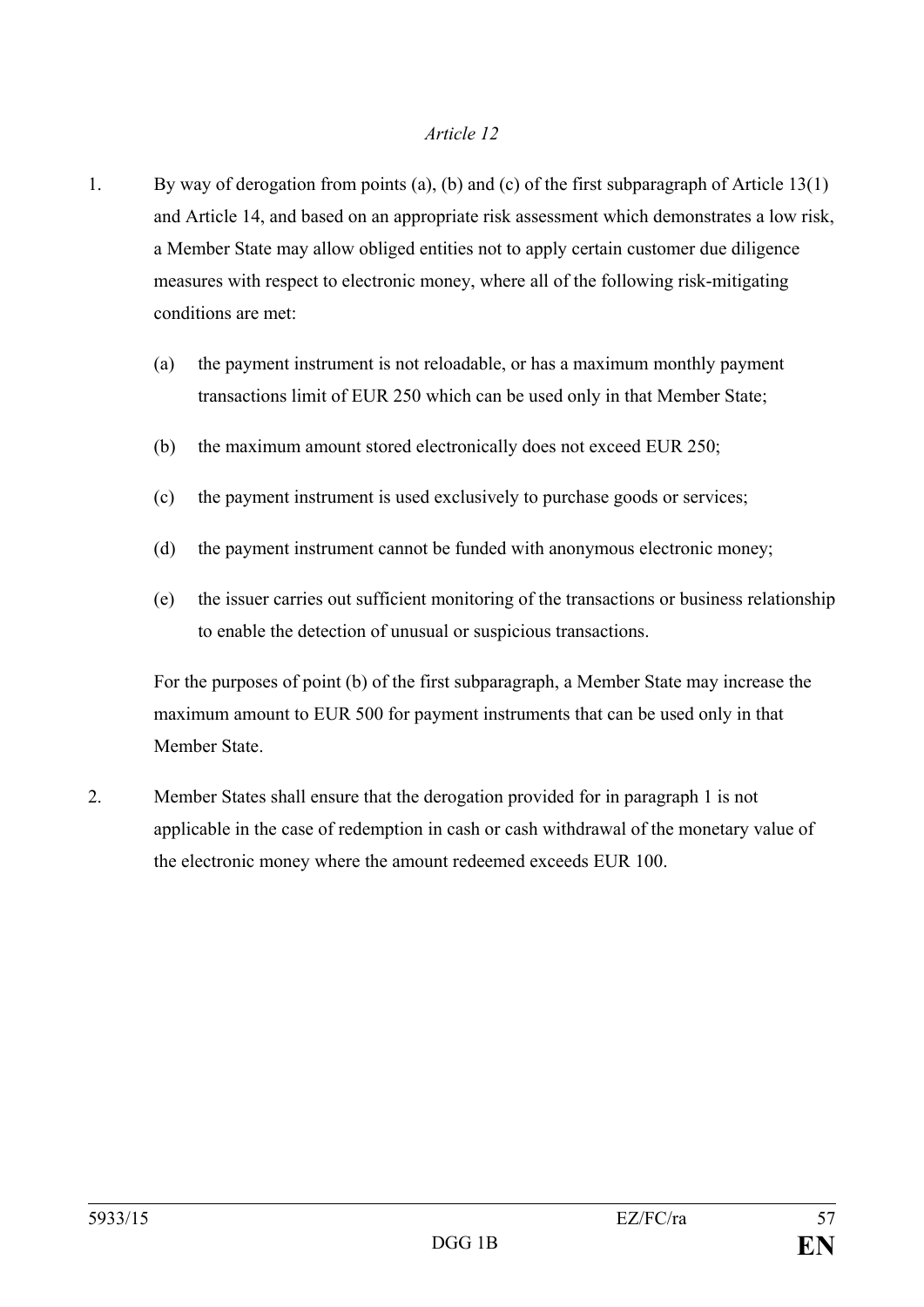- 1. Customer due diligence measures shall comprise:
	- (a) identifying the customer and verifying the customer's identity on the basis of documents, data or information obtained from a reliable and independent source;
	- (b) identifying the beneficial owner and taking reasonable measures to verify that person's identity so that the obliged entity is satisfied that it knows who the beneficial owner is, including, as regards legal persons, trusts, companies, foundations and similar legal arrangements, taking reasonable measures to understand the ownership and control structure of the customer;
	- (c) assessing and, as appropriate, obtaining information on the purpose and intended nature of the business relationship;
	- (d) conducting ongoing monitoring of the business relationship including scrutiny of transactions undertaken throughout the course of that relationship to ensure that the transactions being conducted are consistent with the obliged entity's knowledge of the customer, the business and risk profile, including where necessary the source of funds and ensuring that the documents, data or information held are kept up-to-date.

When performing the measures referred to in points (a) and (b) of the first subparagraph, obliged entities shall also verify that any person purporting to act on behalf of the customer is so authorised and identify and verify the identity of that person.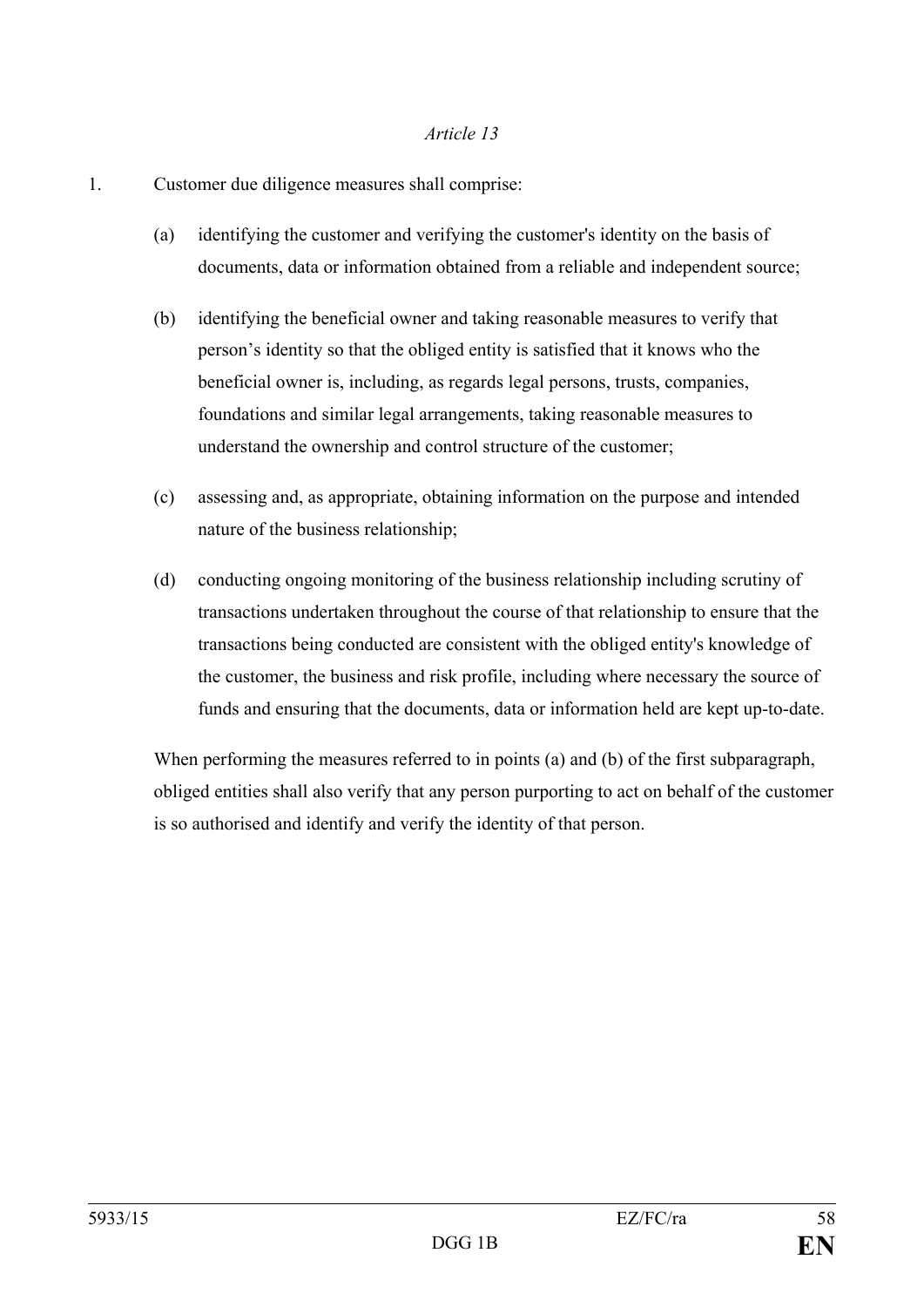- 2. Member States shall ensure that obliged entities apply each of the customer due diligence requirements laid down in paragraph 1. However, obliged entities may determine the extent of such measures on a risk-sensitive basis.
- 3. Member States shall require that obliged entities take into account at least the variables set out in Annex I when assessing the risks of money laundering and terrorist financing.
- 4. Member States shall ensure that obliged entities are able to demonstrate to competent authorities or self-regulatory bodies that the measures are appropriate in view of the risks of money laundering and terrorist financing that have been identified.
- 5. For life or other investment-related insurance business, Member States shall ensure that, in addition to the customer due diligence measures required for the customer and the beneficial owner, credit institutions and financial institutions conduct the following customer due diligence measures on the beneficiaries of life insurance and other investment-related insurance policies, as soon as the beneficiaries are identified or designated:
	- (a) in the case of beneficiaries that are identified as specifically named persons or legal arrangements, taking the name of the person;
	- (b) in the case of beneficiaries that are designated by characteristics or by class or by other means, obtaining sufficient information concerning those beneficiaries to satisfy the credit institutions or financial institution that it will be able to establish the identity of the beneficiary at the time of the payout.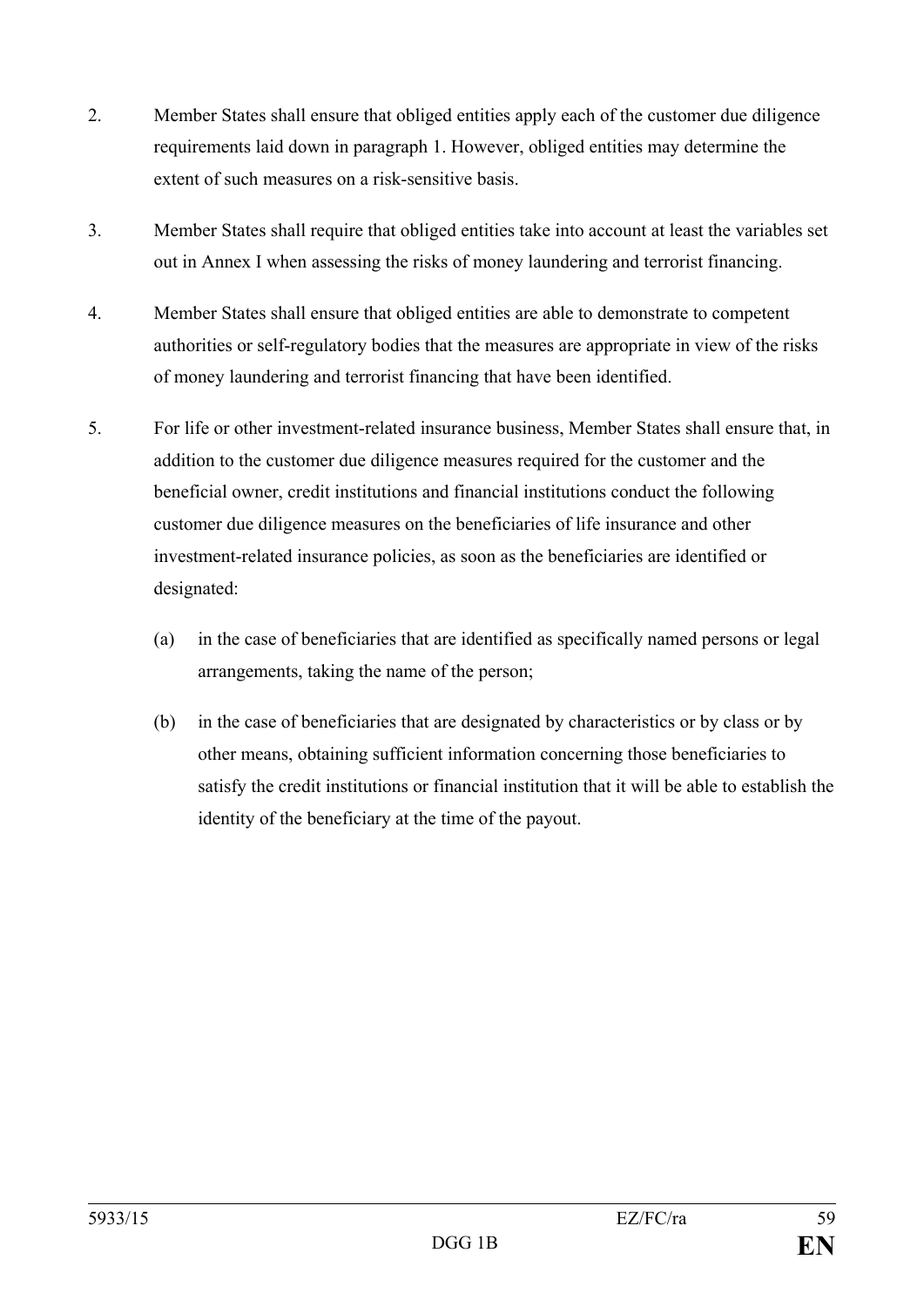With regard to points (a) and (b) of the first subparagraph, the verification of the identity of the beneficiaries shall take place at the time of the payout. In the case of assignment, in whole or in part, of the life or other investment-related insurance to a third party, credit institutions and financial institutions aware of the assignment shall identify the beneficial owner at the time of the assignment to the natural or legal person or legal arrangement receiving for its own benefit the value of the policy assigned.

6. In the case of beneficiaries of trusts or of similar legal arrangements that are designated by particular characteristics or class, an obliged entity shall obtain sufficient information concerning the beneficiary to satisfy the obliged entity that it will be able to establish the identity of the beneficiary at the time of the payout or at the time of the exercise by the beneficiary of its vested rights.

- 1. Member States shall require that verification of the identity of the customer and the beneficial owner take place before the establishment of a business relationship or the carrying out of the transaction.
- 2. By way of derogation from paragraph 1, Member States may allow verification of the identity of the customer and the beneficial owner to be completed during the establishment of a business relationship if necessary so as not to interrupt the normal conduct of business and where there is little risk of money laundering or terrorist financing. In such situations, those procedures shall be completed as soon as practicable after initial contact.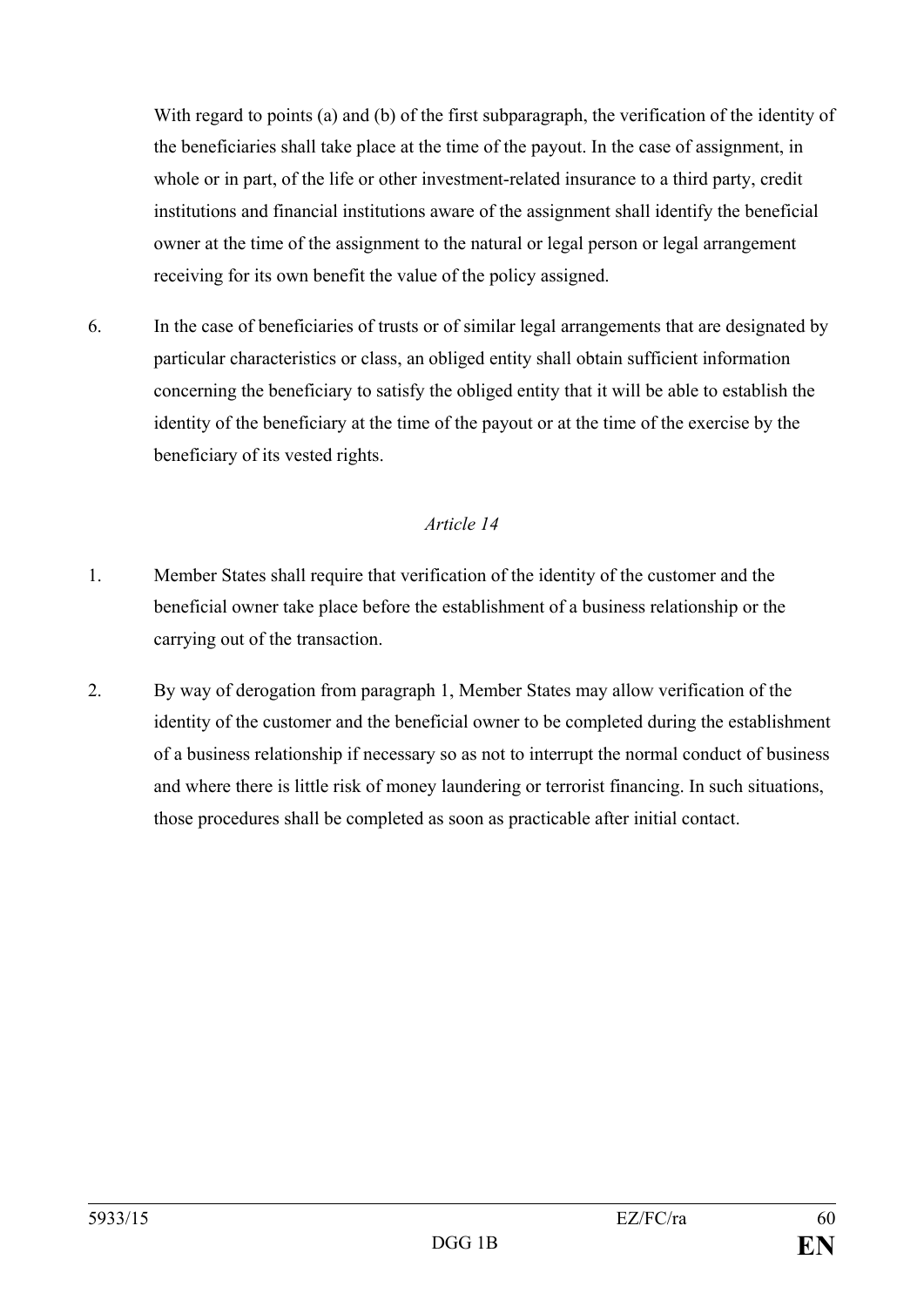- 3. By way of derogation from paragraph 1, Member States may allow the opening of an account with a credit institution or financial institution, including accounts that permit transactions in transferable securities, provided that there are adequate safeguards in place to ensure that transactions are not carried out by the customer or on its behalf until full compliance with the customer due diligence requirements laid down in points (a) and (b) of the first subparagraph of Article 13(1) is obtained.
- 4. Member States shall require that, where an obliged entity is unable to comply with the customer due diligence requirements laid down in point (a), (b) or (c) of the first subparagraph of Article 13(1), it shall not carry out a transaction through a bank account, establish a business relationship or carry out the transaction, and shall terminate the business relationship and consider making a suspicious transaction report to the FIU in relation to the customer in accordance with Article 33.

Member States shall not apply the first subparagraph to notaries, other independent legal professionals, auditors, external accountants and tax advisors only to the strict extent that those persons ascertain the legal position of their client, or perform the task of defending or representing that client in, or concerning, judicial proceedings, including providing advice on instituting or avoiding such proceedings.

5. Member States shall require that obliged entities apply the customer due diligence measures not only to all new customers but also at appropriate times to existing customers on a risk-sensitive basis, including at times when the relevant circumstances of a customer change.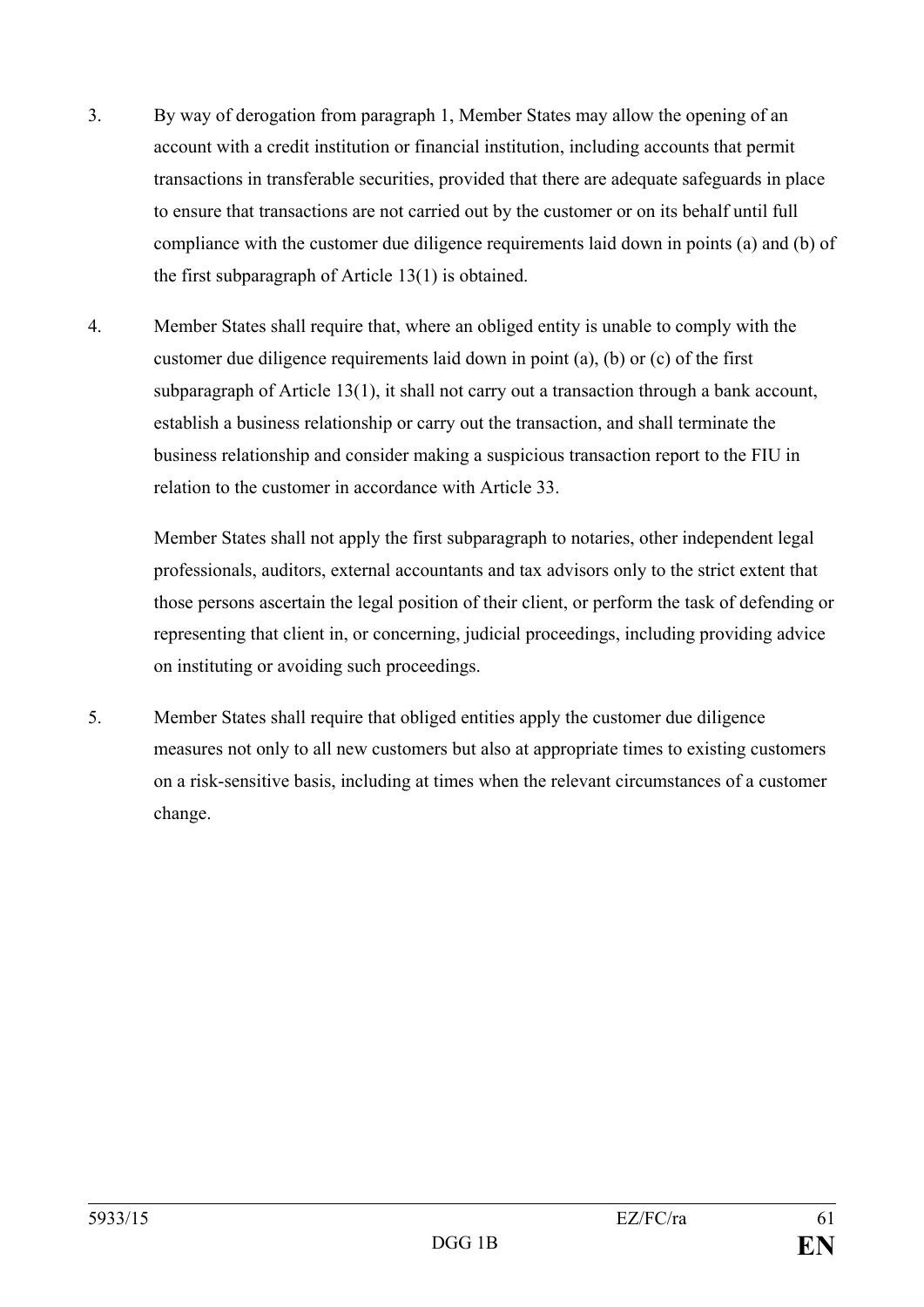#### **SECTION 2**

#### **SIMPLIFIED CUSTOMER DUE DILIGENCE**

#### *Article 15*

- 1. Where a Member State or an obliged entity identifies areas of lower risk, that Member State may allow obliged entities to apply simplified customer due diligence measures.
- 2. Before applying simplified customer due diligence measures, obliged entities shall ascertain that the business relationship or the transaction presents a lower degree of risk.
- 3. Member States shall ensure that obliged entities carry out sufficient monitoring of the transactions and business relationships to enable the detection of unusual or suspicious transactions.

#### *Article 16*

When assessing the risks of money laundering and terrorist financing relating to types of customers, geographic areas, and particular products, services, transactions or delivery channels, Member States and obliged entities shall take into account at least the factors of potentially lower risk situations set out in Annex II.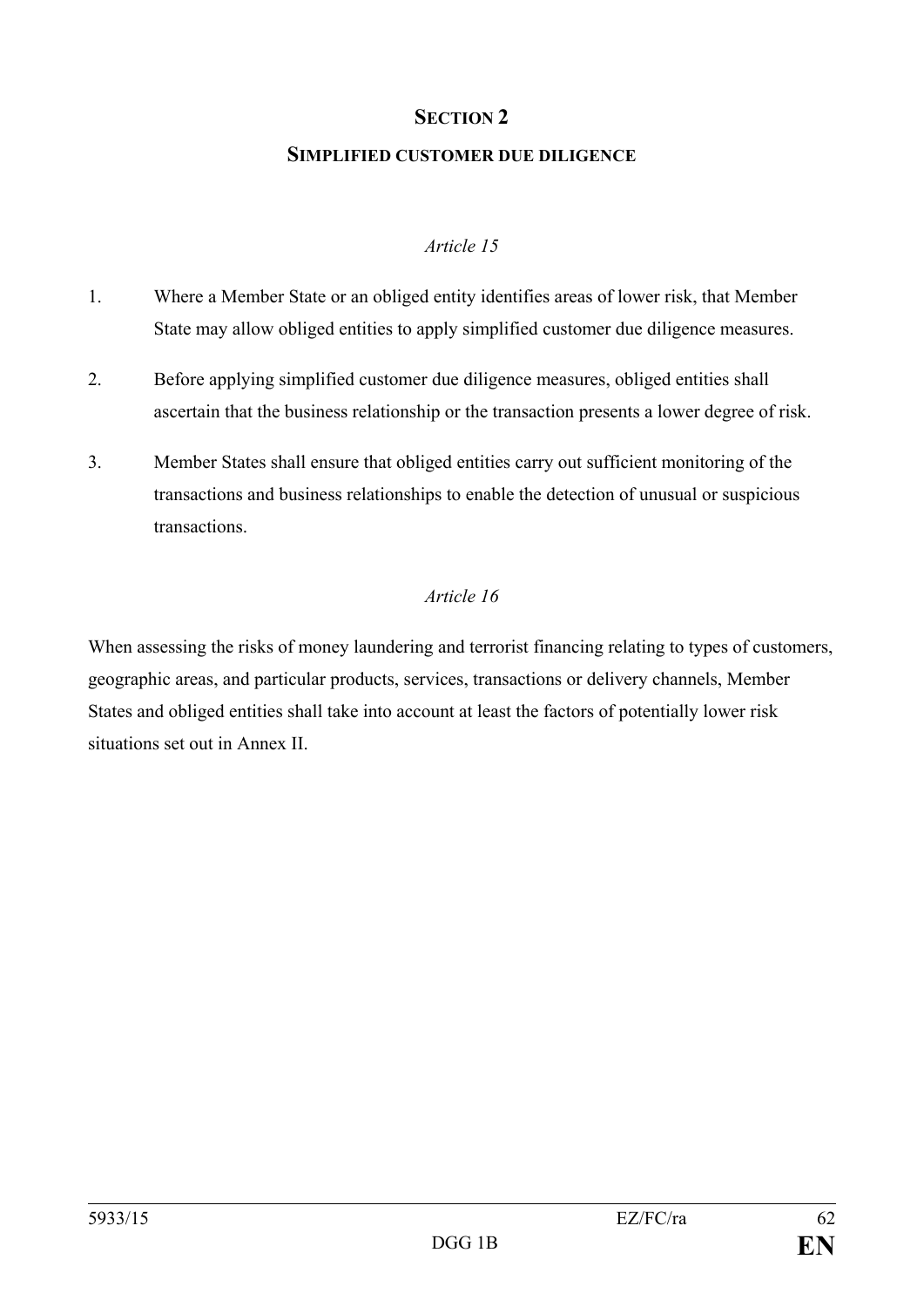By …**[\\*](#page-63-0)** , the ESAs shall issue guidelines addressed to competent authorities and the credit institutions and financial institutions in accordance with Article 16 of Regulations (EU) No 1093/2010, (EU) No 1094/2010, and (EU) No 1095/2010 on the risk factors to be taken into consideration and the measures to be taken in situations where simplified customer due diligence measures are appropriate. Specific account shall be taken of the nature and size of the business, and, where appropriate and proportionate, specific measures shall be laid down.

### **SECTION 3 ENHANCED CUSTOMER DUE DILIGENCE**

#### *Article 18*

1. In the cases referred to in Articles 19 to 24, and when dealing with natural persons or legal entities established in the third countries identified by the Commission as high-risk third countries, as well as in other cases of higher risk that are identified by Member States or obliged entities, Member States shall require obliged entities to apply enhanced customer due diligence measures to manage and mitigate those risks appropriately.

<span id="page-63-0"></span> $\overline{a}$ 

**<sup>\*</sup>** OJ please insert date: 24 months after the date of entry into force of this Directive.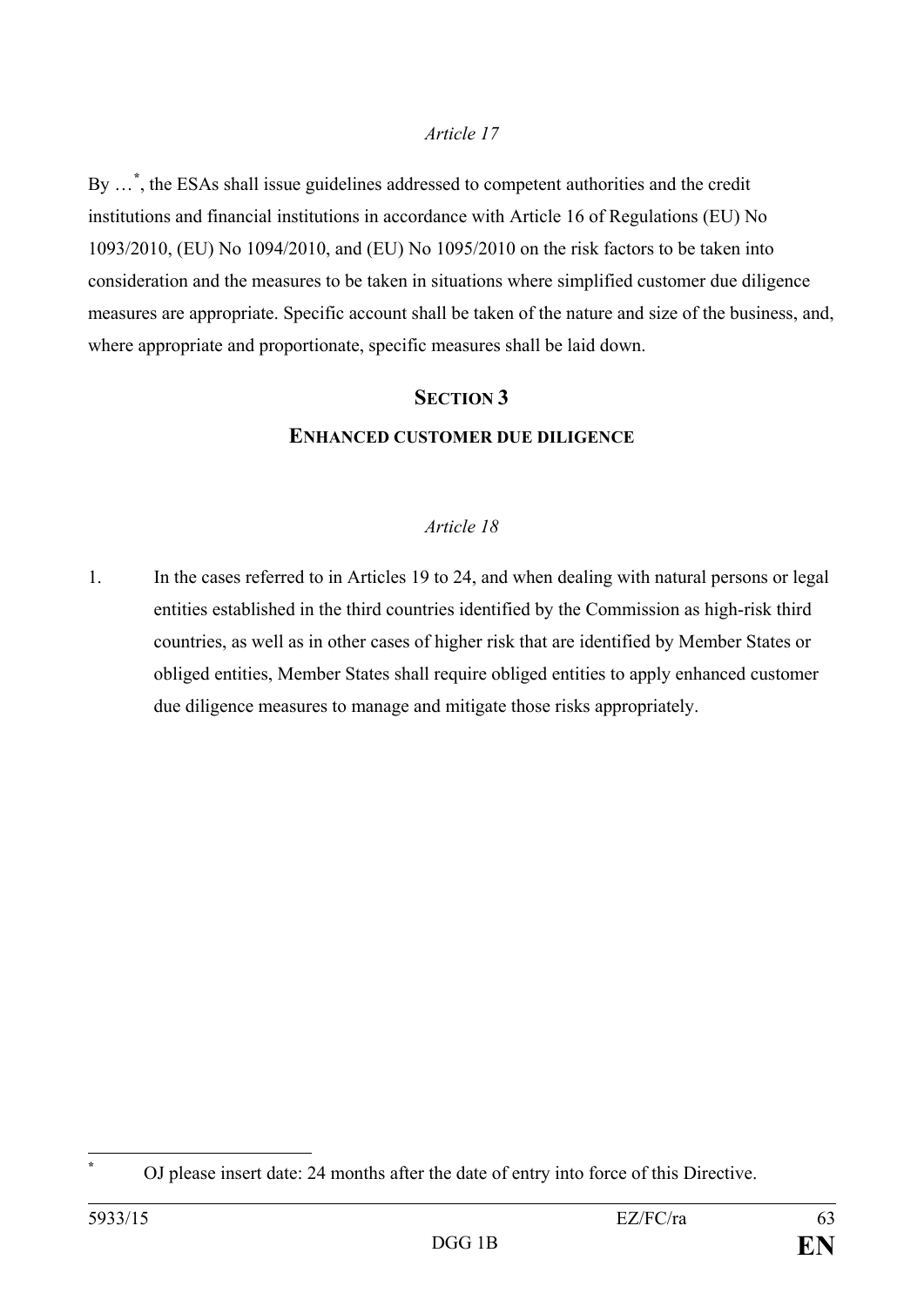Enhanced customer due diligence measures need not be invoked automatically with respect to branches or majority-owned subsidiaries of obliged entities established in the Union which are located in high-risk third countries, where those branches or majority-owned subsidiaries fully comply with the group-wide policies and procedures in accordance with Article 45. Member States shall ensure that those cases are handled by obliged entities by using a risk-based approach.

- 2. Member States shall require obliged entities to examine, as far as reasonably possible, the background and purpose of all complex and unusually large transactions, and all unusual patterns of transactions, which have no apparent economic or lawful purpose. In particular, obliged entities shall increase the degree and nature of monitoring of the business relationship, in order to determine whether those transactions or activities appear suspicious.
- 3. When assessing the risks of money laundering and terrorist financing, Member States and obliged entities shall take into account at least the factors of potentially higher-risk situations set out in Annex III.
- 4. By …**[\\*](#page-64-0)** , the ESAs shall issue guidelines addressed to competent authorities and the credit institutions and financial institutions, in accordance with Article 16 of Regulations (EU) No 1093/2010, (EU) No 1094/2010, and (EU) No 1095/2010 on the risk factors to be taken into consideration and the measures to be taken in situations where enhanced customer due diligence measures are appropriate. Specific account shall be taken of the nature and size of the business, and, where appropriate and proportionate, specific measures shall be laid down.

<span id="page-64-0"></span> $\overline{a}$ 

**<sup>\*</sup>** OJ please insert date: 24 months after the date of entry into force of this Directive.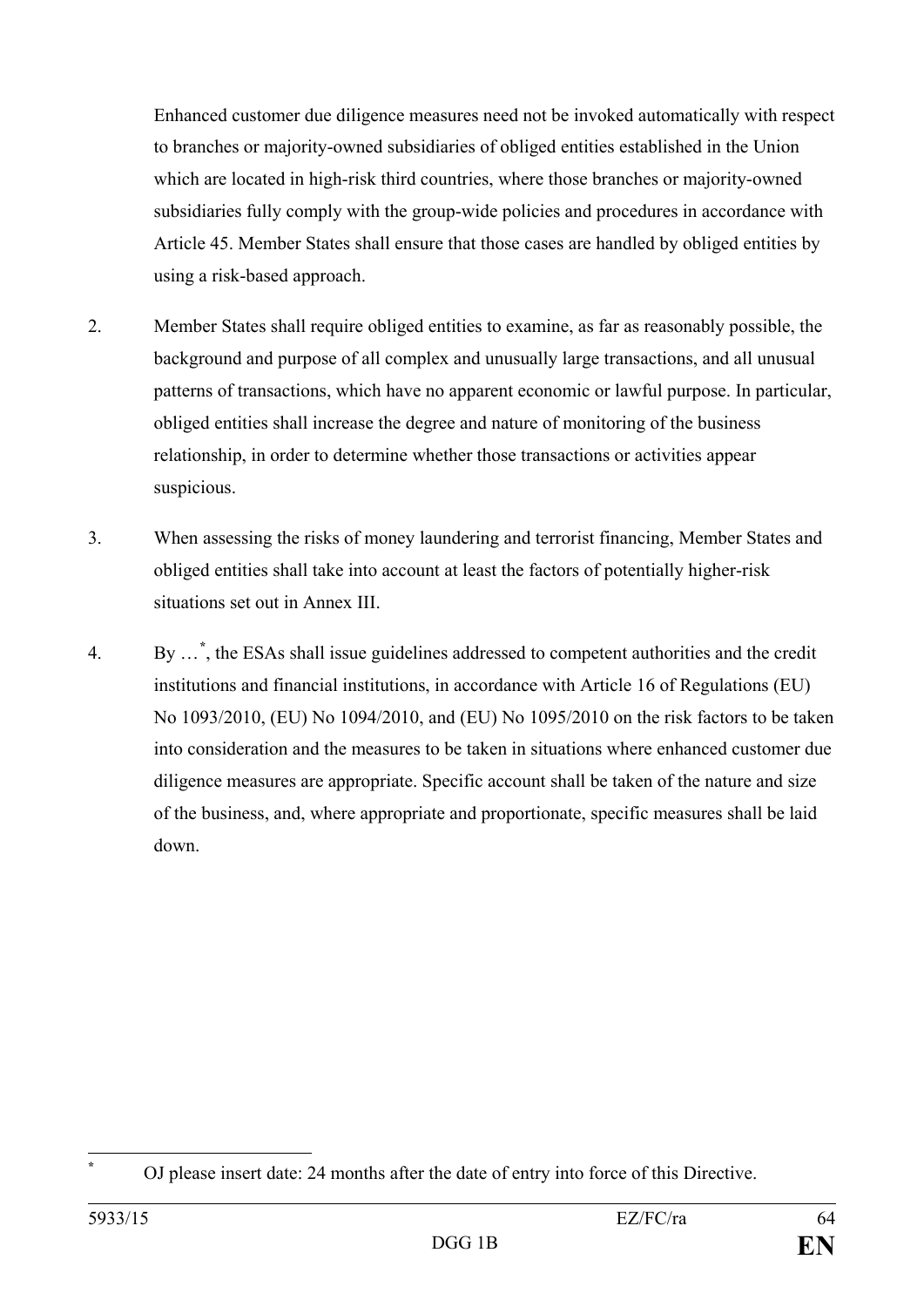With respect to cross-border correspondent relationships with a third-country respondent institution, Member States shall, in addition to the customer due diligence measures laid down in Article 13, require their credit institutions and financial institutions to:

- (a) gather sufficient information about the respondent institution to understand fully the nature of the respondent's business and to determine from publicly available information the reputation of the institution and the quality of supervision;
- (b) assess the respondent institution's AML/CFT controls;
- (c) obtain approval from senior management before establishing new correspondent relationships;
- (d) document the respective responsibilities of each institution;
- (e) with respect to payable-through accounts, be satisfied that the respondent institution has verified the identity of, and performed ongoing due diligence on, the customers having direct access to accounts of the correspondent institution, and that it is able to provide relevant customer due diligence data to the correspondent institution, upon request.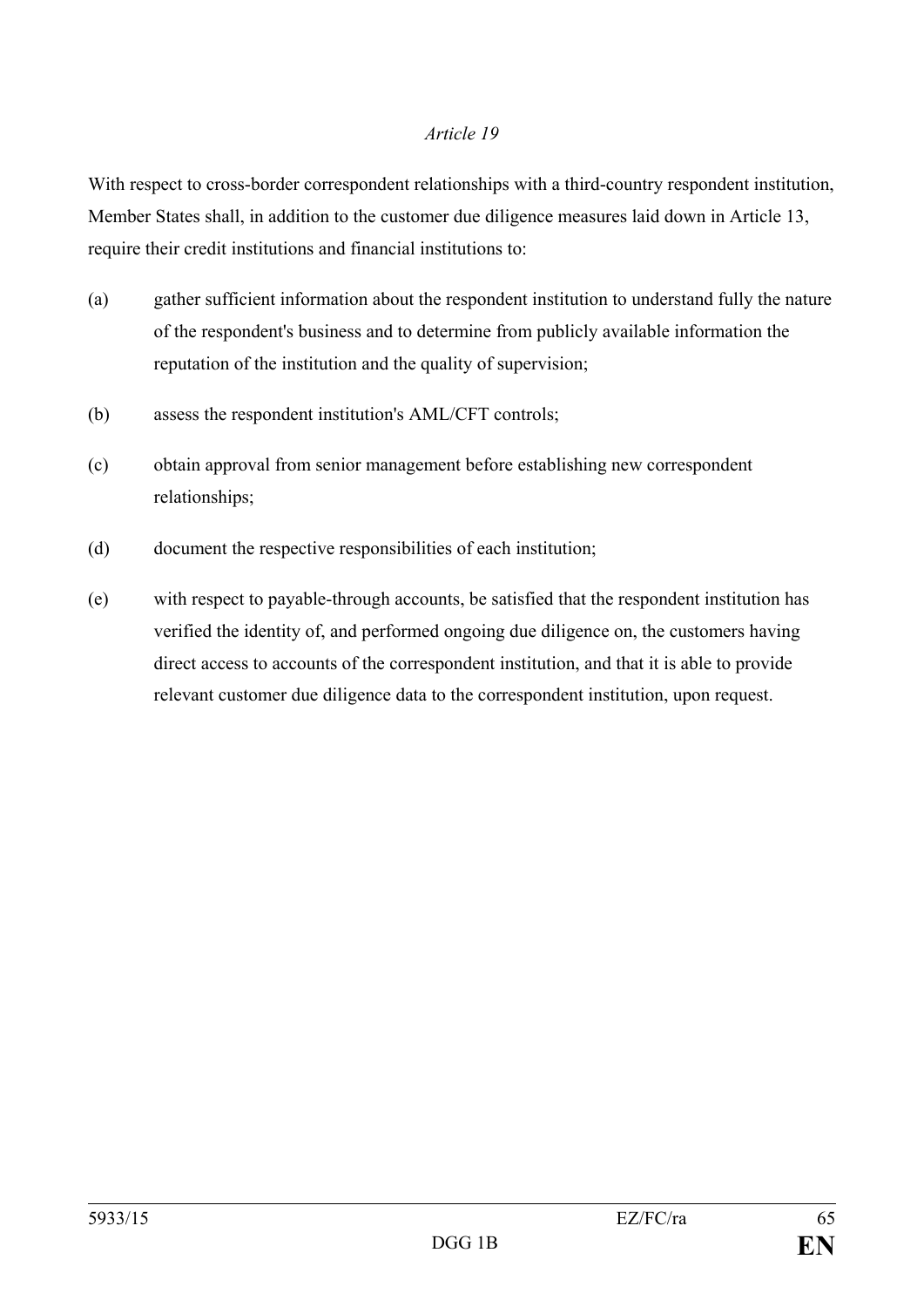With respect to transactions or business relationships with politically exposed persons, Member States shall, in addition to the customer due diligence measures laid down in Article 13, require obliged entities to:

- (a) have in place appropriate risk management systems, including risk-based procedures, to determine whether the customer or the beneficial owner of the customer is a politically exposed person;
- (b) apply the following measures in cases of business relationships with politically exposed persons:
	- (i) obtain senior management approval for establishing or continuing business relationships with such persons;
	- (ii) take adequate measures to establish the source of wealth and source of funds that are involved in business relationships or transactions with such persons;
	- (iii) conduct enhanced, ongoing monitoring of those business relationships.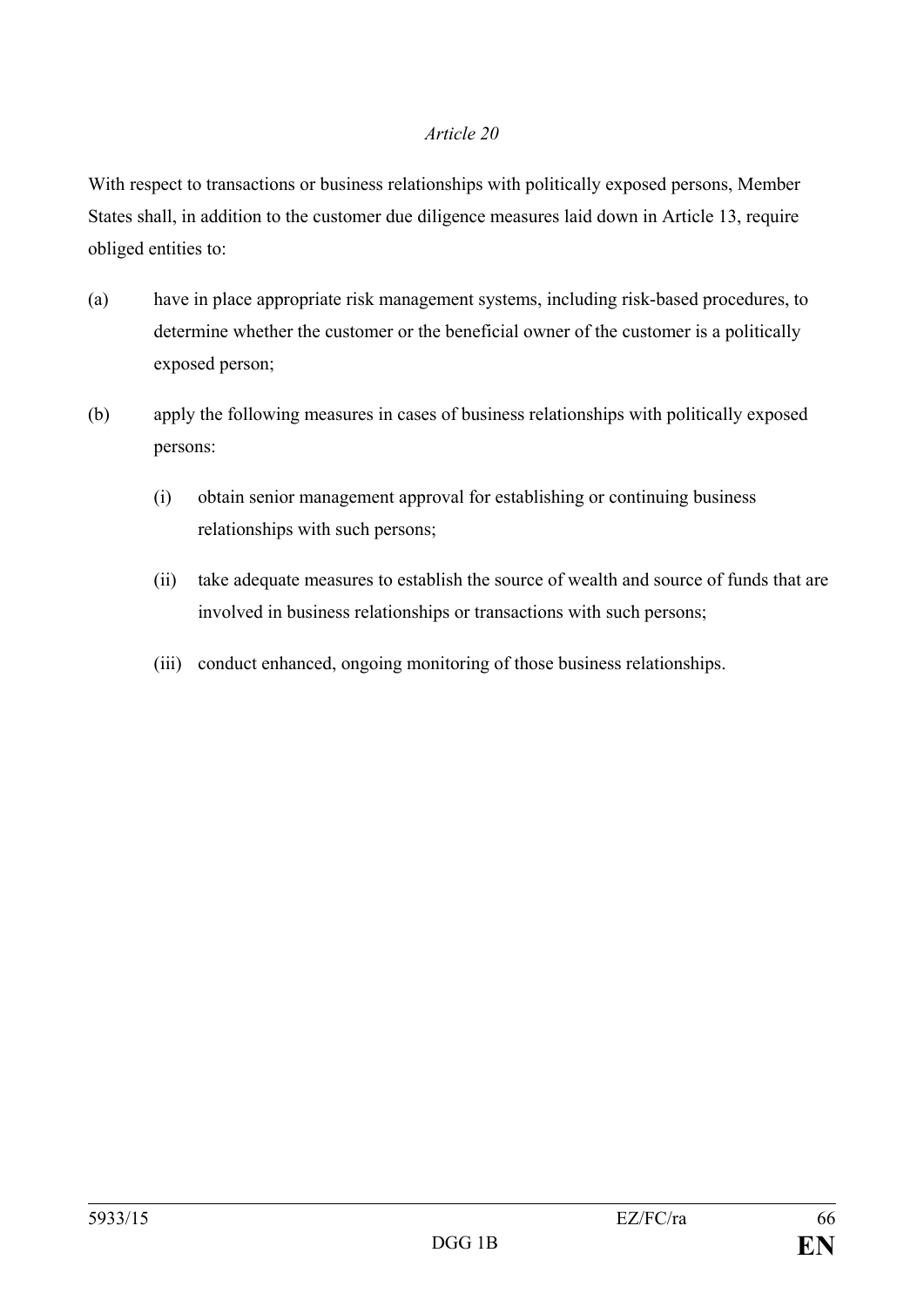Member States shall require obliged entities to take reasonable measures to determine whether the beneficiaries of a life or other investment-related insurance policy and/or, where required, the beneficial owner of the beneficiary are politically exposed persons. Those measures shall be taken no later than at the time of the payout or at the time of the assignment, in whole or in part, of the policy. Where there are higher risks identified, in addition to applying the customer due diligence measures laid down in Article 13, Member States shall require obliged entities to:

- (a) inform senior management before payout of policy proceeds;
- (b) conduct enhanced scrutiny of the entire business relationship with the policyholder.

#### *Article 22*

Where a politically exposed person is no longer entrusted with a prominent public function by a Member State or a third country, or with a prominent public function by an international organisation, obliged entities shall, for at least 12 months, be required to take into account the continuing risk posed by that person and to apply appropriate and risk-sensitive measures until such time as that person is deemed to pose no further risk specific to politically exposed persons.

#### *Article 23*

The measures referred to in Articles 20 and 21 shall also apply to family members or persons known to be close associates of politically exposed persons.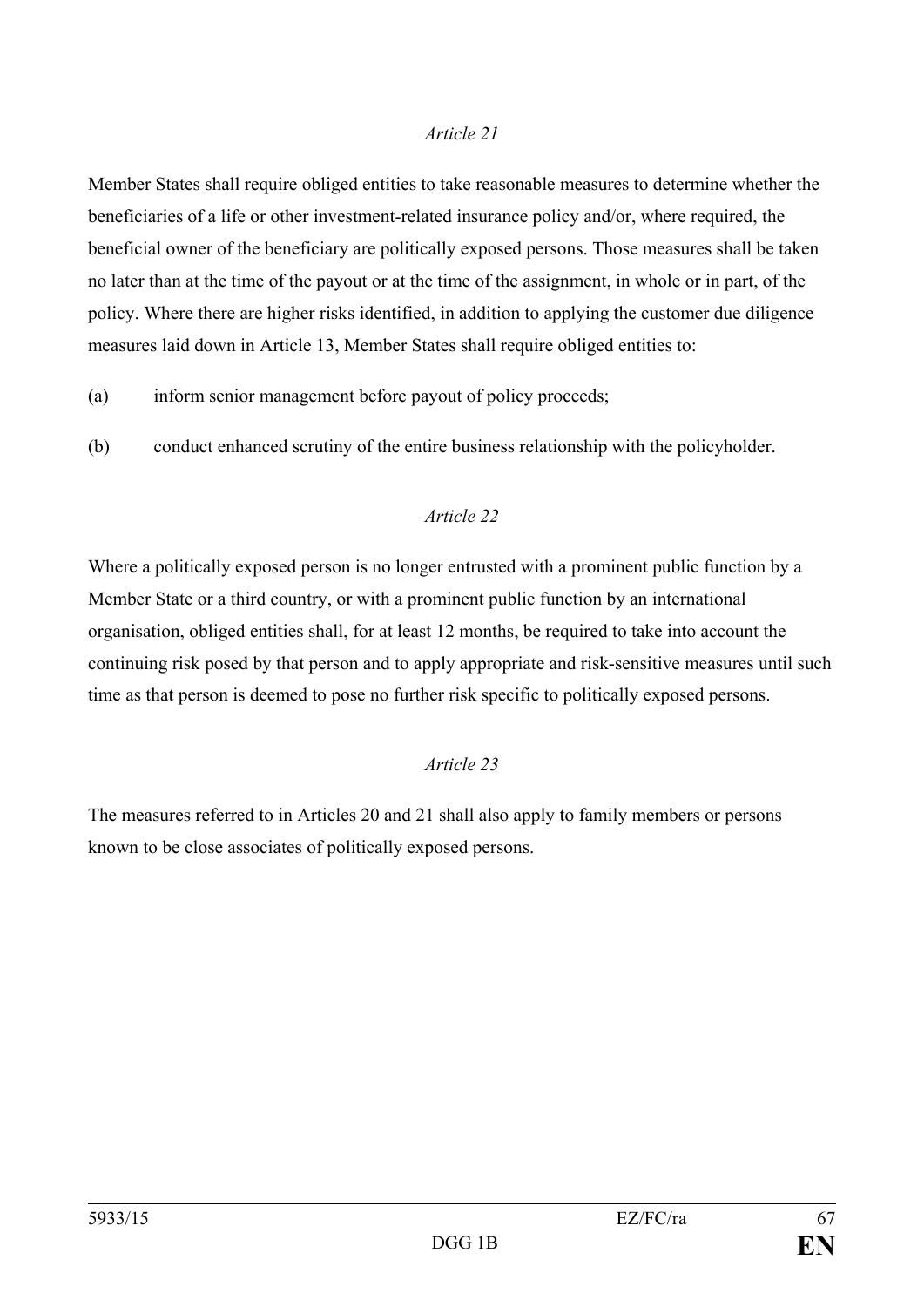Member States shall prohibit credit institutions and financial institutions from entering into, or continuing, a correspondent relationship with a shell bank. They shall require that those institutions take appropriate measures to ensure that they do not engage in or continue correspondent relationships with a credit institution or financial institution that is known to allow its accounts to be used by a shell bank.

### **SECTION 4 PERFORMANCE BY THIRD PARTIES**

#### *Article 25*

Member States may permit obliged entities to rely on third parties to meet the customer due diligence requirements laid down in points (a), (b) and (c) of the first subparagraph of Article 13(1). However, the ultimate responsibility for meeting those requirements shall remain with the obliged entity which relies on the third party.

- 1. For the purposes of this Section, "third parties" means obliged entities listed in Article 2, the member organisations or federations of those obliged entities, or other institutions or persons situated in a Member State or third country that:
	- (a) apply customer due diligence requirements and record-keeping requirements that are consistent with those laid down in this Directive; and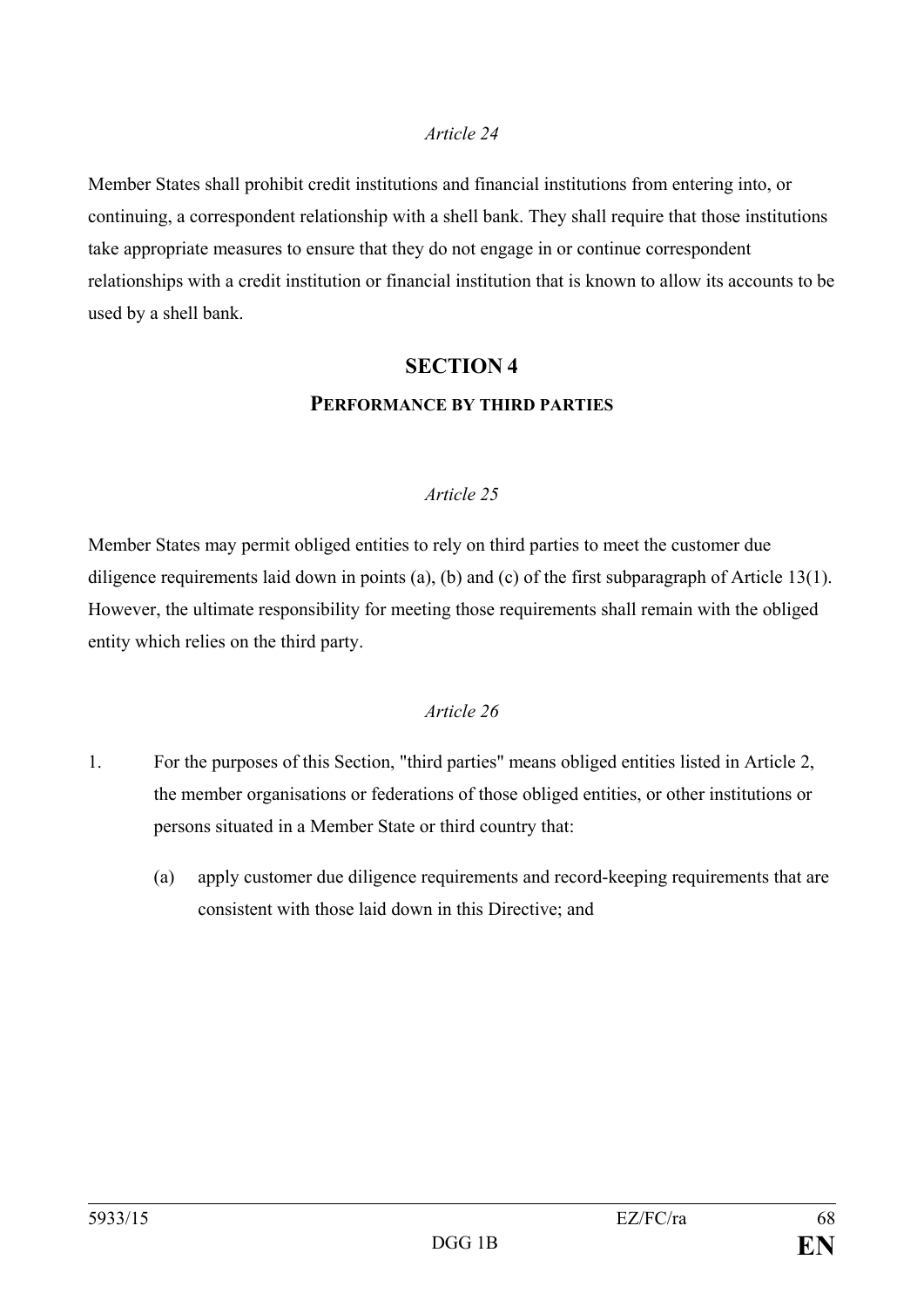- (b) have their compliance with the requirements of this Directive supervised in a manner consistent with Section 2 of Chapter VI.
- 2. Member States shall prohibit obliged entities from relying on third parties established in high-risk third countries. Member States may exempt branches and majority-owned subsidiaries of obliged entities established in the Union from that prohibition where those branches and majority-owned subsidiaries fully comply with the group-wide policies and procedures in accordance with Article 45.

- 1. Member States shall ensure that obliged entities obtain from the third party relied upon the necessary information concerning the customer due diligence requirements laid down in points (a), (b) and (c) of the first subparagraph of Article 13(1).
- 2. Member States shall ensure that obliged entities to which the customer is referred take adequate steps to ensure that the third party provides, immediately, upon request, relevant copies of identification and verification data and other relevant documentation on the identity of the customer or the beneficial owner.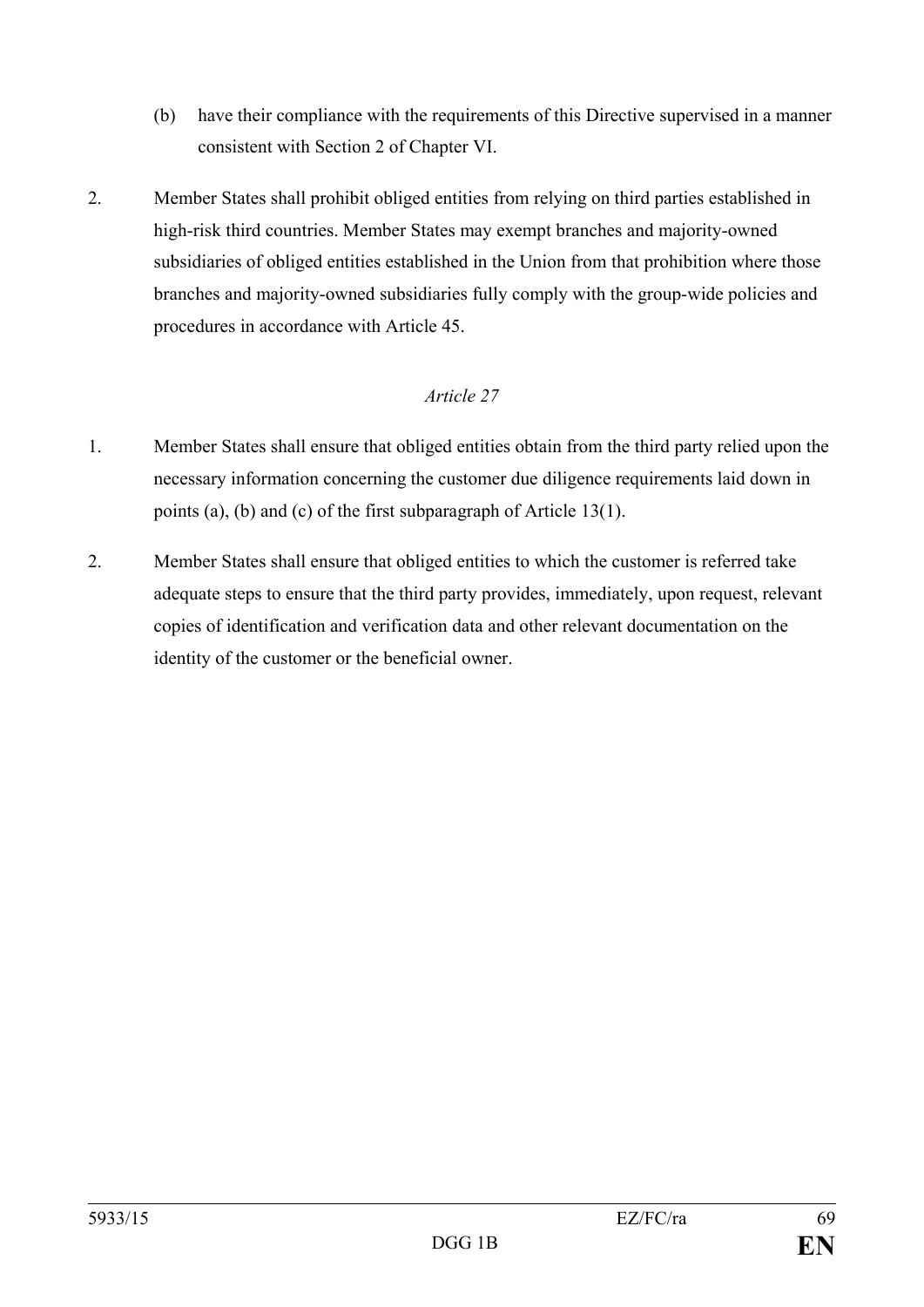Member States shall ensure that the competent authority of the home Member State (for group-wide policies and procedures) and the competent authority of the host Member State (for branches and subsidiaries) may consider an obliged entity to comply with the provisions adopted pursuant to Articles 26 and 27 through its group programme, where all of the following conditions are met:

- (a) the obliged entity relies on information provided by a third party that is part of the same group;
- (b) that group applies customer due diligence measures, rules on record-keeping and programmes against money laundering and terrorist financing in accordance with this Directive or equivalent rules;
- (c) the effective implementation of the requirements referred to in point (b) is supervised at group level by a competent authority of the home Member State or of the third country.

#### *Article 29*

This Section shall not apply to outsourcing or agency relationships where, on the basis of a contractual arrangement, the outsourcing service provider or agent is to be regarded as part of the obliged entity.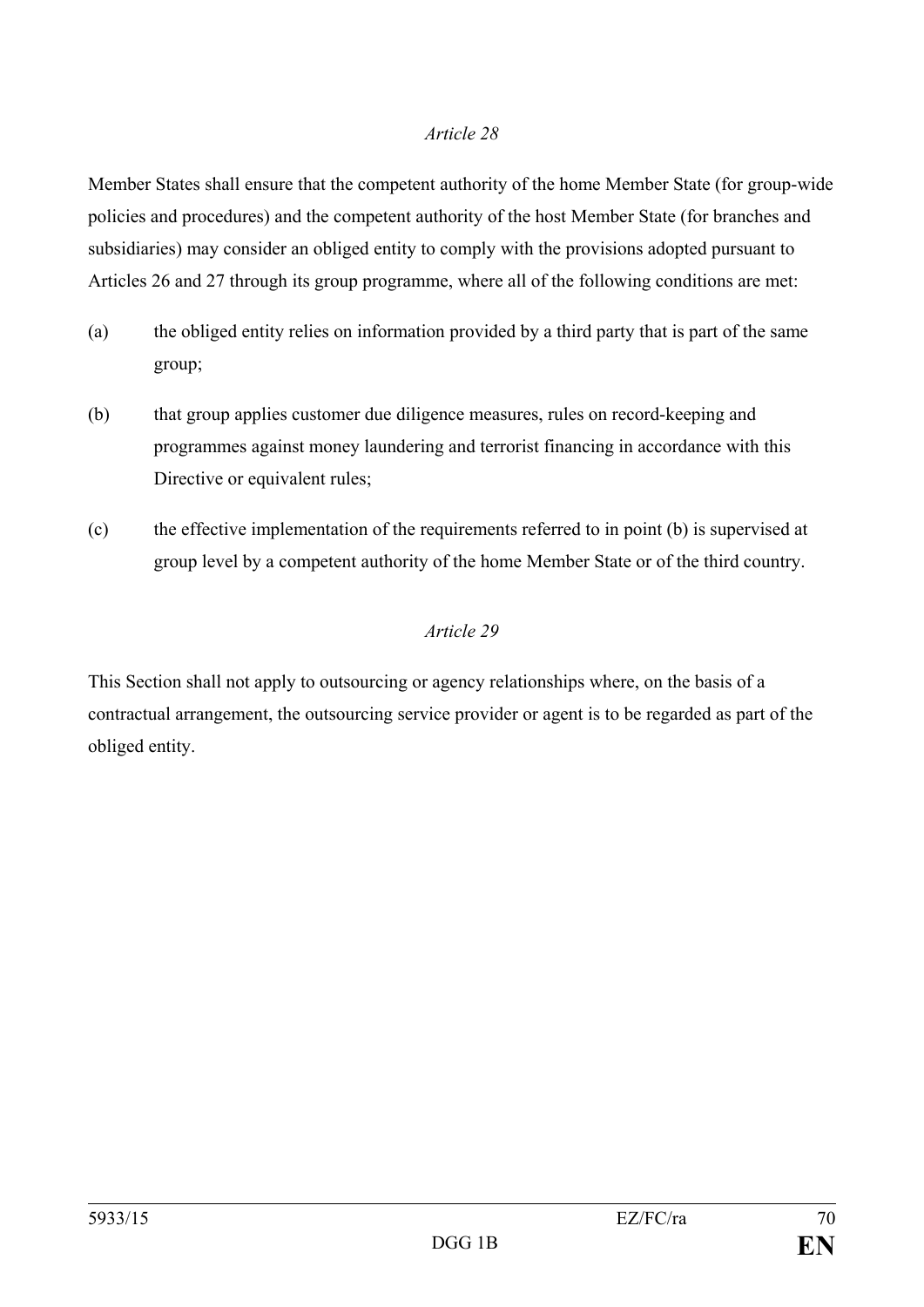## **CHAPTER III BENEFICIAL OWNERSHIP INFORMATION**

#### *Article 30*

1. Member States shall ensure that corporate and other legal entities incorporated within their territory are required to obtain and hold adequate, accurate and current information on their beneficial ownership, including the details of the beneficial interests held.

Member States shall ensure that those entities are required to provide, in addition to information about their legal owner, information on the beneficial owner to obliged entities when the obliged entities are taking customer due diligence measures in accordance with Chapter II.

- 2. Member States shall require that the information referred to in paragraph 1 can be accessed in a timely manner by competent authorities and FIUs.
- 3. Member States shall ensure that the information referred to in paragraph 1 is held in a central register in each Member State, for example a commercial register, companies register as referred to in Article 3 of Directive 2009/101/EC of the European Parliament and of the Council**[1](#page-71-0)** , or a public register. Member States shall notify to the Commission the characteristics of those national mechanisms. The information on beneficial ownership contained in that database may be collected in accordance with national systems.

<span id="page-71-0"></span>**<sup>1</sup>** Directive 2009/101/EC of the European Parliament and of the Council of 16 September 2009 on coordination of safeguards which, for the protection of the interests of members and third parties, are required by Member States of companies within the meaning of the second paragraph of Article 48 of the Treaty, with a view to making such safeguards equivalent (OJ L 258, 1.10.2009, p. 11).  $\mathbf{1}$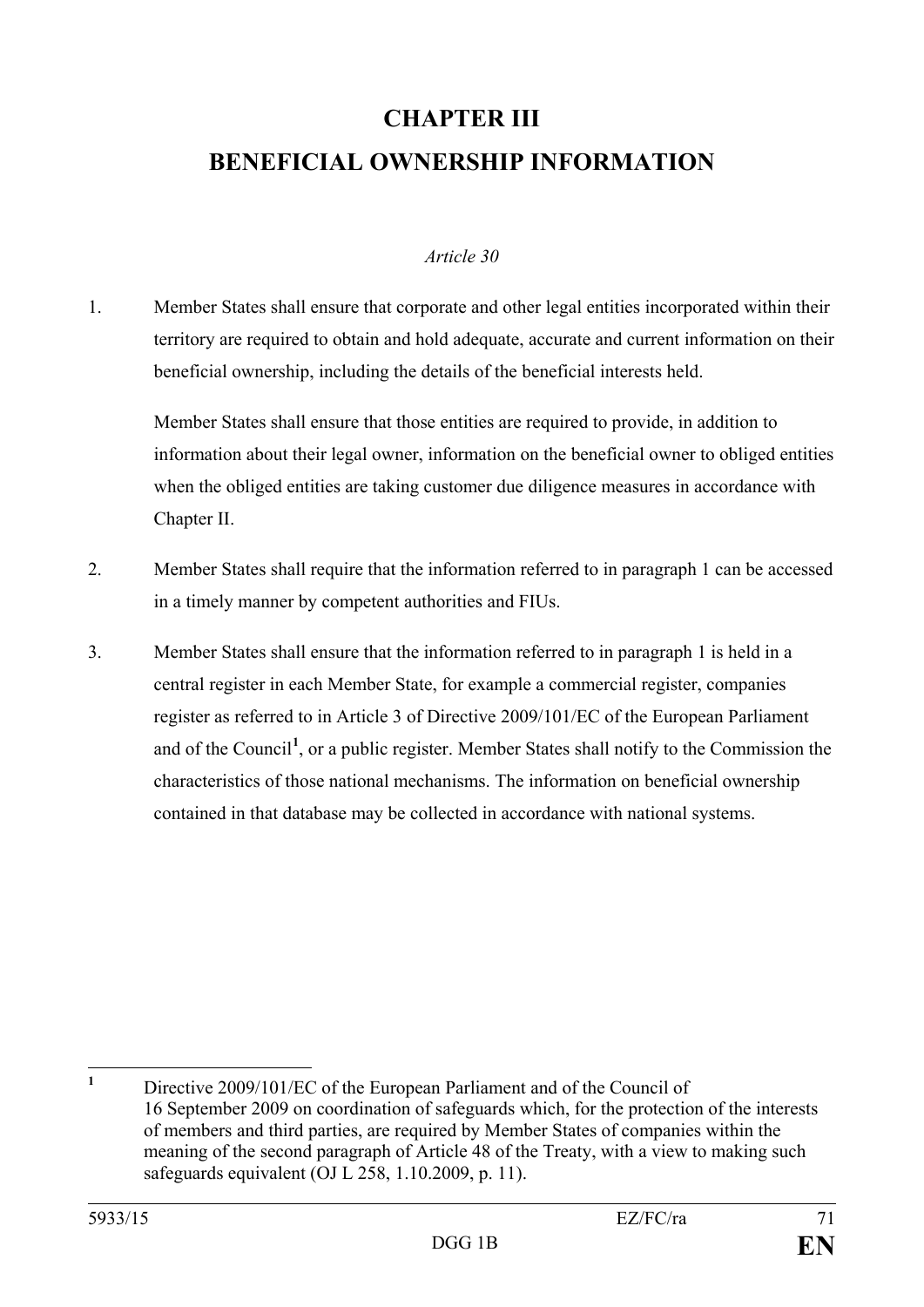- 4. Member States shall require that the information held in the central register referred to in paragraph 3 is adequate, accurate and current.
- 5. Member States shall ensure that the information on the beneficial ownership is accessible in all cases:
	- (a) to competent authorities and FIUs, without any restriction;
	- (b) to obliged entities, within the framework of customer due diligence in accordance with Chapter II;
	- (c) to any person or organisation that can demonstrate a legitimate interest.

The persons or organisations referred to in point (c) shall access at least the name, the month and year of birth, the nationality and the country of residence of the beneficial owner as well as the nature and extent of the beneficial interest held.

For the purposes of this paragraph, access to the information on beneficial ownership shall be in accordance with data protection rules and may be subject to online registration and to the payment of a fee. The fees charged for obtaining the information shall not exceed the administrative costs thereof.

6. The central register referred to in paragraph 3 shall ensure timely and unrestricted access by competent authorities and FIUs, without alerting the entity concerned. It shall also allow timely access by obliged entities when taking customer due diligence measures.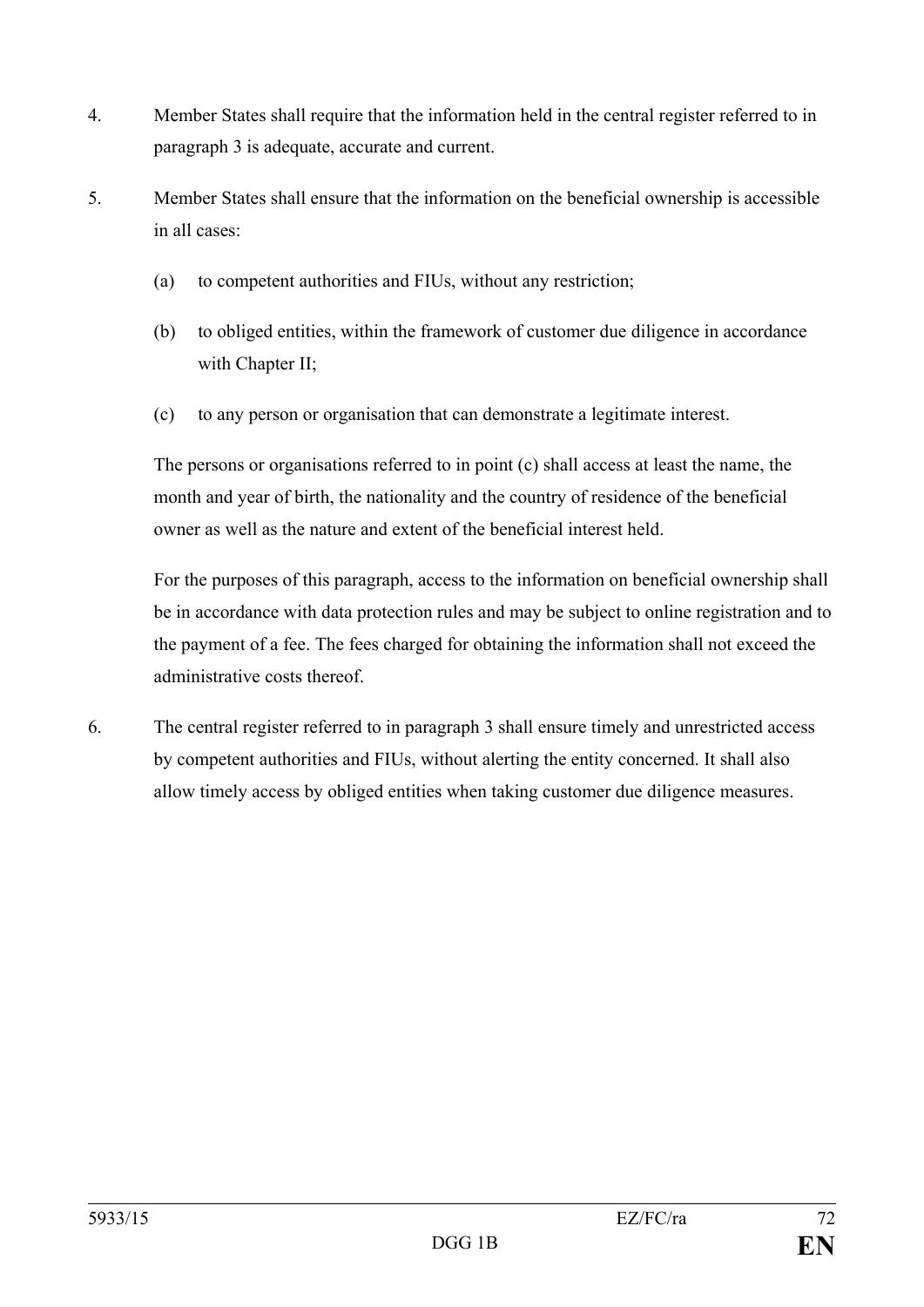- 7. Member States shall ensure that competent authorities and FIUs are able to provide the information referred to in paragraphs 1 and 3 to the competent authorities and to the FIUs of other Member States in a timely manner.
- 8. Member States shall require that obliged entities do not rely exclusively on the central register referred to in paragraph 3 to fulfil their customer due diligence requirements in accordance with Chapter II. Those requirements shall be fulfilled by using a risk-based approach.
- 9. Member States may provide for an exemption to the access referred to in points (b) and (c) of paragraph 5 to all or part of the information on the beneficial ownership on a case-bycase basis in exceptional circumstances, where such access would expose the beneficial owner to the risk of fraud, kidnapping, blackmail, violence or intimidation, or where the beneficial owner is a minor or otherwise incapable. Exemptions granted pursuant to this paragraph shall not apply to the credit institutions and financial institutions, and to obliged entities referred to in point (3)(b) of Article 2(1) that are public officials.
- 10. By…**[\\*](#page-73-0)** , the Commission shall submit a report to the European Parliament and to the Council assessing the conditions and the technical specifications and procedures for ensuring the safe and efficient interconnection of the central registers referred to in paragraph 3 via the European central platform established by Article 4a(1) of Directive 2009/101/EC. Where appropriate, that report shall be accompanied by a legislative proposal.

<span id="page-73-0"></span>**<sup>\*</sup>** OJ please insert date: four years after the date of entry into force of this Directive.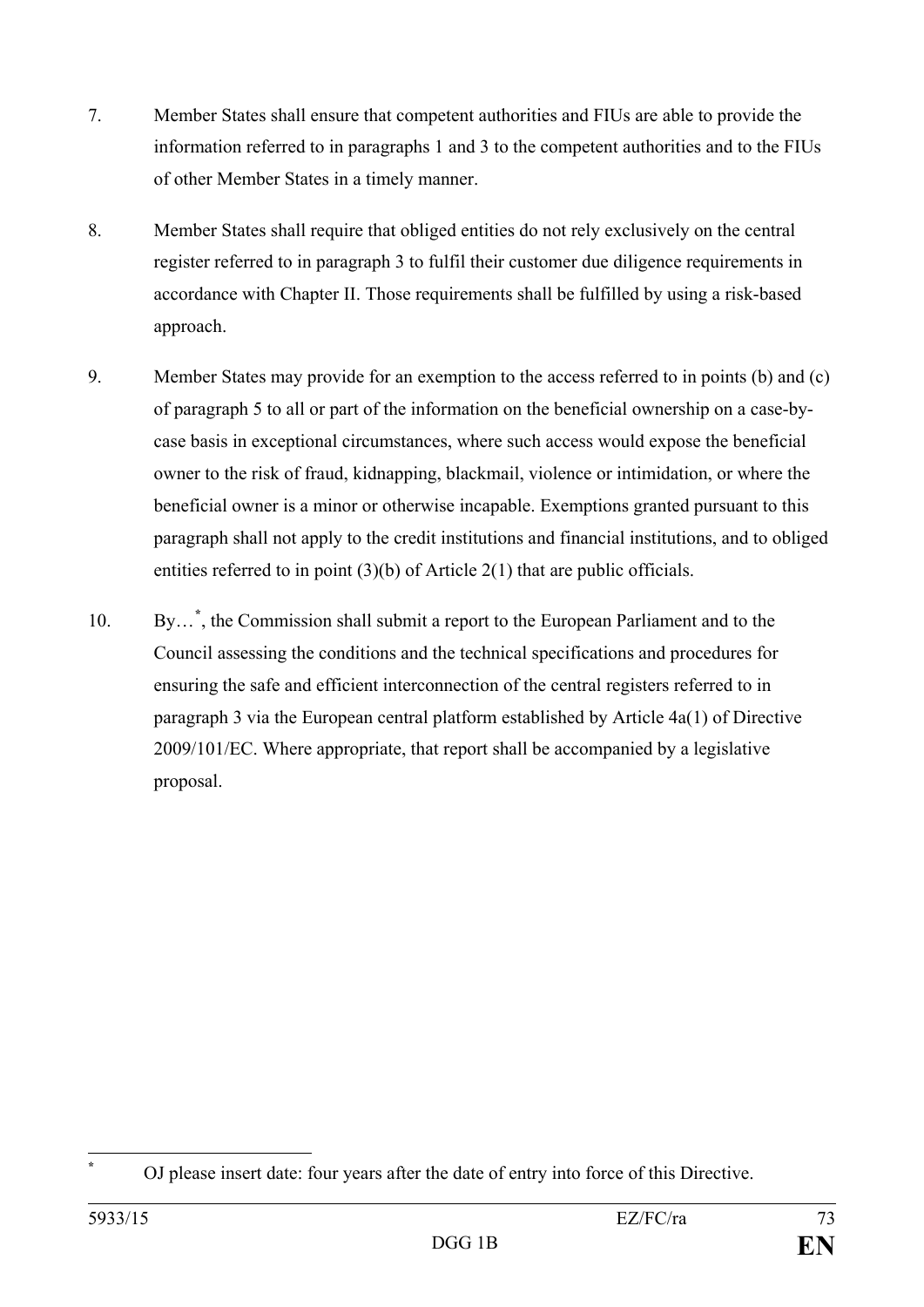- 1. Member States shall require that trustees of any express trust governed under their law obtain and hold adequate, accurate and up-to-date information on beneficial ownership regarding the trust. That information shall include the identity of:
	- (a) the settlor;
	- (b) the trustee(s);
	- (c) the protector (if any);
	- (d) the beneficiaries or class of beneficiaries; and
	- (e) any other natural person exercising effective control over the trust.
- 2. Member States shall ensure that trustees disclose their status and provide the information referred to in paragraph 1 to obliged entities in a timely manner where, as a trustee, the trustee forms a business relationship or carries out an occasional transaction above the thresholds set out in points (b), (c) and (d) of Article 11.
- 3. Member States shall require that the information referred to in paragraph 1 can be accessed in a timely manner by competent authorities and FIUs.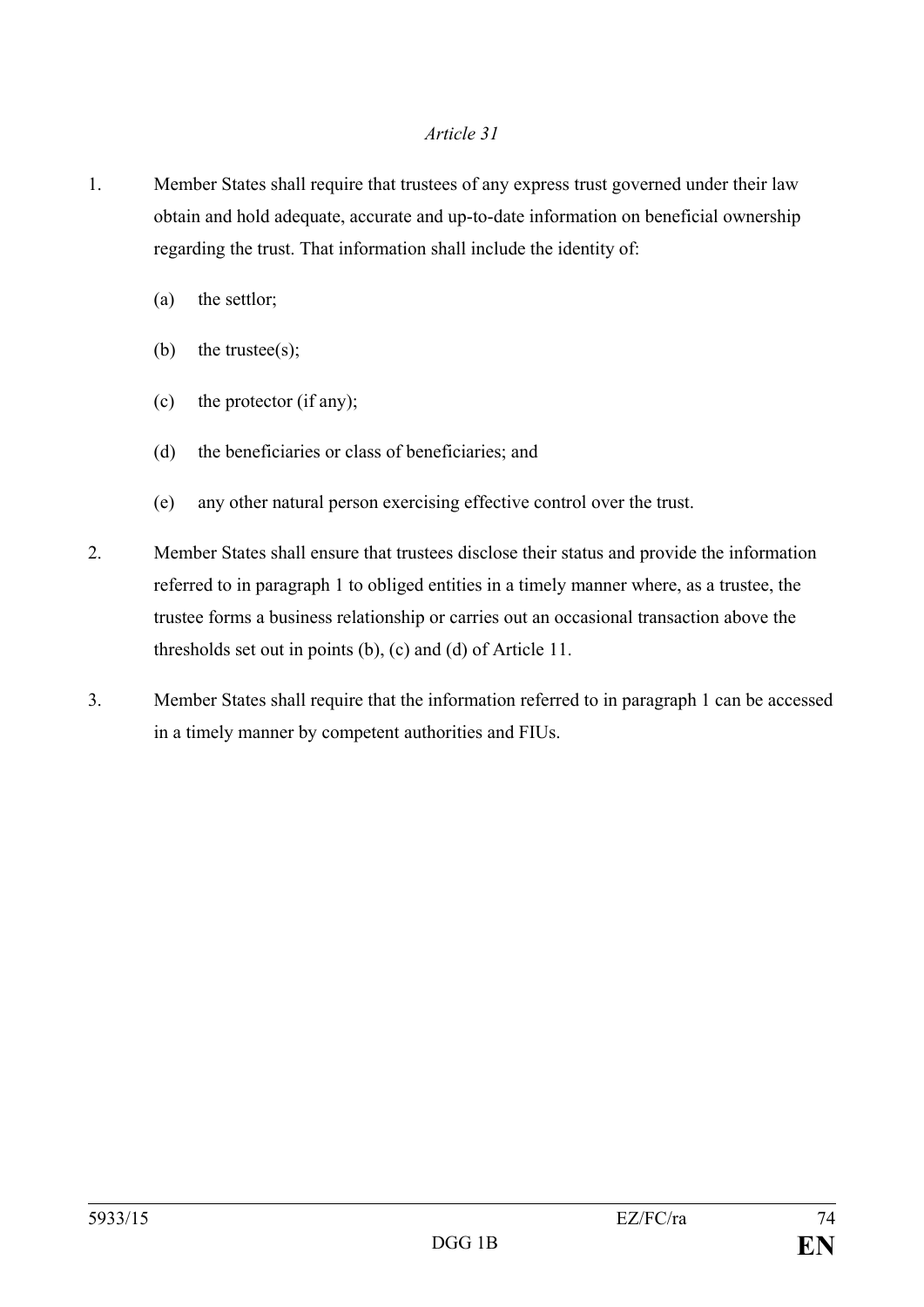- 4. Member States shall require that the information referred to in paragraph 1 is held in a central register when the trust generates tax consequences. The central register shall ensure timely and unrestricted access by competent authorities and FIUs, without alerting the parties to the trust concerned. It may also allow timely access by obliged entities, within the framework of customer due diligence in accordance with Chapter II. Member States shall notify to the Commission the characteristics of those national mechanisms.
- 5. Member States shall require that the information held in the central register referred to in paragraph 4 is adequate, accurate and up-to-date.
- 6. Member States shall ensure that obliged entities do not rely exclusively on the central register referred to in paragraph 4 to fulfil their customer due diligence requirements as laid down in Chapter II. Those requirements shall be fulfilled by using a risk-based approach.
- 7. Member States shall ensure that competent authorities and FIUs are able to provide the information referred to in paragraphs 1 and 4 to the competent authorities and to the FIUs of other Member States in a timely manner.
- 8. Member States shall ensure that the measures provided for in this Article apply to other types of legal arrangements having a structure or functions similar to trusts.
- 9. By…**[\\*](#page-75-0)** , the Commission shall submit a report to the European Parliament and to the Council assessing the conditions and the technical specifications and procedures for ensuring safe and efficient interconnection of the central registers. Where appropriate, that report shall be accompanied by a legislative proposal.

<span id="page-75-0"></span>**<sup>\*</sup>** OJ please insert date: four years after the date of entry into force of this Directive.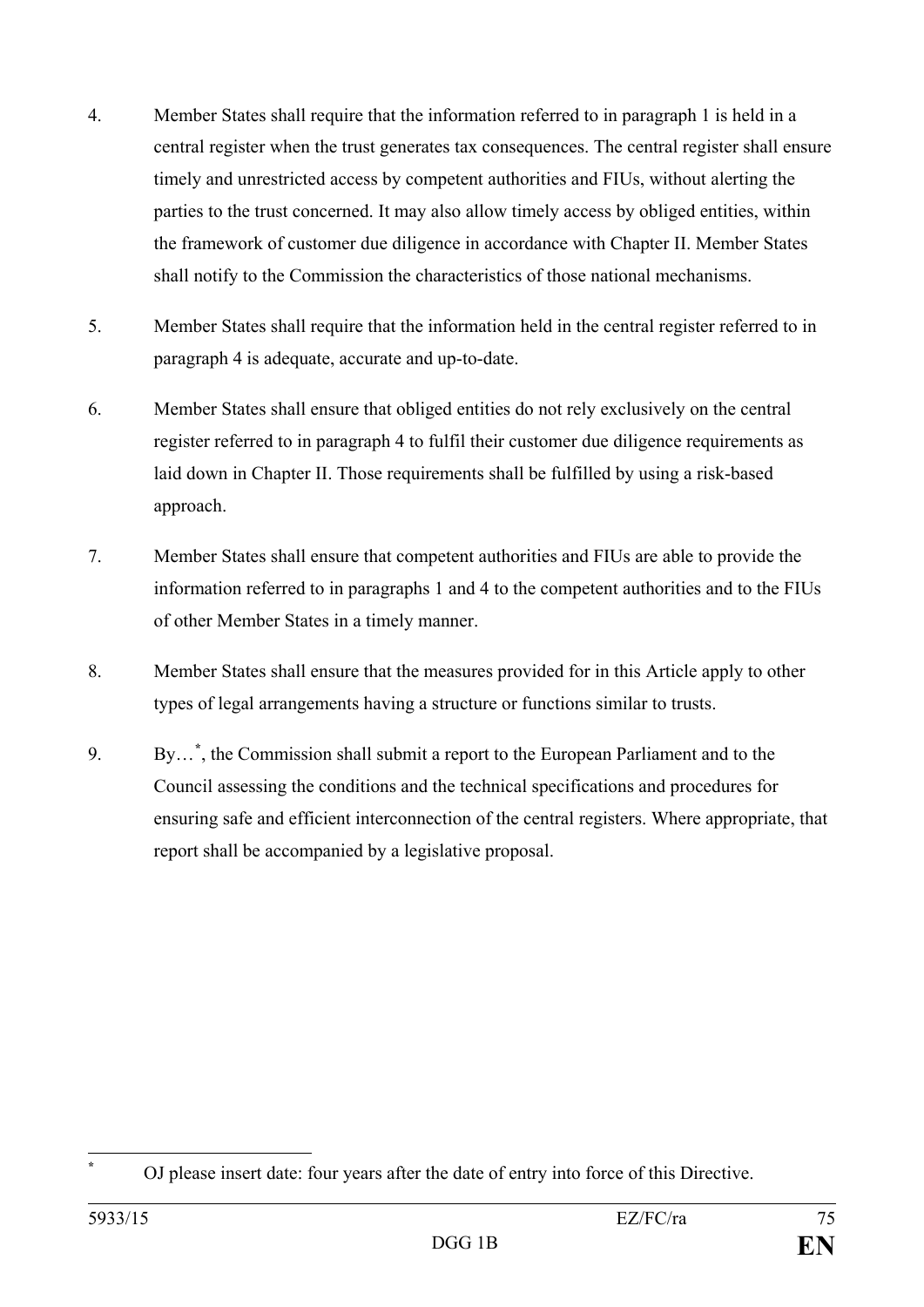# **CHAPTER IV REPORTING OBLIGATIONS**

## **SECTION 1**

## **GENERAL PROVISIONS**

## *Article 32*

- 1. Each Member State shall establish an FIU in order to prevent, detect and effectively combat money laundering and terrorist financing.
- 2. Member States shall notify the Commission in writing of the name and address of their respective FIUs.
- 3. Each FIU shall be operationally independent and autonomous, which means that the FIU shall have the authority and capacity to carry out its functions freely, including the ability to take autonomous decisions to analyse, request and disseminate specific information. The FIU as the central national unit shall be responsible for receiving and analysing suspicious transaction reports and other information relevant to money laundering, associated predicate offences or terrorist financing. The FIU shall be responsible for disseminating the results of its analyses and any additional relevant information to the competent authorities where there are grounds to suspect money laundering, associated predicate offences or terrorist financing. It shall be able to obtain additional information from obliged entities.

Member States shall provide their FIUs with adequate financial, human and technical resources in order to fulfil their tasks.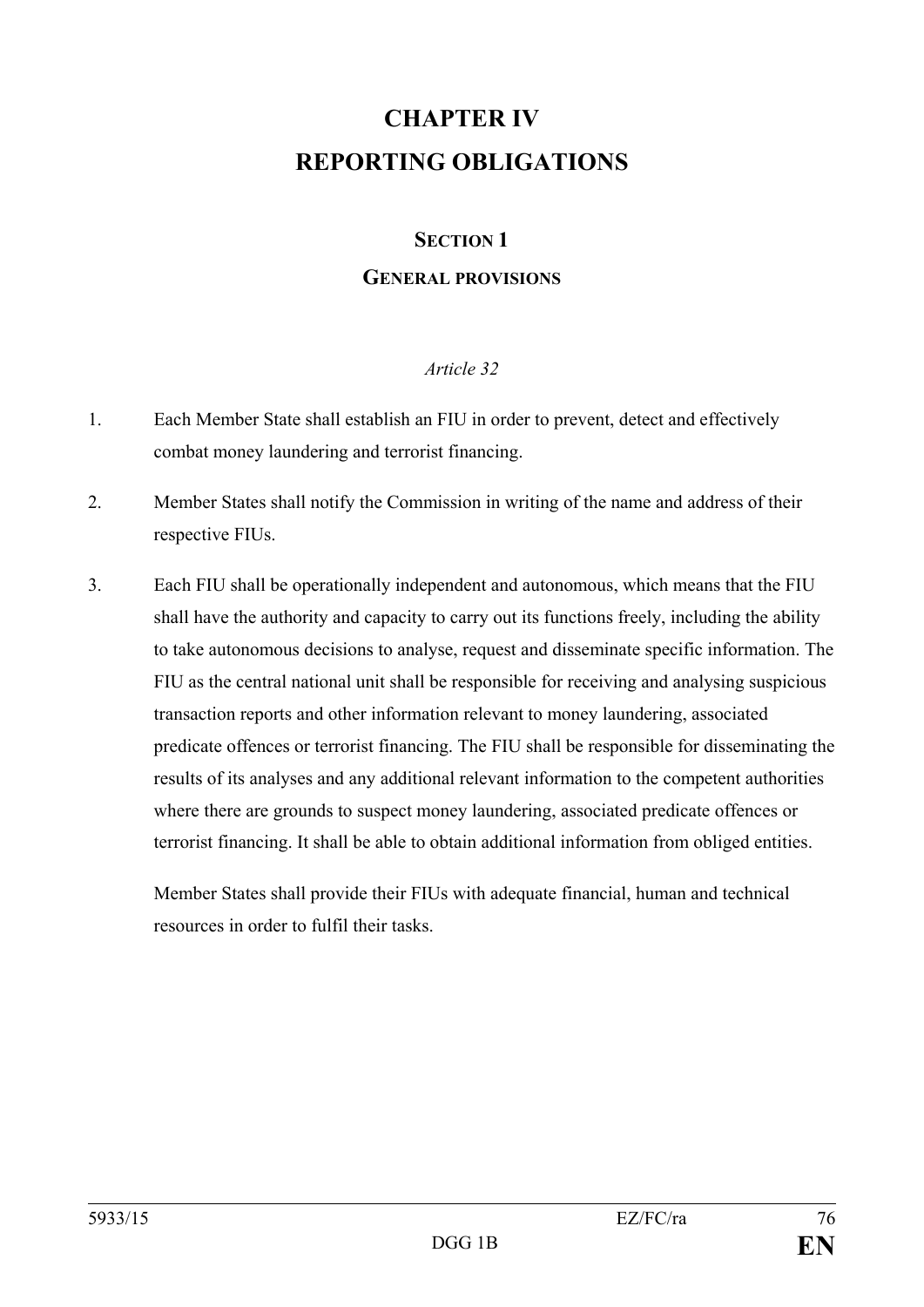- 4. Member States shall ensure that their FIUs have access, directly or indirectly, in a timely manner, to the financial, administrative and law enforcement information that they require to fulfil their tasks properly. FIUs shall be able to respond to requests for information by competent authorities in their respective Member States when such requests for information are motivated by concerns relating to money laundering, associated predicate offences or terrorist financing. The decision on conducting the analysis or dissemination of information shall remain with the FIU.
- 5. Where there are objective grounds for assuming that the provision of such information would have a negative impact on ongoing investigations or analyses, or, in exceptional circumstances, where disclosure of the information would be clearly disproportionate to the legitimate interests of a natural or legal person or irrelevant with regard to the purposes for which it has been requested, the FIU shall be under no obligation to comply with the request for information.
- 6. Member States shall require competent authorities to provide feedback to the FIU about the use made of the information provided in accordance with this Article and about the outcome of the investigations or inspections performed on the basis of that information.
- 7. Member States shall ensure that the FIU is empowered to take urgent action, directly or indirectly, where there is a suspicion that a transaction is related to money laundering or terrorist financing, to suspend or withhold consent to a transaction that is proceeding, in order to analyse the transaction, confirm the suspicion and disseminate the results of the analysis to the competent authorities. The FIU shall be empowered to take such action, directly or indirectly, at the request of an FIU from another Member State for the periods and under the conditions specified in the national law of the FIU receiving the request.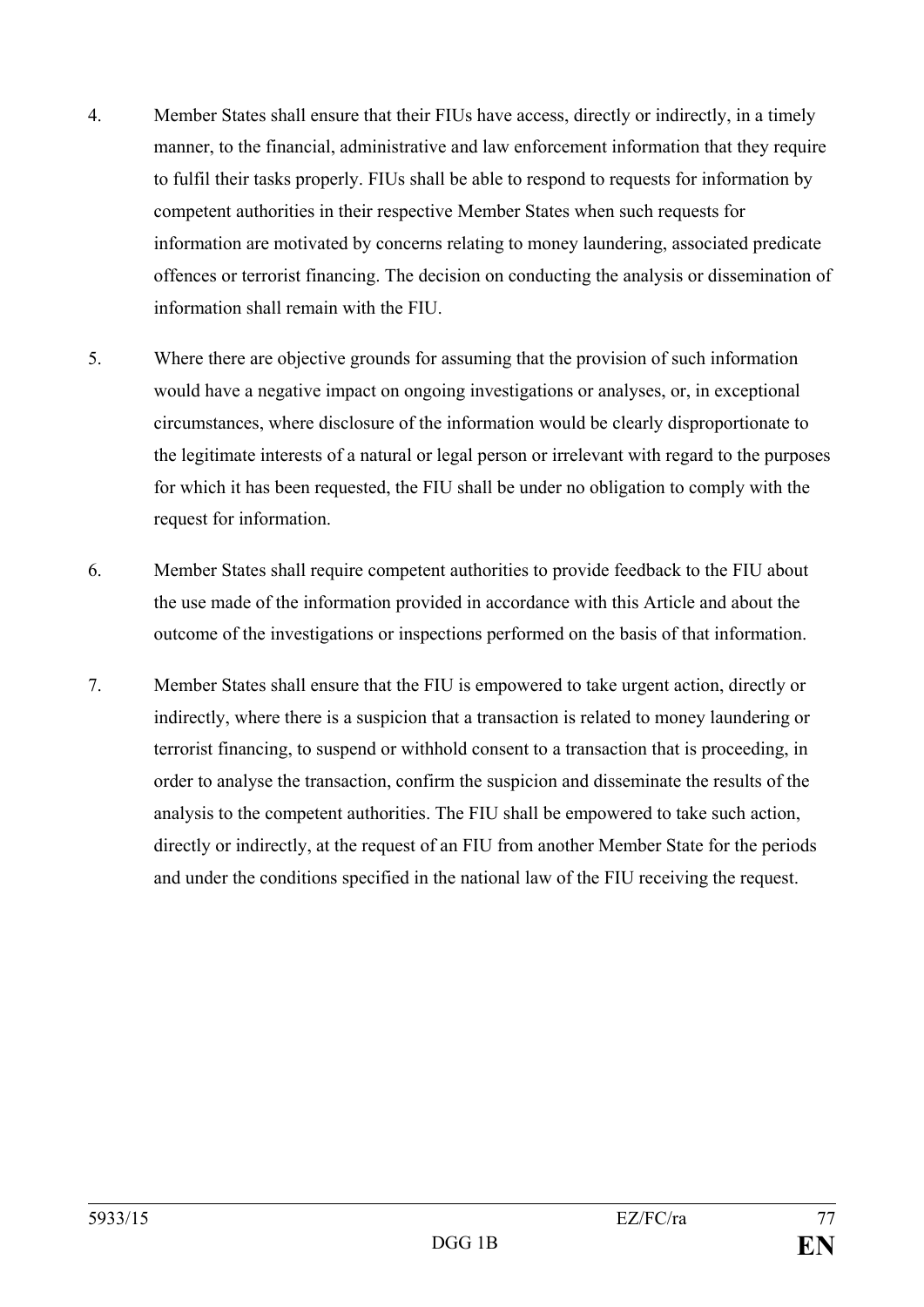- 8. The FIU's analysis function shall consist of the following:
	- (a) an operational analysis which focuses on individual cases and specific targets or on appropriate selected information, depending on the type and volume of the disclosures received and the expected use of the information after dissemination; and
	- (b) a strategic analysis addressing money laundering and terrorist financing trends and patterns.

- 1. Member States shall require obliged entities, and, where applicable, their directors and employees, to cooperate fully by promptly:
	- (a) informing the FIU, including by filing a report, on their own initiative, where the obliged entity knows, suspects or has reasonable grounds to suspect that funds, regardless of the amount involved, are the proceeds of criminal activity or are related to terrorist financing, and by promptly responding to requests by the FIU for additional information in such cases; and
	- (b) providing the FIU, directly or indirectly, at its request, with all necessary information, in accordance with the procedures established by the applicable law.

All suspicious transactions, including attempted transactions, shall be reported.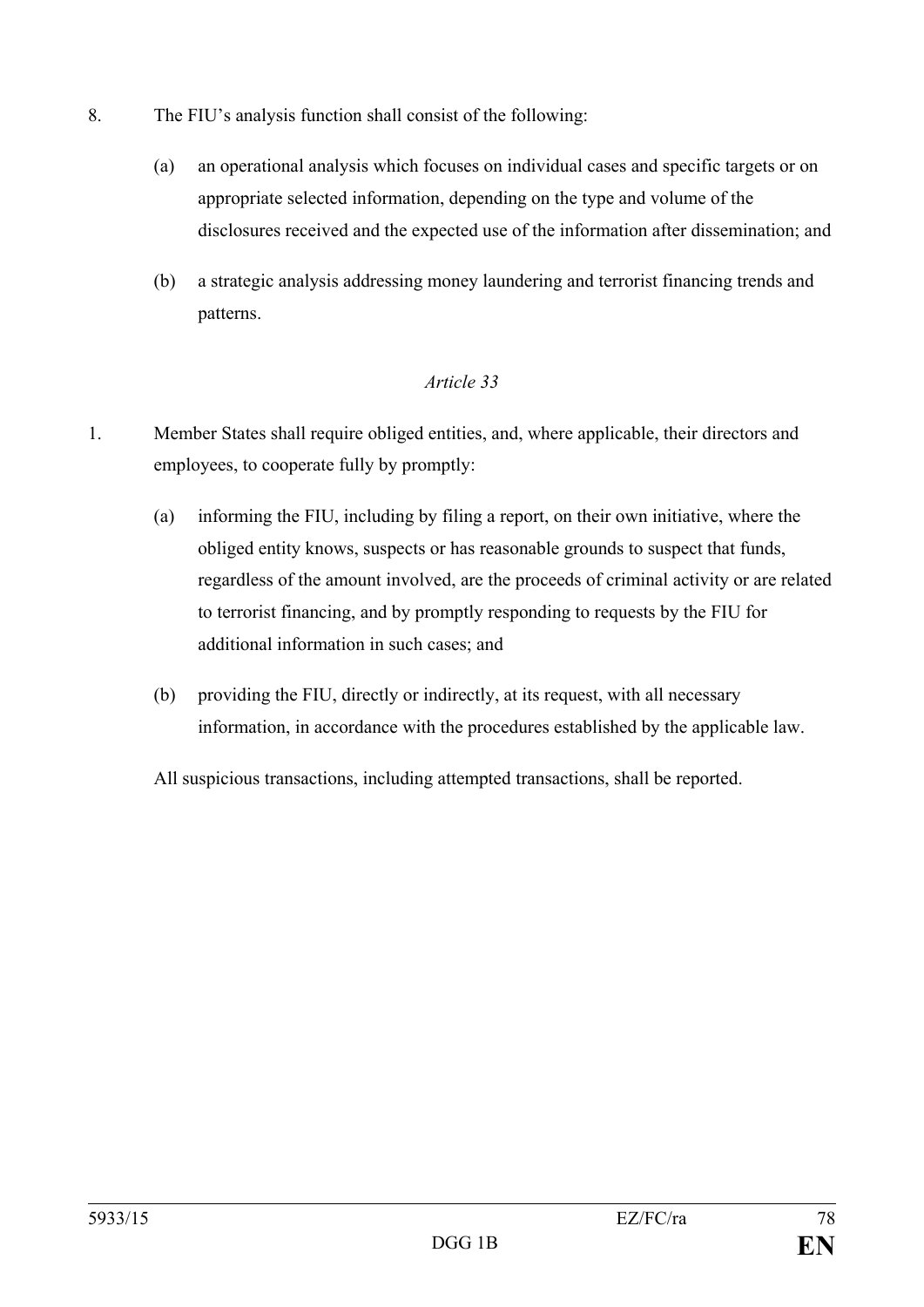2. The person appointed in accordance with point (a) of Article 8(4) shall transmit the information referred to in paragraph 1 of this Article to the FIU of the Member State in whose territory the obliged entity transmitting the information is established.

## *Article 34*

1. By way of derogation from Article 33(1), Member States may, in the case of obliged entities referred to in point (3)(a), (b) and (d) of Article 2(1), designate an appropriate selfregulatory body of the profession concerned as the authority to receive the information referred to in Article 33(1).

Without prejudice to paragraph 2, the designated self-regulatory body shall, in cases referred to in the first subparagraph of this paragraph, forward the information to the FIU promptly and unfiltered.

2. Member States shall not apply the obligations laid down in Article 33(1) to notaries, other independent legal professionals, auditors, external accountants and tax advisors only to the strict extent that such exemption relates to information that they receive from, or obtain on, one of their clients, in the course of ascertaining the legal position of their client, or performing their task of defending or representing that client in, or concerning, judicial proceedings, including providing advice on instituting or avoiding such proceedings, whether such information is received or obtained before, during or after such proceedings.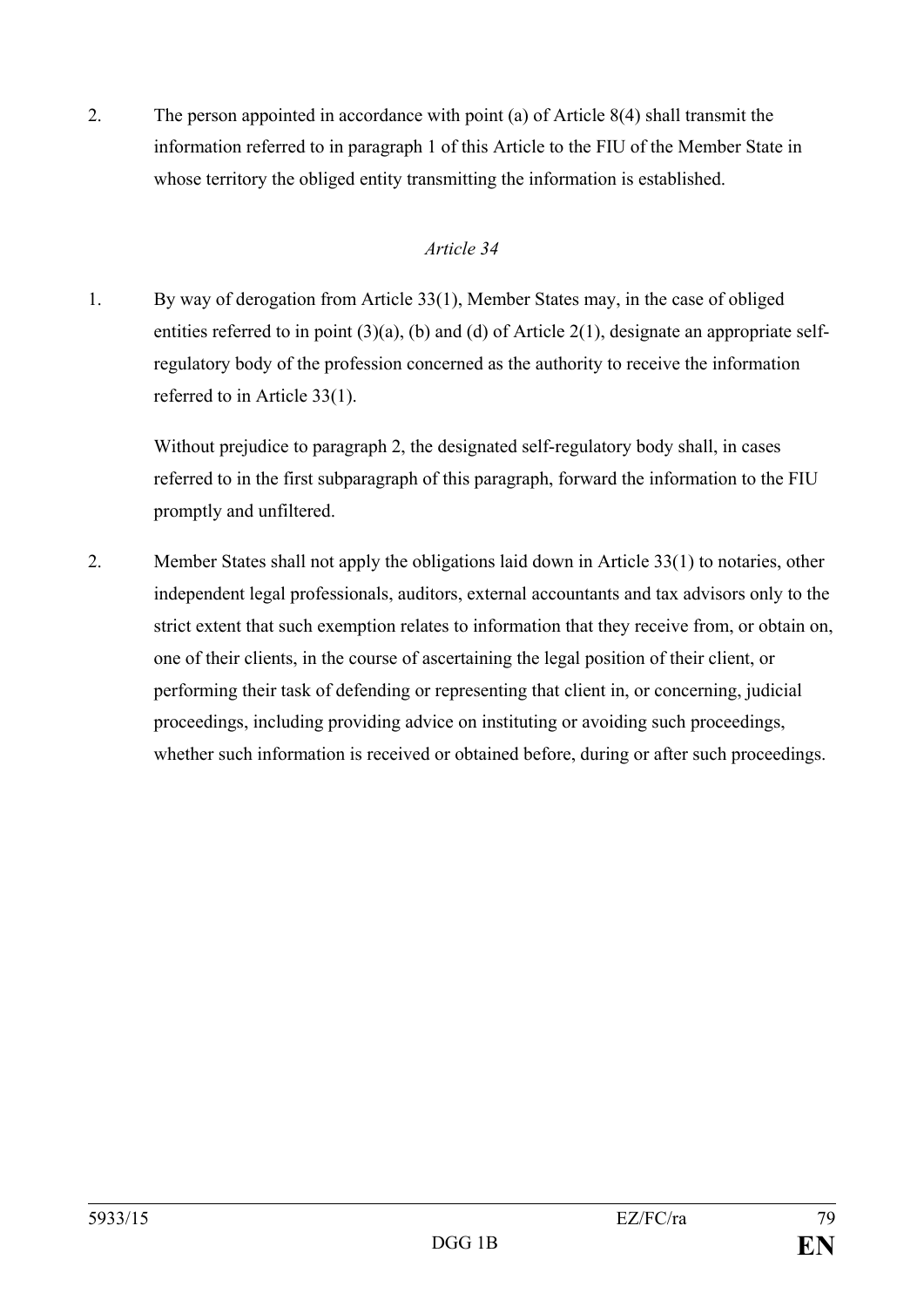- 1. Member States shall require obliged entities to refrain from carrying out transactions which they know or suspect to be related to proceeds of criminal activity or to terrorist financing until they have completed the necessary action in accordance with point (a) of the first subparagraph of Article 33(1) and have complied with any further specific instructions from the FIU or the competent authorities in accordance with the law of the relevant Member State.
- 2. Where refraining from carrying out transactions referred to in paragraph 1 is impossible or is likely to frustrate efforts to pursue the beneficiaries of a suspected operation, the obliged entities concerned shall inform the FIU immediately afterwards.

- 1. Member States shall ensure that if, in the course of checks carried out on the obliged entities by the competent authorities referred to in Article 48, or in any other way, those authorities discover facts that could be related to money laundering or to terrorist financing, they shall promptly inform the FIU.
- 2. Member States shall ensure that supervisory bodies empowered by law or regulation to oversee the stock, foreign exchange and financial derivatives markets inform the FIU if they discover facts that could be related to money laundering or terrorist financing.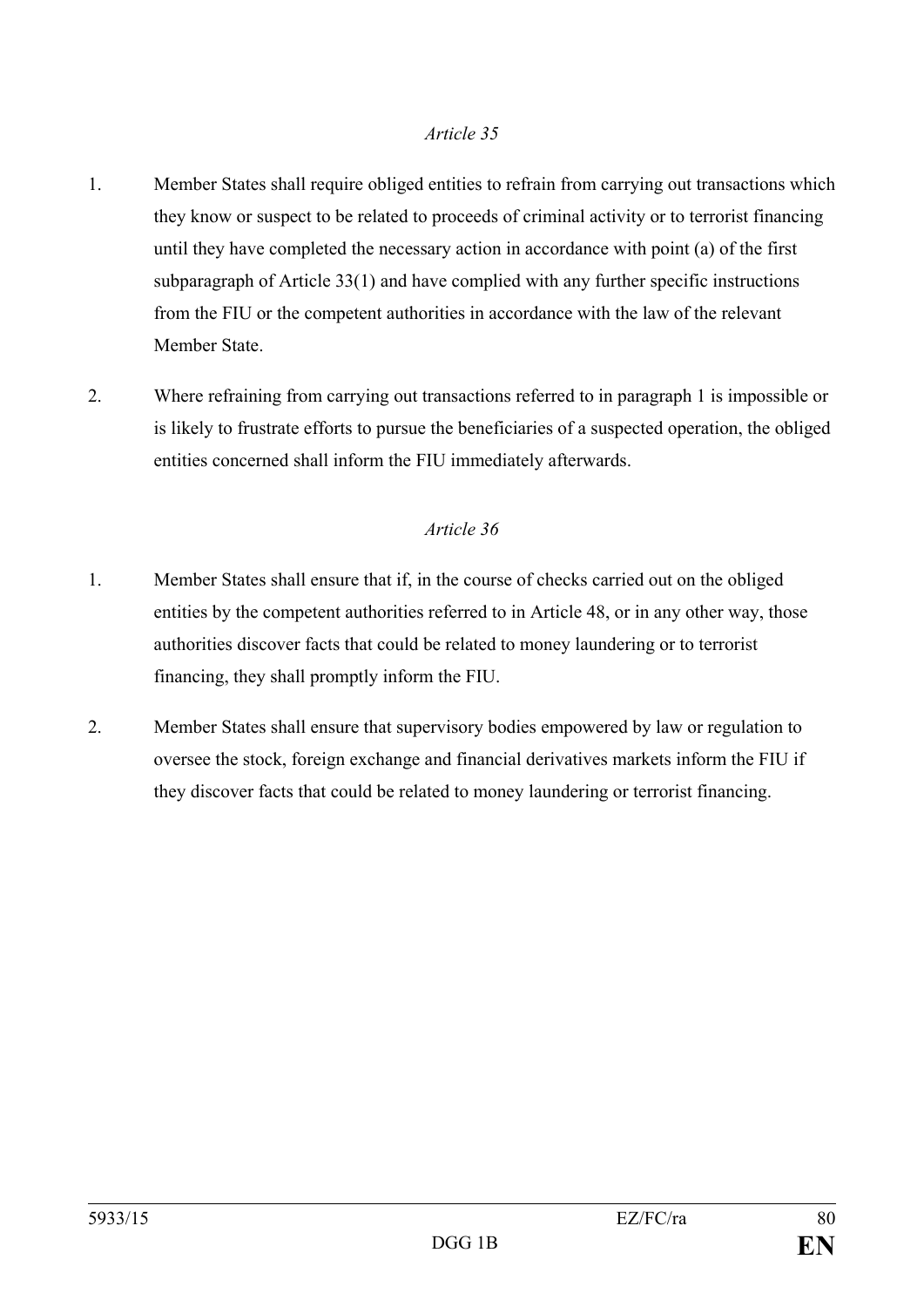Disclosure of information in good faith by an obliged entity or by an employee or director of such an obliged entity in accordance with Articles 33 and 34, shall not constitute a breach of any restriction on disclosure of information imposed by contract or by any legislative, regulatory or administrative provision, and shall not involve the obliged entity or its directors or employees in liability of any kind even in circumstances where they were not precisely aware of the underlying criminal activity and regardless of whether illegal activity actually occurred.

#### *Article 38*

Member States shall ensure that individuals, including employees and representatives of the obliged entity, who report suspicions of money laundering or terrorist financing internally or to the FIU, are protected from being exposed to threats or hostile action, and in particular from adverse or discriminatory employment actions.

## **SECTION 2 PROHIBITION OF DISCLOSURE**

#### *Article 39*

1. Obliged entities and their directors and employees shall not disclose to the customer concerned or to other third persons the fact that information is being, will be or has been transmitted in accordance with Article 33 or 34 or that a money laundering or terrorist financing analysis is being, or may be, carried out.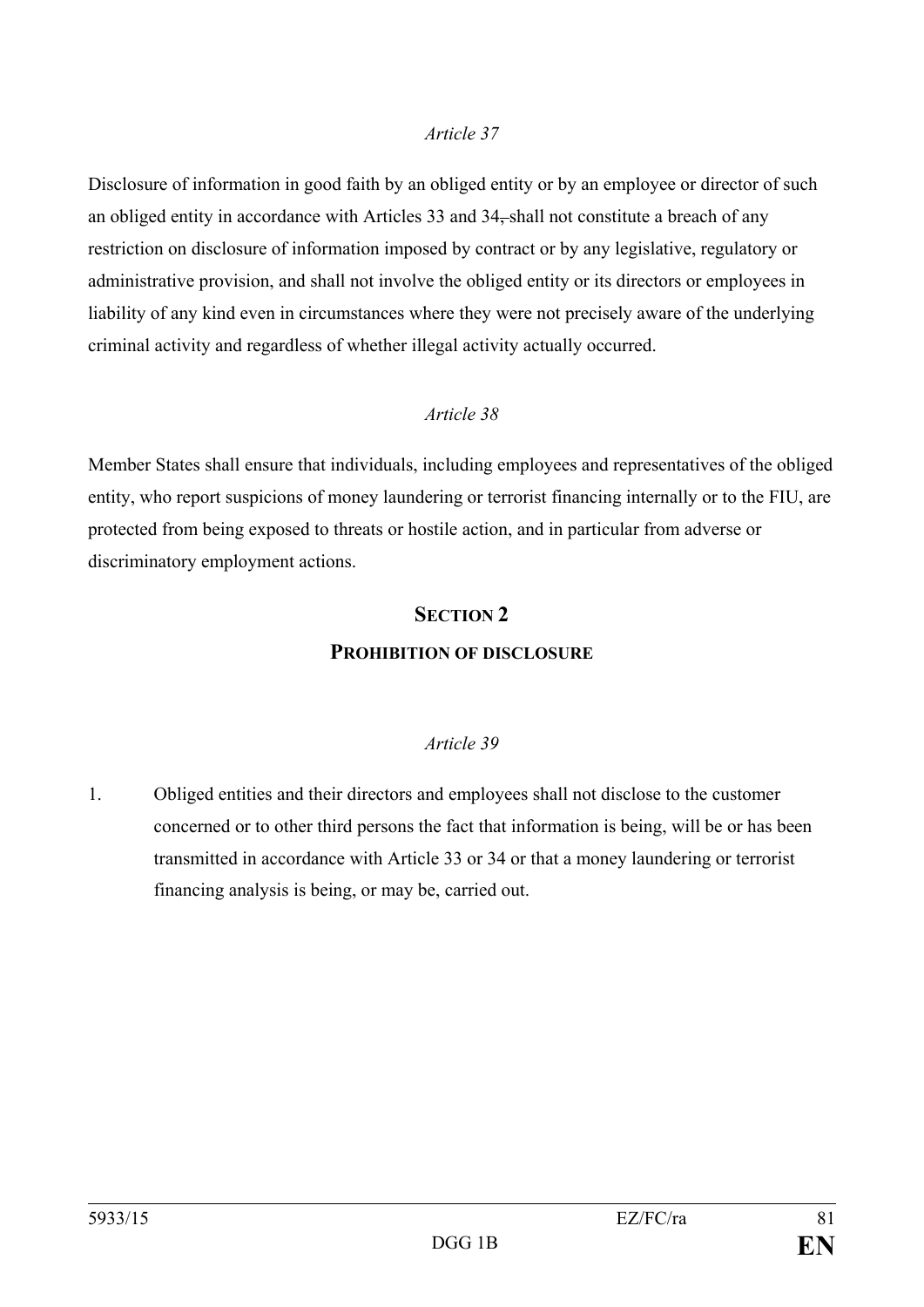- 2. The prohibition laid down in paragraph 1 shall not include disclosure to the competent authorities, including the self-regulatory bodies, or disclosure for law enforcement purposes.
- 3. The prohibition laid down in paragraph 1 shall not prevent disclosure between the credit institutions and financial institutions or between those institutions and their branches and majority-owned subsidiaries located in third countries, provided that those branches and majority-owned subsidiaries fully comply with the group-wide policies and procedures, including procedures for sharing information within the group, in accordance with Article 45, and that the group-wide policies and procedures comply with the requirements laid down in this Directive.
- 4. The prohibition laid down in paragraph 1 shall not prevent disclosure between the obliged entities as referred to in point  $(3)(a)$  and  $(b)$  of Article 2(1), or entities from third countries which impose requirements equivalent to those laid down in this Directive, who perform their professional activities, whether as employees or not, within the same legal person or a larger structure to which the person belongs and which shares common ownership, management or compliance control.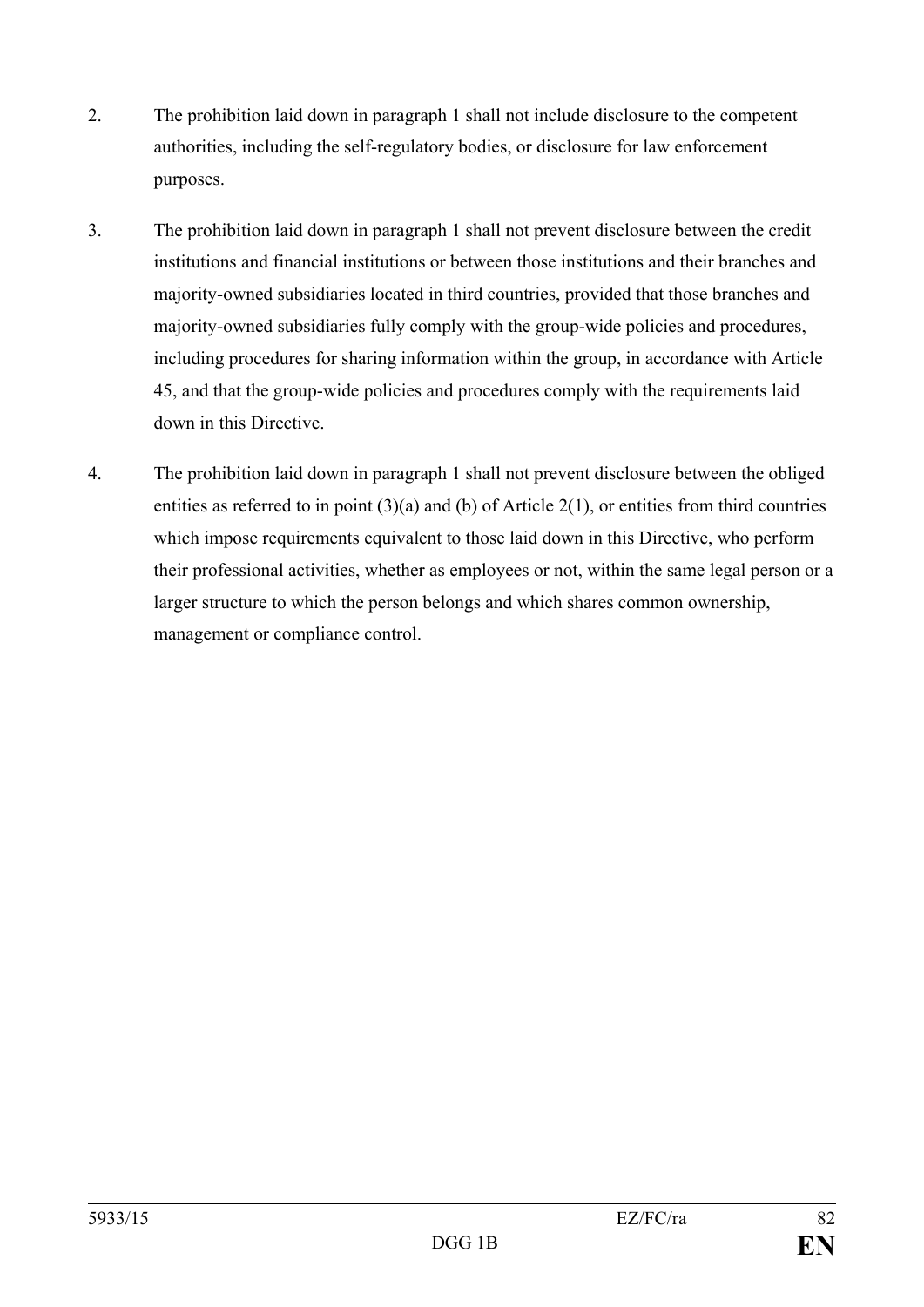- 5. For obliged entities referred to in points (1), (2), (3)(a) and (b) of Article 2(1) in cases relating to the same customer and the same transaction involving two or more obliged entities, the prohibition laid down in paragraph 1 of this Article shall not prevent disclosure between the relevant obliged entities provided that they are from a Member State, or entities in a third country which imposes requirements equivalent to those laid down in this Directive, and that they are from the same professional category and are subject to obligations as regards professional secrecy and personal data protection.
- 6. Where the obliged entities referred to in point (3)(a) and (b) of Article 2(1) seek to dissuade a client from engaging in illegal activity, that shall not constitute disclosure within the meaning of paragraph 1 of this Article.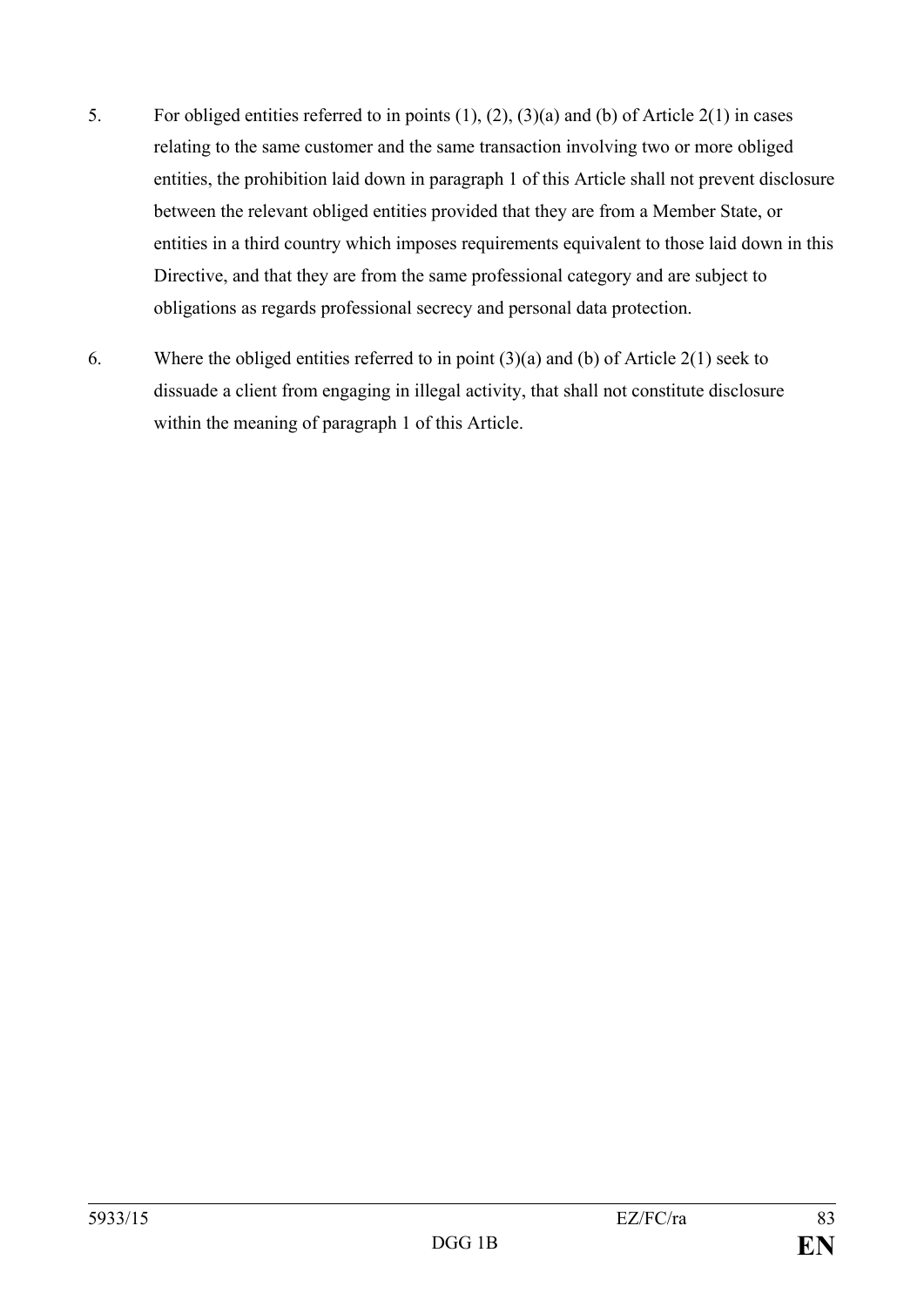# **CHAPTER V DATA PROTECTION, RECORD-RETENTION AND STATISTICAL DATA**

- 1. Member States shall require obliged entities to retain the following documents and information in accordance with national law for the purpose of preventing, detecting and investigating, by the FIU or by other competent authorities, possible money laundering or terrorist financing:
	- (a) in the case of customer due diligence, a copy of the documents and information which are necessary to comply with the customer due diligence requirements laid down in Chapter II, for a period of five years after the end of the business relationship with their customer or after the date of an occasional transaction;
	- (b) the supporting evidence and records of transactions, consisting of the original documents or copies admissible in judicial proceedings under the applicable national law, which are necessary to identify transactions, for a period of five years after the end of a business relationship with their customer or after the date of an occasional transaction.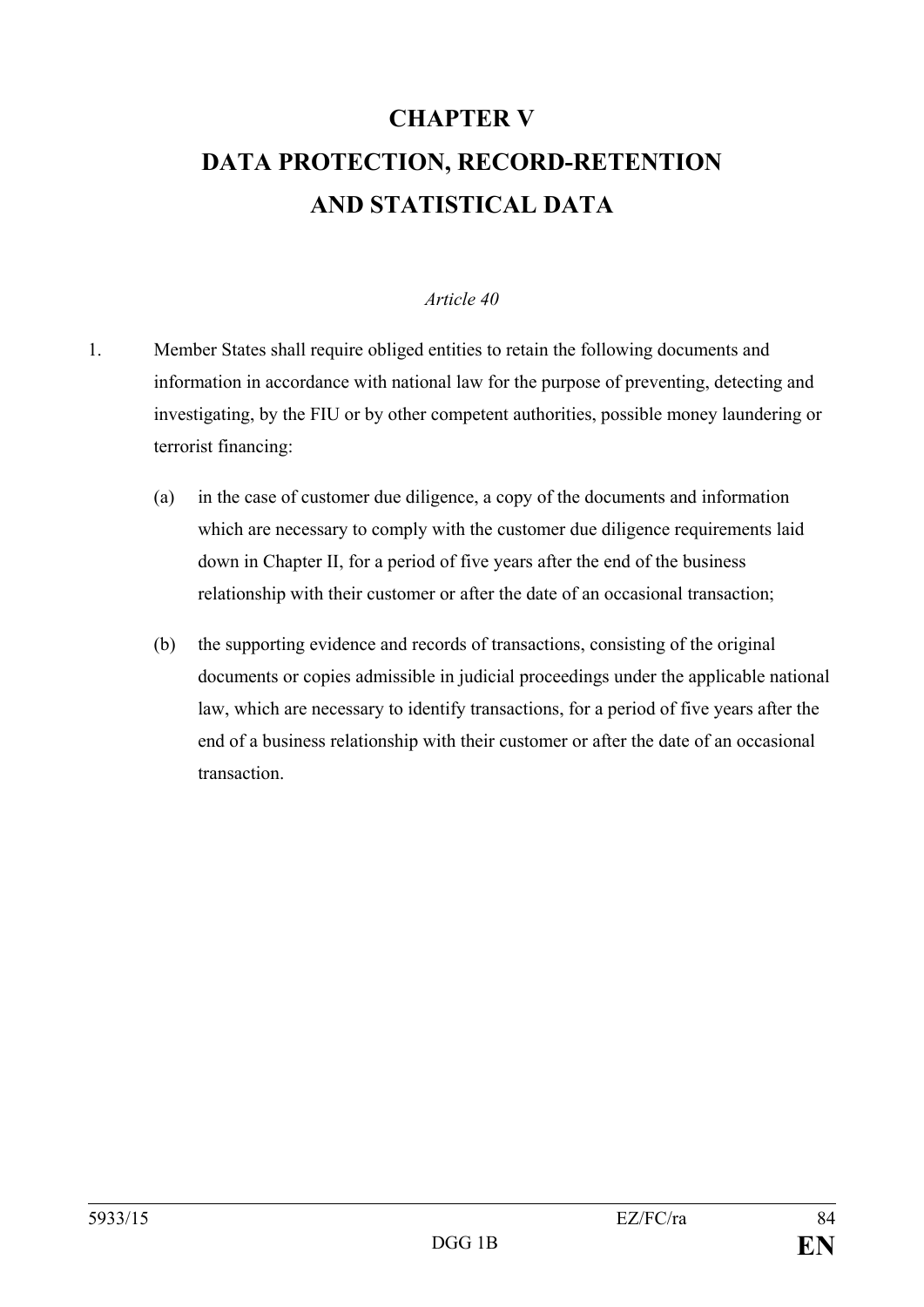Upon expiry of the retention periods referred to in the first subparagraph, Member States shall ensure that obliged entities delete personal data, unless otherwise provided for by national law, which shall determine under which circumstances obliged entities may or shall further retain data. Member States may allow or require further retention after they have carried out a thorough assessment of the necessity and proportionality of such further retention and consider it to bejustified as necessary for the prevention, detection or investigation of money laundering or terrorist financing. That further retention period shall not exceed five additional years.

2. Where, on …**[\\*](#page-85-0)** , legal proceedings concerned with the prevention, detection, investigation or prosecution of suspected money laundering or terrorist financing are pending in a Member State, and an obliged entity holds information or documents relating to those pending proceedings, the obliged entity may retain that information or those documents, in accordance with national law, for a period of five years from ...\*. Member States may, without prejudice to national criminal law on evidence applicable to ongoing criminal investigations and legal proceedings, allow or require the retention of such information or documents for a further period of five years where the necessity and proportionality of such further retention has been established for the prevention, detection, investigation or prosecution of suspected money laundering or terrorist financing.

<span id="page-85-0"></span>**<sup>\*</sup>** OJ : please insert : the date of entry into force of this Directive.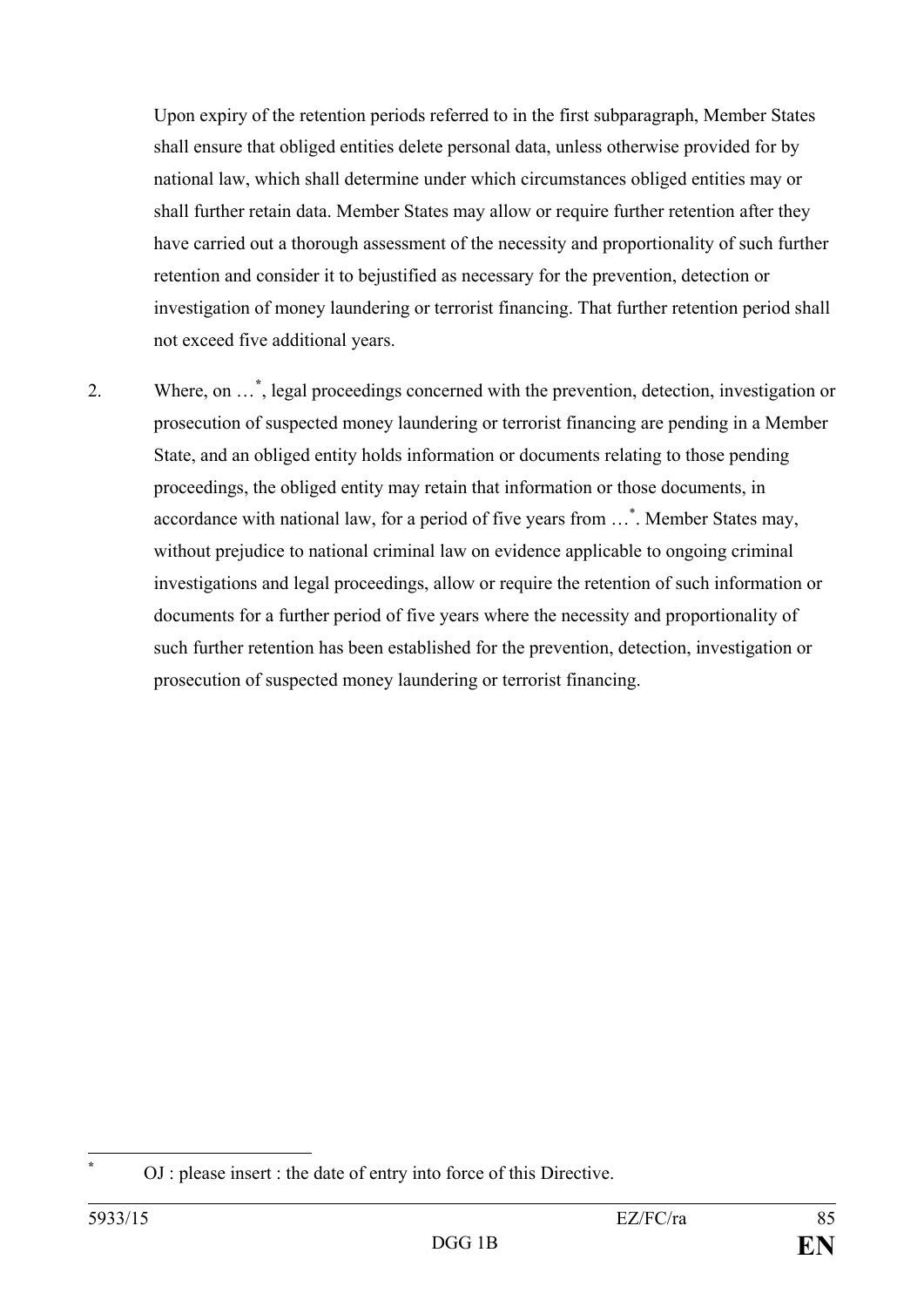- 1. The processing of personal data under this Directive is subject to Directive 95/46/EC, as transposed into national law. Personal data that is processed pursuant to this Directive by the Commission or by the ESAs is subject to Regulation (EC) No 45/2001.
- 2. Personal data shall be processed by obliged entities on the basis of this Directive only for the purposes of the prevention of money laundering and terrorist financing as referred to in Article 1 and shall not be further processed in a way that is incompatible with those purposes. The processing of personal data on the basis of this Directive for any other purposes, such as commercial purposes, shall be prohibited.
- 3. Obliged entities shall provide new clients with the information required pursuant to Article 10 of Directive 95/46/EC before establishing a business relationship or carrying out an occasional transaction. That information shall, in particular, include a general notice concerning the legal obligations of obliged entities under this Directive to process personal data for the purposes of the prevention of money laundering and terrorist financing as referred to in Article 1 of this Directive.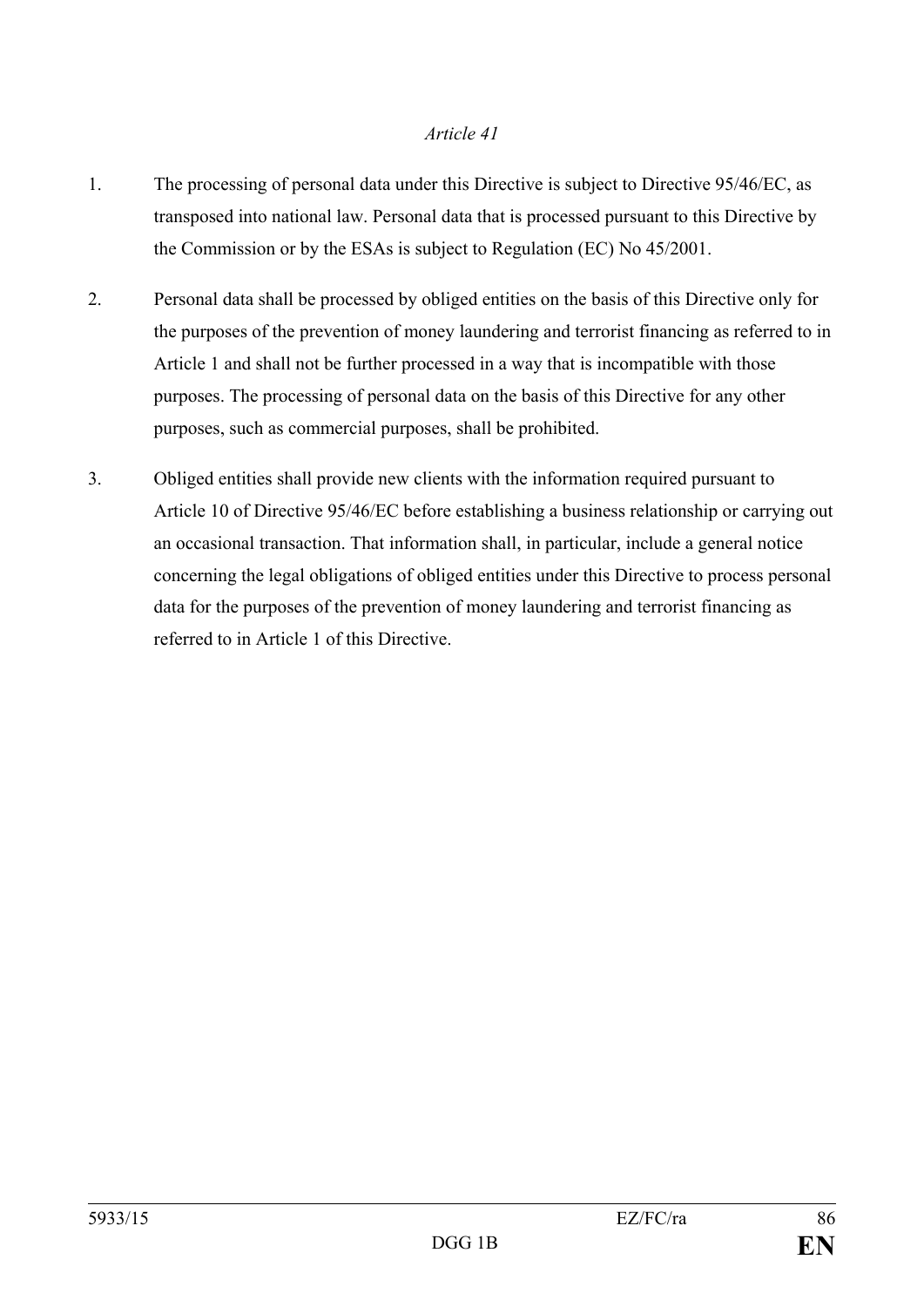- 4. In applying the prohibition of disclosure laid down in Article 39(1), Member States shall adopt legislative measures restricting, in whole or in part, the data subject's right of access to personal data relating to him or her to the extent that such partial or complete restriction constitutes a necessary and proportionate measure in a democratic society with due regard for the legitimate interests of the person concerned:
	- (a) to enable the obliged entity or competent national authority to fulfil its tasks properly for the purposes of this Directive; or
	- (b) to avoid obstructing official or legal inquiries, analyses, investigations or procedures for the purposes of this Directive and to ensure that the prevention, investigation and detection of money laundering and terrorist financing is not jeopardised.

Member States shall require that their obliged entities have systems in place that enable them to respond fully and speedily to enquiries from their FIU or from other authorities, in accordance with their national law, as to whether they are maintaining or have maintained, during a five-year period prior to that enquiry a business relationship with specified persons, and on the nature of that relationship, through secure channels and in a manner that ensures full confidentiality of the enquiries.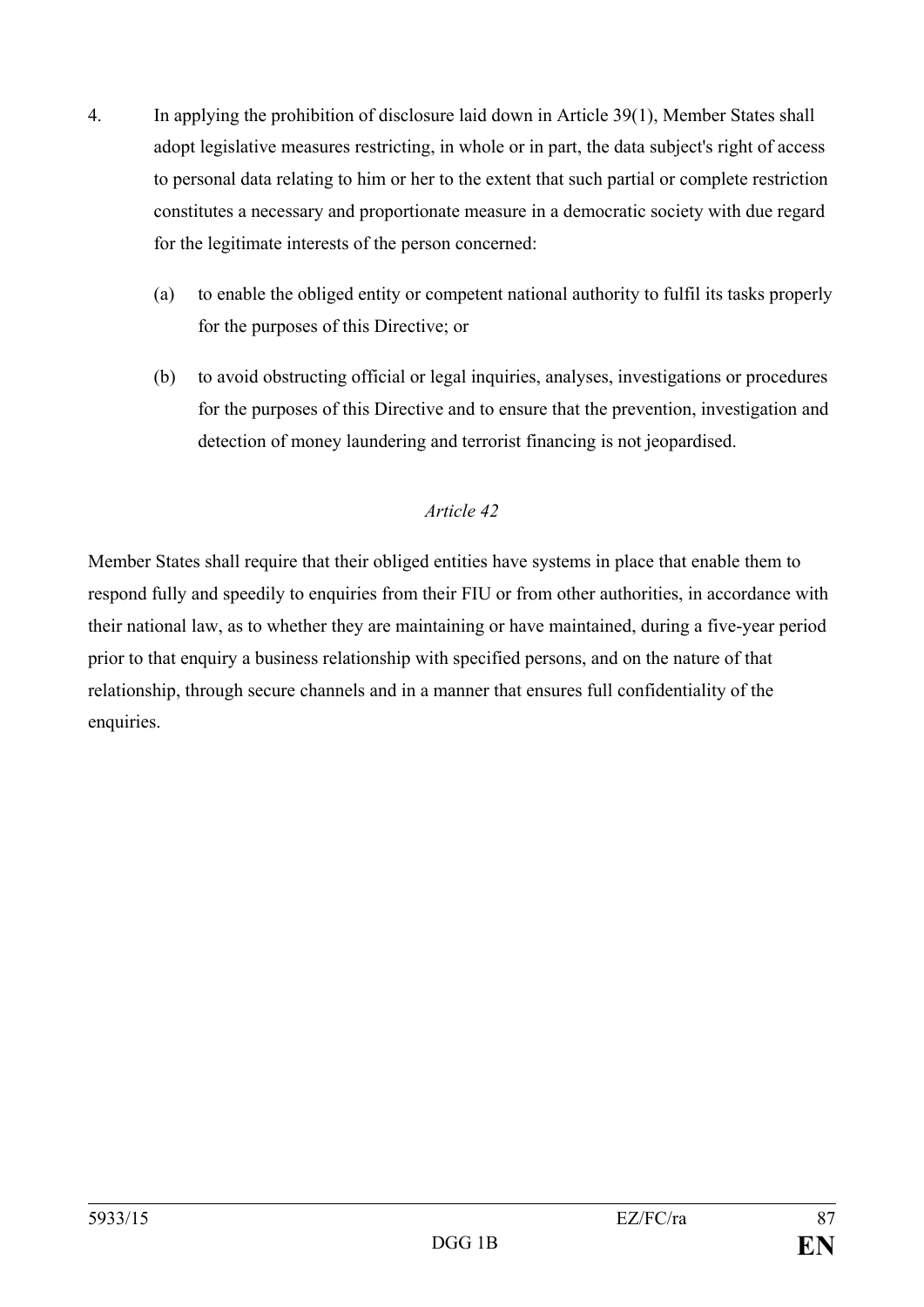The processing of personal data on the basis of this Directive for the purposes of the prevention of money laundering and terrorist financing as referred to in Article 1 shall be considered to be a matter of public interest under Directive 95/46/EC.

- 1. Member States shall, for the purposes of contributing to the preparation of risk assessments pursuant to Article 7, ensure that they are able to review the effectiveness of their systems to combat money laundering or terrorist financing by maintaining comprehensive statistics on matters relevant to the effectiveness of such systems.
- 2. The statistics referred to in paragraph 1 shall include:
	- (a) data measuring the size and importance of the different sectors which fall within the scope of this Directive, including the number of entities and persons and the economic importance of each sector;
	- (b) data measuring the reporting, investigation and judicial phases of the national AML/CFT regime, including the number of suspicious transaction reports made to the FIU, the follow-up given to those reports and, on an annual basis, the number of cases investigated, the number of persons prosecuted, the number of persons convicted for money laundering or terrorist financing offences, the types of predicate offences, where such information is available, and the value in euro of property that has been frozen, seized or confiscated;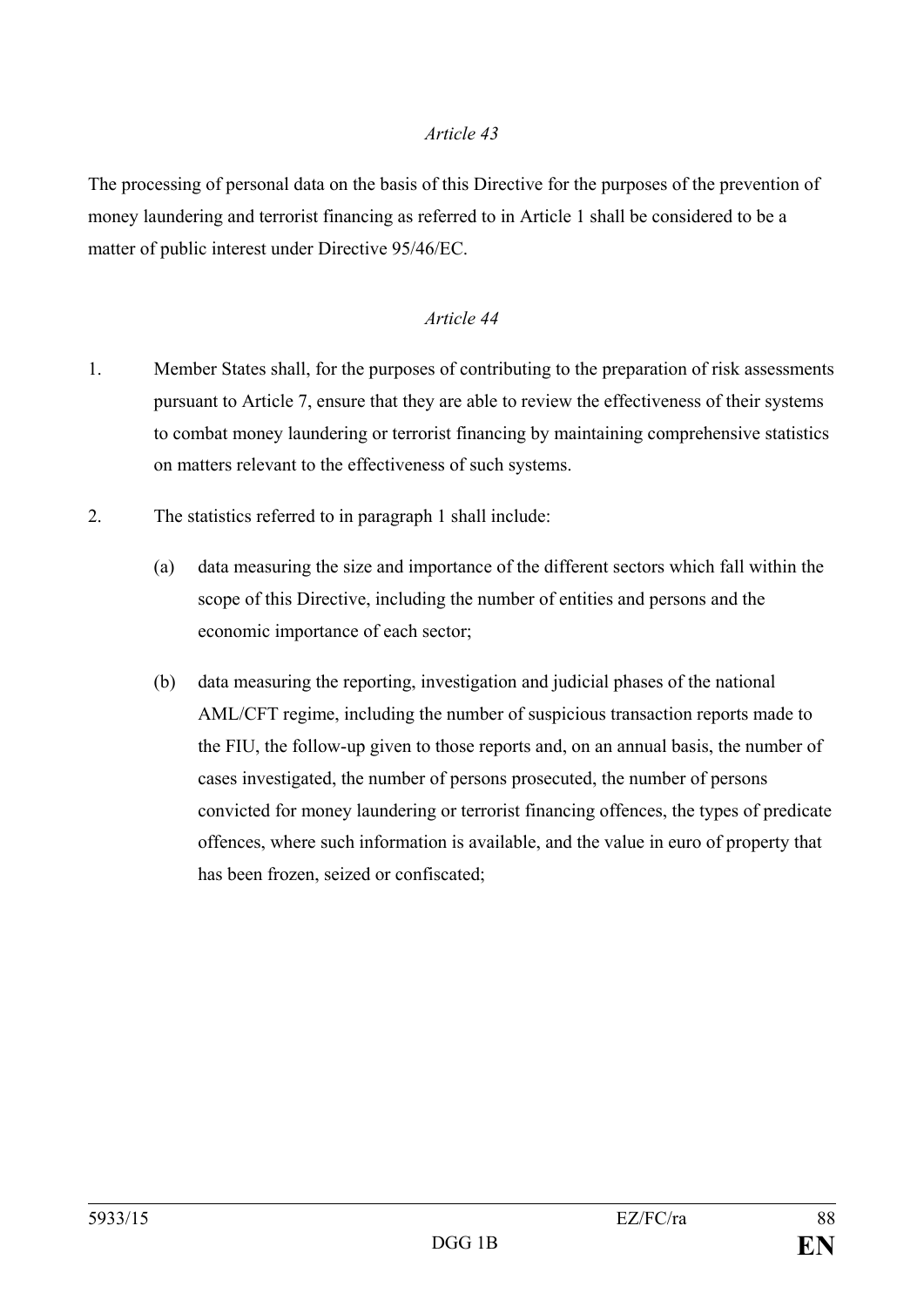- (c) if available, data identifying the number and percentage of reports resulting in further investigation, together with the annual report to obliged entities detailing the usefulness and follow-up of the reports they presented;
- (d) data regarding the number of cross-border requests for information that were made, received, refused and partially or fully answered by the FIU.
- 3. Member States shall ensure that a consolidated review of their statistics is published.
- 4. Member States shall transmit to the Commission the statistics referred to in paragraph 2.

# **CHAPTER VI POLICIES, PROCEDURES AND SUPERVISION**

## **SECTION 1**

## **INTERNAL PROCEDURES, TRAINING AND FEEDBACK**

## *Article 45*

1. Member States shall require obliged entities that are part of a group to implement groupwide policies and procedures, including data protection policies and policies and procedures for sharing information within the group for AML/CFT purposes. Those policies and procedures shall be implemented effectively at the level of branches and majority-owned subsidiaries in Member States and third countries.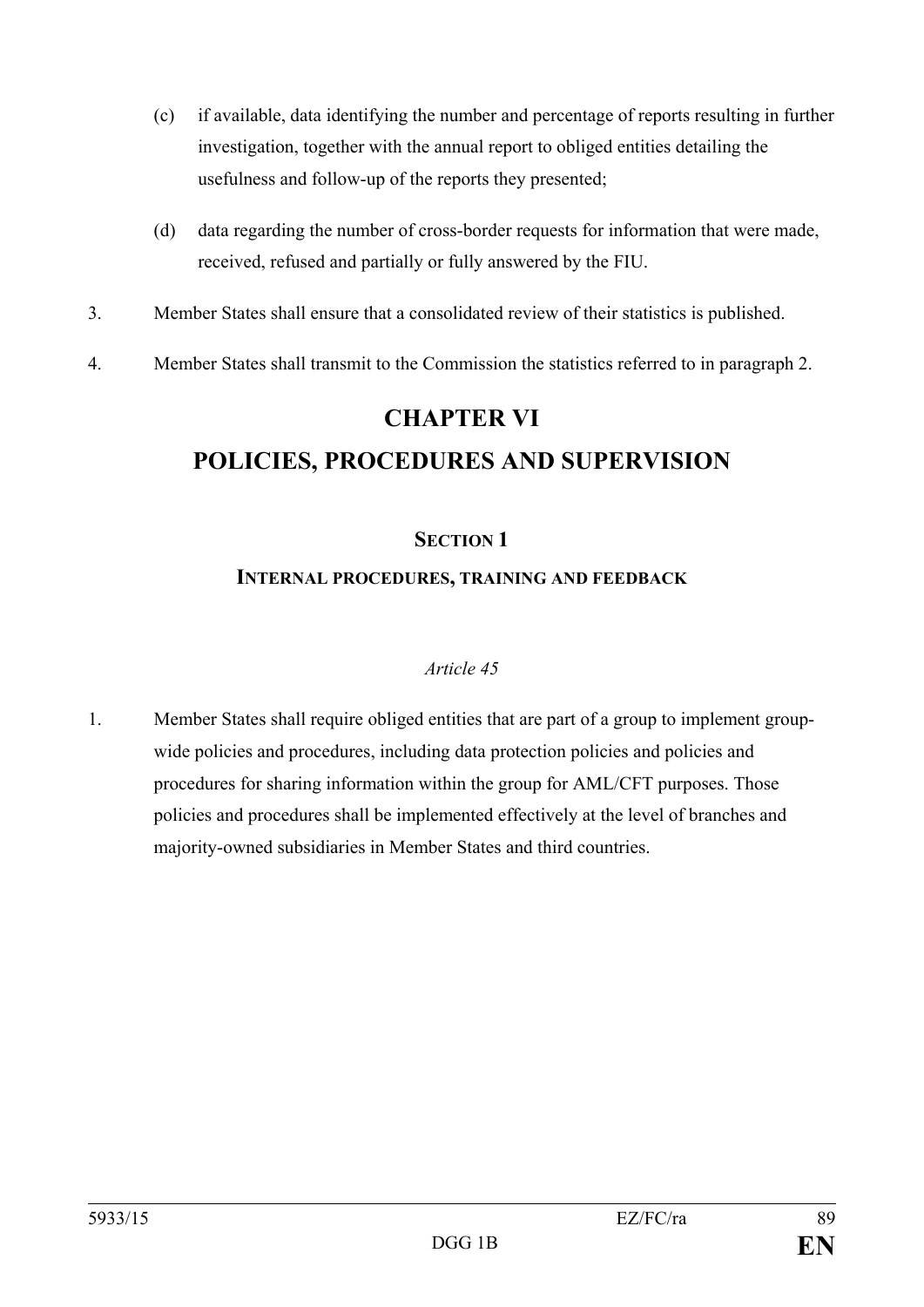- 2. Member States shall require that obliged entities that operate establishments in another Member State ensure that those establishments respect the national provisions of that other Member State transposing this Directive.
- 3. Member States shall ensure that where obliged entities have branches or majority-owned subsidiaries located in third countries where the minimum AML/CFT requirements are less strict than those of the Member State, their branches and majority-owned subsidiaries located in the third country implement the requirements of the Member State, including data protection, to the extent that the third country's law so allows.
- 4. The Member States and the ESAs shall inform each other of instances in which a third country's law does not permit the implementation of the policies and procedures required under paragraph 1. In such cases, coordinated action may be taken to pursue a solution.
- 5. Member States shall require that, where a third country's law does not permit the implementation of the policies and procedures required under paragraph 1, obliged entities ensure that branches and majority-owned subsidiaries in that third country apply additional measures to effectively handle the risk of money laundering or terrorist financing, and inform the competent authorities of their home Member State. If the additional measures are not sufficient, the competent authorities of the home Member State shall exercise additional supervisory actions, including requiring that the group does not establish or that it terminates business relationships, and does not undertake transactions and, where necessary, requesting the group to close down its operations in the third country.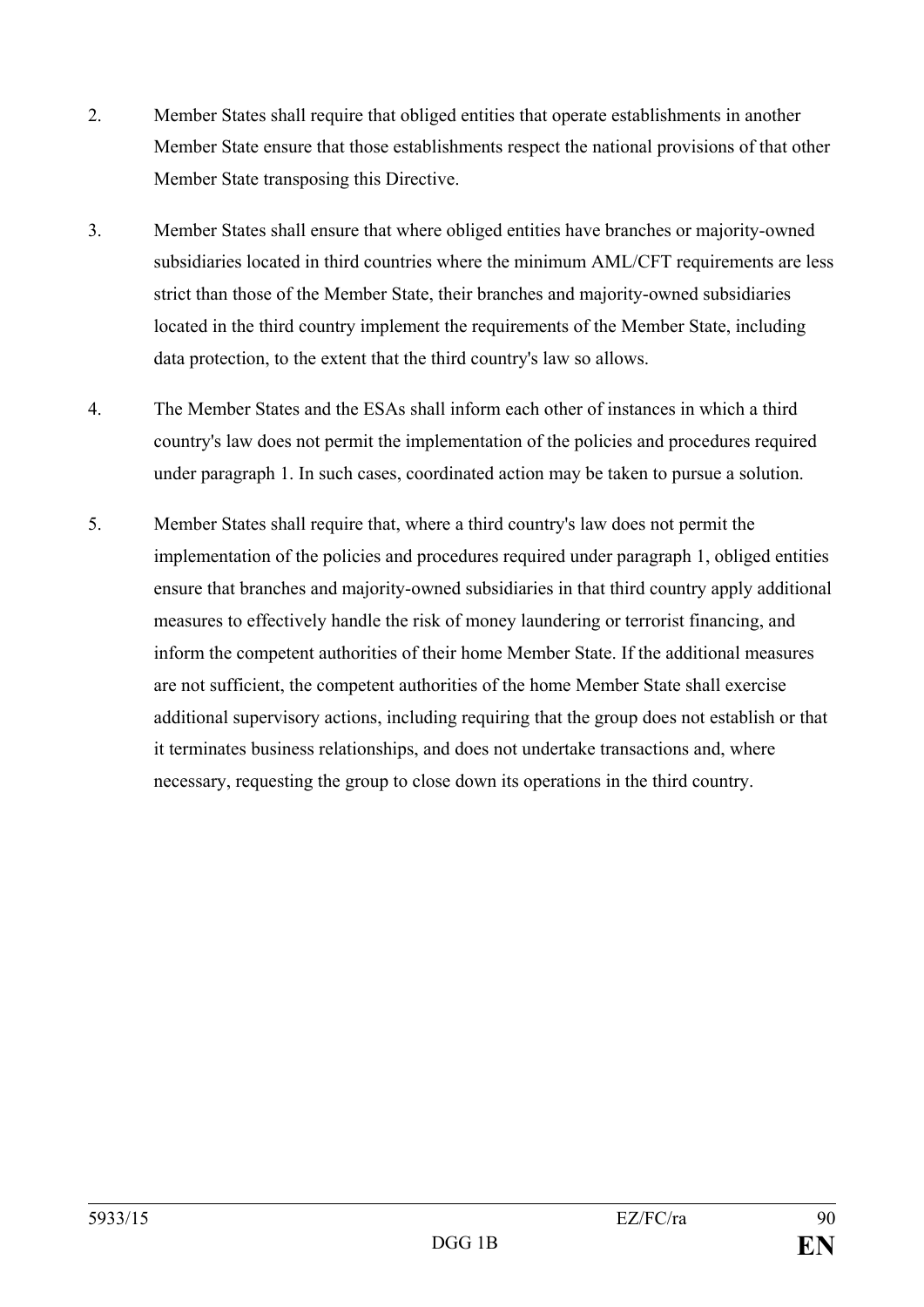6. The ESAs shall develop draft regulatory technical standards specifying the type of additional measures referred to in paragraph 5 and the minimum action to be taken by credit institutions and financial institutions where a third country's law does not permit the implementation of the measures required under paragraphs 1 and 3.

The ESAs shall submit the draft regulatory technical standards referred to in the first subparagraph to the Commission by …**[\\*](#page-91-0)** .

- 7. Power is delegated to the Commission to adopt the regulatory technical standards referred to in paragraph 6 of this Article in accordance with Articles 10 to 14 of Regulations (EU) No 1093/2010, (EU) No 1094/2010 and (EU) No 1095/2010.
- 8. Member States shall ensure that the sharing of information within the group is allowed. Information on suspicions that funds are the proceeds of criminal activity or are related to terrorist financing reported to the FIU shall be shared within the group, unless otherwise instructed by the FIU.
- 9. Member States may require electronic money issuers as defined in point (3) of Article 2 of Directive 2009/110/EC and payment service providers as defined in point (9) of Article 4 of Directive 2007/64/EC established on their territory in forms other than a branch, and whose head office is situated in another Member State, to appoint a central contact point in their territory to ensure, on behalf of the appointing institution, compliance with AML/CFT rules and to facilitate supervision by competent authorities, including by providing competent authorities with documents and information on request.

<span id="page-91-0"></span>**<sup>\*</sup>** OJ please insert date: 18 months after the date of entry into force of this Directive.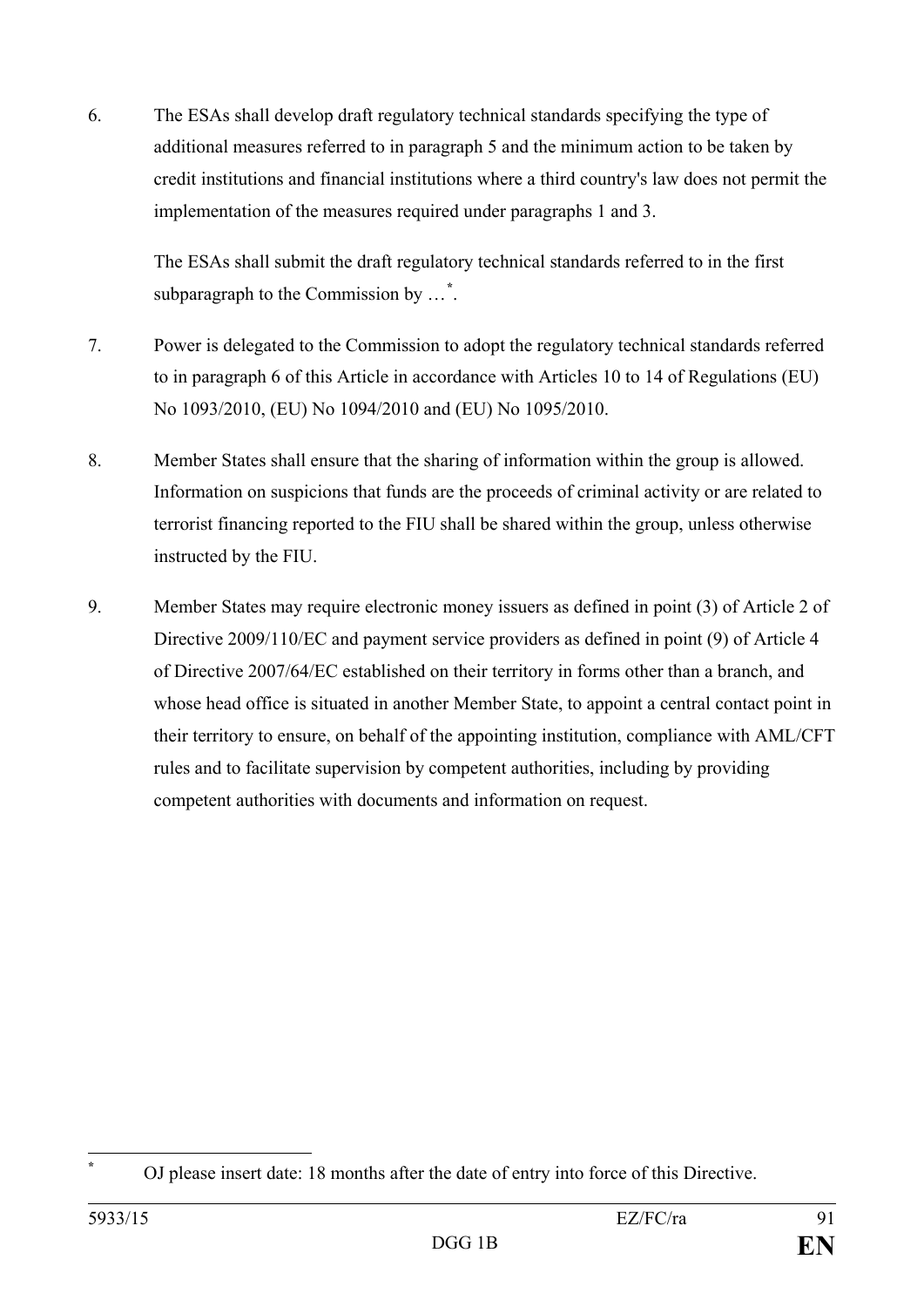10. The ESAs shall develop draft regulatory technical standards on the criteria for determining the circumstances in which the appointment of a central contact point pursuant to paragraph 9 is appropriate, and what the functions of the central contact points should be.

The ESAs shall submit the draft regulatory technical standards referred to in the first subparagraph to the Commission by …**[\\*](#page-92-0)** .

11. Power is delegated to the Commission to adopt the regulatory technical standards referred to in paragraph 10 of this Article in accordance with Articles 10 to 14 of Regulations (EU) No 1093/2010, (EU) No 1094/2010 and (EU) No 1095/2010.

## *Article 46*

1. Member States shall require that obliged entities take measures proportionate to their risks, nature and size so that their employees are aware of the provisions adopted pursuant to this Directive, including relevant data protection requirements.

Those measures shall include participation of their employees in special ongoing training programmes to help them recognise operations which may be related to money laundering or terrorist financing and to instruct them as to how to proceed in such cases.

Where a natural person falling within any of the categories listed in point (3) of Article 2(1) performs professional activities as an employee of a legal person, the obligations in this Section shall apply to that legal person rather than to the natural person.

<span id="page-92-0"></span>**<sup>\*</sup>** OJ please insert date: two years after the date of entry into force of this Directive.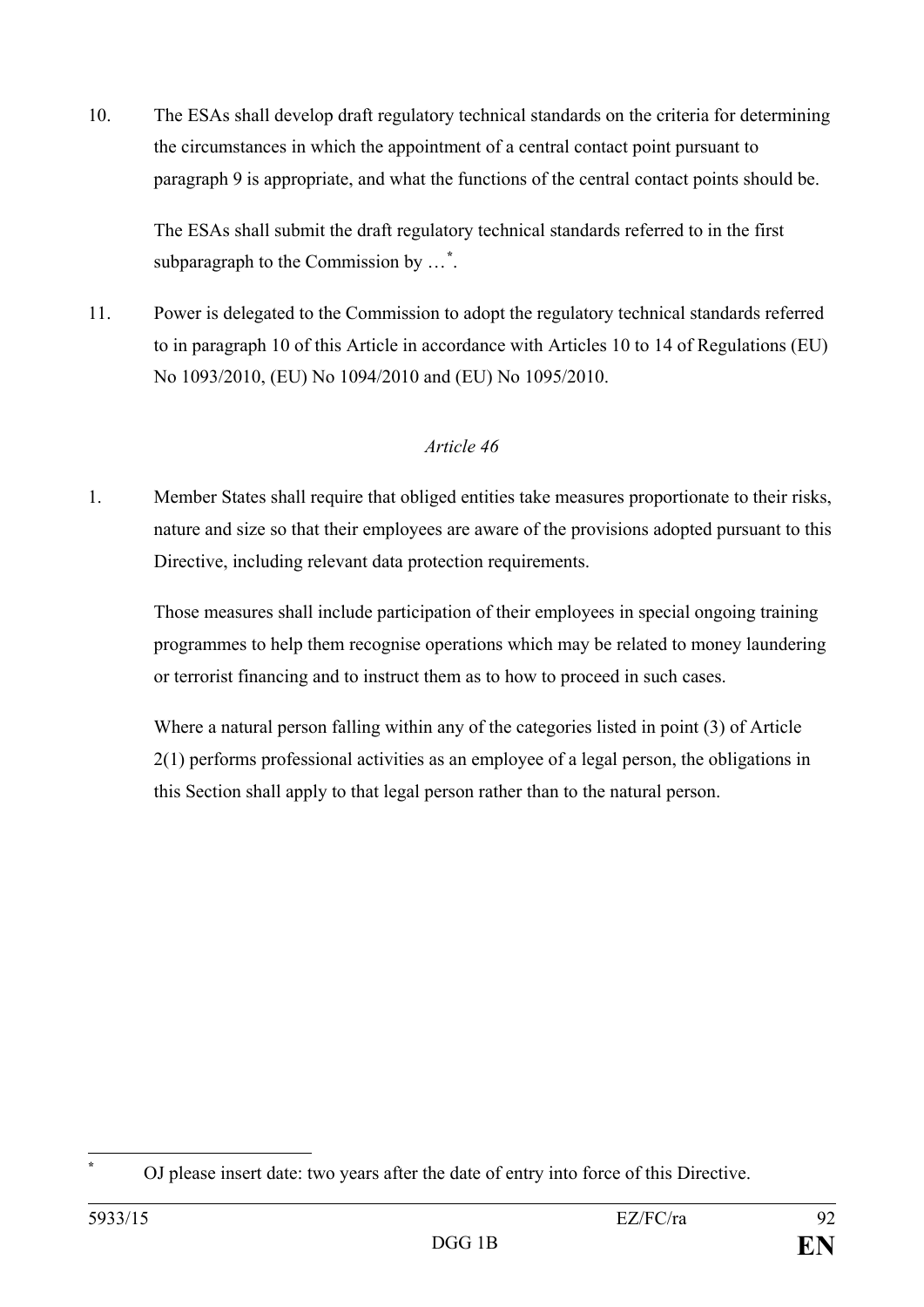- 2. Member States shall ensure that obliged entities have access to up-to-date information on the practices of money launderers and financers of terrorism and on indications leading to the recognition of suspicious transactions.
- 3. Member States shall ensure that, where practicable, timely feedback on the effectiveness of and follow-up to reports of suspected money laundering or terrorist financing is provided to obliged entities.
- 4. Member States shall require that, where applicable, obliged entities identify the member of the management board who is responsible for the implementation of the laws, regulations and administrative provisions necessary to comply with this Directive.

## **SECTION 2**

## **SUPERVISION**

- 1. Member States shall provide that currency exchange and cheque cashing offices and trust or company service providers be licensed or registered and providers of gambling services be regulated.
- 2. Member States shall require competent authorities to ensure that the persons who hold a management function in the entities referred to in paragraph 1, or are the beneficial owners of such entities, are fit and proper persons.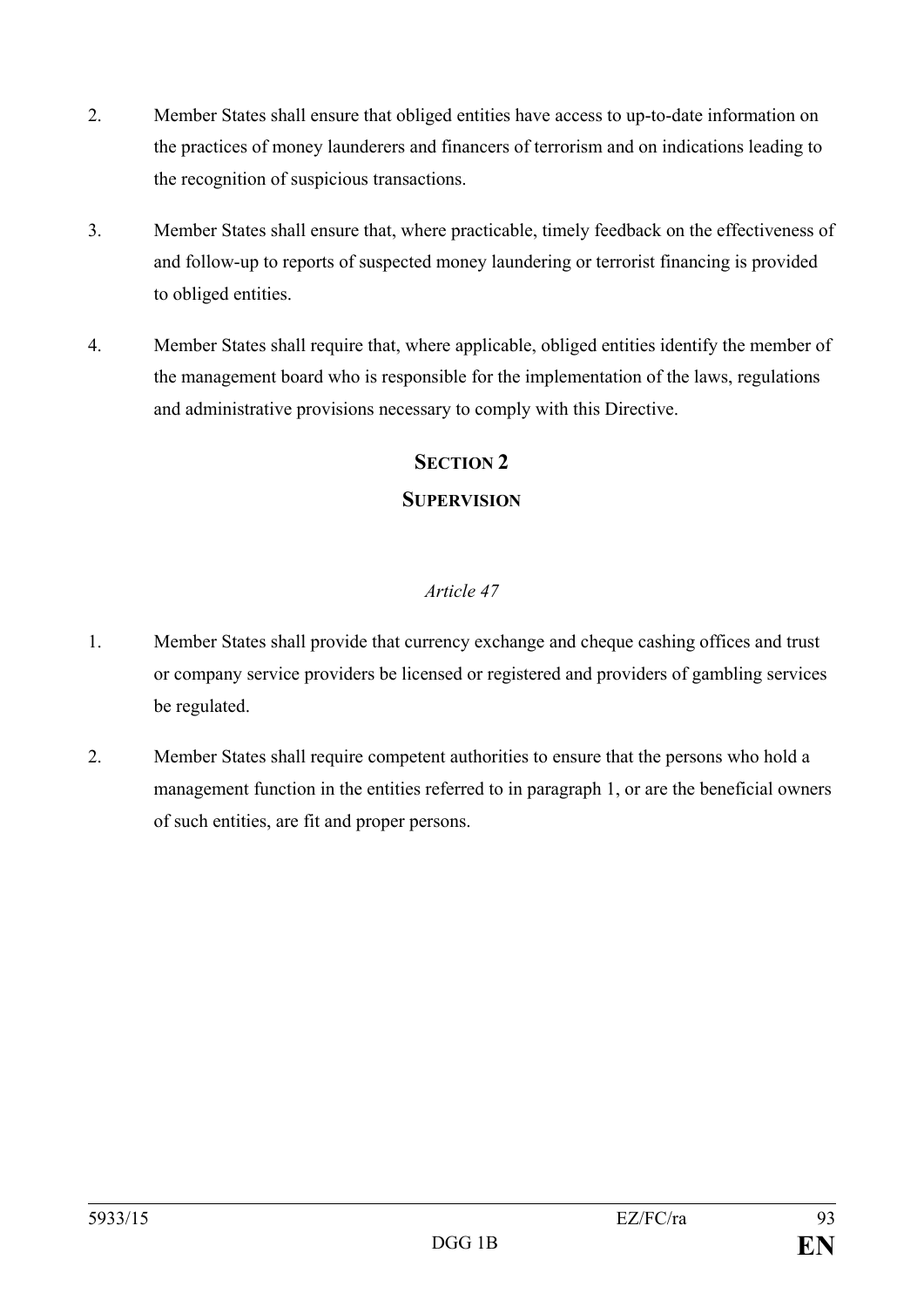3. With respect to the obliged entities referred to in point (3)(a), (b) and (d) of Article 2(1), Member States shall ensure that competent authorities take the necessary measures to prevent criminals convicted in relevant areas or their associates from holding a management function in or being the beneficial owners of those obliged entities.

- 1. Member States shall require the competent authorities to monitor effectively, and to take the measures necessary to ensure, compliance with this Directive.
- 2. Member States shall ensure that the competent authorities have adequate powers, including the power to compel the production of any information that is relevant to monitoring compliance and perform checks, and have adequate financial, human and technical resources to perform their functions. Member States shall ensure that staff of those authorities maintain high professional standards, including standards of confidentiality and data protection, that they are of high integrity and are appropriately skilled.
- 3. In the case of credit institutions, financial institutions, and providers of gambling services, competent authorities shall have enhanced supervisory powers.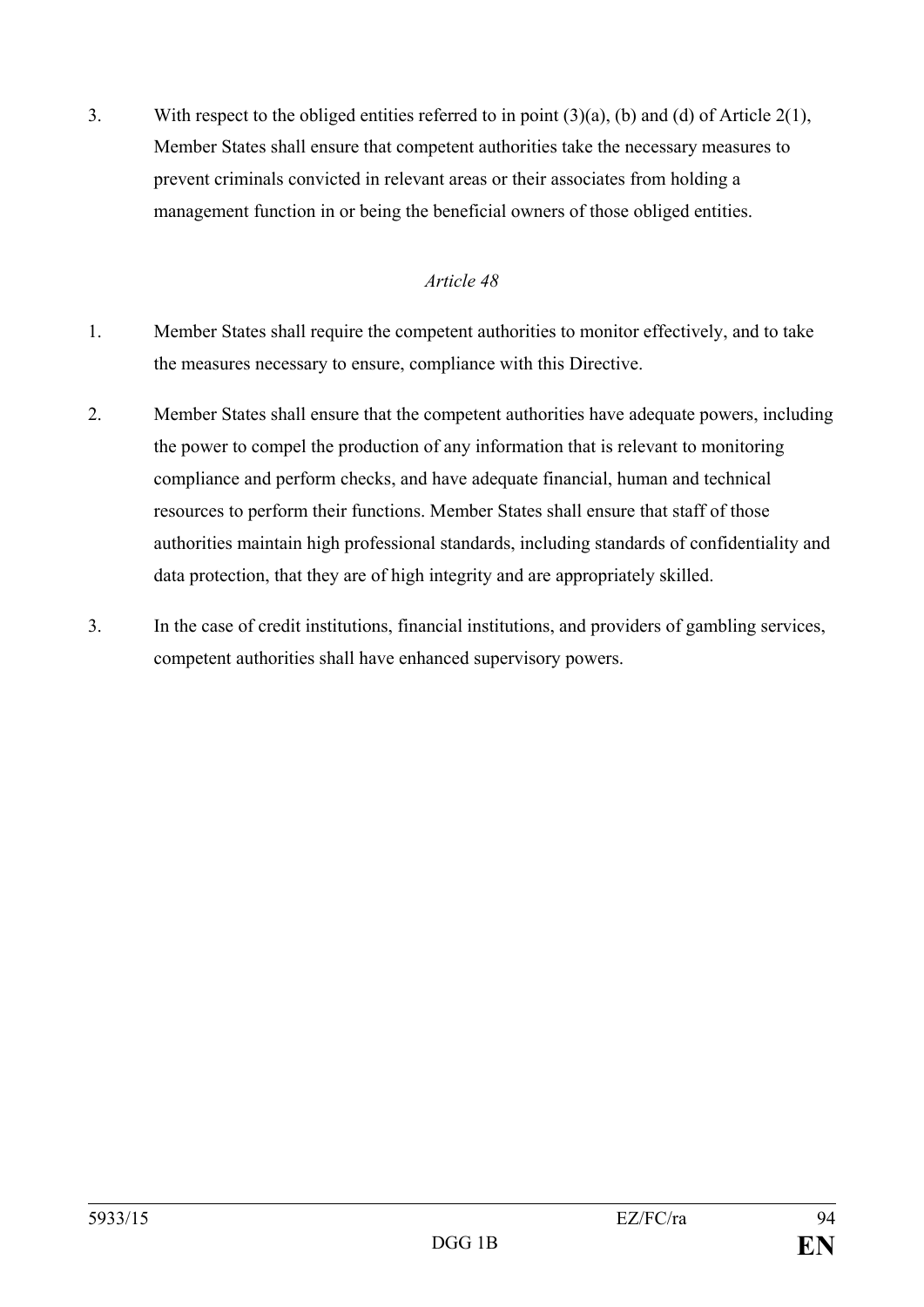- 4. Member States shall ensure that competent authorities of the Member State in which the obliged entity operates establishments supervise that those establishments respect the national provisions of that Member State transposing this Directive. In the case of the establishments referred to in Article 45(9), such supervision may include the taking of appropriate and proportionate measures to address serious failings that require immediate remedies. Those measures shall be temporary and be terminated when the failings identified are addressed, including with the assistance of or in cooperation with the competent authorities of the home Member State of the obliged entity, in accordance with Article 45(2).
- 5. Member States shall ensure that the competent authorities of the Member State in which the obliged entity operates establishments shall cooperate with the competent authorities of the Member State in which the obliged entity has its head office, to ensure effective supervision of the requirements of this Directive.
- 6. Member States shall ensure that when applying a risk-based approach to supervision, the competent authorities:
	- (a) have a clear understanding of the risks of money laundering and terrorist financing present in their Member State;
	- (b) have on-site and off-site access to all relevant information on the specific domestic and international risks associated with customers, products and services of the obliged entities; and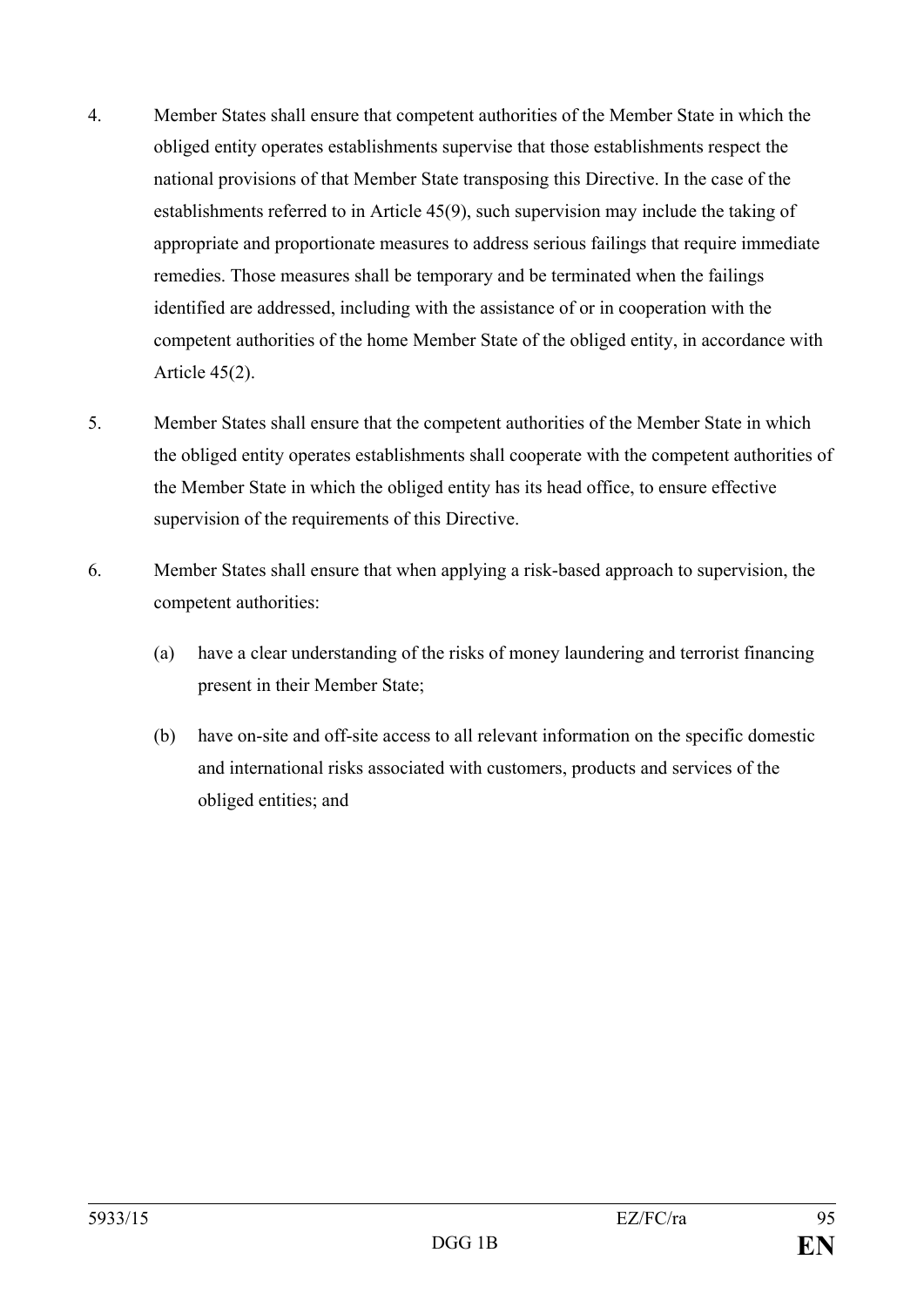- (c) base the frequency and intensity of on-site and off-site supervision on the risk profile of obliged entities, and on the risks of money laundering and terrorist financing in that Member State.
- 7. The assessment of the money laundering and terrorist financing risk profile of obliged entities, including the risks of non-compliance, shall be reviewed both periodically and when there are major events or developments in their management and operations.
- 8. Member States shall ensure that competent authorities take into account the degree of discretion allowed to the obliged entity, and appropriately review the risk assessments underlying this discretion, and the adequacy and implementation of its internal policies, controls and procedures.
- 9. In the case of the obliged entities referred to in point  $(3)(a)$ , (b) and (d) of Article 2(1), Member States may allow the functions referred to in paragraph 1 of this Article to be performed by self-regulatory bodies, provided that those self-regulatory bodies comply with paragraph 2 of this Article.
- 10. By...<sup>\*</sup>[, t](#page-96-0)he ESAs shall issue guidelines addressed to competent authorities in accordance with Article 16 of Regulations (EU) No 1093/2010, (EU) No 1094/2010 and (EU) No 1095/2010 on the characteristics of a risk-based approach to supervision and the steps to be taken when conducting supervision on a risk-based basis. Specific account shall be taken of the nature and size of the business, and, where appropriate and proportionate, specific measures shall be laid down.

<span id="page-96-0"></span>**<sup>\*</sup>** OJ please insert date: two years after the date of entry into force of this Directive.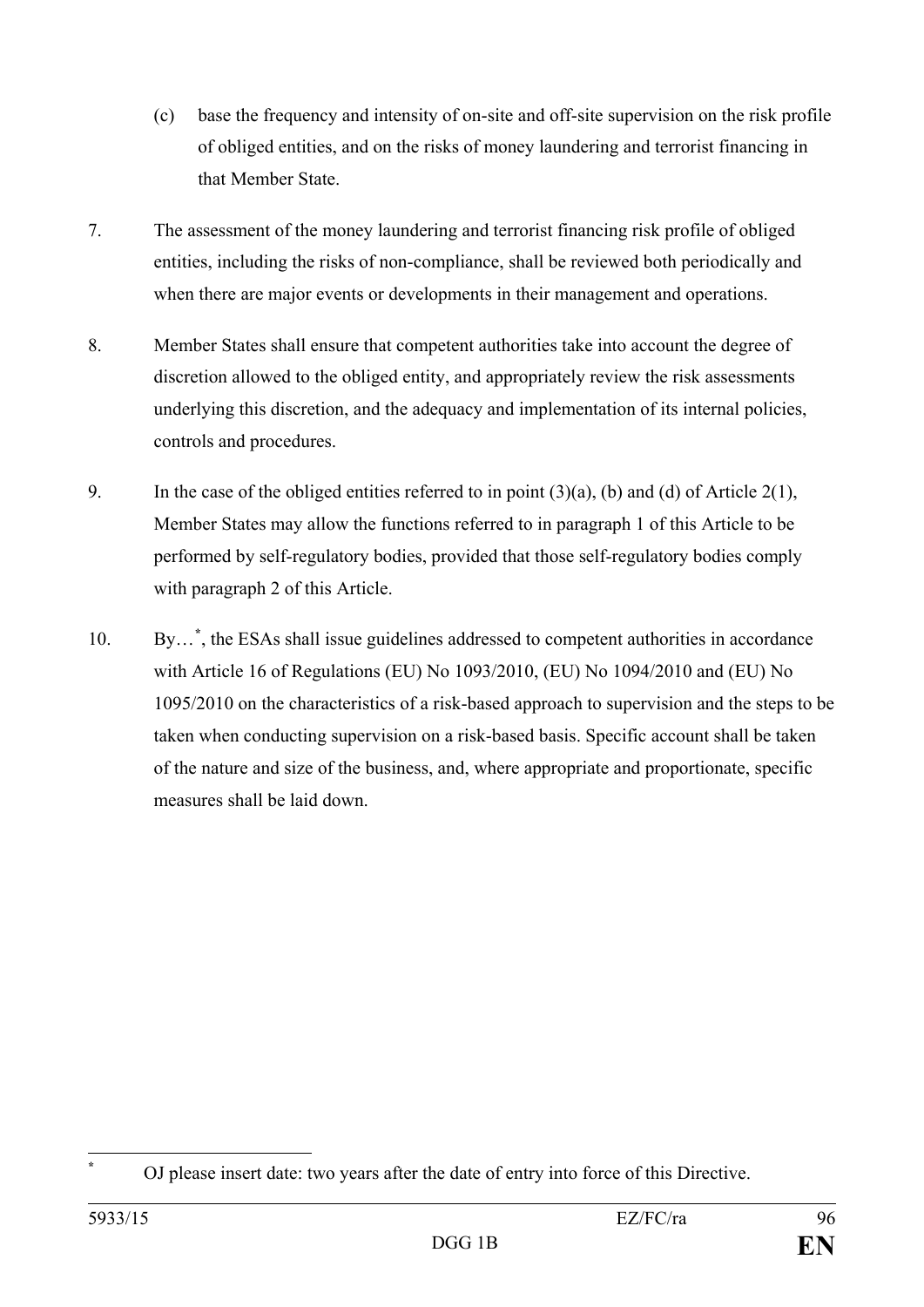## **SECTION 3**

## **COOPERATION**

## **SUBSECTION I**

#### **NATIONAL COOPERATION**

#### *Article 49*

Member States shall ensure that policy makers, the FIUs, supervisors and other competent authorities involved in AML/CFT have effective mechanisms to enable them to co-operate and coordinate domestically concerning the development and implementation of policies and activities to combat money laundering and terrorist financing, including with a view to fulfilling their obligation under Article 7.

## **SUBSECTION II COOPERATION WITH THE ESAS**

#### *Article 50*

The competent authorities shall provide the ESAs with all the information necessary to allow them to carry out their duties under this Directive.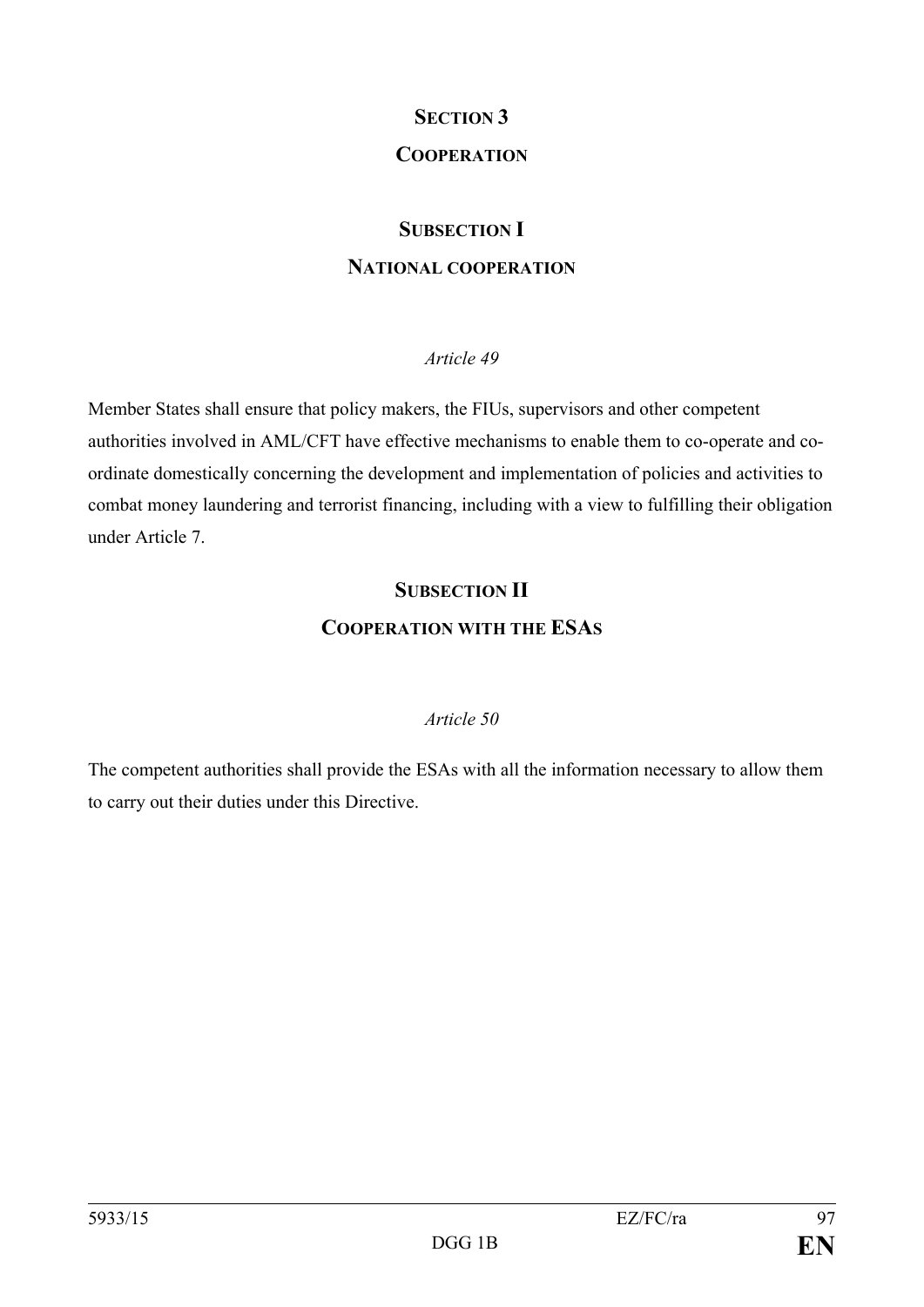#### **SUBSECTION III**

## **COOPERATION BETWEEN FIUS AND WITH THE COMMISSION**

#### *Article 51*

The Commission may lend such assistance as may be needed to facilitate coordination, including the exchange of information between FIUs within the Union. It may regularly convene meetings of the EU FIUs' Platform composed of representatives from Member States' FIUs, in order to facilitate cooperation among FIUs, exchange views and provide advice on implementation issues relevant for FIUs and reporting entities as well as on cooperation-related issues such as effective FIU cooperation, the identification of suspicious transactions with a cross-border dimension, the standardisation of reporting formats through the FIU.net or its successor, the joint analysis of crossborder cases, and the identification of trends and factors relevant to assessing the risks of money laundering and terrorist financing at national and supranational level.

#### *Article 52*

Member States shall ensure that FIUs co-operate with each other to the greatest extent possible, regardless of their organisational status.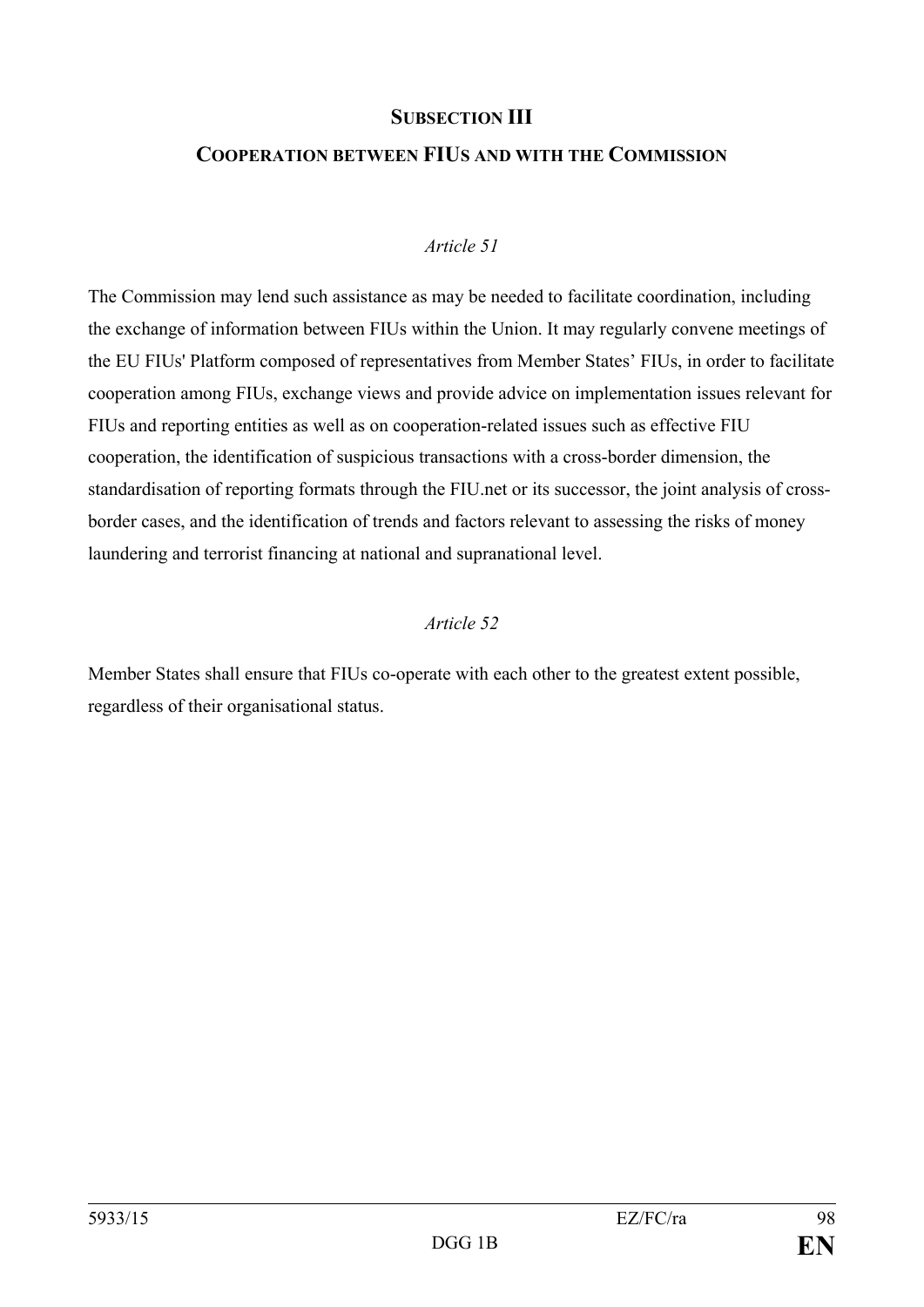1. Member States shall ensure that FIUs exchange, spontaneously or upon request, any information that may be relevant for the processing or analysis of information by the FIU related to money laundering or terrorist financing and the natural or legal person involved, even if the type of predicate offences that may be involved is not identified at the time of the exchange.

A request shall contain the relevant facts, background information, reasons for the request and how the information sought will be used. Different exchange mechanisms may apply if so agreed between the FIUs, in particular as regards exchanges through the FIU.net or its successor.

When an FIU receives a report pursuant to point (a) of the first subparagraph of Article 33(1) which concerns another Member State, it shall promptly forward it to the FIU of that Member State.

2. Member States shall ensure that the FIU to whom the request is made is required to use the whole range of its available powers which it would normally use domestically for receiving and analysing information when it replies to a request for information referred to in paragraph 1 from another FIU. The FIU to whom the request is made shall respond in a timely manner.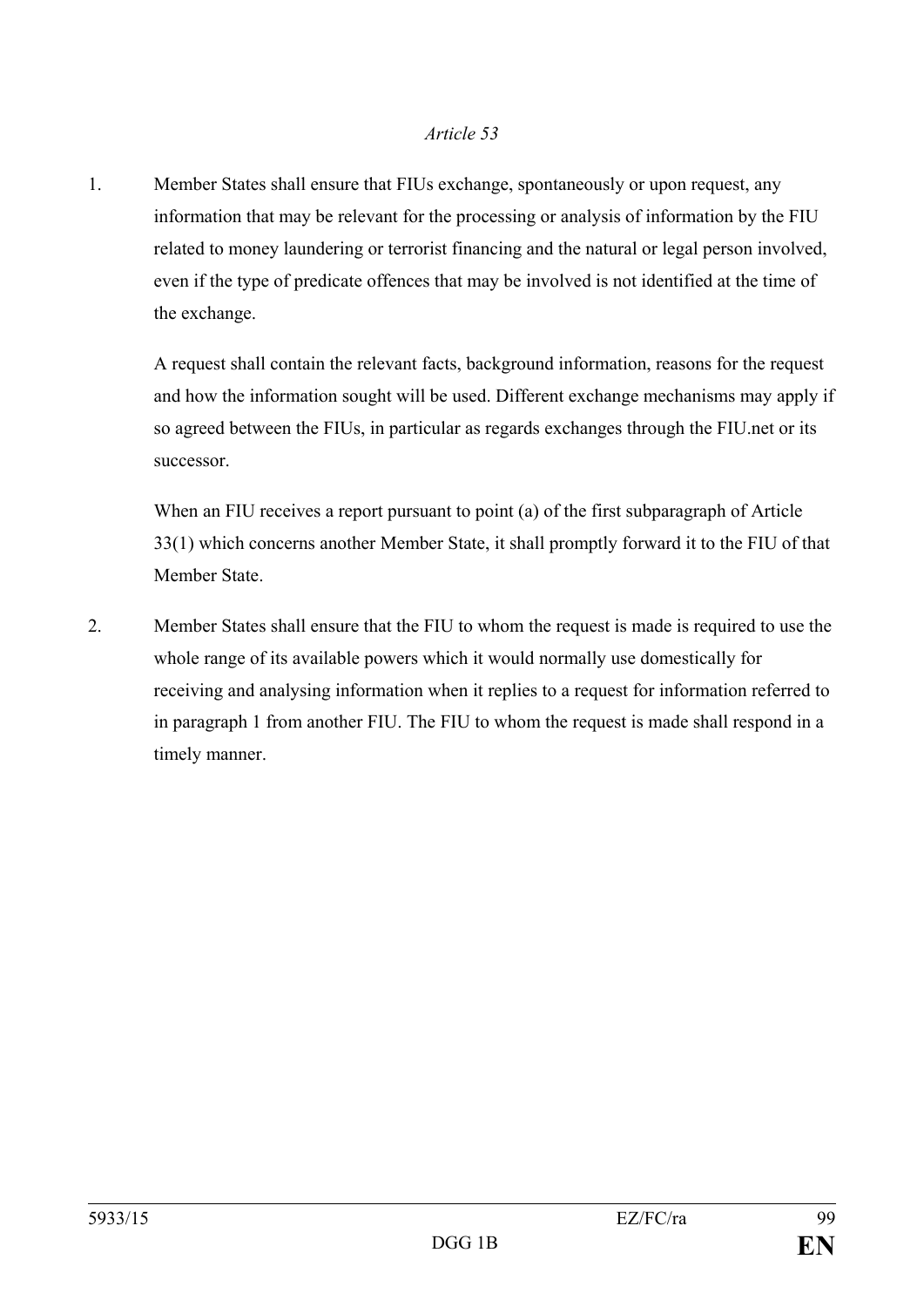When an FIU seeks to obtain additional information from an obliged entity established in another Member State which operates on its territory, the request shall be addressed to the FIU of the Member State in whose territory the obliged entity is established. That FIU shall transfer requests and answers promptly.

3. An FIU may refuse to exchange information only in exceptional circumstances where the exchange could be contrary to fundamental principles of its national law. Those exceptions shall be specified in a way which prevents misuse of, and undue limitations on, the free exchange of information for analytical purposes.

## *Article 54*

Information and documents received pursuant to Articles 52 and 53 shall be used for the accomplishment of the FIU's tasks as laid down in this Directive. When exchanging information and documents pursuant to Articles 52 and 53, the transmitting FIU may impose restrictions and conditions for the use of that information. The receiving FIU shall comply with those restrictions and conditions.

## *Article 55*

1. Member States shall ensure that the information exchanged pursuant to Articles 52 and 53 is used only for the purpose for which it was sought or provided and that any dissemination of that information by the receiving FIU to any other authority, agency or department, or any use of this information for purposes beyond those originally approved, is made subject to the prior consent by the FIU providing the information.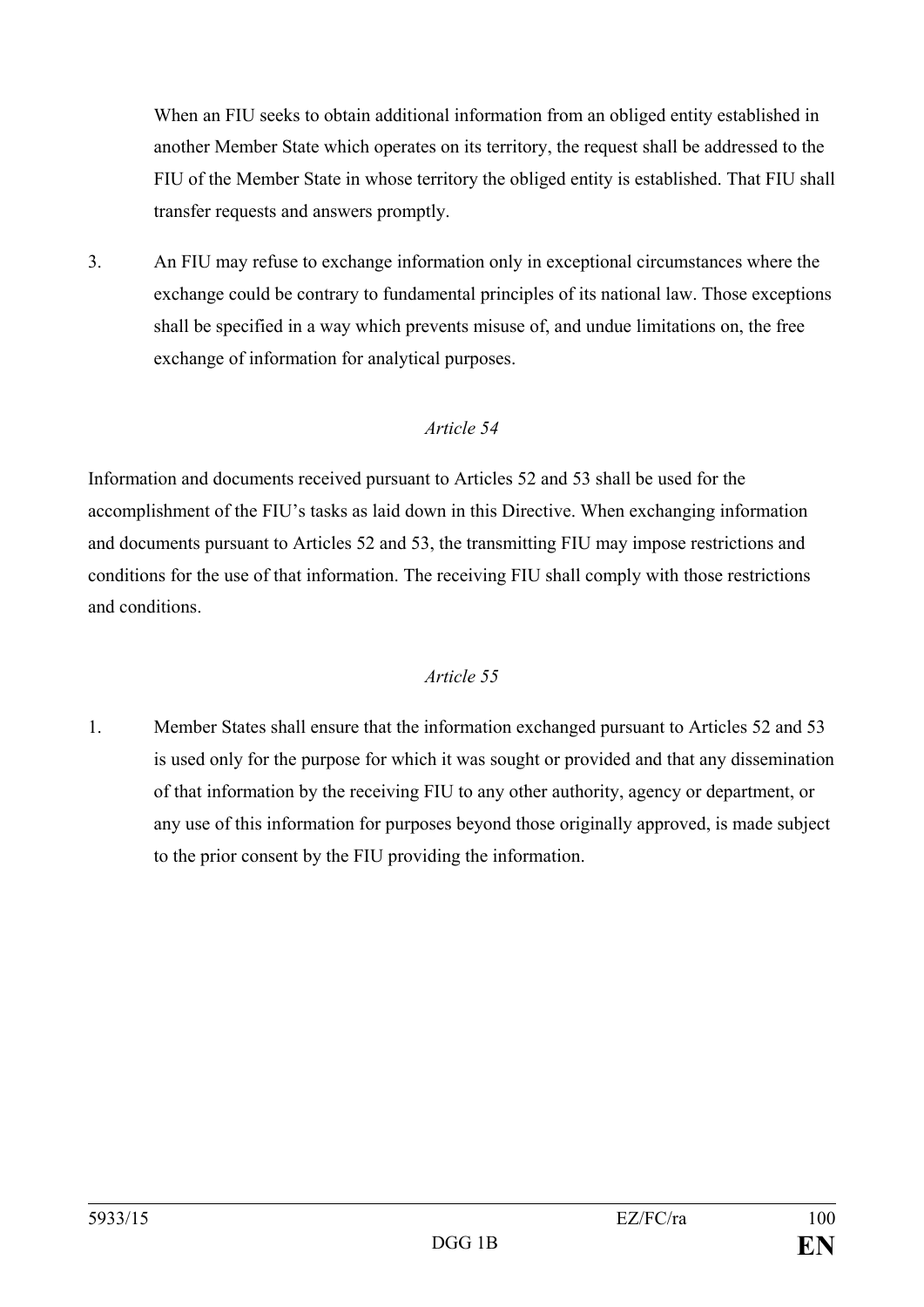2. Member States shall ensure that the requested FIU's prior consent to disseminate the information to competent authorities is granted promptly and to the largest extent possible. The requested FIU shall not refuse its consent to such dissemination unless this would fall beyond the scope of application of its AML/CFT provisions, could lead to impairment of a criminal investigation, would be clearly disproportionate to the legitimate interests of a natural or legal person or the Member State of the requested FIU, or would otherwise not be in accordance with fundamental principles of national law of that Member State. Any such refusal to grant consent shall be appropriately explained.

## *Article 56*

- 1. Member States shall require their FIUs to use protected channels of communication between themselves and encourage the use of the FIU.net or its successor.
- 2. Member States shall ensure that, in order to fulfil their tasks as laid down in this Directive, their FIUs co-operate in the application of state-of-the-art technologies in accordance with their national law. Those technologies shall allow FIUs to match their data with that of other FIUs in an anonymous way by ensuring full protection of personal data with the aim of detecting subjects of the FIU's interests in other Member States and identifying their proceeds and funds.

## *Article 57*

Differences between national law definitions of tax crimes shall not impede the ability of FIUs to exchange information or provide assistance to another FIU, to the greatest extent possible under their national law.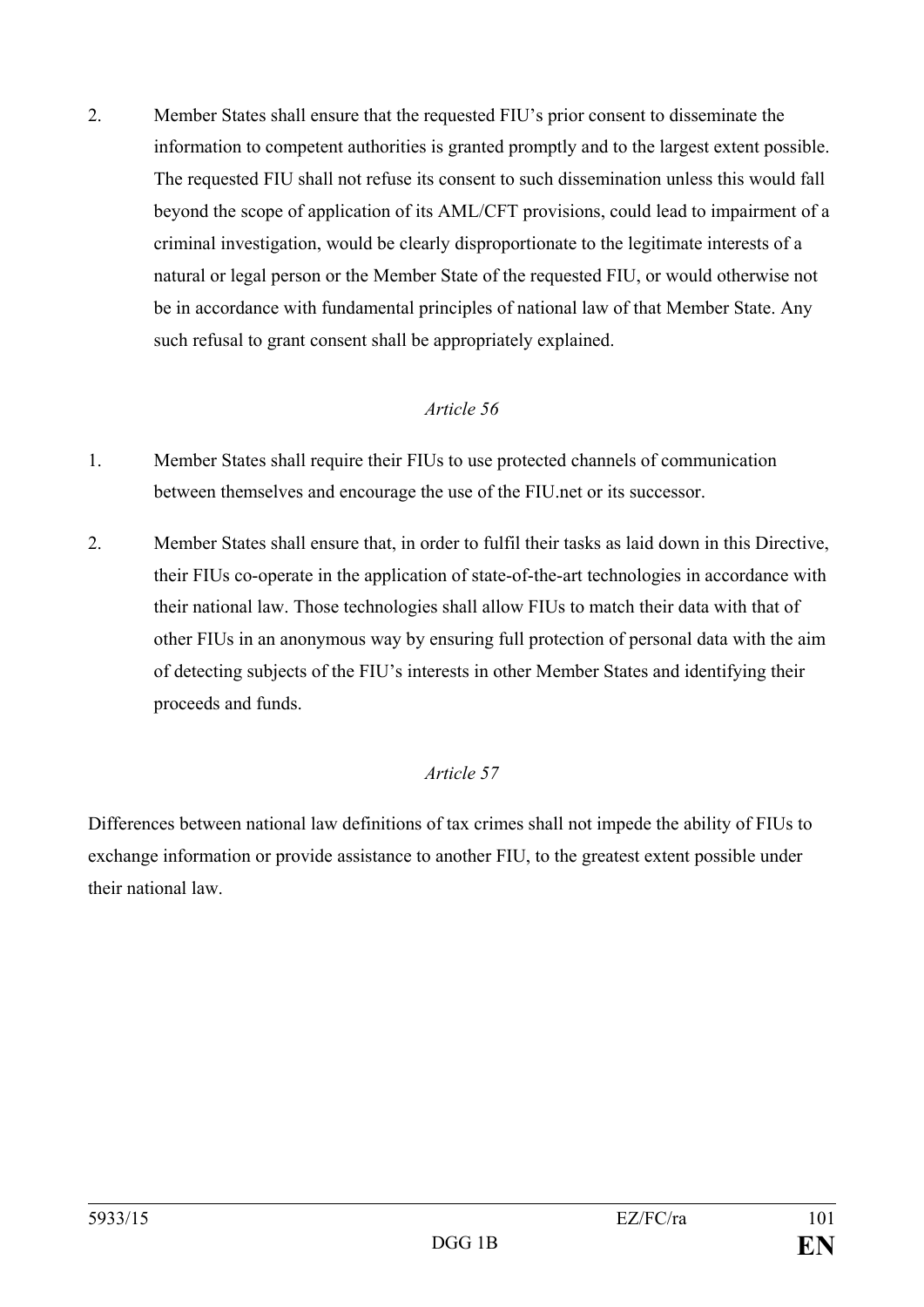## **SECTION 4 SANCTIONS**

## *Article 58*

- 1. Member States shall ensure that obliged entities can be held liable for breaches of national provisions transposing this Directive in accordance with this Article and Articles 59 to 61. Any resulting sanction or measure shall be effective, proportionate and dissuasive.
- 2. Without prejudice to the right of Member States to provide for and impose criminal sanctions, Member States shall lay down rules on administrative sanctions and measures and ensure that their competent authorities may impose such sanctions and measures with respect to breaches of the national provisions transposing this Directive, and shall ensure that they are applied.

Member States may decide not to lay down rules for administrative sanctions or measures for breaches which are subject to criminal sanctions in their national law. In that case, Member States shall communicate to the Commission the relevant criminal law provisions.

3. Member States shall ensure that where obligations apply to legal persons in the event of a breach of national provisions transposing this Directive, sanctions and measures can be applied to the members of the management body and to other natural persons who under national law are responsible for the breach.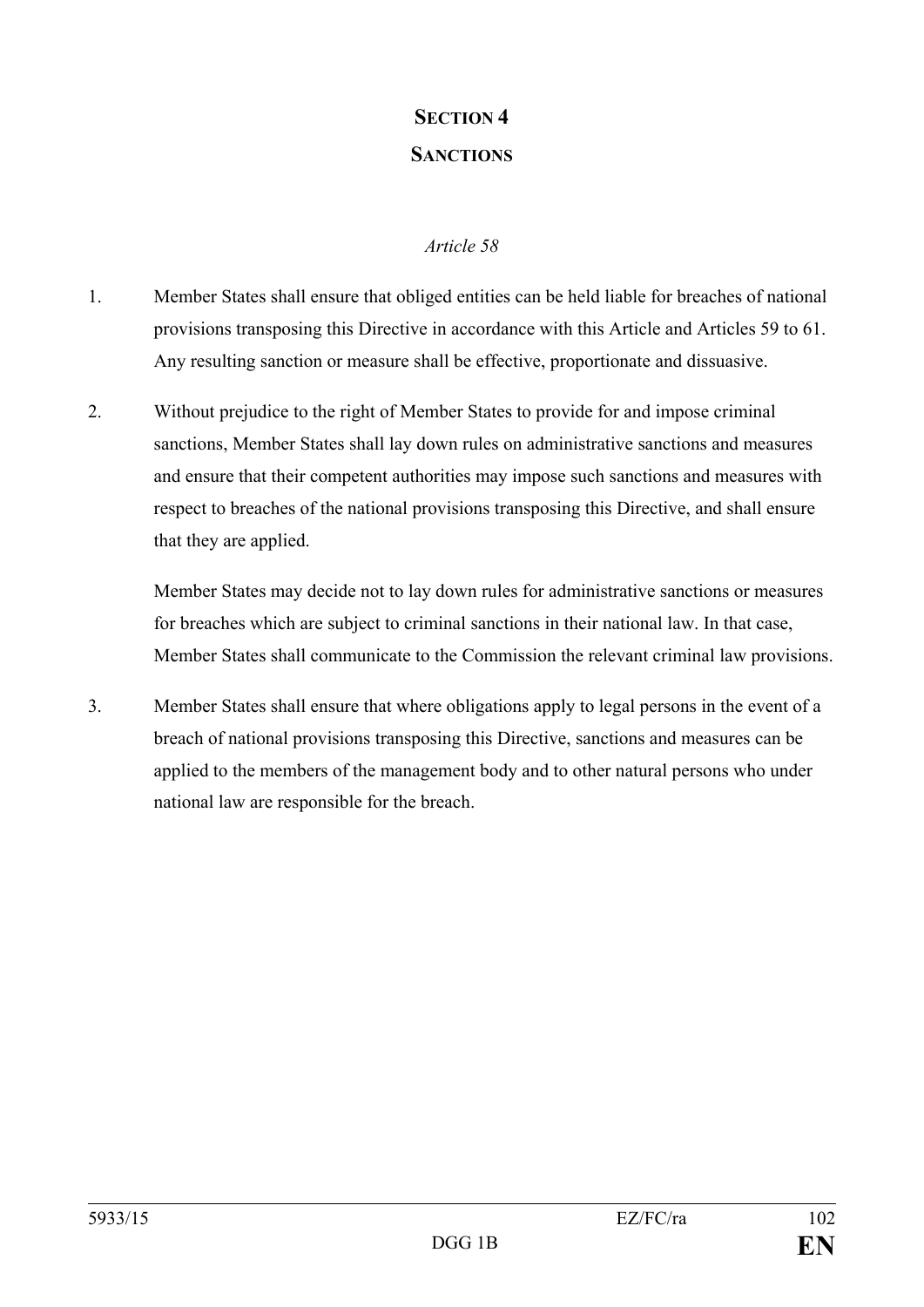- 4. Member States shall ensure that the competent authorities have all the supervisory and investigatory powers that are necessary for the exercise of their functions.
- 5. Competent authorities shall exercise their powers to impose administrative sanctions and measures in accordance with this Directive, and with national law, in any of the following ways:
	- (a) directly;
	- (b) in collaboration with other authorities;
	- (c) under their responsibility by delegation to such other authorities;
	- (d) by application to the competent judicial authorities.

In the exercise of their powers to impose administrative sanctions and measures, competent authorities shall cooperate closely in order to ensure that those administrative sanctions or measures produce the desired results and coordinate their action when dealing with crossborder cases.

- 1. Member States shall ensure that this Article applies at least to breaches on the part of obliged entities that are serious, repeated, systematic, or a combination thereof, of the requirements laid down in:
	- (a) Articles 10 to 24 (customer due diligence);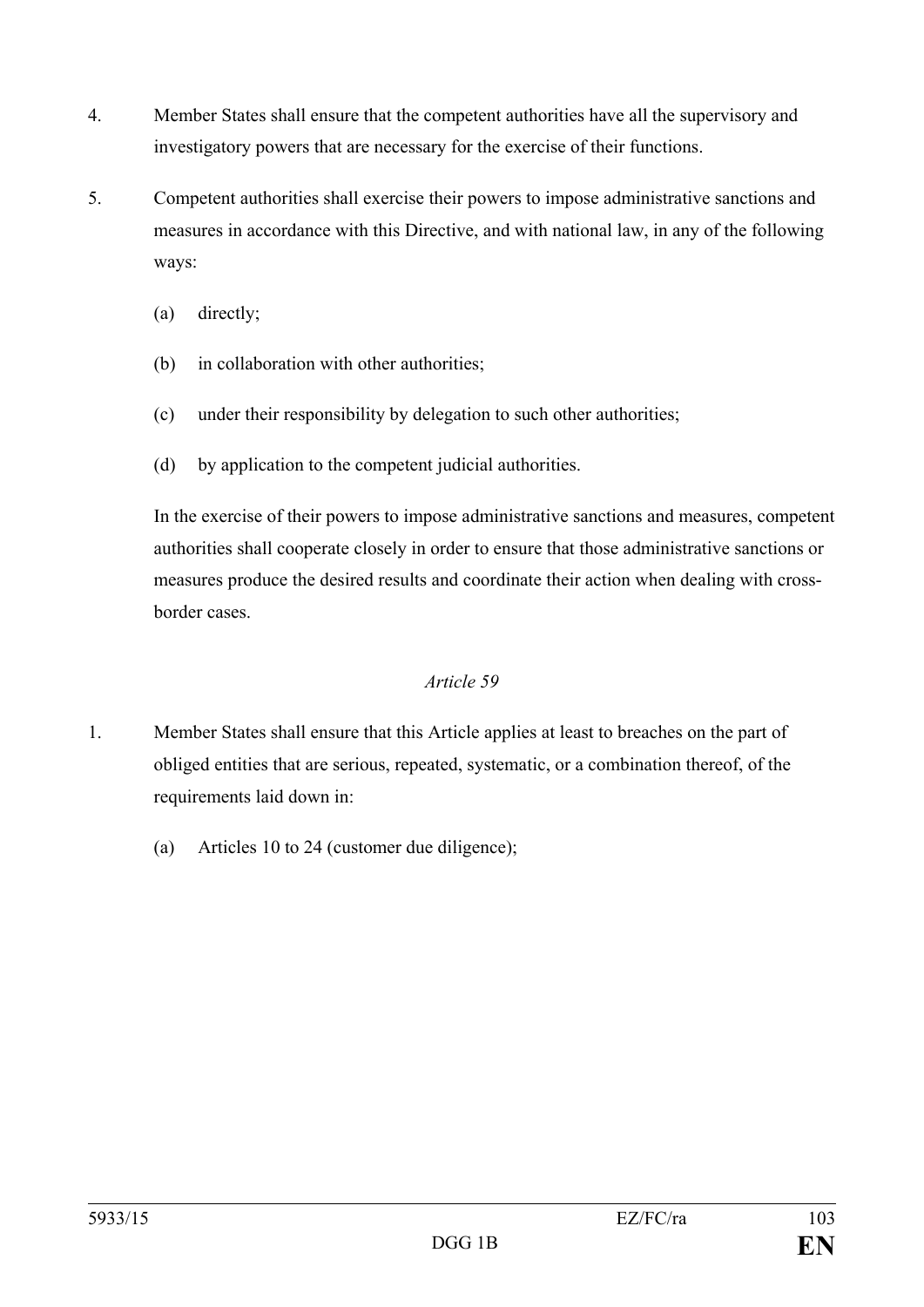- (b) Articles 33, 34 and 35 (suspicious transaction reporting);
- (c) Article 40 (record-keeping); and
- (d) Articles 45 and 46 (internal controls).
- 2. Member States shall ensure that in the cases referred to in paragraph 1, the administrative sanctions and measures that can be applied include at least the following:
	- (a) a public statement which identifies the natural or legal person and the nature of the breach;
	- (b) an order requiring the natural or legal person to cease the conduct and to desist from repetition of that conduct;
	- (c) where an obliged entity is subject to an authorisation, withdrawal or suspension of the authorisation;
	- (d) a temporary ban against any person discharging managerial responsibilities in an obliged entity, or any other natural person, held responsible for the breach, from exercising managerial functions in obliged entities;
	- (e) maximum administrative pecuniary sanctions of at least twice the amount of the benefit derived from the breach where that benefit can be determined, or at least EUR 1 000 000.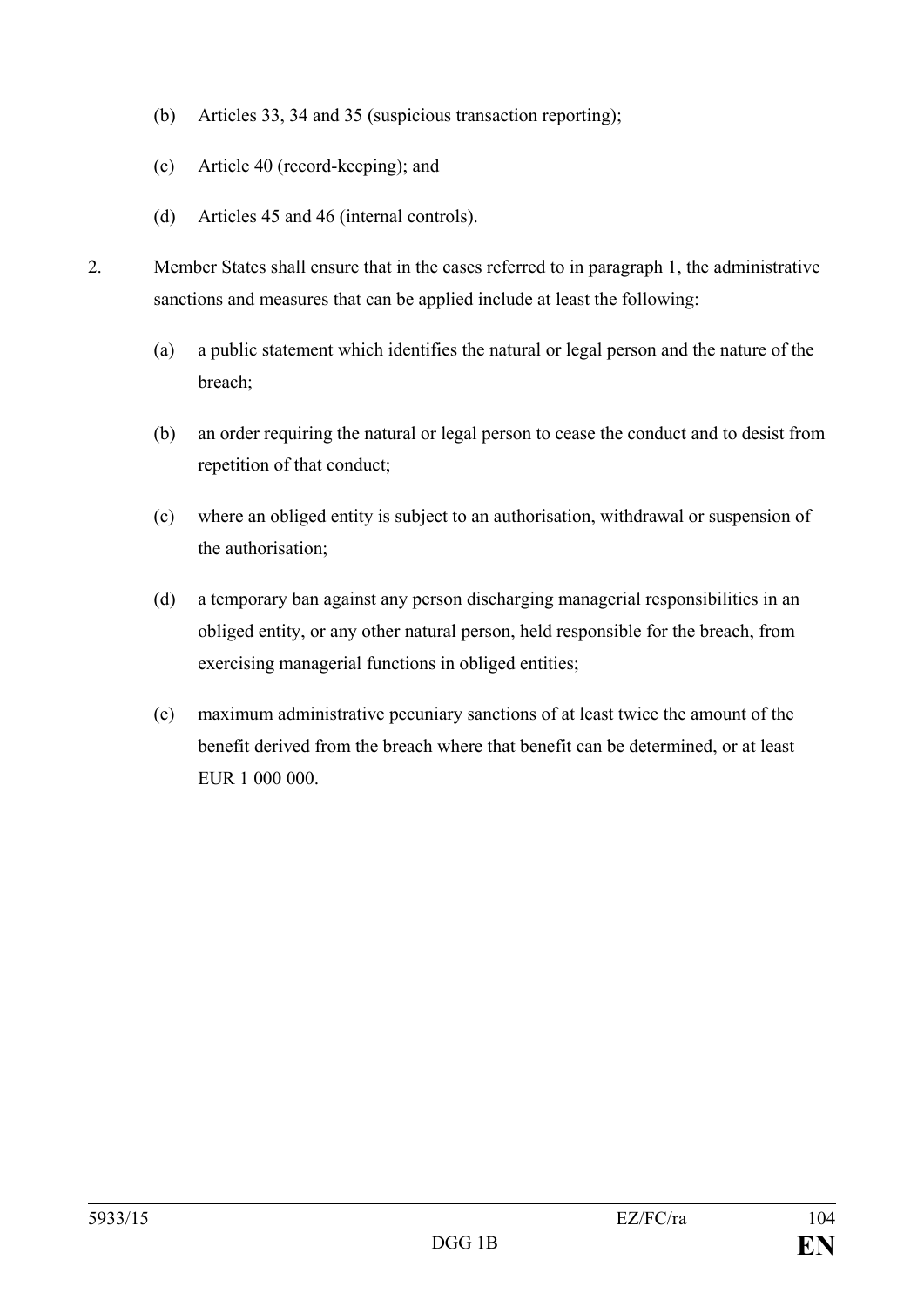- 3. Member States shall ensure that, by way of derogation from paragraph 2(e), where the obliged entity concerned is a credit institution or financial institution, the following sanctions can also be applied:
	- (a) in the case of a legal person, maximum administrative pecuniary sanctions of at least EUR 5 000 000 or 10 % of the total annual turnover according to the latest available accounts approved by the management body; where the obliged entity is a parent undertaking or a subsidiary of a parent undertaking which is required to prepare consolidated financial accounts in accordance with Article 22 of Directive 2013/34/EU, the relevant total annual turnover shall be the total annual turnover or the corresponding type of income in accordance with the relevant accounting Directives according to the last available consolidated accounts approved by the management body of the ultimate parent undertaking;
	- (b) in the case of a natural person, maximum administrative pecuniary sanctions of at least EUR 5 000 000, or in the Member States whose currency is not the euro, the corresponding value in the national currency on …**[\\*](#page-105-0)** .
- 4. Member States may empower competent authorities to impose additional types of administrative sanctions in addition to those referred to in points (a) to (d) of paragraph 2 or to impose administrative pecuniary sanctions exceeding the amounts referred to in point (e) of paragraph 2 and paragraph 3.

<span id="page-105-0"></span>**<sup>\*</sup>** OJ please insert date : the date of entry into force of this Directive.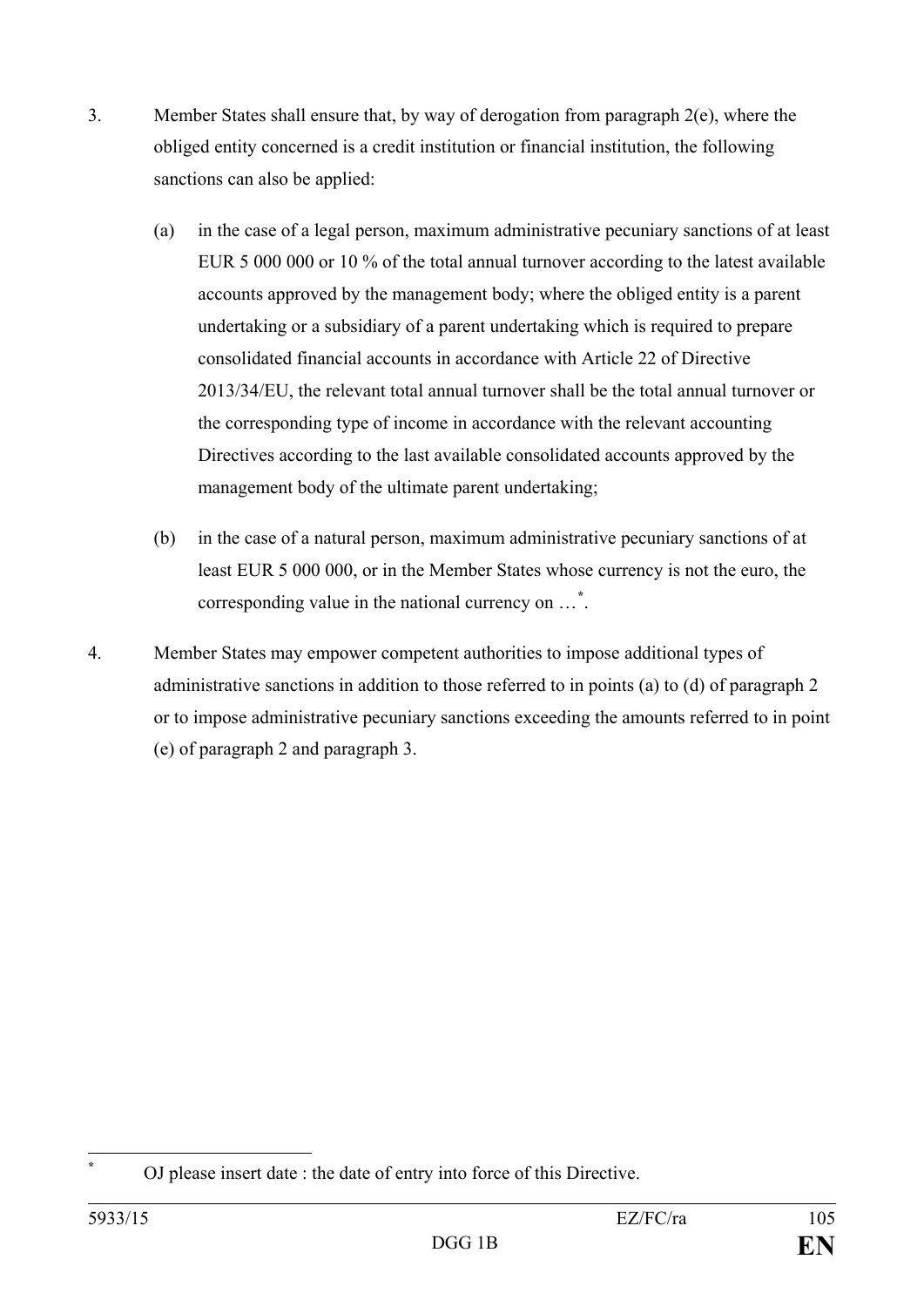1. Member States shall ensure that a decision imposing an administrative sanction or measure for breach of the national provisions transposing this Directive against which there is no appeal shall be published by the competent authorities on their official website immediately after the person sanctioned is informed of that decision. The publication shall include at least information on the type and nature of the breach and the identity of the persons responsible. Member States shall not be obliged to apply this subparagraph to decisions imposing measures that are of an investigatory nature.

Where the publication of the identity of the persons responsible as referred to in the first subparagraph or the personal data of such persons is considered by the competent authority to be disproportionate following a case-by-case assessment conducted on the proportionality of the publication of such data, or where publication jeopardises the stability of financial markets or an on-going investigation, competent authorities shall:

- (a) delay the publication of the decision to impose an administrative sanction or measure until the moment at which the reasons for not publishing it cease to exist;
- (b) publish the decision to impose an administrative sanction or measure on an anonymous basis in a manner in accordance with national law, if such anonymous publication ensures an effective protection of the personal data concerned; in the case of a decision to publish an administrative sanction or measure on an anonymous basis, the publication of the relevant data may be postponed for a reasonable period of time if it is foreseen that within that period the reasons for anonymous publication shall cease to exist;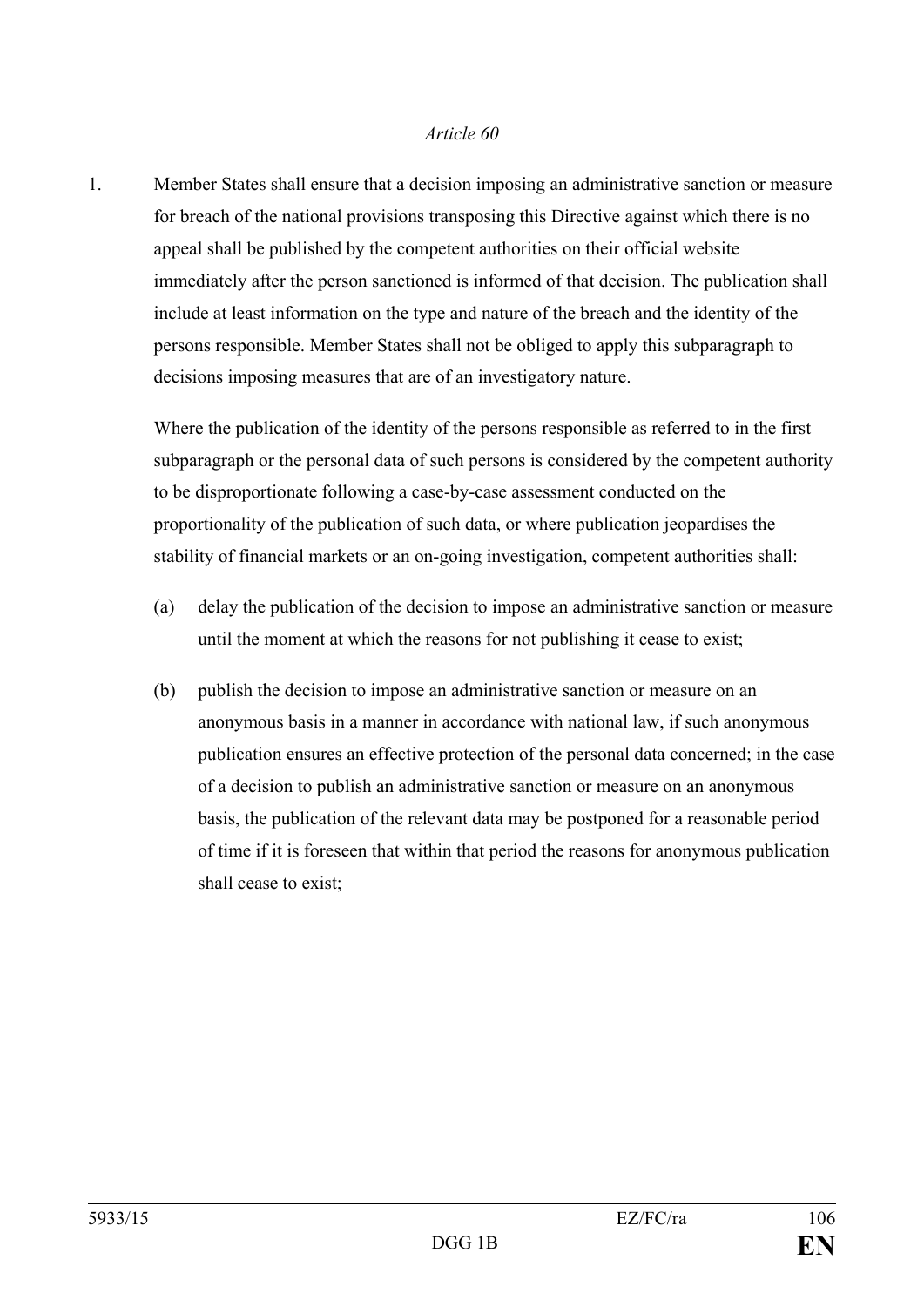- (c) not publish the decision to impose an administrative sanction or measure at all in the event that the options set out in points (a) and (b) are considered insufficient to ensure:
	- (i) that the stability of financial markets would not be put in jeopardy; or
	- (ii) the proportionality of the publication of the decision with regard to measures which are deemed to be of a minor nature.
- 2. Where Member States permit publication of decisions against which there is an appeal, competent authorities shall also publish, immediately, on their official website such information and any subsequent information on the outcome of such appeal. Moreover, any decision annulling a previous decision to impose an administrative sanction or a measure shall also be published.
- 3. Competent authorities shall ensure that any publication in accordance with this Article shall remain on their official website for a period of five years after its publication. However, personal data contained in the publication shall only be kept on the official website of the competent authority for the period which is necessary in accordance with the applicable data protection rules.
- 4. Member States shall ensure that when determining the type and level of administrative sanctions or measures, the competent authorities shall take into account all relevant circumstances, including where applicable:
	- (a) the gravity and the duration of the breach;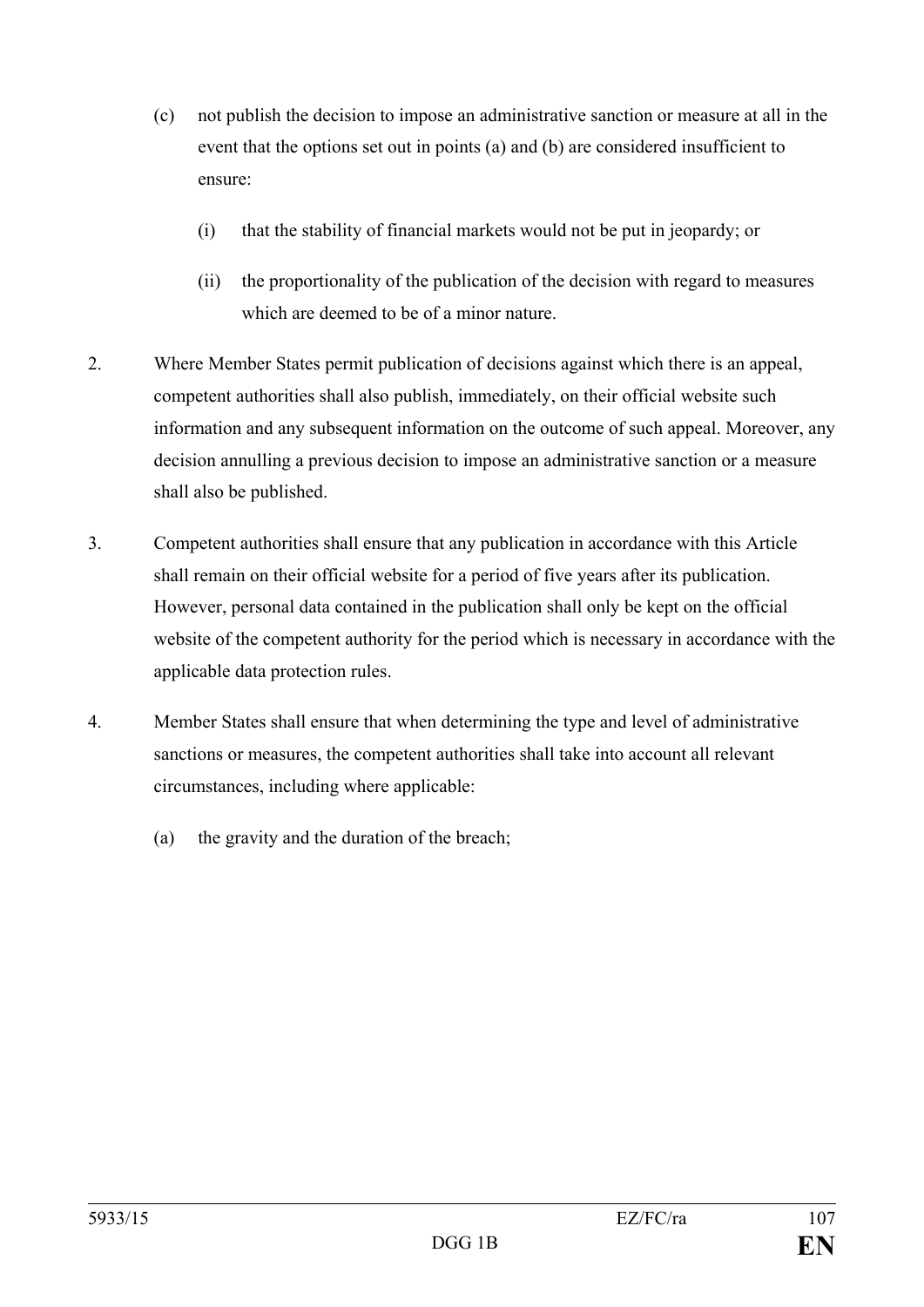- (b) the degree of responsibility of the natural or legal person held responsible;
- (c) the financial strength of the natural or legal person held responsible, as indicated for example by the total turnover of the legal person held responsible or the annual income of the natural person held responsible;
- (d) the benefit derived from the breach by the natural or legal person held responsible, insofar as it can be determined;
- (e) the losses to third parties caused by the breach, insofar as they can be determined;
- (f) the level of cooperation of the natural or legal person held responsible with the competent authority;
- (g) previous breaches by the natural or legal person held responsible.
- 5. Member States shall ensure that legal persons can be held liable for the breaches referred to in Article 59(1) committed for their benefit by any person, acting individually or as part of an organ of that legal person, and having a leading position within the legal person based on any of the following:
	- (a) power to represent the legal person;
	- (b) authority to take decisions on behalf of the legal person; or
	- (c) authority to exercise control within the legal person.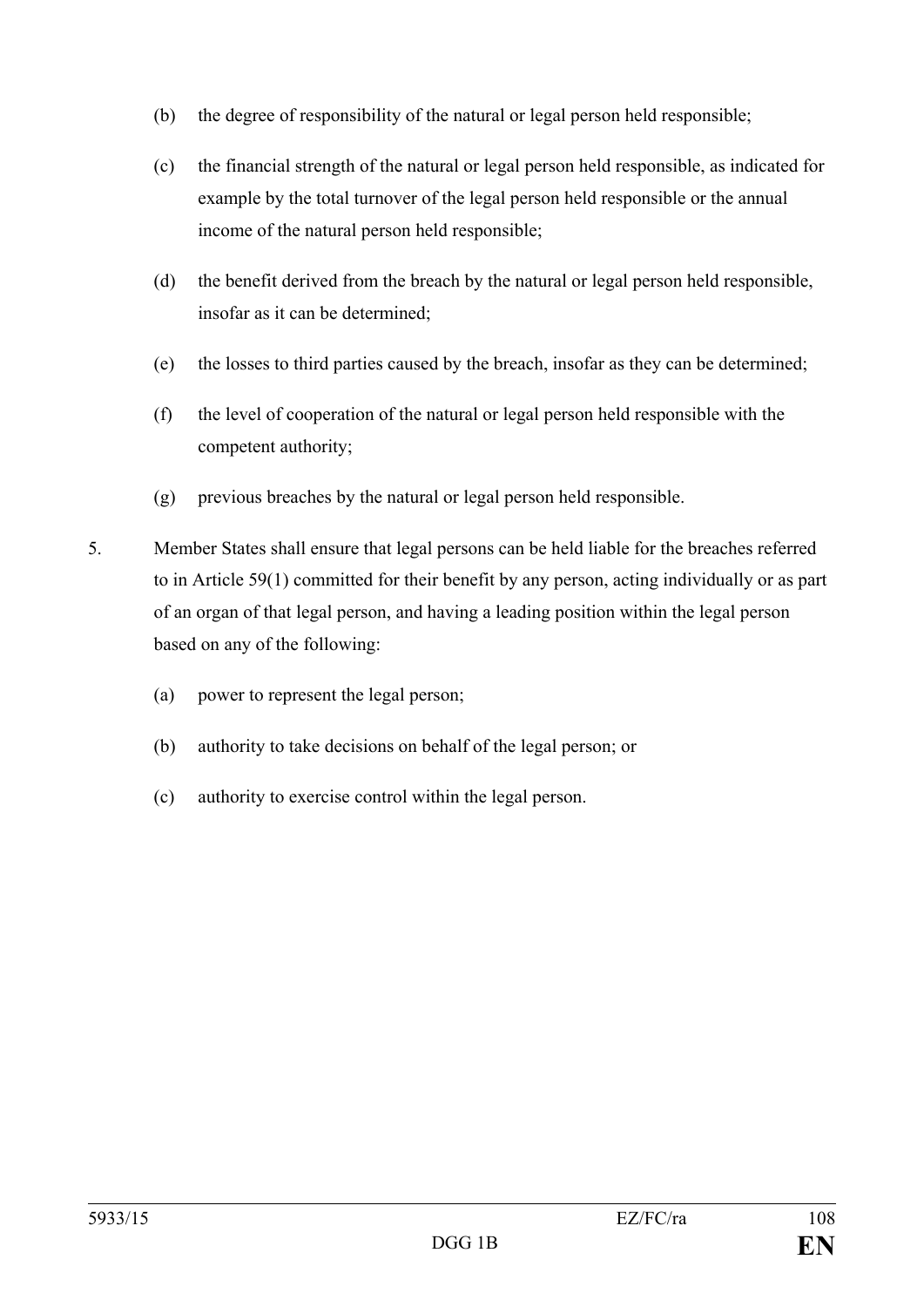6. Member States shall also ensure that legal persons can be held liable where the lack of supervision or control by a person referred to in paragraph 5 of this Article has made it possible to commit one of the breaches referred to in Article 59(1) for the benefit of that legal person by a person under its authority.

# *Article 61*

- 1. Member States shall ensure that competent authorities establish effective and reliable mechanisms to encourage the reporting to competent authorities of potential or actual breaches of the national provisions transposing this Directive.
- 2. The mechanisms referred to in paragraph 1 shall include at least:
	- (a) specific procedures for the receipt of reports on breaches and their follow-up;
	- (b) appropriate protection for employees or persons in a comparable position, of obliged entities who report breaches committed within the obliged entity;
	- (c) appropriate protection for the accused person;
	- (d) protection of personal data concerning both the person who reports the breaches and the natural person who is allegedly responsible for a breach, in compliance with the principles laid down in Directive 95/46/EC;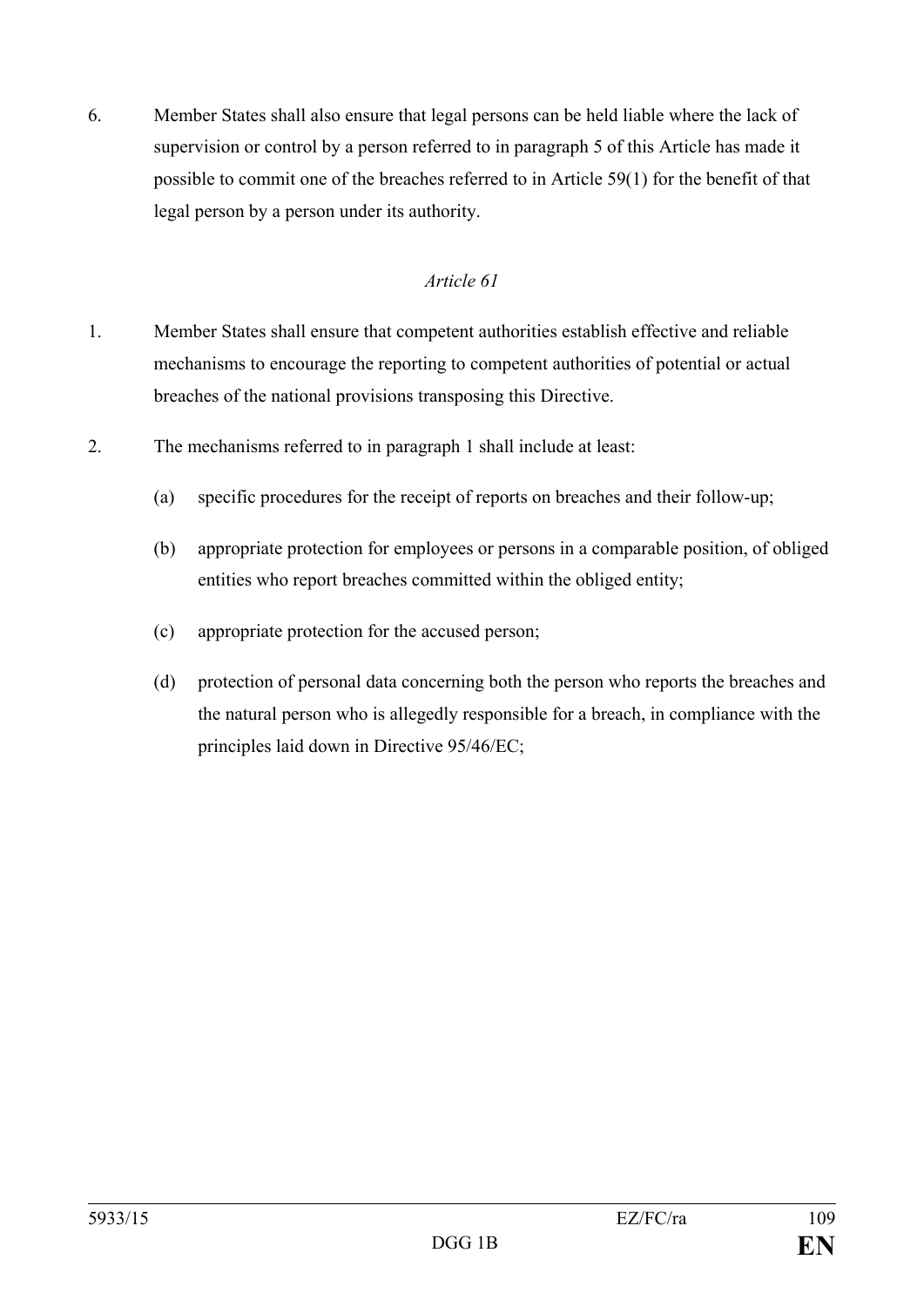- (e) clear rules that ensure that confidentiality is guaranteed in all cases in relation to the person who reports the breaches committed within the obliged entity, unless disclosure is required by national law in the context of further investigations or subsequent judicial proceedings.
- 3. Member States shall require obliged entities to have in place appropriate procedures for their employees, or persons in a comparable position, to report breaches internally through a specific, independent and anonymous channel, proportionate to the nature and size of the obliged entity concerned.

- 1. Member States shall ensure that their competent authorities inform the ESAs of all administrative sanctions and measures imposed in accordance with Articles 58 and 59 on credit institutions and financial institutions, including of any appeal in relation thereto and the outcome thereof.
- 2. Member States shall ensure that their competent authorities, in accordance with their national law, check the existence of a relevant conviction in the criminal record of the person concerned. Any exchange of information for those purposes shall be carried out in accordance with Decision 2009/316/JHA and Framework Decision 2009/315/JHA as implemented in national law.
- 3. The ESAs shall maintain a website with links to each competent authority's publication of administrative sanctions and measures imposed in accordance with Article 60 on credit institutions and financial institutions, and shall show the time period for which each Member State publishes administrative sanctions and measures.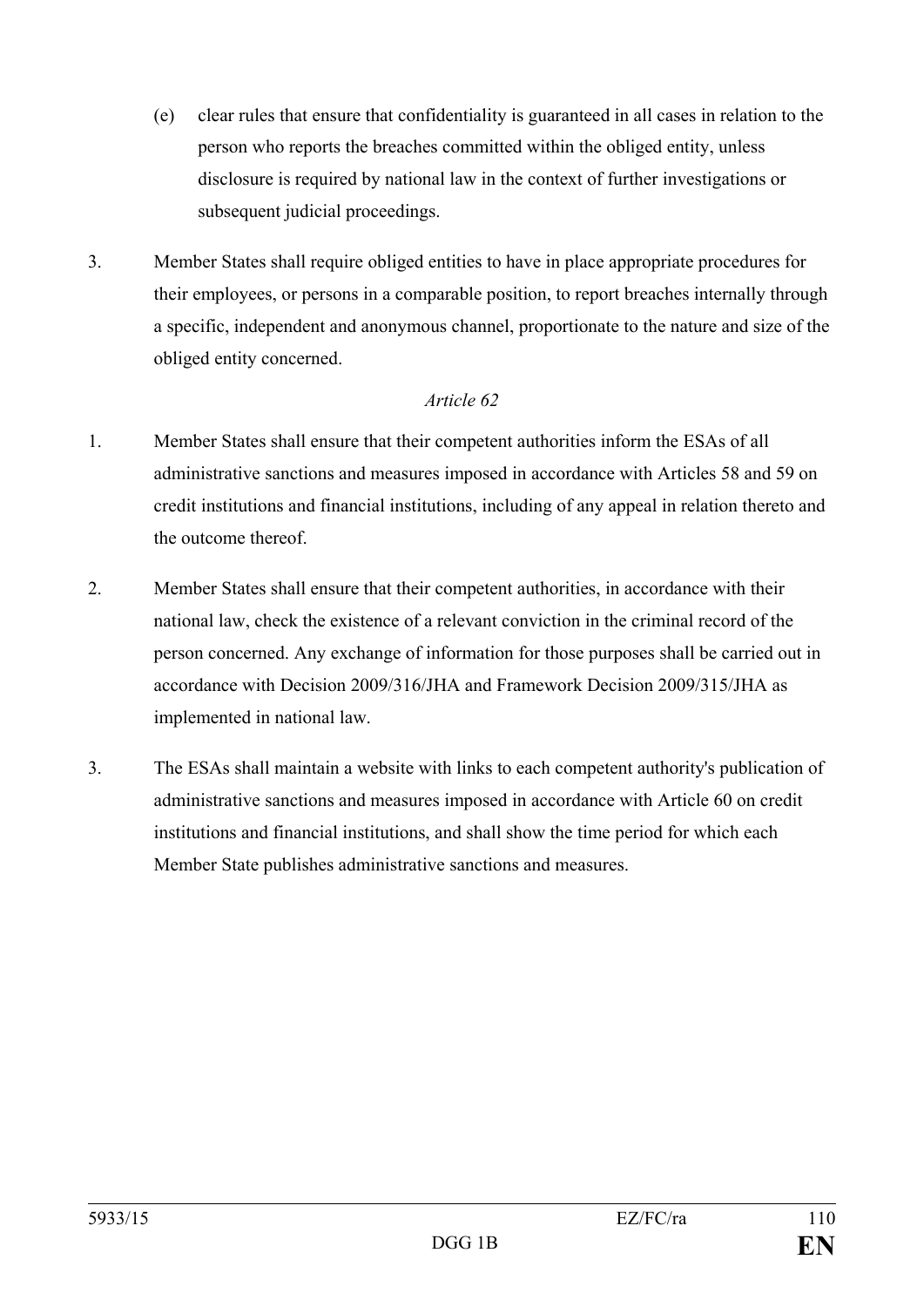# **CHAPTER VII FINAL PROVISIONS**

## *Article 63*

Point (d) of paragraph 2 of Article 25 of Regulation (EU) No 648/2012 of the European Parliament and the Council<sup>[1](#page-111-0)</sup> is replaced by the following:

"(d) the CCP is established or authorised in a third country that is not considered, by the Commission in accordance with Directive (EU) 2015/… of the European Parliament and of the Council**\*** , as having strategic deficiencies in its national anti-money laundering and counter financing of terrorism regime that poses significant threats to the financial system of the Union**[\\*\\*](#page-111-1)**.

Directive (EU) 2015/… of the European Parliament and of the Council of … on the prevention of the use of the financial system for the purpose of money laundering or terrorist financing, amending Regulation (EU) No 648/2012 of the European Parliament and of the Council, and repealing Directive 2005/60/EC of the European Parliament and of the Council and Commission Directive 2006/70/EC (OJ L …).".

 $\overline{\phantom{a}}$  , which is a set of the set of the set of the set of the set of the set of the set of the set of the set of the set of the set of the set of the set of the set of the set of the set of the set of the set of th

<span id="page-111-0"></span>**<sup>1</sup>** Regulation (EU) No 648/2012 of the European Parliament and of the Council of 4 July 2012 on OTC derivatives, central counterparties and trade repositories (OJ L 201, 27.7.2012,  $\mathbf{1}$ 

<span id="page-111-1"></span>p. 1). **\*\*** OJ please insert number of the directive adopted on the basis of COD 2013/0025 and complete the above footnote.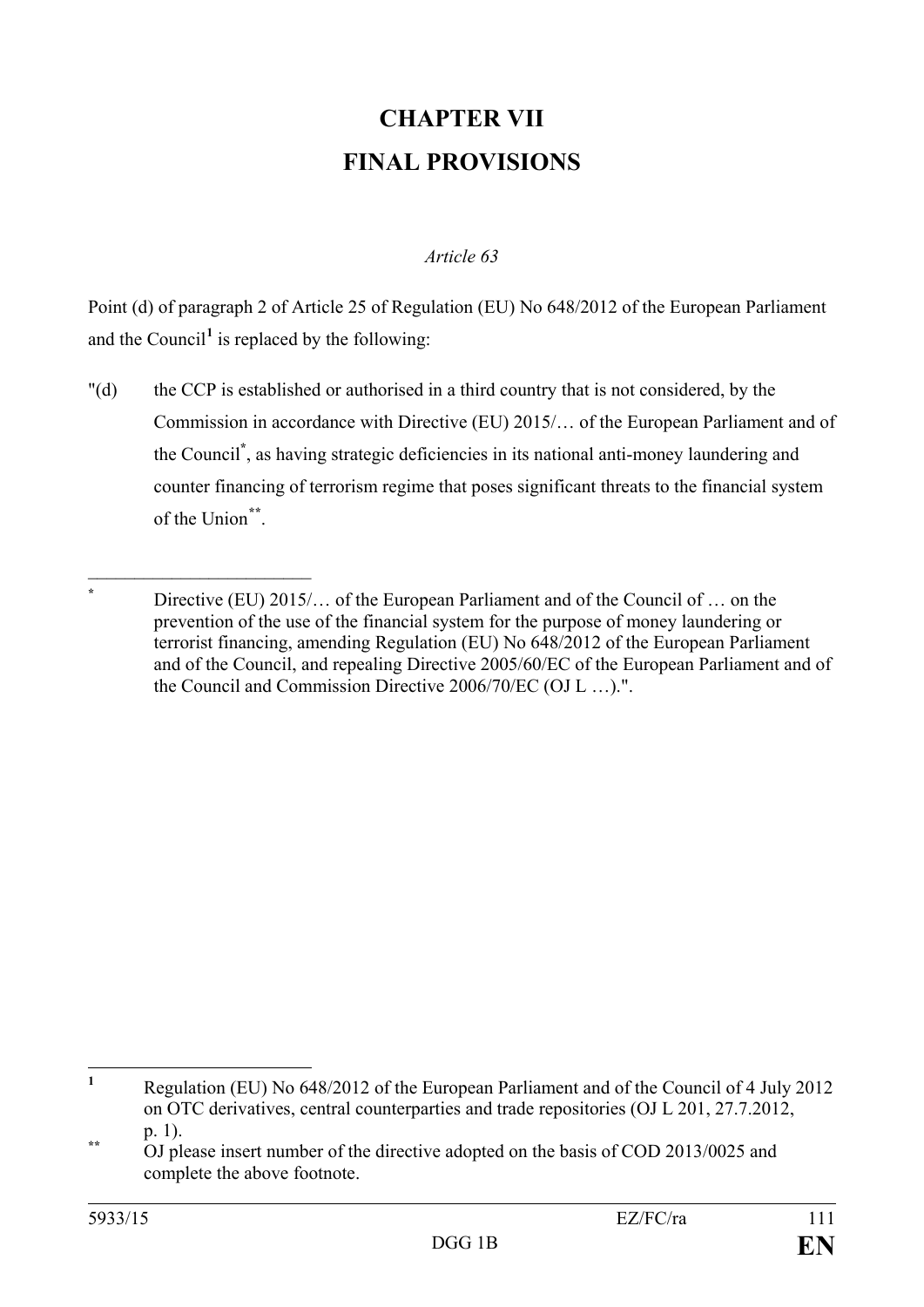- 1 The power to adopt delegated acts is conferred on the Commission subject to the conditions laid down in this Article.
- 2. The power to adopt delegated acts referred to in Article 9 shall be conferred on the Commission for an indeterminate period of time from …**[\\*](#page-112-0)** .
- 3. The power to adopt delegated acts referred to in Article 9 may be revoked at any time by the European Parliament or by the Council. A decision to revoke shall put an end to the delegation of the power specified in that decision. It shall take effect on the day following the publication of the decision in the *Official Journal of the European Union* or at a later date specified therein. It shall not affect the validity of any delegated acts already in force.
- 4. As soon as it adopts a delegated act, the Commission shall notify it simultaneously to the European Parliament and to the Council.
- 5. A delegated act adopted pursuant to Article 9 shall enter into force only if no objection has been expressed either by the European Parliament or the Council within a period of one month of notification of that act to the European Parliament and the Council or if, before the expiry of that period, the European Parliament and the Council have both informed the Commission that they will not object. That period shall be extended by one month at the initiative of the European Parliament or of the Council.

<span id="page-112-0"></span> $\overline{a}$ 

**<sup>\*</sup>** OJ : please insert date : date of entry into force of this Directive.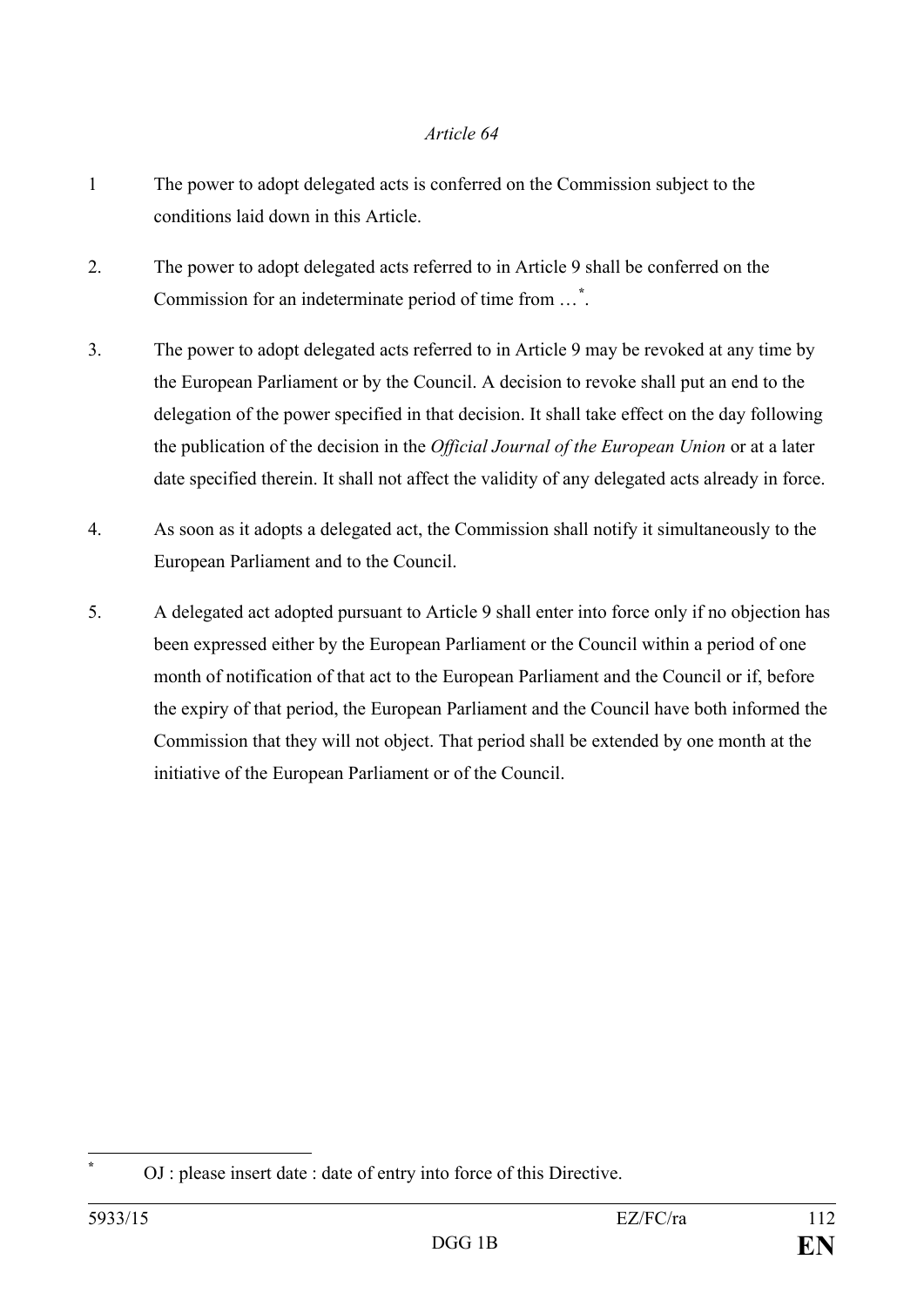By …**[\\*](#page-113-0)** , the Commission shall draw up a report on the implementation of this Directive and submit it to the European Parliament and to the Council.

## *Article 66*

Directives 2005/60/EC and 2006/70/EC are repealed with effect from …**[\\*\\*](#page-113-1)**.

References to the repealed Directives shall be construed as references to this Directive and shall be read in accordance with the correlation table set out in Annex IV.

#### *Article 67*

1. Member States shall bring into force the laws, regulations and administrative provisions necessary to comply with this Directive by …**[\\*\\*\\*](#page-113-2)**. They shall immediately communicate the text of those measures to the Commission.

When Member States adopt those measures, they shall contain a reference to this Directive or be accompanied by such a reference on the occasion of their official publication. The methods of making such reference shall be laid down by Member States.

2. Member States shall communicate to the Commission the text of the main provisions of national law which they adopt in the field covered by this Directive.

 $\overline{a}$ 

<span id="page-113-0"></span><sup>\*</sup> OJ please insert date: four years after the date of entry into force of this Directive.<br>OJ please insert date: two years after the date of entry into force of this Directive.<br>OJ please insert date: two years after the en

<span id="page-113-2"></span><span id="page-113-1"></span>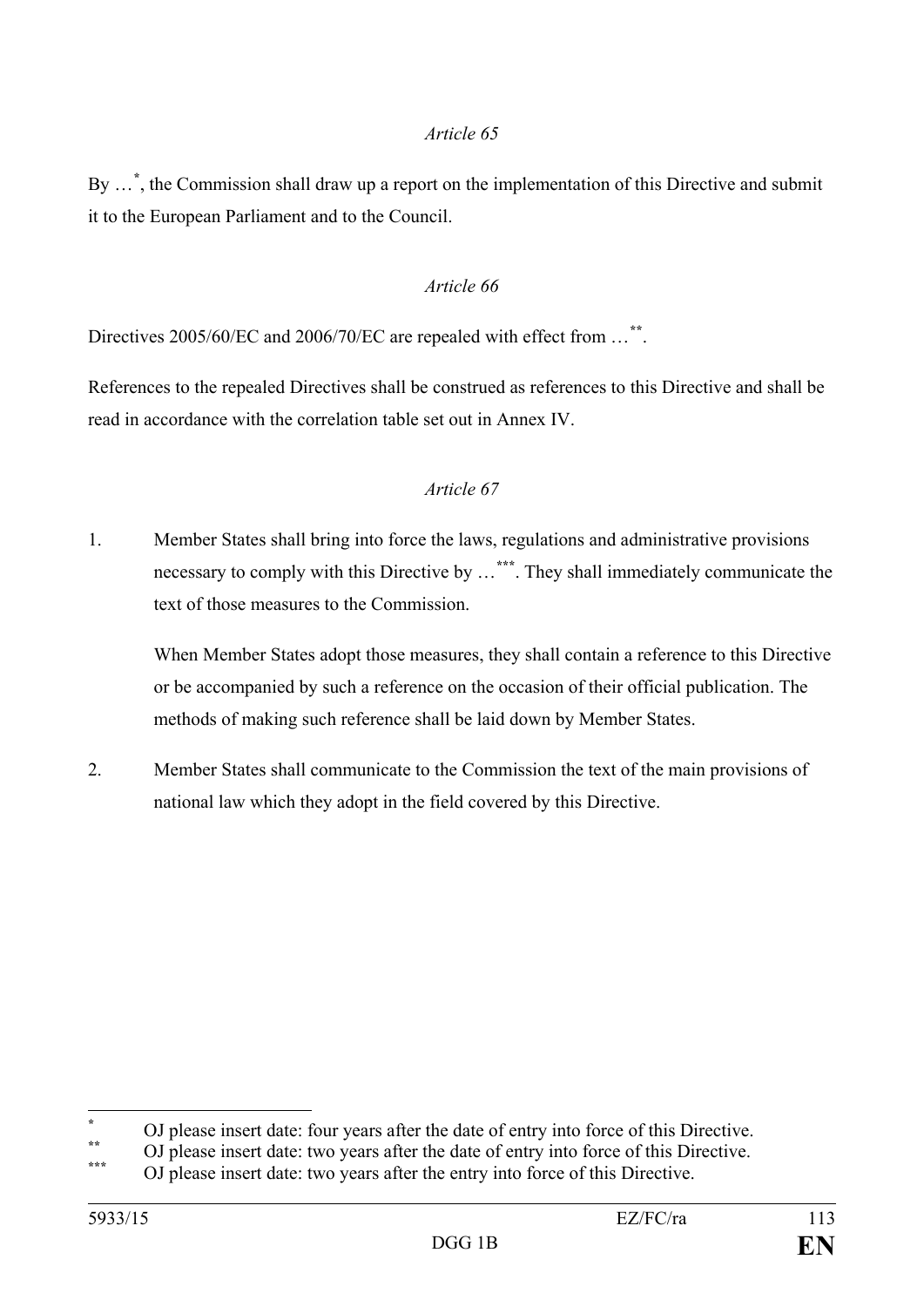This Directive shall enter into force on the twentieth day following that of its publication in the *Official Journal of the European Union*.

## *Article 69*

This Directive is addressed to the Member States.

Done at…,

*For the European Parliament For the Council The President The President*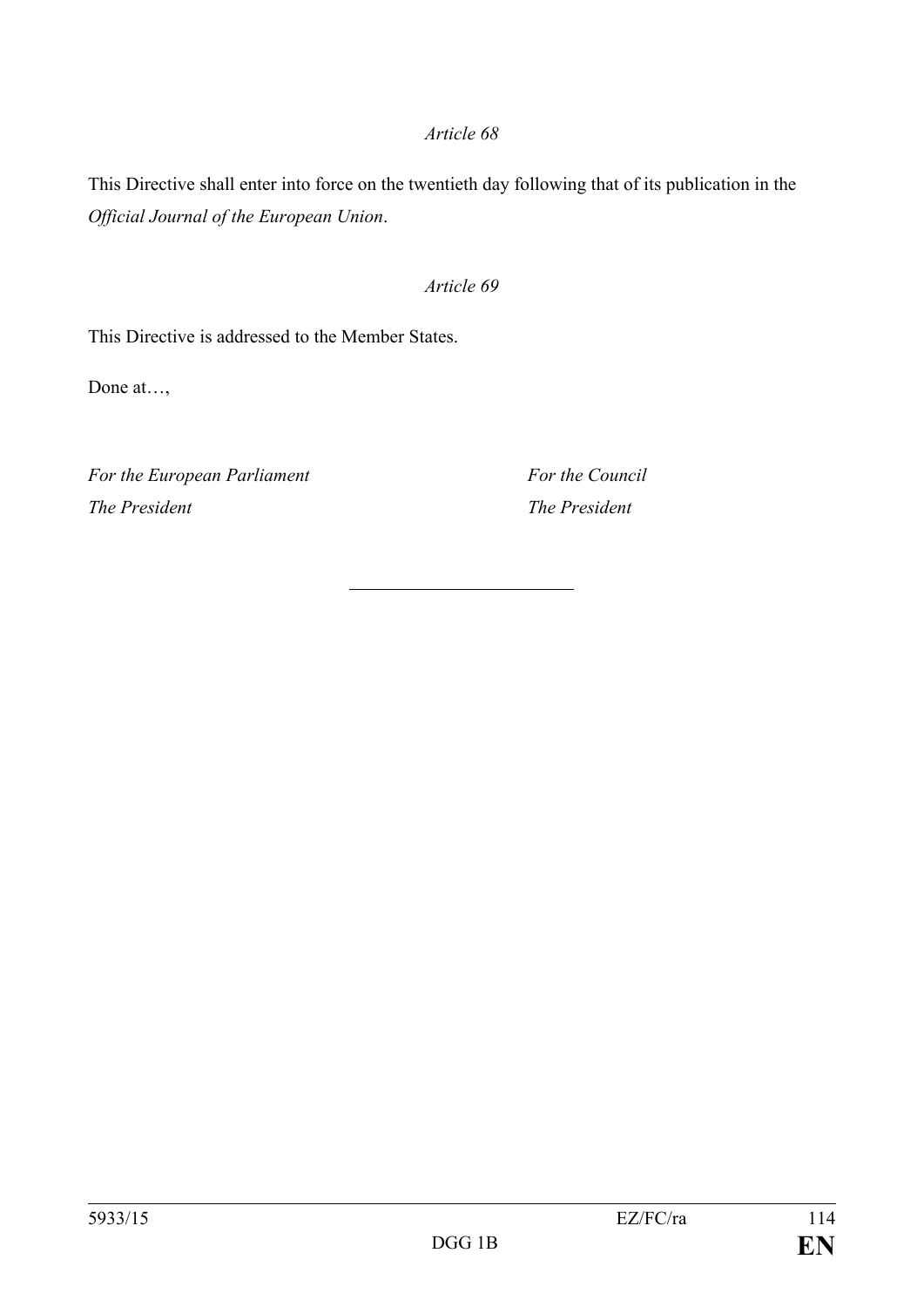# **ANNEX I**

The following is a non-exhaustive list of risk variables that obliged entities shall consider when determining to what extent to apply customer due diligence measures in accordance with Article 13(3):

- (i) the purpose of an account or relationship;
- (ii) the level of assets to be deposited by a customer or the size of transactions undertaken;
- (iii) the regularity or duration of the business relationship.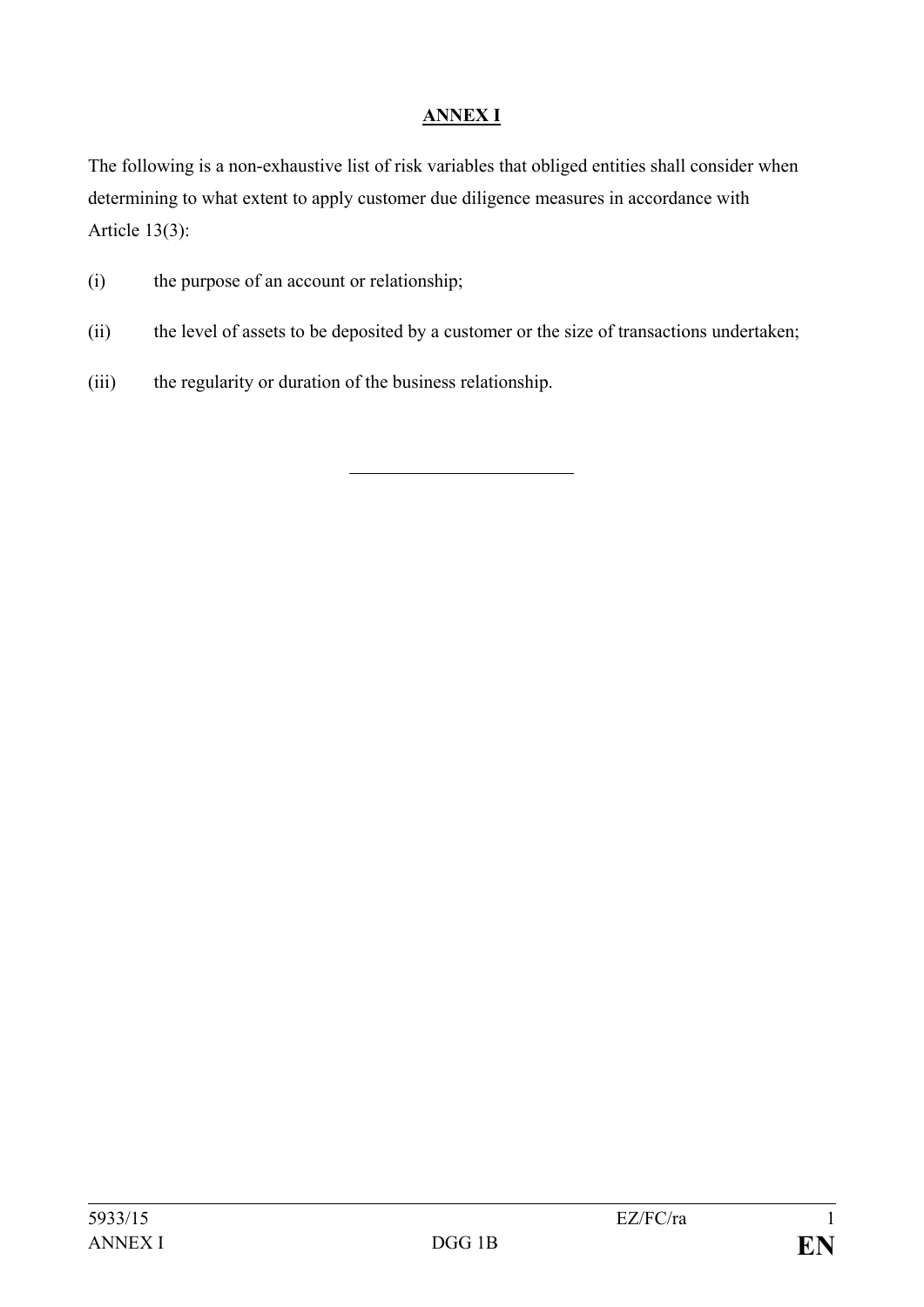## **ANNEX II**

The following is a non-exhaustive list of factors and types of evidence of potentially lower risk referred to in Article 16:

- (1) Customer risk factors:
	- (a) public companies listed on a stock exchange and subject to disclosure requirements (either by stock exchange rules or through law or enforceable means), which impose requirements to ensure adequate transparency of beneficial ownership;
	- (b) public administrations or enterprises;
	- (c) customers that are resident in geographical areas of lower risk as set out in point (3);
- (2) Product, service, transaction or delivery channel risk factors:
	- (a) life insurance policies for which the premium is low;
	- (b) insurance policies for pension schemes if there is no early surrender option and the policy cannot be used as collateral;
	- (c) a pension, superannuation or similar scheme that provides retirement benefits to employees, where contributions are made by way of deduction from wages, and the scheme rules do not permit the assignment of a member's interest under the scheme;
	- (d) financial products or services that provide appropriately defined and limited services to certain types of customers, so as to increase access for financial inclusion purposes;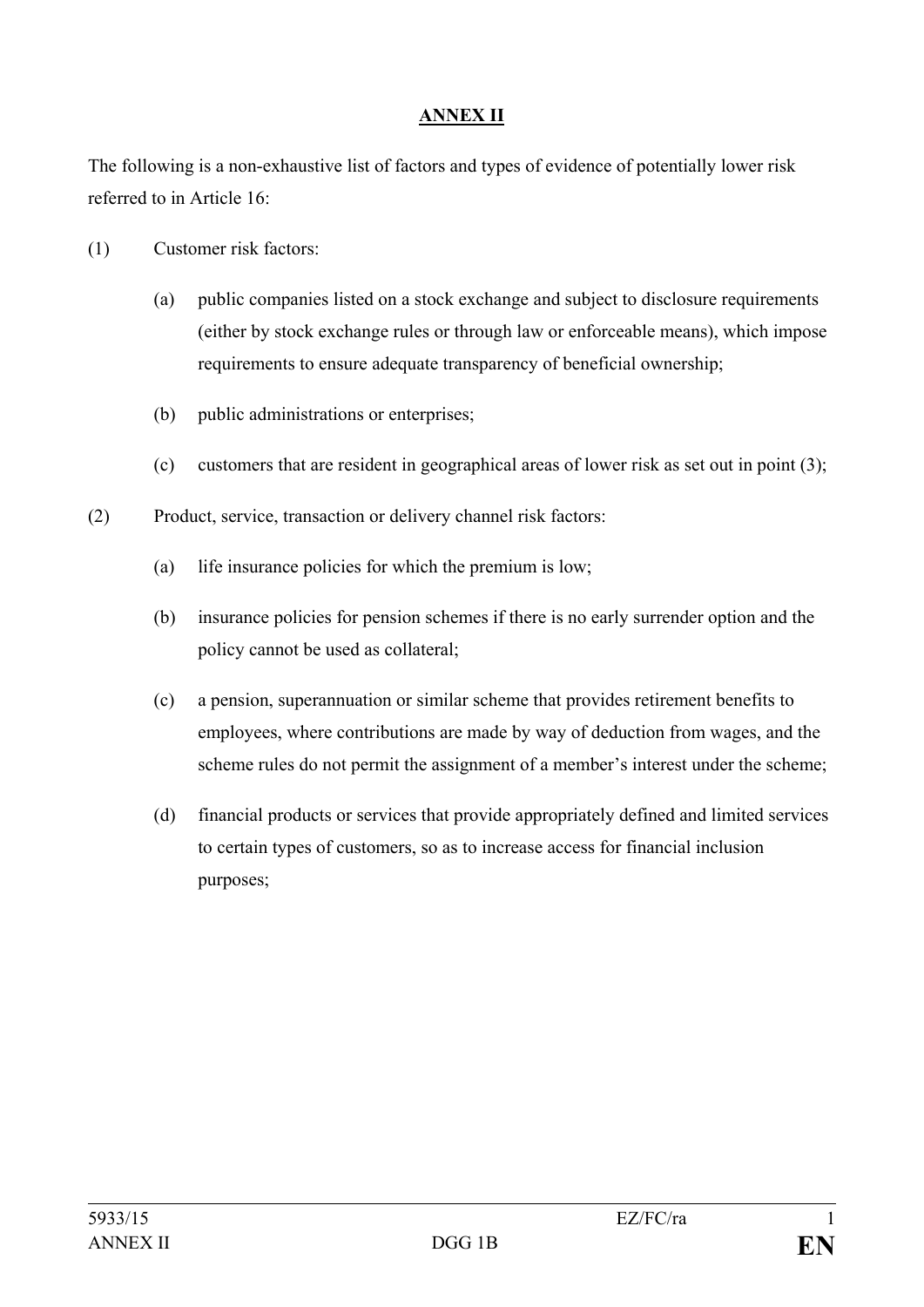- (e) products where the risks of money laundering and terrorist financing are managed by other factors such as purse limits or transparency of ownership (e.g. certain types of electronic money);
- (3) Geographical risk factors:
	- (a) Member States;
	- (b) third countries having effective AML/CFT systems;
	- (c) third countries identified by credible sources as having a low level of corruption or other criminal activity;
	- (d) third countries which, on the basis of credible sources such as mutual evaluations, detailed assessment reports or published follow-up reports, have requirements to combat money laundering and terrorist financing consistent with the revised FATF Recommendations and effectively implement those requirements.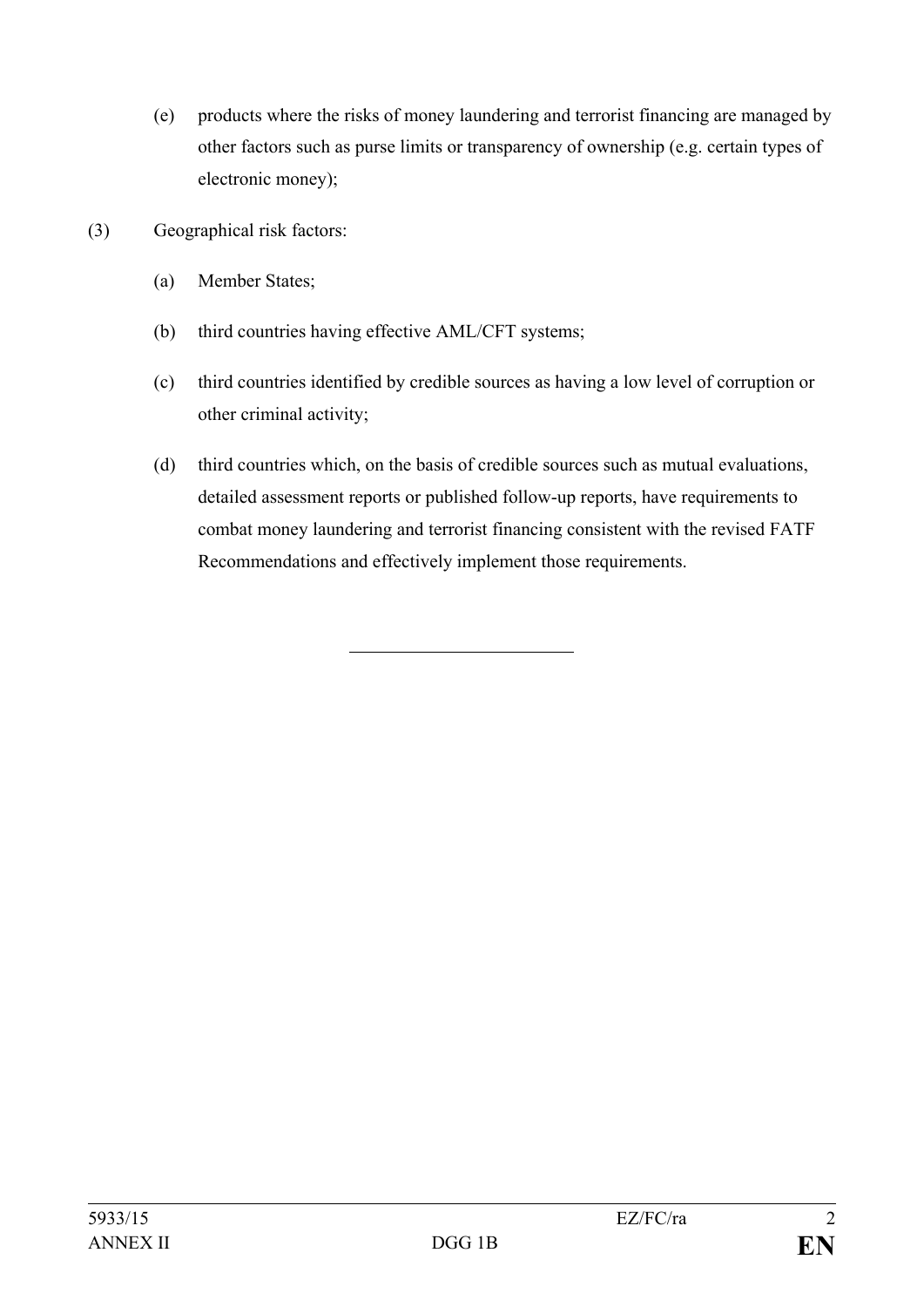## **ANNEX III**

The following is a non-exhaustive list of factors and types of evidence of potentially higher risk referred to in Article 18(3):

- (1) Customer risk factors:
	- (a) the business relationship is conducted in unusual circumstances;
	- (b) customers that are resident in geographical areas of higher risk as set out in point (3);
	- (c) legal persons or arrangements that are personal asset-holding vehicles;
	- (d) companies that have nominee shareholders or shares in bearer form;
	- (e) businesses that are cash-intensive;
	- (f) the ownership structure of the company appears unusual or excessively complex given the nature of the company's business;
- (2) Product, service, transaction or delivery channel risk factors:
	- (a) private banking;
	- (b) products or transactions that might favour anonymity;
	- (c) non-face-to-face business relationships or transactions, without certain safeguards, such as electronic signatures;
	- (d) payment received from unknown or unassociated third parties;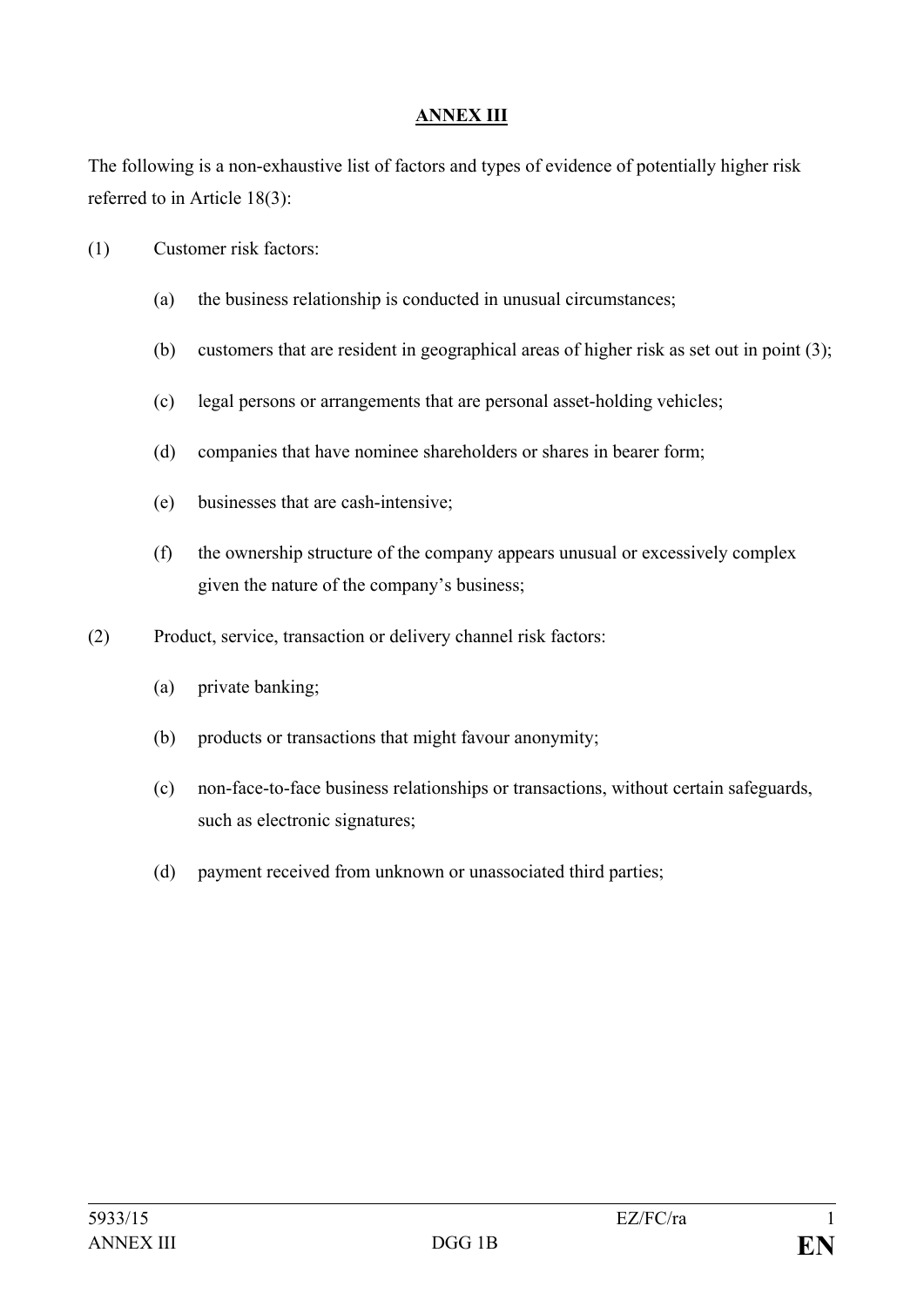- (e) new products and new business practices, including new delivery mechanism, and the use of new or developing technologies for both new and pre-existing products;
- (3) Geographical risk factors:
	- (a) without prejudice to Article 9, countries identified by credible sources, such as mutual evaluations, detailed assessment reports or published follow-up reports, as not having effective AML/CFT systems;
	- (b) countries identified by credible sources as having significant levels of corruption or other criminal activity;
	- (c) countries subject to sanctions, embargos or similar measures issued by, for example, the Union or the United Nations;
	- (d) countries providing funding or support for terrorist activities, or that have designated terrorist organisations operating within their country.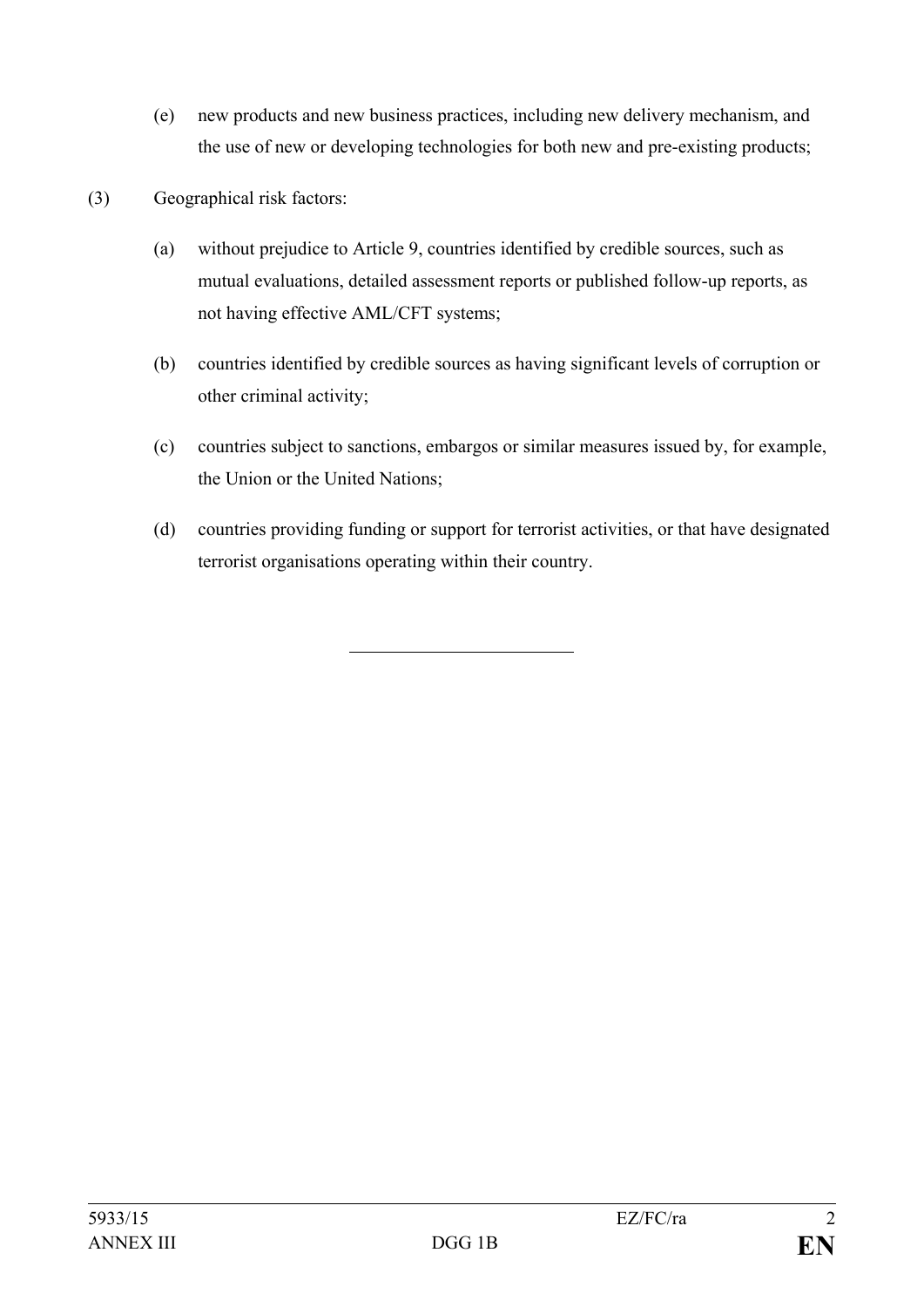# **ANNEX IV**

# **Correlation table**

| This Directive                     | Directive 2005/60/EC | Directive 2006/70/EC             |
|------------------------------------|----------------------|----------------------------------|
|                                    |                      | Article 1                        |
|                                    |                      | Article 3                        |
|                                    |                      | Article 5                        |
|                                    |                      | Article 6                        |
|                                    |                      | Article 7                        |
| Article 1                          | Article 1            |                                  |
| Article 2                          | Article 2            |                                  |
| Article $2(3)$ to $(8)$            |                      | Article 4                        |
| Article 3                          | Article 3            |                                  |
| Article $3(9)$ , $(10)$ and $(11)$ |                      | Article $2(1)$ , $(2)$ and $(3)$ |
| Article 4                          | Article 4            |                                  |
| Article 5                          | Article 5            |                                  |
| Articles 6 to 8                    |                      |                                  |
| Article 10                         | Article 6            |                                  |
| Article 11                         | Article 7            |                                  |
| Article 13                         | Article 8            |                                  |
| Article 14                         | Article 9            |                                  |
| Article $11(d)$                    | Article $10(1)$      |                                  |
|                                    | Article $10(2)$      |                                  |
| Articles 15, 16 and 17             | Article 11           |                                  |
|                                    | Article 12           |                                  |
| Articles 18 to 24                  | Article 13           |                                  |
| Article 22                         |                      | Article $2(4)$                   |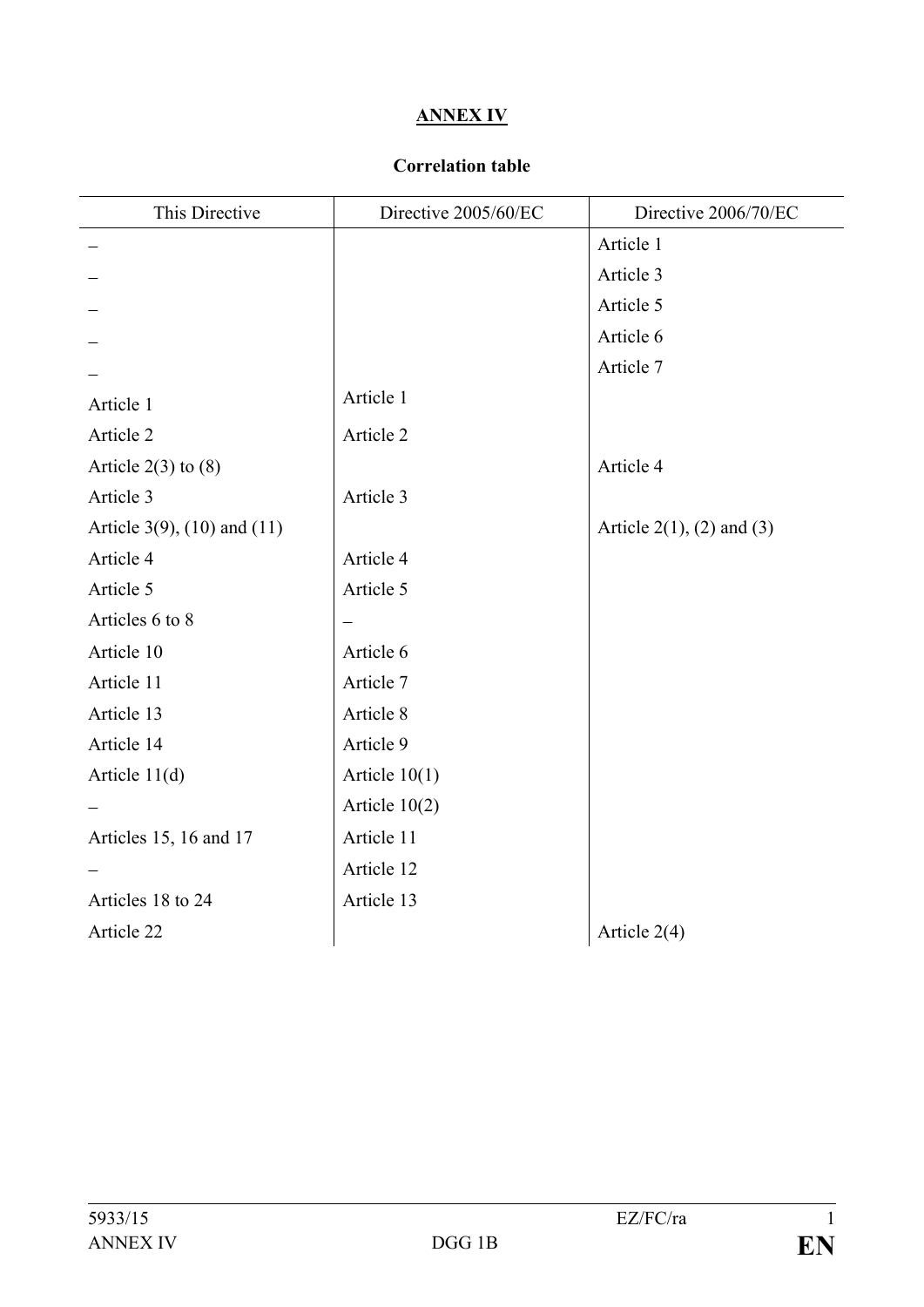| This Directive | Directive 2005/60/EC | Directive 2006/70/EC |
|----------------|----------------------|----------------------|
| Article 25     | Article 14           |                      |
|                | Article 15           |                      |
| Article 26     | Article 16           |                      |
|                | Article 17           |                      |
| Article 27     | Article 18           |                      |
| Article 28     | —                    |                      |
| Article 29     | Article 19           |                      |
| Article 30     |                      |                      |
| Article 31     |                      |                      |
|                | Article 20           |                      |
| Article 32     | Article 21           |                      |
| Article 33     | Article 22           |                      |
| Article 34     | Article 23           |                      |
| Article 35     | Article 24           |                      |
| Article 36     | Article 25           |                      |
| Article 37     | Article 26           |                      |
| Article 38     | Article 27           |                      |
| Article 39     | Article 28           |                      |
|                | Article 29           |                      |
| Article 40     | Article 30           |                      |
| Article 45     | Article 31           |                      |
| Article 42     | Article 32           |                      |
| Article 44     | Article 33           |                      |
| Article 45     | Article 34           |                      |
| Article 46     | Article 35           |                      |
| Article 47     | Article 36           |                      |
| Article 48     | Article 37           |                      |